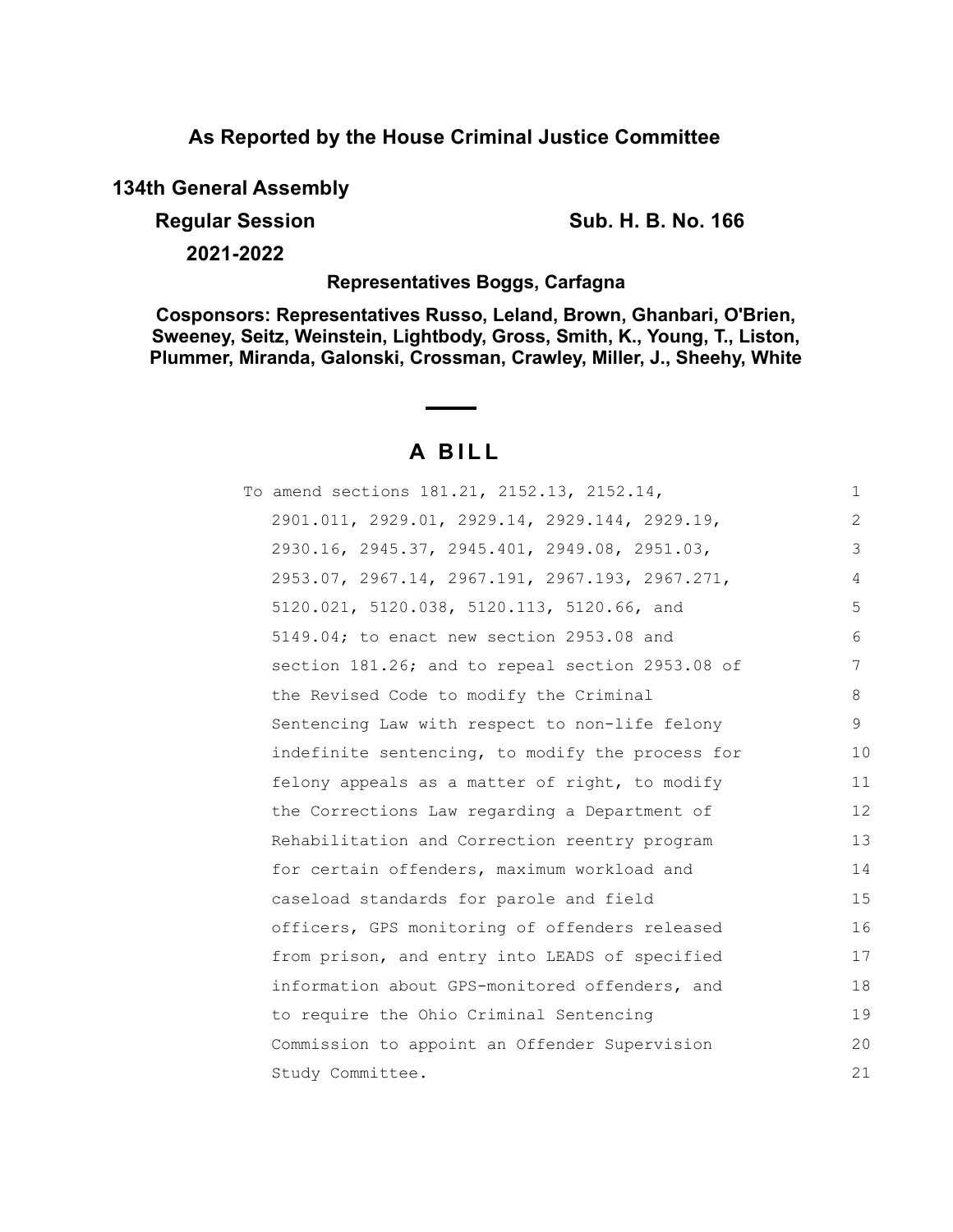### **BE IT ENACTED BY THE GENERAL ASSEMBLY OF THE STATE OF OHIO:**

**Section 1.** That sections 181.21, 2152.13, 2152.14, 2901.011, 2929.01, 2929.14, 2929.144, 2929.19, 2930.16, 2945.37, 2945.401, 2949.08, 2951.03, 2953.07, 2967.14, 2967.191, 2967.193, 2967.271, 5120.021, 5120.038, 5120.113, 5120.66, and 5149.04 be amended and new section 2953.08 and section 181.26 of the Revised Code be enacted to read as follows: **Sec. 181.21.** (A) There is hereby created within the supreme court the state criminal sentencing commission, consisting of thirty-one members. One member shall be the chief justice of the supreme court, who shall be the chairperson of the commission. The following ten members of the commission, no more than six of whom shall be members of the same political party, shall be appointed by the chief justice: one judge of a court of appeals, three judges of courts of common pleas who are not juvenile court judges, three judges of juvenile courts, and three judges of municipal courts or county courts. Four members shall be the superintendent of the state highway patrol, the state public defender, the director of youth services, and the director of rehabilitation and correction, or their individual designees. The following twelve members, no more than seven of whom shall be members of the same political party, shall be appointed by the governor after consulting with the appropriate state associations, if any, that are represented by these members: one sheriff; two county prosecuting attorneys, at least one of whom shall be experienced in the prosecution of cases in juvenile court involving alleged delinquent children, unruly children, and juvenile traffic offenders; two peace officers of a municipal corporation or township, at least one of whom shall 22 23 24 25 26 27 28 29 30 31 32 33 34 35 36 37 38 39 40 41 42 43 44 45 46 47 48 49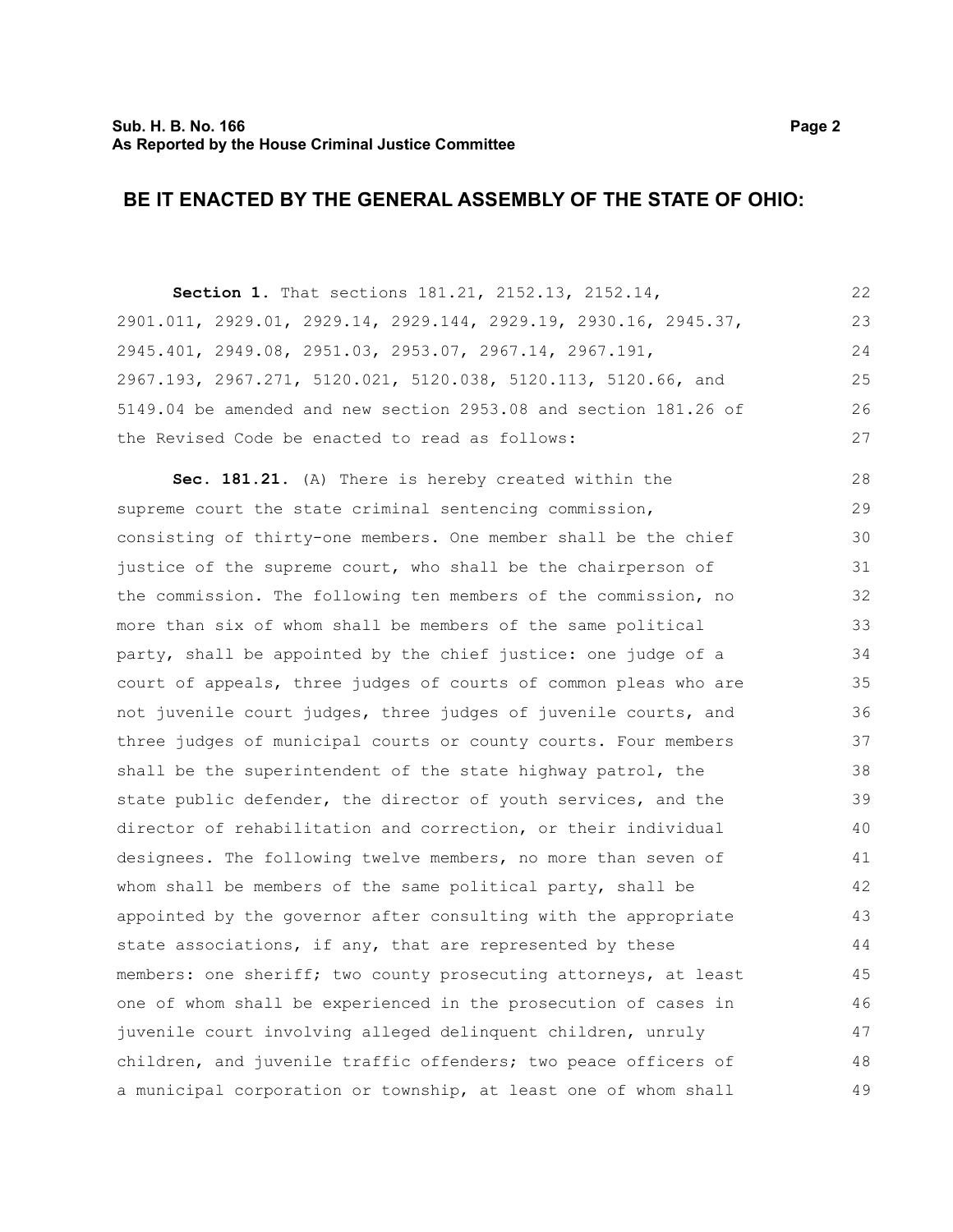#### **Sub. H. B. No. 166 Page 3 As Reported by the House Criminal Justice Committee**

be experienced in the investigation of cases involving juveniles; one former victim of a violation of Title XXIX of the Revised Code; one attorney whose practice of law primarily involves the representation of criminal defendants; one member of the Ohio state bar association; one attorney whose practice of law primarily involves the representation in juvenile court of alleged delinquent children, unruly children, and juvenile traffic offenders; one full-time city prosecuting attorney; one county commissioner; and one mayor, city manager, or member of a legislative authority of a municipal corporation. Two members shall be members of the senate, one appointed by the president of the senate and one appointed by the minority leader of the senate. Two members shall be members of the house of representatives, one appointed by the speaker of the house of representatives and one appointed by the minority leader of the house of representatives. 50 51 52 53 54 55 56 57 58 59 60 61 62 63 64 65

The chief justice shall become a member of the commission on August 22, 1990, and the chief justice's successors in office shall become members of the commission on the day that they assume the office of chief justice. The term of office of the chief justice as a member of the commission shall continue for as long as that person holds the office of chief justice. The term of office of the member who is an attorney whose practice of law primarily involves the representation of criminal defendants, the term of office of the member who is an attorney whose practice of law primarily involves the representation in juvenile court of alleged delinquent children, unruly children, and juvenile traffic offenders, and the term of office of the former victim of a violation of Title XXIX of the Revised Code shall be four years. The term of office of the superintendent of the state highway patrol, the state public defender, the 66 67 68 69 70 71 72 73 74 75 76 77 78 79 80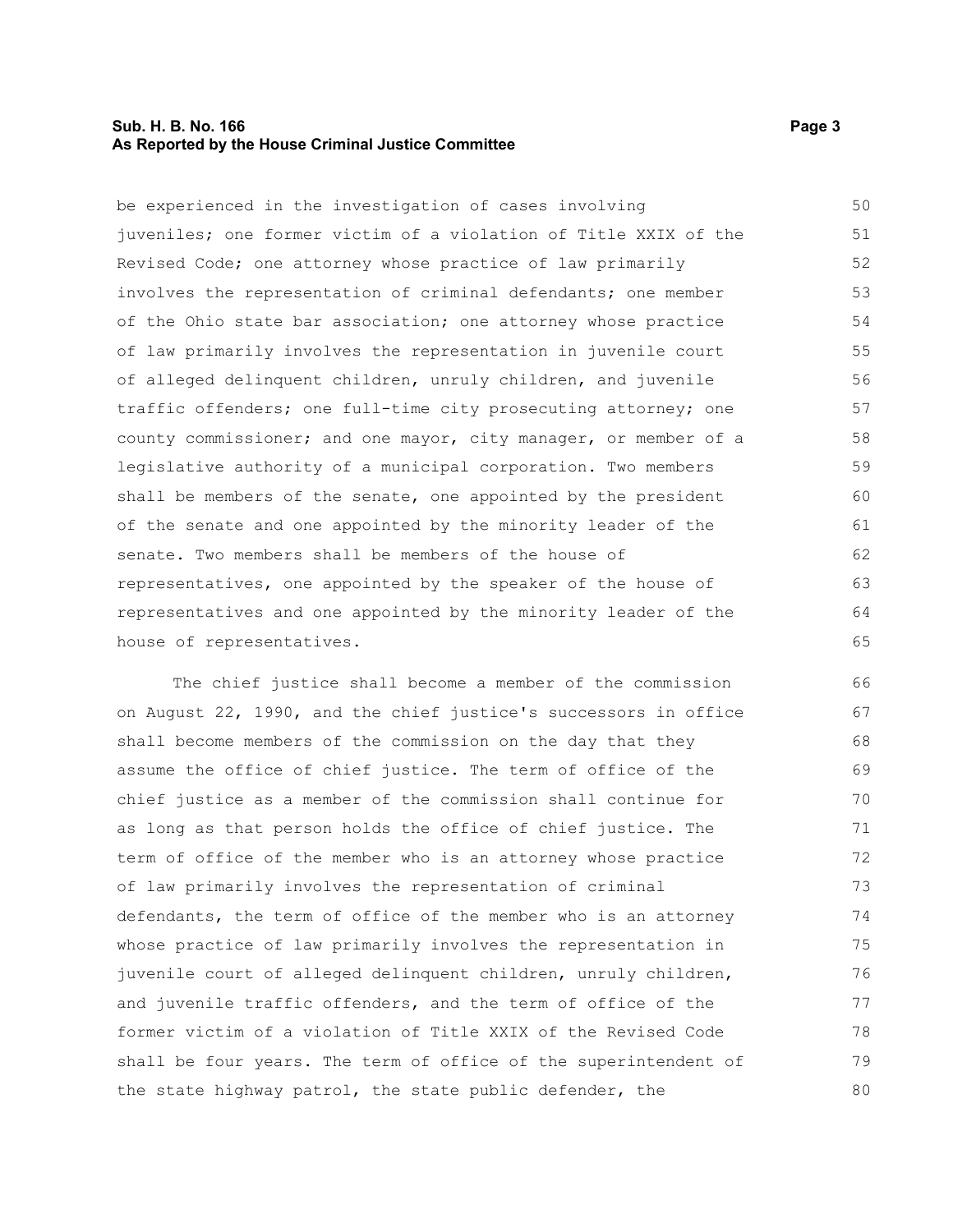#### **Sub. H. B. No. 166 Page 4** Page 4 Page 4 Page 4 Page 4 Page 4 Page 4 Page 4 Page 4 Page 4 Page 4 Page 4 Page 4 Page 4 **As Reported by the House Criminal Justice Committee**

director of youth services, and the director of rehabilitation and correction, or their individual designees, as members of the commission shall continue for as long as they hold the office of superintendent of the state highway patrol, state public defender, director of youth services, or director of rehabilitation and correction. The term of office of a municipal corporation or township peace officer as a member of the commission shall be the lesser of four years or until that person ceases to be a peace officer of a municipal corporation or township. Unless the full-time city prosecuting attorney is an elected official, the term of office of the full-time city prosecuting attorney shall be the lesser of four years or until the full-time city prosecuting attorney ceases to be a full-time city prosecuting attorney. All of the members of the commission who are elected officials shall serve the lesser of four years or until the expiration of their term of office. Any vacancy on the commission shall be filled in the same manner as the original appointment. When the chief justice and governor make their appointments to the commission, they shall consider adequate representation by race and gender. (B) The commission shall select a vice-chairperson and any other necessary officers and adopt rules to govern its proceedings. The commission shall meet as necessary at the call of the chairperson or on the written request of eight or more of its members. Sixteen members of the commission constitute a quorum, and the votes of a majority of the quorum present shall be required to validate any action of the commission. All business of the commission shall be conducted in public meetings. 81 82 83 84 85 86 87 88 89 90 91 92 93 94 95 96 97 98 99 100 101 102 103 104 105 106 107 108 109 110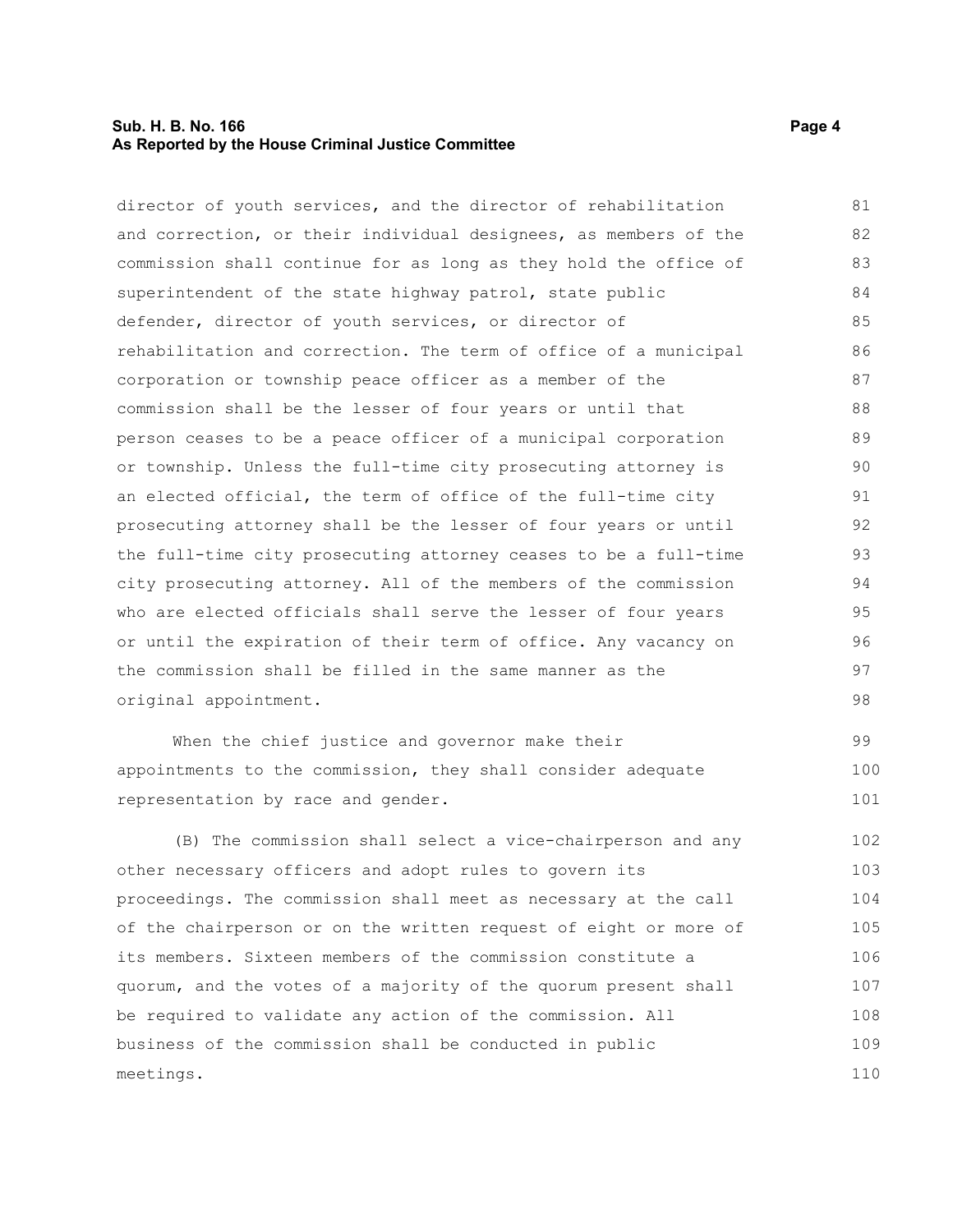#### **Sub. H. B. No. 166 Page 5** Page 5 **As Reported by the House Criminal Justice Committee**

The members of the commission shall serve without compensation, but each member shall be reimbursed for the member's actual and necessary expenses incurred in the performance of the member's official duties on the commission. In the absence of the chairperson, the vice-chairperson shall perform the duties of the chairperson. 111 112 113 114 115 116

(C) The commission shall establish an office and shall appoint and fix the compensation of a project director and any other employees necessary to assist the commission in the execution of its authority under sections 181.21 to 181.25-181.26 of the Revised Code. The project director shall have a thorough understanding of the criminal laws of this state and experience in committee-oriented research. The other employees may include a research coordinator with experience and training in policy-oriented research; professional staff employees with backgrounds in criminal law, criminal justice, political science, or related fields of expertise; administrative assistants; and secretaries. The commission also may appoint and fix the compensation of part-time data collectors, clerical employees, and other temporary employees as needed to enable the commission to execute its authority under sections 181.21 to 181.25-181.26 of the Revised Code. 117 118 119 120 121 122 123 124 125 126 127 128 129 130 131 132

(D)(1) The sentencing commission shall establish an ad hoc, standing offender supervision study committee. The committee shall consist of one member who is a person appointed by the governor and the following twelve members appointed by the commission: one active parole line officer who is a member of the exclusive representative, as defined in section 4117.01 of the Revised Code, with which the state has entered into a collective bargaining agreement that is in effect at the time of the appointment and who has been recommended by the exclusive 133 134 135 136 137 138 139 140 141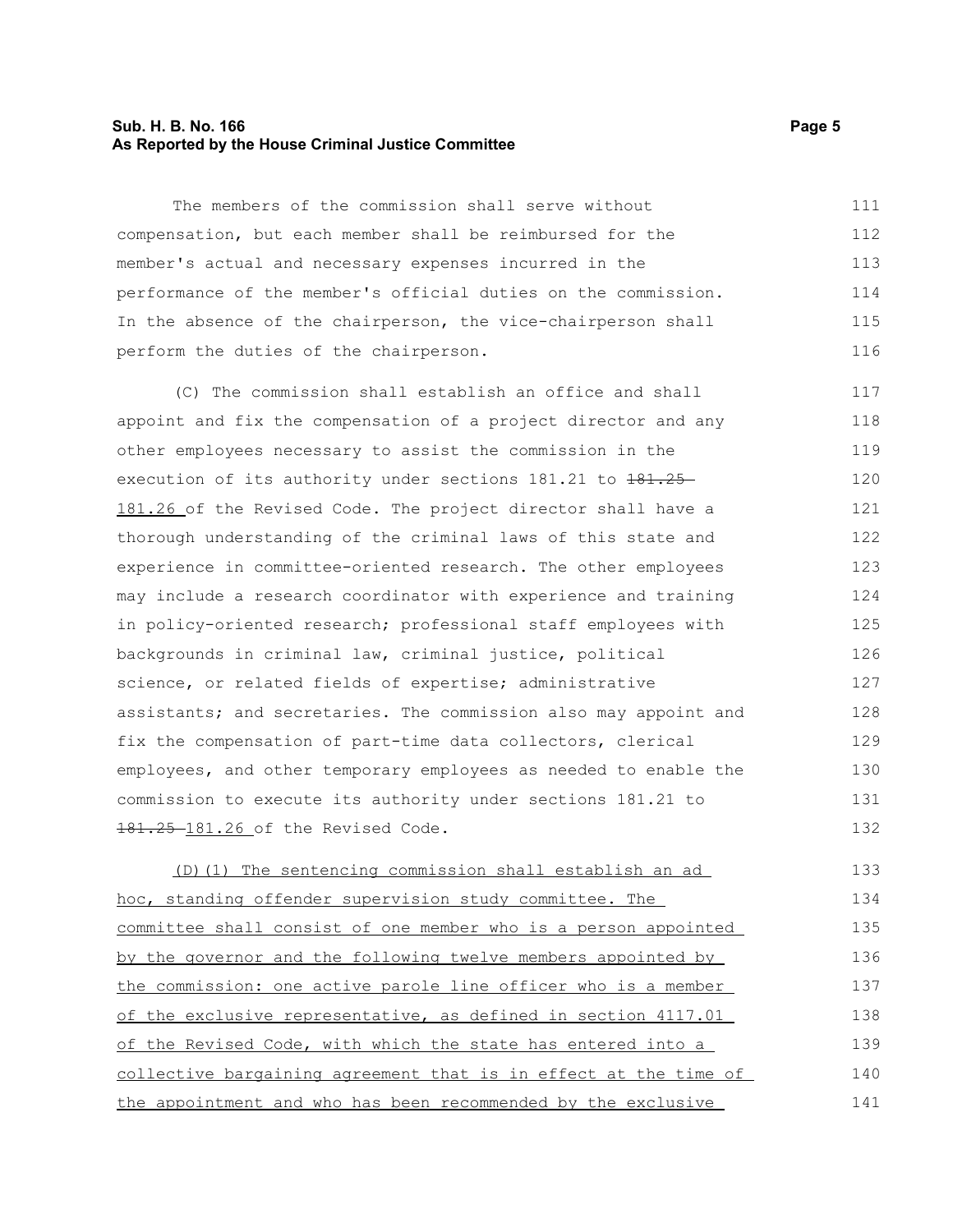### **Sub. H. B. No. 166** Page 6 **As Reported by the House Criminal Justice Committee**

| representative; one active probation officer; two members of the      | 142 |
|-----------------------------------------------------------------------|-----|
| house of representatives who shall not be members of the same         | 143 |
| political party; two members of the senate who shall not be           | 144 |
| members of the same political party; one judge of a court of          | 145 |
| common pleas; one representative of the Ohio community                | 146 |
| <u>corrections association; the director of rehabilitation and</u>    | 147 |
| corrections or the director's representative; one county              | 148 |
| prosecuting attorney; the state public defender, the state            | 149 |
| public defender's representative, or a county public defender;        | 150 |
| and one sheriff. The members of the commission may serve on the       | 151 |
| committee by designation of the chief justice, to the extent          | 152 |
| that the members satisfy the criteria for service on the              | 153 |
| <u>committee. The chief justice shall designate a member to serve</u> | 154 |
| as chairperson of the committee. The committee shall select a         | 155 |
| vice-chairperson. The committee shall meet as necessary at the        | 156 |
| call of the chairperson or on the written request of four or          | 157 |
| more of the committee's members. In the absence of the                | 158 |
| chairperson, the vice-chairperson shall perform the duties of         | 159 |
| the chairperson. A majority of the members of the committee           | 160 |
| shall constitute a quorum, and the votes of a majority of the         | 161 |
| quorum present shall be required to validate any action of the        | 162 |
| committee, including the content of reports and recommendations       | 163 |
| to the commission.                                                    | 164 |
| The members of the committee who are not members of the               | 165 |
| commission shall serve without compensation, but each such            | 166 |
| member shall be reimbursed for the member's actual and necessary      | 167 |
| expenses incurred in the performance of the member's official         | 168 |
| duties on the commission. Section 181.21 of the Revised Code          | 169 |
| applies to the members of the committee who are members of the        | 170 |
| <u>commission.</u>                                                    | 171 |
| The offender supervision study committee shall study<br>(2)           | 172 |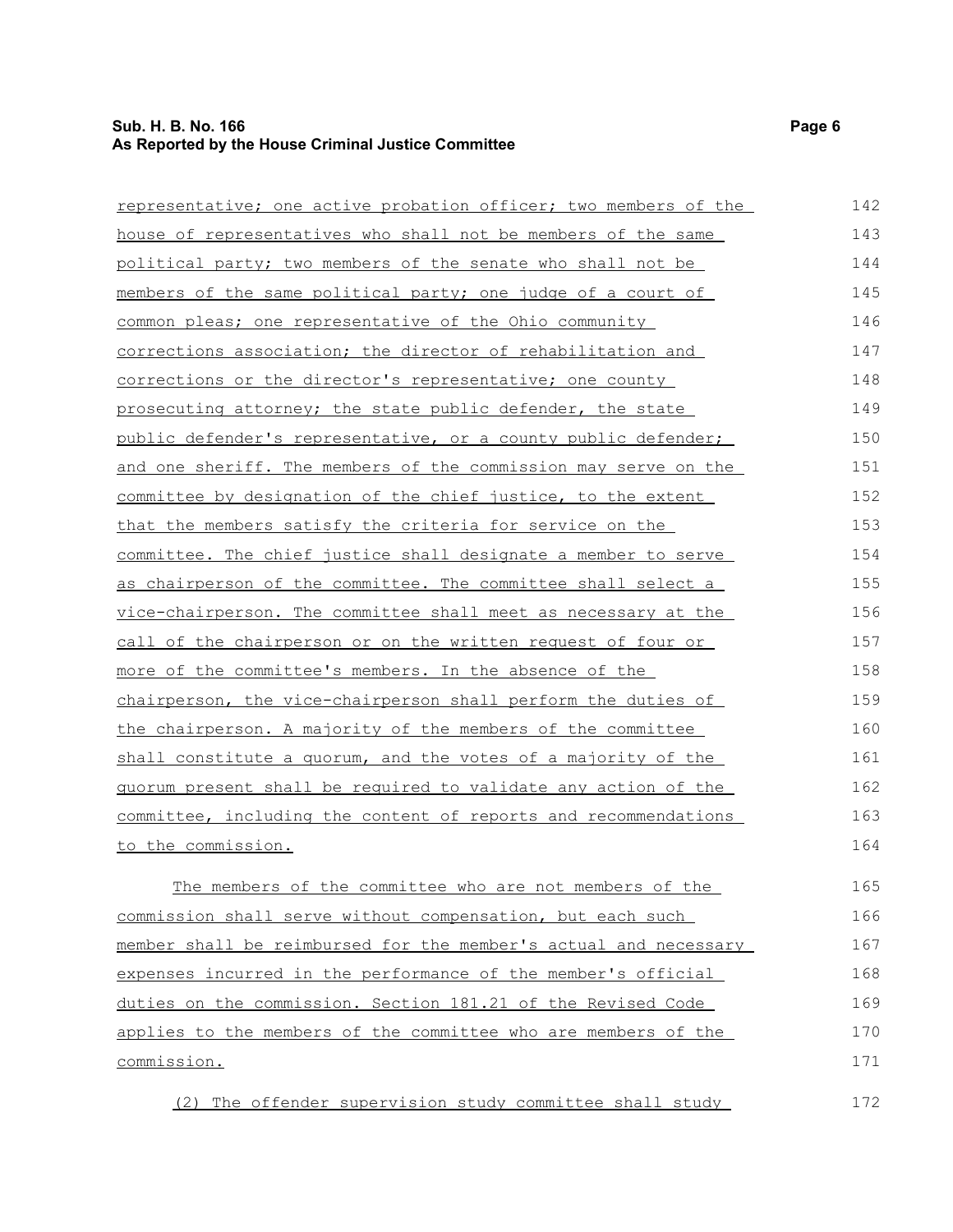### **Sub. H. B. No. 166** Page 7 **As Reported by the House Criminal Justice Committee**

| and review all issues related to the supervision of offenders,         | 173 |
|------------------------------------------------------------------------|-----|
| including issues related to parole, community control,                 | 174 |
| probation, community corrections, and transitional control, and        | 175 |
| issues related to interstate compact policies. The committee           | 176 |
| shall submit a report to the commission not later than the             | 177 |
| thirty-first day of December in each even-numbered year that           | 178 |
| <u>contains its findings with respect to the issues it studies and</u> | 179 |
| reviews and recommendations regarding possible changes in the          | 180 |
| law based on those findings.                                           | 181 |
| The commission shall comply with division (D) of section               | 182 |
| 181.26 of the Revised Code with respect to the reports submitted       | 183 |
| to it under this division.                                             | 184 |
| (3) The sentencing commission may appoint persons who are              | 185 |
| experts in issues related to the supervision of offenders to           | 186 |
| assist the committee in the performance of its duties under            | 187 |
| division (D) (2) of this section. No person appointed in a             | 188 |
| capacity under this division may vote on any action of the             | 189 |
| committee, including the content of any report or recommendation       | 190 |
| to the commission.                                                     | 191 |
| Sec. 181.26. (A) In addition to its duties set forth in                | 192 |
| sections 181.23 to 181.25 and 181.27 of the Revised Code, the          | 193 |
| state criminal sentencing commission shall review all reports          | 194 |
| submitted to it by the offender supervision study committee            | 195 |
| under division (D) (2) of section 181.21 of the Revised Code and,      | 196 |
| for each report so received, not later than ninety days after          | 197 |
| receiving the report, shall submit a report to the general             | 198 |
| assembly that contains the commission's recommendations                | 199 |
| regarding possible changes in the law based on the findings of         | 200 |
| the committee that are set forth in the report. In preparing its       | 201 |
| report to the general assembly, the commission shall consider          | 202 |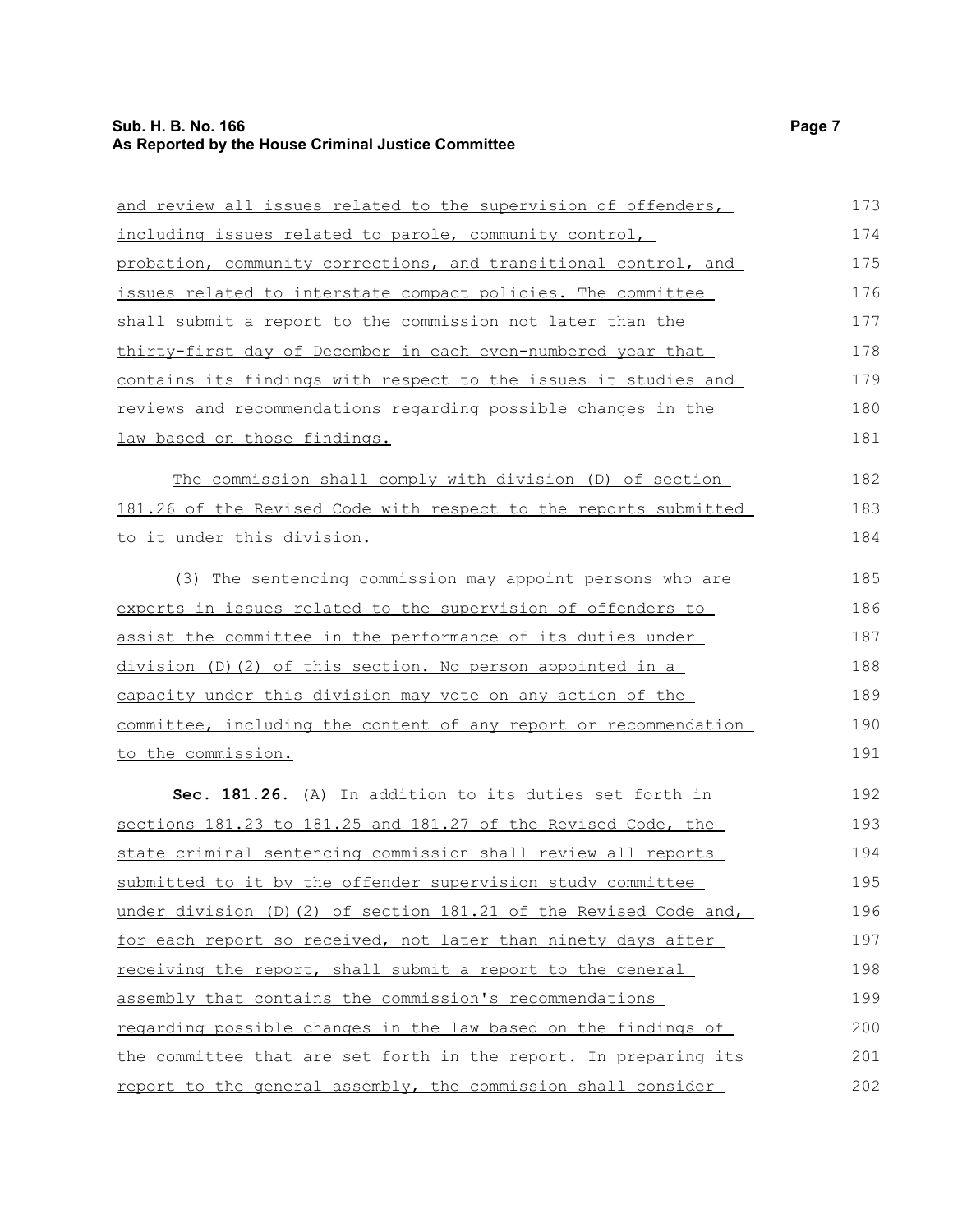#### **Sub. H. B. No. 166 Page 8 As Reported by the House Criminal Justice Committee**

| all findings and recommendations of the committee contained in   | 203 |
|------------------------------------------------------------------|-----|
| the report the committee submitted to the commission, and the    | 204 |
| commission's report to the general assembly may be, but is not   | 205 |
| required to be, the same as the report of the committee          | 206 |
| submitted to the commission.                                     | 207 |
| (B) The state criminal sentencing commission, within             | 208 |
| ninety days after the effective date of this section, pursuant   | 209 |
| to section 181.23 of the Revised Code, shall study the impact of | 210 |
| sections relevant to the Reagan Tokes Law, including those       | 211 |
| listed in section 2901.011 of the Revised Code as constituting   | 212 |
| the Reagan Tokes Law. The commission shall submit a report to    | 213 |
| the general assembly and the governor that contains the results  | 214 |
| of the study and recommendations on the thirty-first day of      | 215 |
| December in every even-numbered year beginning on December 31,   | 216 |
| 2024.                                                            | 217 |
| Sec. 2152.13. (A) A juvenile court shall impose a serious        | 218 |
| youthful dispositional sentence on a child when required under   | 219 |
| division (B)(3) of section 2152.121 of the Revised Code. In such | 220 |
| a case, the remaining provisions of this division and divisions  | 221 |
| (B) and (C) do not apply to the child, and the court shall       | 222 |
| impose the mandatory serious youthful dispositional sentence     | 223 |
| under division (D) (1) of this section.                          | 224 |
| In all other cases, a juvenile court may impose a serious        | 225 |
| youthful offender dispositional sentence on a child only if the  | 226 |
| prosecuting attorney of the county in which the delinquent act   | 227 |
|                                                                  |     |

accordance with this division, and the child is an alleged delinquent child who is eligible for the dispositional sentence. The prosecuting attorney may initiate the process in any of the following ways: 229 230 231 232

allegedly occurred initiates the process against the child in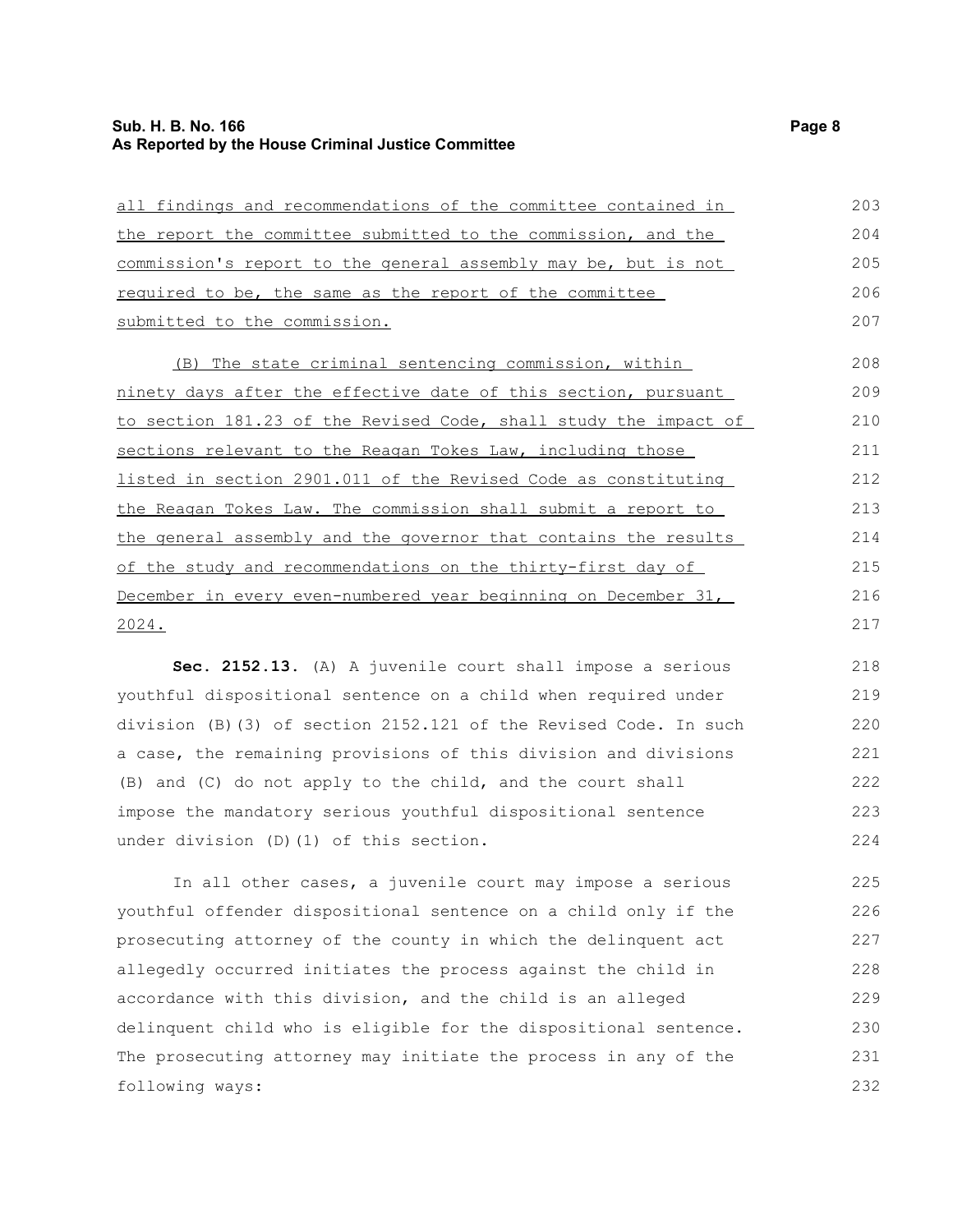### **Sub. H. B. No. 166** Page 9 **As Reported by the House Criminal Justice Committee**

| (1) Obtaining an indictment of the child as a serious             | 233 |
|-------------------------------------------------------------------|-----|
| youthful offender;                                                | 234 |
| (2) The child waives the right to indictment, charging the        | 235 |
| child in a bill of information as a serious youthful offender;    | 236 |
| (3) Until an indictment or information is obtained,               | 237 |
| requesting a serious youthful offender dispositional sentence in  | 238 |
| the original complaint alleging that the child is a delinquent    | 239 |
| child;                                                            | 240 |
| (4) Until an indictment or information is obtained, if the        | 241 |
| original complaint does not request a serious youthful offender   | 242 |
| dispositional sentence, filing with the juvenile court a written  | 243 |
| notice of intent to seek a serious youthful offender              | 244 |
| dispositional sentence within twenty days after the later of the  | 245 |
| following, unless the time is extended by the juvenile court for  | 246 |
| good cause shown:                                                 | 247 |
| (a) The date of the child's first juvenile court hearing          | 248 |
| regarding the complaint;                                          | 249 |
| (b) The date the juvenile court determines not to transfer        | 250 |
| the case under section 2152.12 of the Revised Code.               | 251 |
| After a written notice is filed under division (A) (4) of         | 252 |
| this section, the juvenile court shall serve a copy of the        | 253 |
| notice on the child and advise the child of the prosecuting       | 254 |
| attorney's intent to seek a serious youthful offender             | 255 |
| dispositional sentence in the case.                               | 256 |
| (B) If an alleged delinquent child is not indicted or             | 257 |
| charged by information as described in division (A) (1) or (2) of | 258 |
| this section and if a notice or complaint as described in         | 259 |

division (A)(3) or (4) of this section indicates that the prosecuting attorney intends to pursue a serious youthful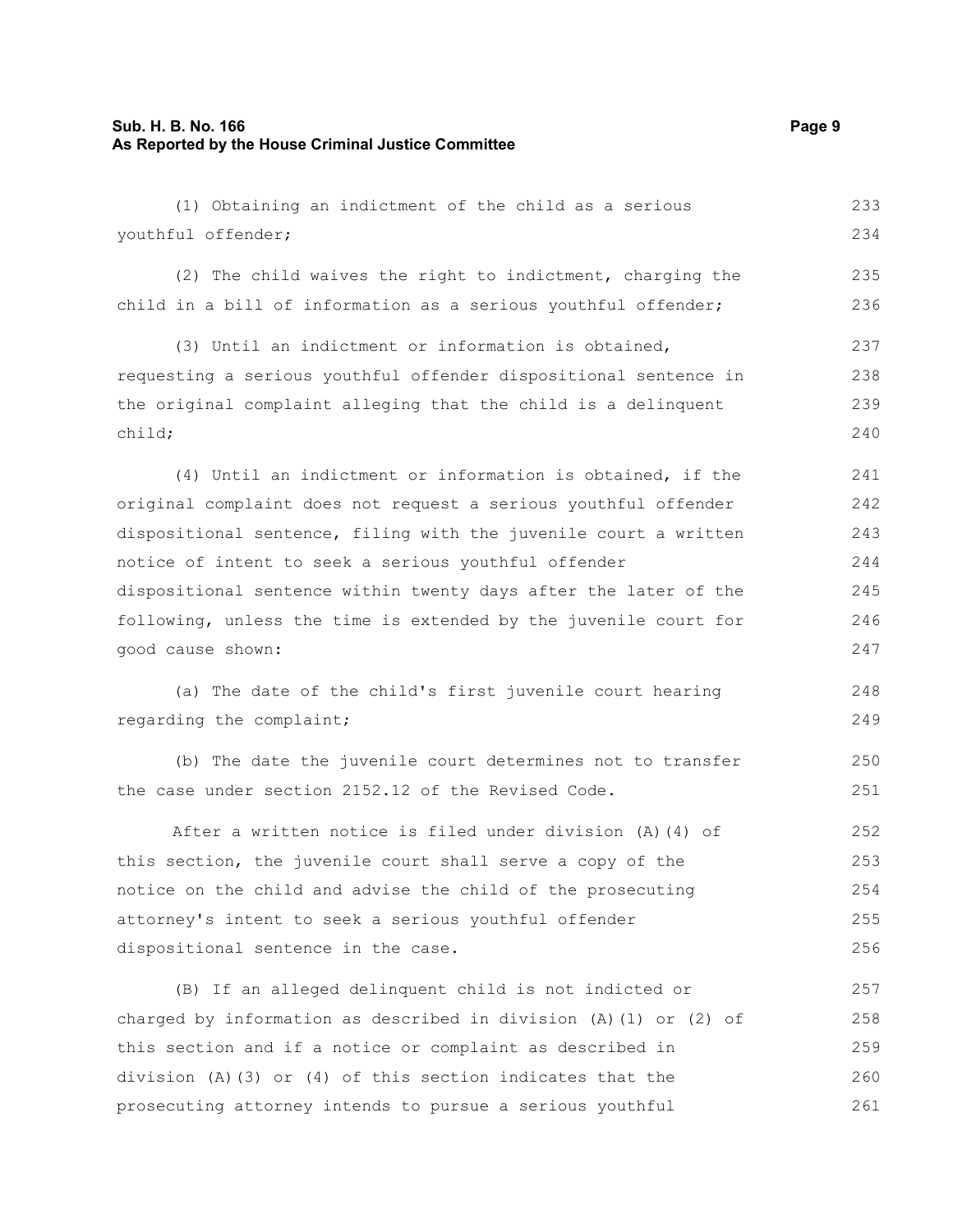#### **Sub. H. B. No. 166 Page 10 As Reported by the House Criminal Justice Committee**

offender dispositional sentence in the case, the juvenile court shall hold a preliminary hearing to determine if there is probable cause that the child committed the act charged and is by age eligible for, or required to receive, a serious youthful offender dispositional sentence. 262 263 264 265 266

(C)(1) A child for whom a serious youthful offender dispositional sentence is sought by a prosecuting attorney has the right to a grand jury determination of probable cause that the child committed the act charged and that the child is eligible by age for a serious youthful offender dispositional sentence. The grand jury may be impaneled by the court of common pleas or the juvenile court.

Once a child is indicted, or charged by information or the juvenile court determines that the child is eligible for a serious youthful offender dispositional sentence, the child is entitled to an open and speedy trial by jury in juvenile court and to be provided with a transcript of the proceedings. The time within which the trial is to be held under Title XXIX of the Revised Code commences on whichever of the following dates is applicable:

(a) If the child is indicted or charged by information, on the date of the filing of the indictment or information.

(b) If the child is charged by an original complaint that requests a serious youthful offender dispositional sentence, on the date of the filing of the complaint. 284 285 286

(c) If the child is not charged by an original complaint that requests a serious youthful offender dispositional sentence, on the date that the prosecuting attorney files the written notice of intent to seek a serious youthful offender 287 288 289 290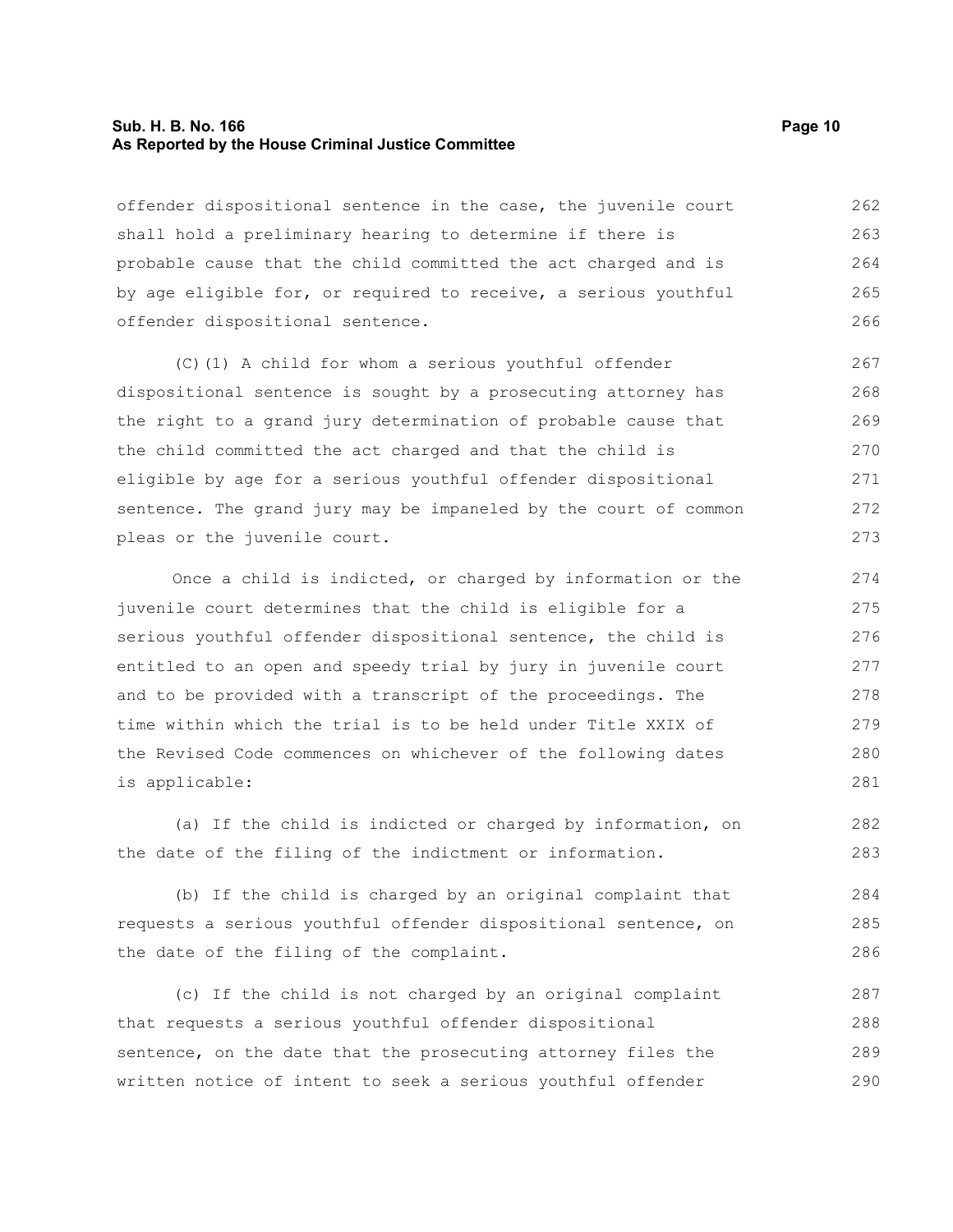#### **Sub. H. B. No. 166 Page 11 As Reported by the House Criminal Justice Committee**

(2) If the child is detained awaiting adjudication, upon indictment or being charged by information, the child has the same right to bail as an adult charged with the offense the alleged delinquent act would be if committed by an adult. Except as provided in division (D) of section 2152.14 of the Revised Code, all provisions of Title XXIX of the Revised Code and the Criminal Rules shall apply in the case and to the child. The juvenile court shall afford the child all rights afforded a person who is prosecuted for committing a crime including the right to counsel and the right to raise the issue of competency. The child may not waive the right to counsel. 292 293 294 295 296 297 298 299 300 301 302

(D)(1) If a child is adjudicated a delinquent child for committing an act under circumstances that require the juvenile court to impose upon the child a serious youthful offender dispositional sentence under section 2152.11 of the Revised Code, all of the following apply:

(a) The juvenile court shall impose upon the child a sentence available for the violation, as if the child were an adult, under Chapter 2929. of the Revised Code, except that the juvenile court shall not impose on the child a sentence of death or life imprisonment without parole. 308 309 310 311 312

(b) The juvenile court also shall impose upon the child one or more traditional juvenile dispositions under sections 2152.16, 2152.19, and 2152.20, and, if applicable, section 2152.17 of the Revised Code. 313 314 315 316

(c) The juvenile court shall stay the adult portion of the serious youthful offender dispositional sentence pending the successful completion of the traditional juvenile dispositions 317 318 319

291

307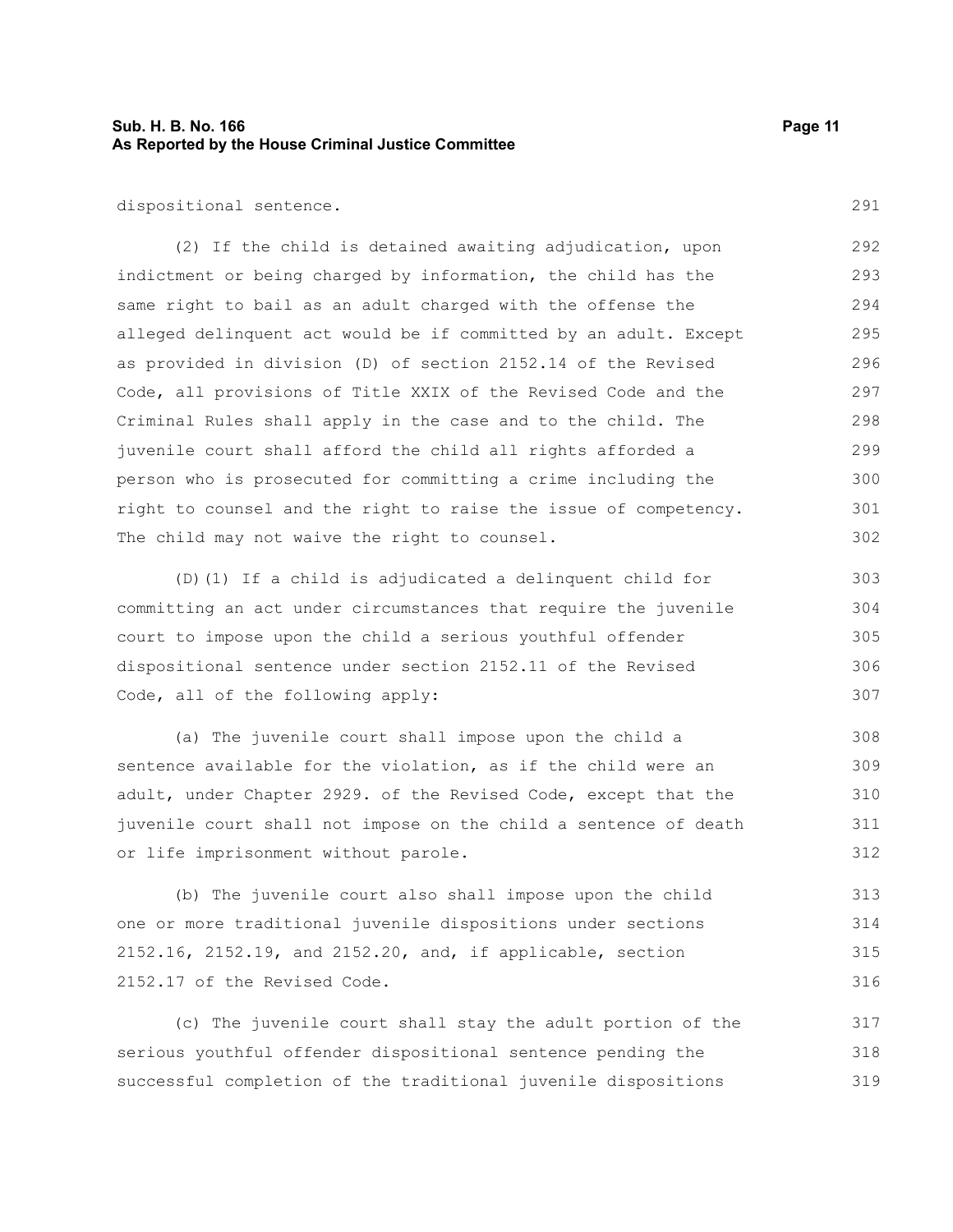#### **Sub. H. B. No. 166 Page 12 As Reported by the House Criminal Justice Committee**

320

imposed.

(2)(a) If a child is adjudicated a delinquent child for committing an act under circumstances that allow, but do not require, the juvenile court to impose on the child a serious youthful offender dispositional sentence under section 2152.11 of the Revised Code, all of the following apply: 321 322 323 324 325

(i) If the juvenile court on the record makes a finding that, given the nature and circumstances of the violation and the history of the child, the length of time, level of security, and types of programming and resources available in the juvenile system alone are not adequate to provide the juvenile court with a reasonable expectation that the purposes set forth in section 2152.01 of the Revised Code will be met, the juvenile court may impose upon the child a sentence available for the violation, as if the child were an adult, under Chapter 2929. of the Revised Code, except that the juvenile court shall not impose on the child a sentence of death or life imprisonment without parole. 326 327 328 329 330 331 332 333 334 335 336

(ii) If a sentence is imposed under division (D)(2)(a)(i) of this section, the juvenile court also shall impose upon the child one or more traditional juvenile dispositions under sections 2152.16, 2152.19, and 2152.20 and, if applicable, section 2152.17 of the Revised Code. 337 338 339 340 341

(iii) The juvenile court shall stay the adult portion of the serious youthful offender dispositional sentence pending the successful completion of the traditional juvenile dispositions imposed.

(b) If the juvenile court does not find that a sentence should be imposed under division (D)(2)(a)(i) of this section, the juvenile court may impose one or more traditional juvenile 346 347 348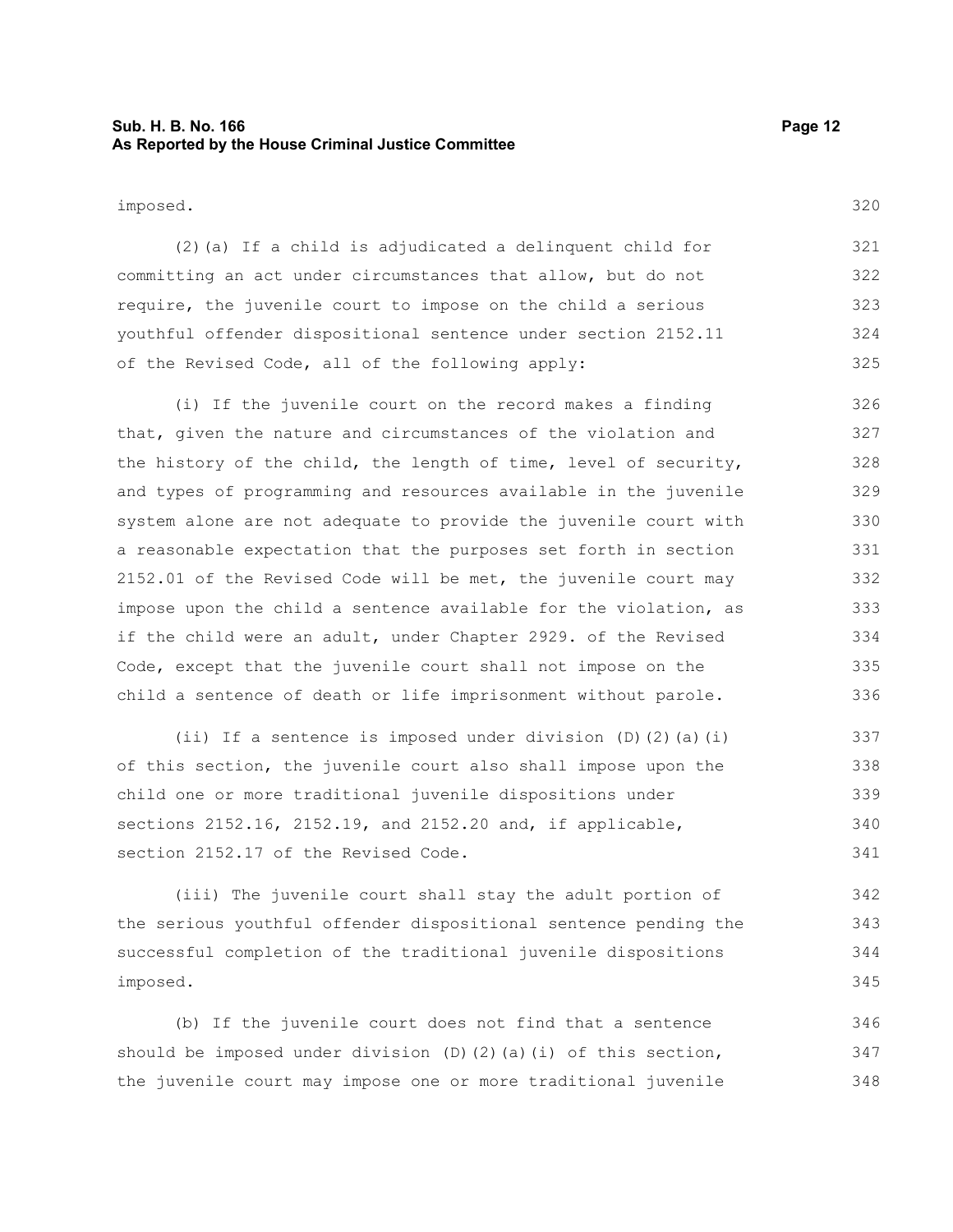#### **Sub. H. B. No. 166 Page 13 As Reported by the House Criminal Justice Committee**

dispositions under sections 2152.16, 2152.19, 2152.20, and, if applicable, section 2152.17 of the Revised Code. (3) A child upon whom a serious youthful offender dispositional sentence is imposed under division (D)(1) or (2) of this section has a right to appeal under  $\frac{division (A)(1)}{L}$ (3), (4), or (5) divisions (C)(1) to (7) of section 2953.08 of the Revised Code the adult portion of the serious youthful offender dispositional sentence when any of those divisions apply. The child may appeal the adult portion, and the court shall consider the appeal as if the adult portion were not stayed. **Sec. 2152.14.** (A)(1) The director of youth services may request the prosecuting attorney of the county in which is located the juvenile court that imposed a serious youthful offender dispositional sentence upon a person under section 2152.121 or 2152.13 of the Revised Code to file a motion with that juvenile court to invoke the adult portion of the dispositional sentence if all of the following apply to the person: (a) The person is at least fourteen years of age. 349 350 351 352 353 354 355 356 357 358 359 360 361 362 363 364 365 366 367 368

(b) The person is in the institutional custody, or an escapee from the custody, of the department of youth services. 369 370

(c) The person is serving the juvenile portion of the serious youthful offender dispositional sentence. 371 372

(2) The motion shall state that there is reasonable cause to believe that either of the following misconduct has occurred and shall state that at least one incident of misconduct of that nature occurred after the person reached fourteen years of age: 373 374 375 376

(a) The person committed an act that is a violation of the 377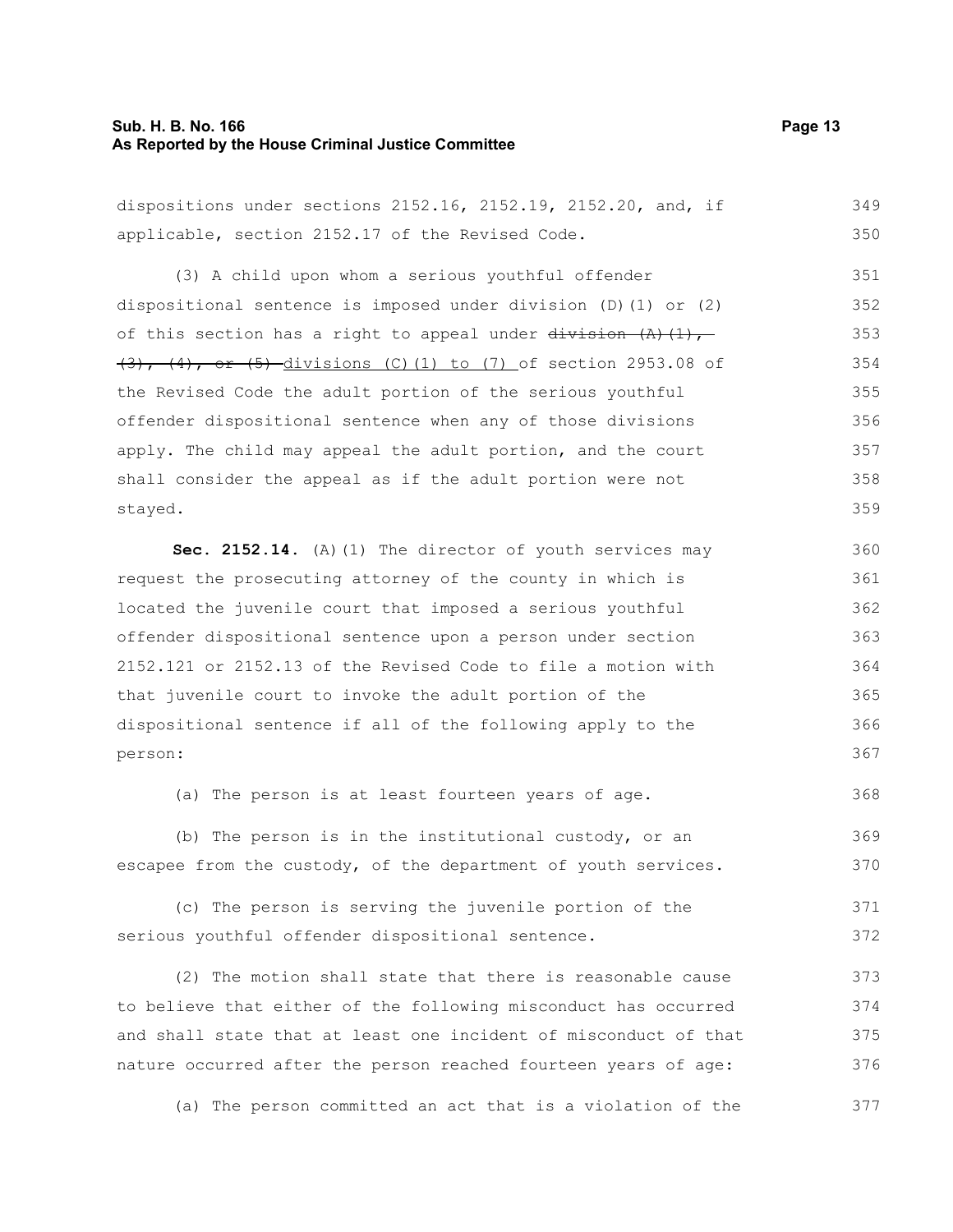#### **Sub. H. B. No. 166 Page 14 As Reported by the House Criminal Justice Committee**

rules of the institution and that could be charged as any felony or as a first degree misdemeanor offense of violence if committed by an adult. (b) The person has engaged in conduct that creates a substantial risk to the safety or security of the institution, the community, or the victim. (B) If a person is at least fourteen years of age, is serving the juvenile portion of a serious youthful offender dispositional sentence imposed under section 2152.121 or 2152.13 of the Revised Code, and is on parole or aftercare from a department of youth services facility, or on community control, the director of youth services, the juvenile court that imposed the serious youthful offender dispositional sentence on the person, or the probation department supervising the person may request the prosecuting attorney of the county in which is located the juvenile court to file a motion with the juvenile court to invoke the adult portion of the dispositional sentence. The prosecuting attorney may file a motion to invoke the adult portion of the dispositional sentence even if no request is made. The motion shall state that there is reasonable cause to believe that either of the following occurred and shall state that at least one incident of misconduct of that nature occurred after the person reached fourteen years of age: 378 379 380 381 382 383 384 385 386 387 388 389 390 391 392 393 394 395 396 397 398 399 400 401

(1) The person committed an act that is a violation of the conditions of supervision and that could be charged as any felony or as a first degree misdemeanor offense of violence if committed by an adult. 402 403 404

(2) The person has engaged in conduct that creates a substantial risk to the safety or security of the community or of the victim. 405 406 407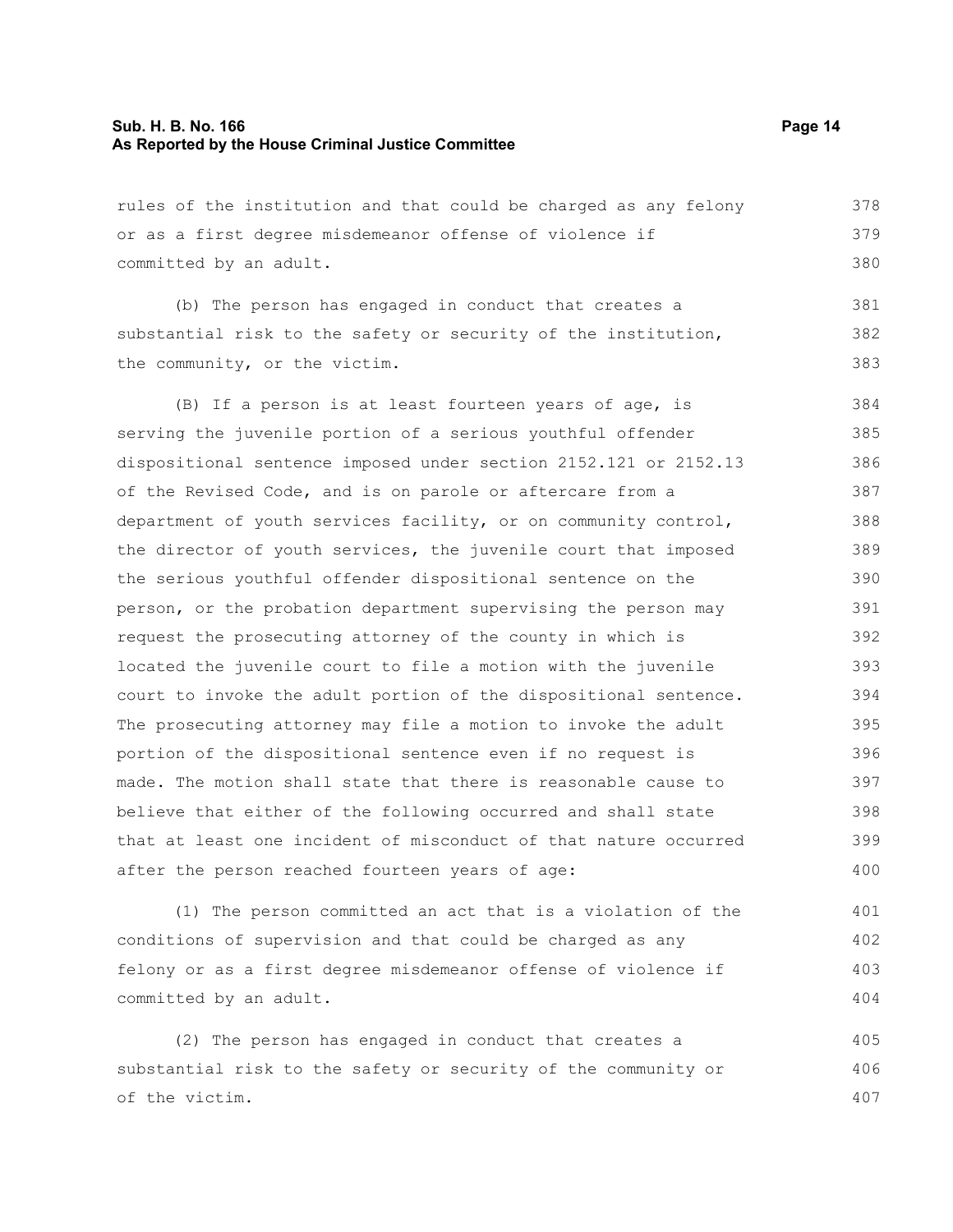#### **Sub. H. B. No. 166 Page 15 As Reported by the House Criminal Justice Committee**

(C) If the prosecuting attorney declines a request to file a motion that was made by the department of youth services or the supervising probation department under division (A) or (B) of this section or fails to act on a request made under either division by the department within a reasonable time, the department of youth services or the supervising probation department may file a motion of the type described in division (A) or (B) of this section with the juvenile court to invoke the adult portion of the serious youthful offender dispositional sentence. If the prosecuting attorney declines a request to file a motion that was made by the juvenile court under division (B) of this section or fails to act on a request from the court under that division within a reasonable time, the juvenile court may hold the hearing described in division (D) of this section on its own motion. 408 409 410 411 412 413 414 415 416 417 418 419 420 421 422

(D) Upon the filing of a motion described in division (A), (B), or (C) of this section, the juvenile court may hold a hearing to determine whether to invoke the adult portion of a person's serious juvenile offender dispositional sentence. The juvenile court shall not invoke the adult portion of the dispositional sentence without a hearing. At the hearing the person who is the subject of the serious youthful offender disposition has the right to be present, to receive notice of the grounds upon which the adult sentence portion is sought to be invoked, to be represented by counsel including counsel appointed under Juvenile Rule  $4(A)$ , to be advised on the procedures and protections set forth in the Juvenile Rules, and to present evidence on the person's own behalf, including evidence that the person has a mental illness or intellectual disability. The person may not waive the right to counsel. The hearing shall be open to the public. If the person presents 423 424 425 426 427 428 429 430 431 432 433 434 435 436 437 438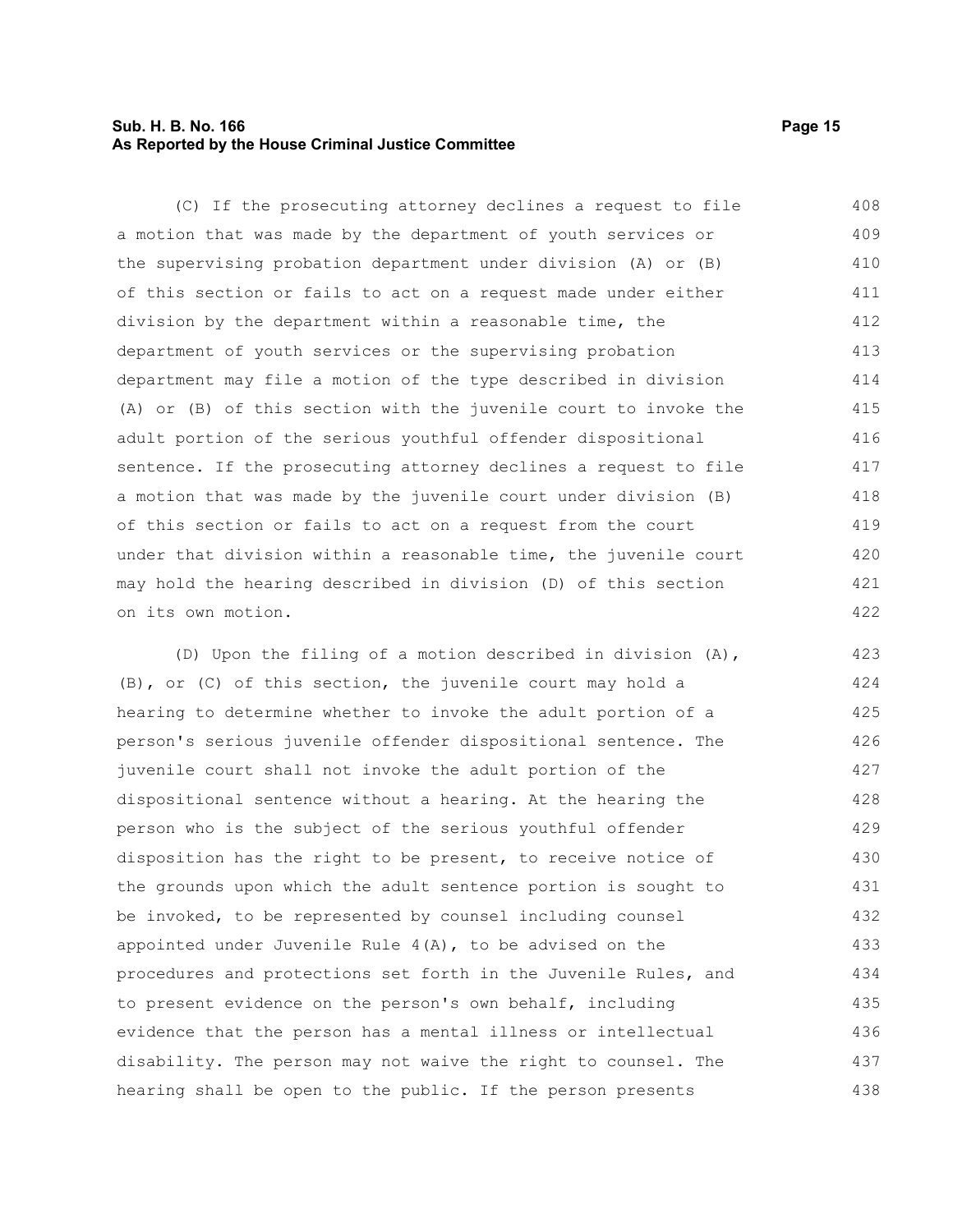#### **Sub. H. B. No. 166 Page 16 As Reported by the House Criminal Justice Committee**

evidence that the person has a mental illness or intellectual disability, the juvenile court shall consider that evidence in determining whether to invoke the adult portion of the serious youthful offender dispositional sentence. 439 440 441 442

(E)(1) The juvenile court may invoke the adult portion of a person's serious youthful offender dispositional sentence if the juvenile court finds all of the following on the record by clear and convincing evidence: 443 444 445 446

(a) The person is serving the juvenile portion of a serious youthful offender dispositional sentence. 447 448

(b) The person is at least fourteen years of age and has been admitted to a department of youth services facility, or criminal charges are pending against the person. 449 450 451

(c) The person engaged in the conduct or acts charged under division  $(A)$ ,  $(B)$ , or  $(C)$  of this section, and the person's conduct demonstrates that the person is unlikely to be rehabilitated during the remaining period of juvenile jurisdiction. 452 453 454 455 456

(2) The court may modify the adult sentence the court invokes to consist of any lesser prison term that could be imposed for the offense and, in addition to the prison term or in lieu of the prison term if the prison term was not mandatory, any community control sanction that the offender was eligible to receive at sentencing. 457 458 459 460 461 462

(F) If a juvenile court issues an order invoking the adult portion of a serious youthful offender dispositional sentence under division (E) of this section, the juvenile portion of the dispositional sentence shall terminate, and the department of youth services shall transfer the person to the department of 463 464 465 466 467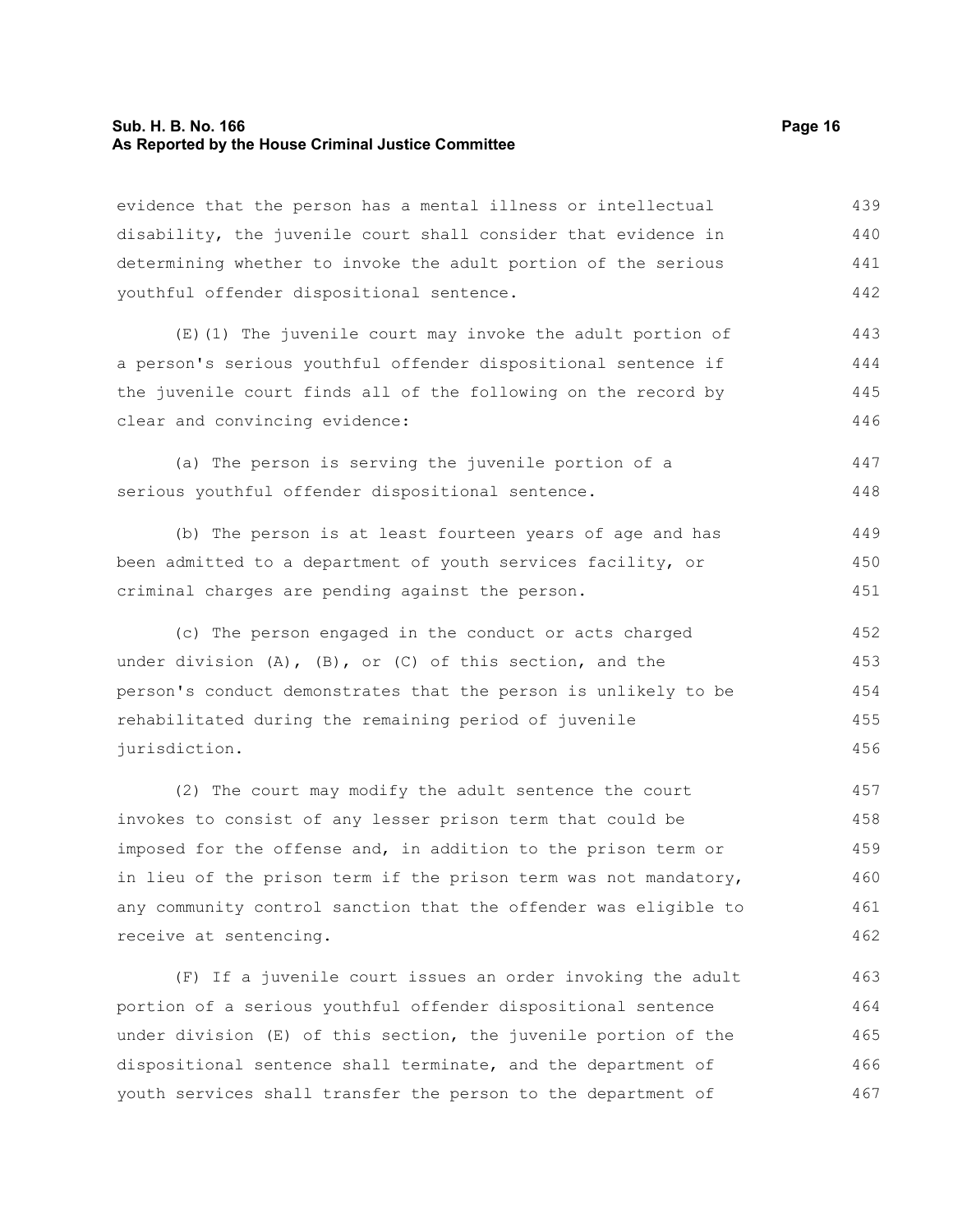#### **Sub. H. B. No. 166 Page 17 As Reported by the House Criminal Justice Committee**

rehabilitation and correction or place the person under another sanction imposed as part of the sentence. The juvenile court shall state in its order the total number of days that the person has been held in detention or in a facility operated by, or under contract with, the department of youth services under the juvenile portion of the dispositional sentence. The time the person must serve on a prison term imposed under the adult portion of the dispositional sentence shall be reduced by the total number of days specified in the order plus any additional days the person is held in a juvenile facility or in detention after the order is issued and before the person is transferred to the custody of the department of rehabilitation and correction. In no case shall the total prison term as calculated under this division exceed the maximum prison term available for an adult who is convicted of violating the same sections of the Revised Code, including, for an offense that would be a felony of the first or second degree that was committed on or after March 22, 2019, both the longest minimum prison term that the defendant or person could have received for the offense if convicted plus the corresponding maximum prison term that would be required for the offense. 468 469 470 471 472 473 474 475 476 477 478 479 480 481 482 483 484 485 486 487 488

Any community control imposed as part of the adult sentence or as a condition of a judicial release from prison shall be under the supervision of the entity that provides adult probation services in the county. Any post-release control imposed after the offender otherwise is released from prison shall be supervised by the adult parole authority. 489 490 491 492 493 494

(G) As used in division (F) of this section, "minimum prison term" and "maximum prison term" have the same meanings as in section 2929.01 of the Revised Code. 495 496 497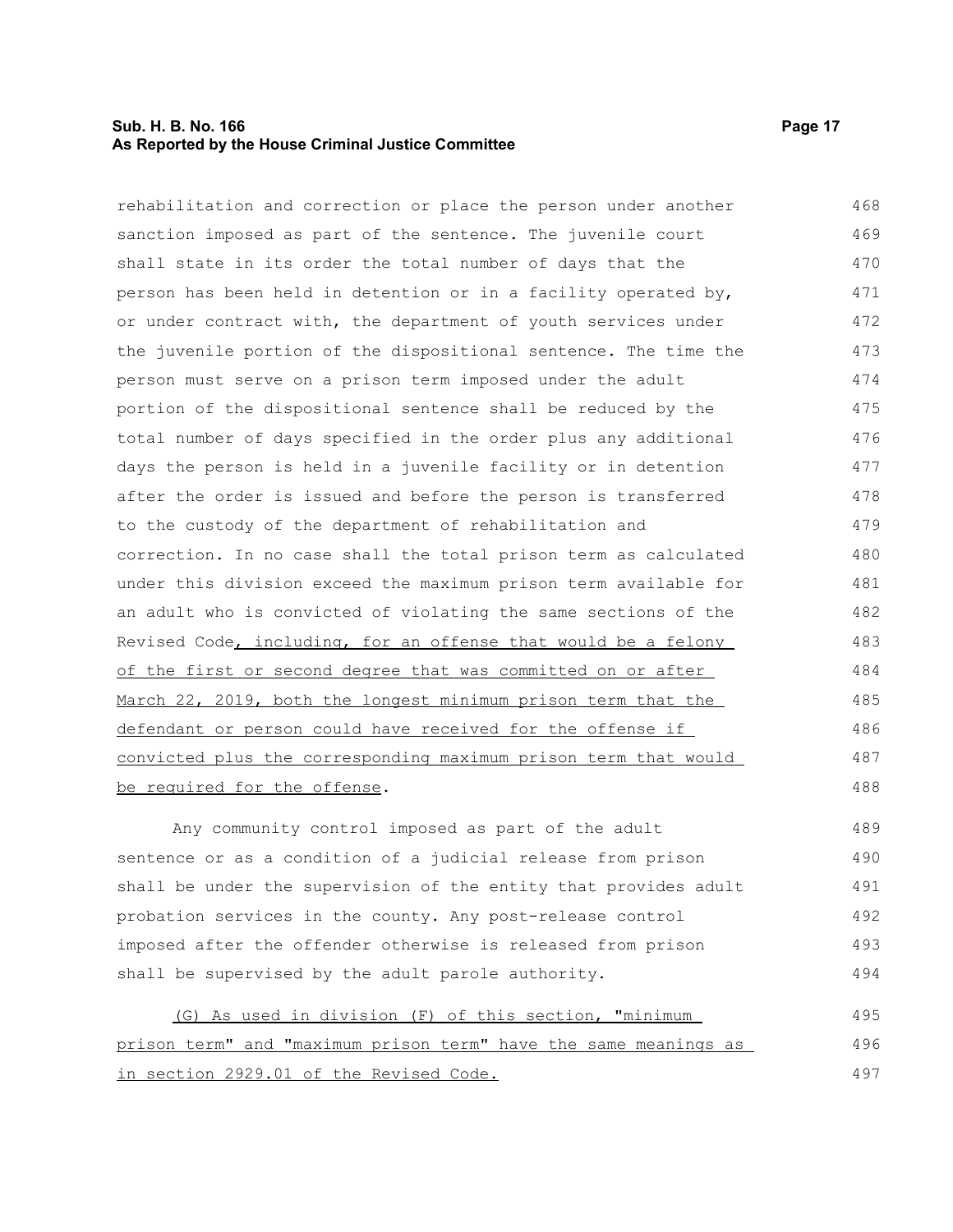#### **Sub. H. B. No. 166 Page 18 As Reported by the House Criminal Justice Committee**

**Sec. 2901.011.** The amendments to sections 109.42, 121.22, 149.43, 2903.06, 2903.08, 2903.11, 2903.12, 2905.01, 2905.32, 2907.02, 2907.03, 2907.05, 2907.07, 2919.22, 2919.25, 2921.321, 2921.36, 2923.132, 2925.01, 2925.02, 2925.03, 2925.04, 2925.041, 2925.11, 2929.01, 2929.14, 2929.142, 2929.15, 2929.19, 2929.191, 2929.20, 2929.61, 2930.16, 2943.032, 2953.08, 2967.01, 2967.021, 2967.03, 2967.13, 2967.19, 2967.191, 2967.193, 2967.26, 2967.28, 2971.03, 3719.99, 5120.021, 5120.53, 5120.66, and 5120.80 and the enactment of sections 2901.011, 2929.144, 2967.271, and 5120.038 of the Revised Code by S.B. 201 of the 132nd general assembly and amendments to those sections made by the act in which this amendment was made constitute the Reagan Tokes Law. The amendments to sections 2901.01, 2929.011, 2929.14, 2929.144, 2929.19, 2930.16, 2945.37, 2945.401, 2949.08, 2967.191, 2967.193, and 2967.271 of the Revised Code by the act in which this amendment was made are intended to be remedial in nature and apply to any individual sentenced for an offense committed on or after March 22, 2019. **Sec. 2929.01.** As used in this chapter: (A)(1) "Alternative residential facility" means, subject to division (A)(2) of this section, any facility other than an offender's home or residence in which an offender is assigned to live and that satisfies all of the following criteria: (a) It provides programs through which the offender may seek or maintain employment or may receive education, training, treatment, or habilitation. (b) It has received the appropriate license or certificate 498 499 500 501 502 503 504 505 506 507 508 509 510 511 512 513 514 515 516 517 518 519 520 521 522 523 524

for any specialized education, training, treatment, habilitation, or other service that it provides from the 525 526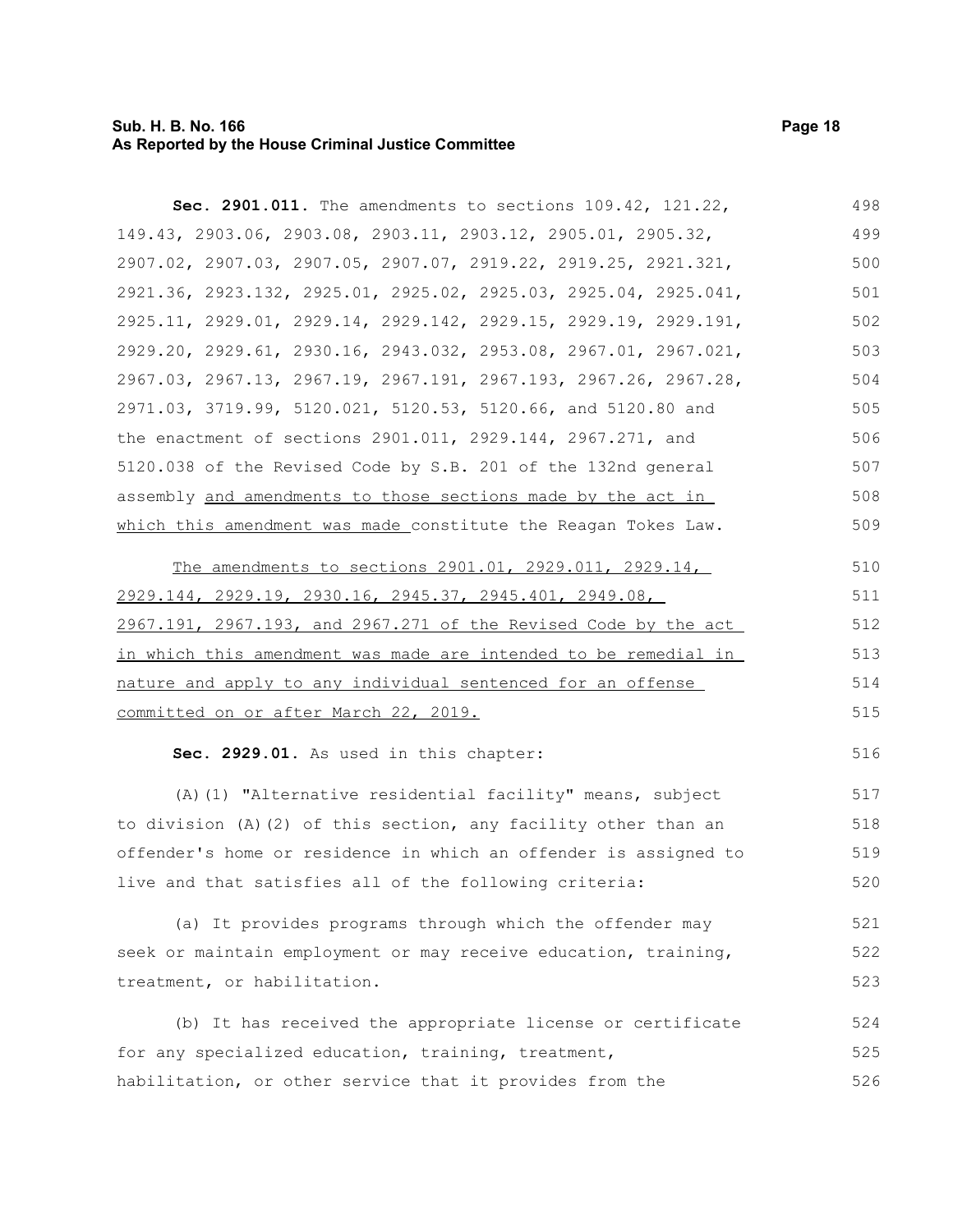#### **Sub. H. B. No. 166 Page 19 As Reported by the House Criminal Justice Committee**

government agency that is responsible for licensing or certifying that type of education, training, treatment, habilitation, or service. 527 528 529

(2) "Alternative residential facility" does not include a community-based correctional facility, jail, halfway house, or prison. 530 531 532

(B) "Basic probation supervision" means a requirement that the offender maintain contact with a person appointed to supervise the offender in accordance with sanctions imposed by the court or imposed by the parole board pursuant to section 2967.28 of the Revised Code. "Basic probation supervision" includes basic parole supervision and basic post-release control supervision. 533 534 535 536 537 538 539

(C) "Cocaine," "fentanyl-related compound," "hashish," "L.S.D.," and "unit dose" have the same meanings as in section 2925.01 of the Revised Code. 540 541 542

(D) "Community-based correctional facility" means a community-based correctional facility and program or district community-based correctional facility and program developed pursuant to sections 2301.51 to 2301.58 of the Revised Code. 543 544 545 546

(E) "Community control sanction" means a sanction that is not a prison term and that is described in section 2929.15, 2929.16, 2929.17, or 2929.18 of the Revised Code or a sanction that is not a jail term and that is described in section 2929.26, 2929.27, or 2929.28 of the Revised Code. "Community control sanction" includes probation if the sentence involved was imposed for a felony that was committed prior to July 1, 1996, or if the sentence involved was imposed for a misdemeanor that was committed prior to January 1, 2004. 547 548 549 550 551 552 553 554 555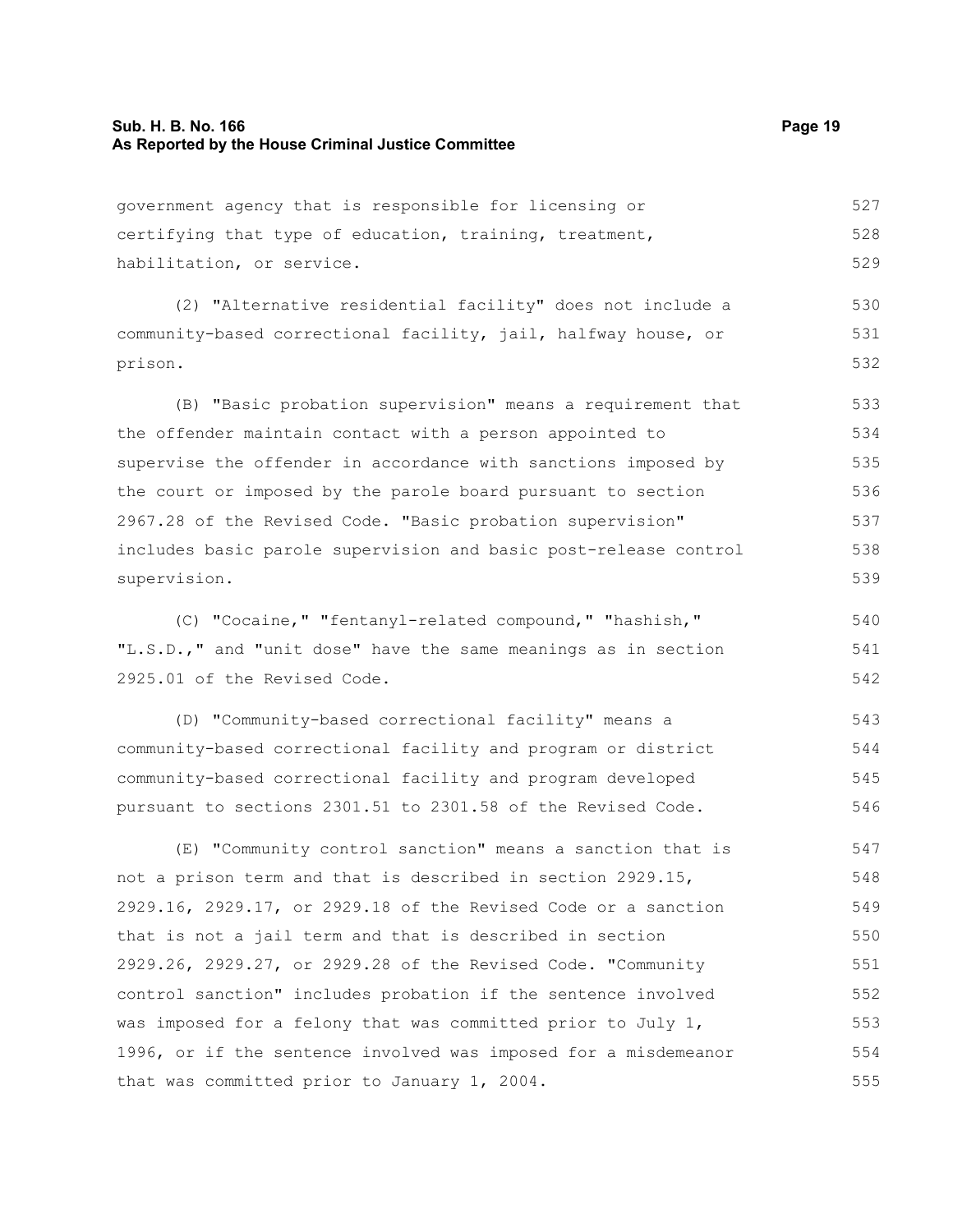#### **Sub. H. B. No. 166 Page 20 As Reported by the House Criminal Justice Committee**

(F) "Controlled substance," "marihuana," "schedule I," and "schedule II" have the same meanings as in section 3719.01 of the Revised Code. 556 557 558

(G) "Curfew" means a requirement that an offender during a specified period of time be at a designated place. 559 560

(H) "Day reporting" means a sanction pursuant to which an offender is required each day to report to and leave a center or other approved reporting location at specified times in order to participate in work, education or training, treatment, and other approved programs at the center or outside the center. 561 562 563 564 565

(I) "Deadly weapon" has the same meaning as in section 2923.11 of the Revised Code. 566 567

(J) "Drug and alcohol use monitoring" means a program under which an offender agrees to submit to random chemical analysis of the offender's blood, breath, or urine to determine whether the offender has ingested any alcohol or other drugs. 568 569 570 571

(K) "Drug treatment program" means any program under which a person undergoes assessment and treatment designed to reduce or completely eliminate the person's physical or emotional reliance upon alcohol, another drug, or alcohol and another drug and under which the person may be required to receive assessment and treatment on an outpatient basis or may be required to reside at a facility other than the person's home or residence while undergoing assessment and treatment. 572 573 574 575 576 577 578 579

(L) "Economic loss" means any economic detriment suffered by a victim as a direct and proximate result of the commission of an offense and includes any loss of income due to lost time at work because of any injury caused to the victim, any property loss, medical cost, or funeral expense incurred as a result of 580 581 582 583 584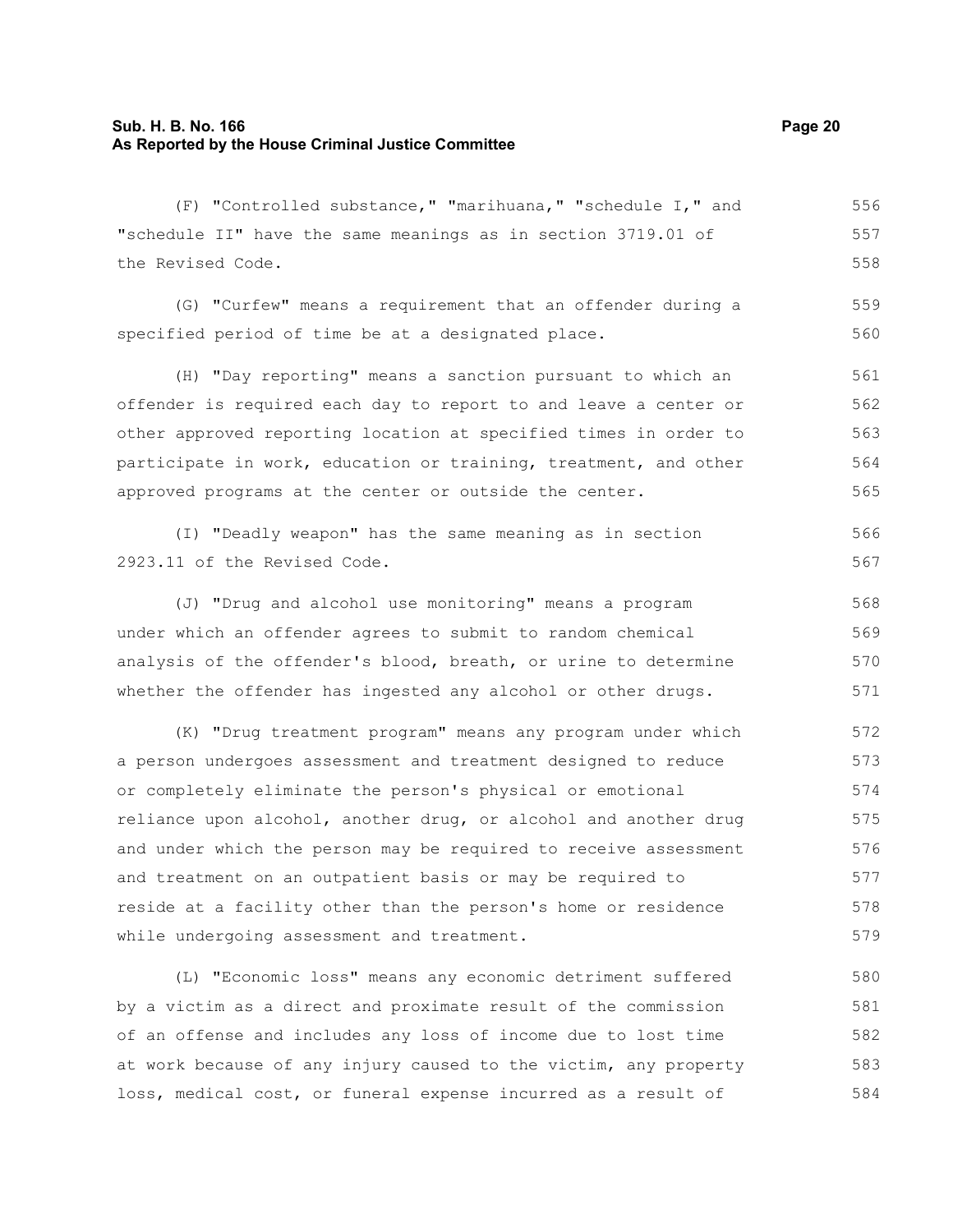#### **Sub. H. B. No. 166 Page 21 As Reported by the House Criminal Justice Committee**

the commission of the offense, and the cost of any accounting or auditing done to determine the extent of loss if the cost is incurred and payable by the victim. "Economic loss" does not include non-economic loss or any punitive or exemplary damages. 585 586 587 588

(M) "Education or training" includes study at, or in conjunction with a program offered by, a university, college, or technical college or vocational study and also includes the completion of primary school, secondary school, and literacy curricula or their equivalent. 589 590 591 592 593

(N) "Firearm" has the same meaning as in section 2923.11 of the Revised Code.

(O) "Halfway house" means a facility licensed by the division of parole and community services of the department of rehabilitation and correction pursuant to section 2967.14 of the Revised Code as a suitable facility for the care and treatment of adult offenders. 596 597 598 599 600

(P) "House arrest" means a period of confinement of an offender that is in the offender's home or in other premises specified by the sentencing court or by the parole board pursuant to section 2967.28 of the Revised Code and during which all of the following apply: 601 602 603 604 605

(1) The offender is required to remain in the offender's home or other specified premises for the specified period of confinement, except for periods of time during which the offender is at the offender's place of employment or at other premises as authorized by the sentencing court or by the parole board. 606 607 608 609 610 611

(2) The offender is required to report periodically to a person designated by the court or parole board. 612 613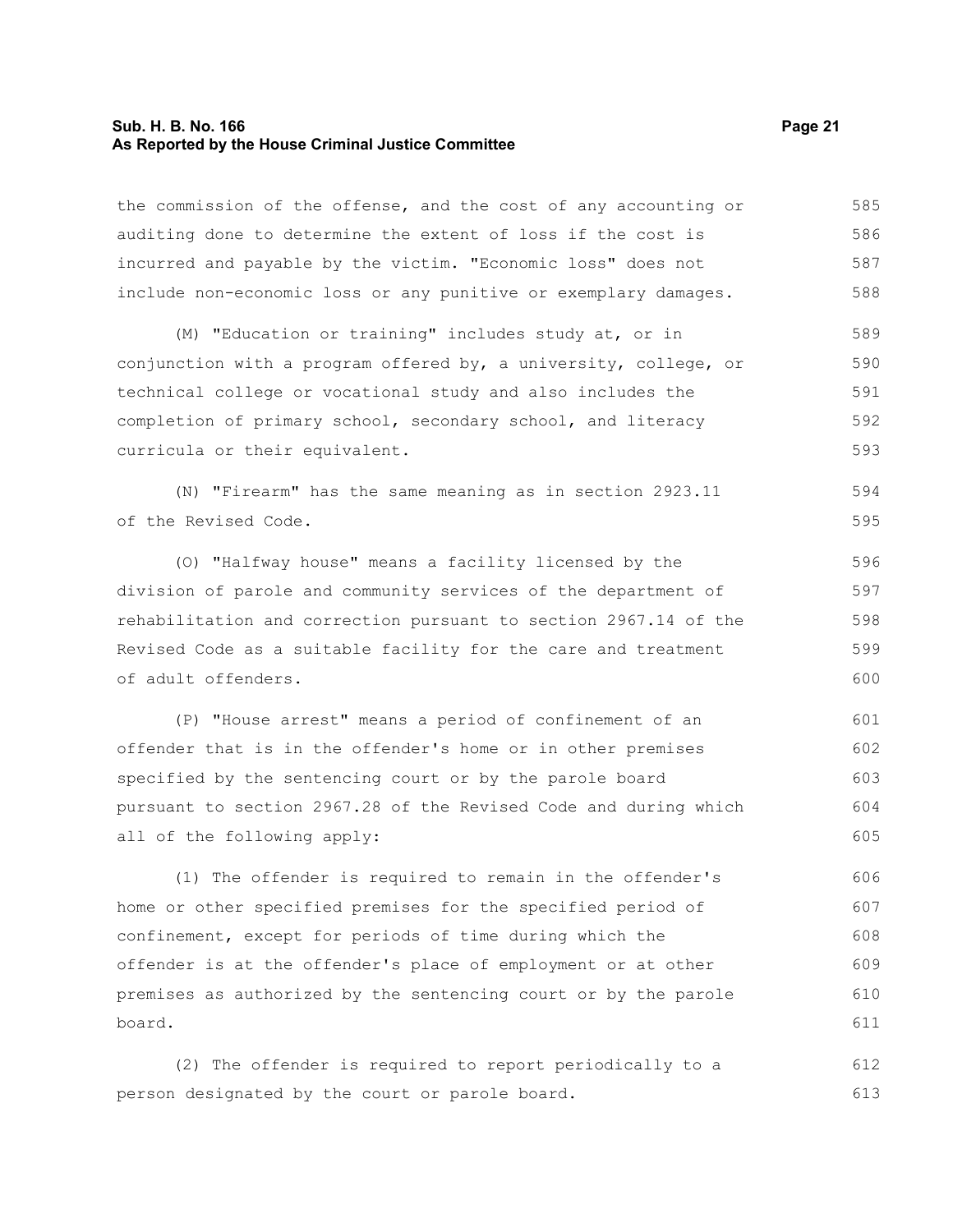#### **Sub. H. B. No. 166 Page 22 As Reported by the House Criminal Justice Committee**

(3) The offender is subject to any other restrictions and requirements that may be imposed by the sentencing court or by the parole board. 614 615 616

(Q) "Intensive probation supervision" means a requirement that an offender maintain frequent contact with a person appointed by the court, or by the parole board pursuant to section 2967.28 of the Revised Code, to supervise the offender while the offender is seeking or maintaining necessary employment and participating in training, education, and treatment programs as required in the court's or parole board's order. "Intensive probation supervision" includes intensive parole supervision and intensive post-release control supervision. 617 618 619 620 621 622 623 624 625 626

(R) "Jail" means a jail, workhouse, minimum security jail, or other residential facility used for the confinement of alleged or convicted offenders that is operated by a political subdivision or a combination of political subdivisions of this state. 627 628 629 630 631

(S) "Jail term" means the term in a jail that a sentencing court imposes or is authorized to impose pursuant to section 2929.24 or 2929.25 of the Revised Code or pursuant to any other provision of the Revised Code that authorizes a term in a jail for a misdemeanor conviction.

(T) "Mandatory jail term" means the term in a jail that a sentencing court is required to impose pursuant to division (G) of section 1547.99 of the Revised Code, division (E) of section 2903.06 or division (D) of section 2903.08 of the Revised Code, division (E) or (G) of section 2929.24 of the Revised Code, division (B) of section 4510.14 of the Revised Code, or division (G) of section 4511.19 of the Revised Code or pursuant to any 637 638 639 640 641 642 643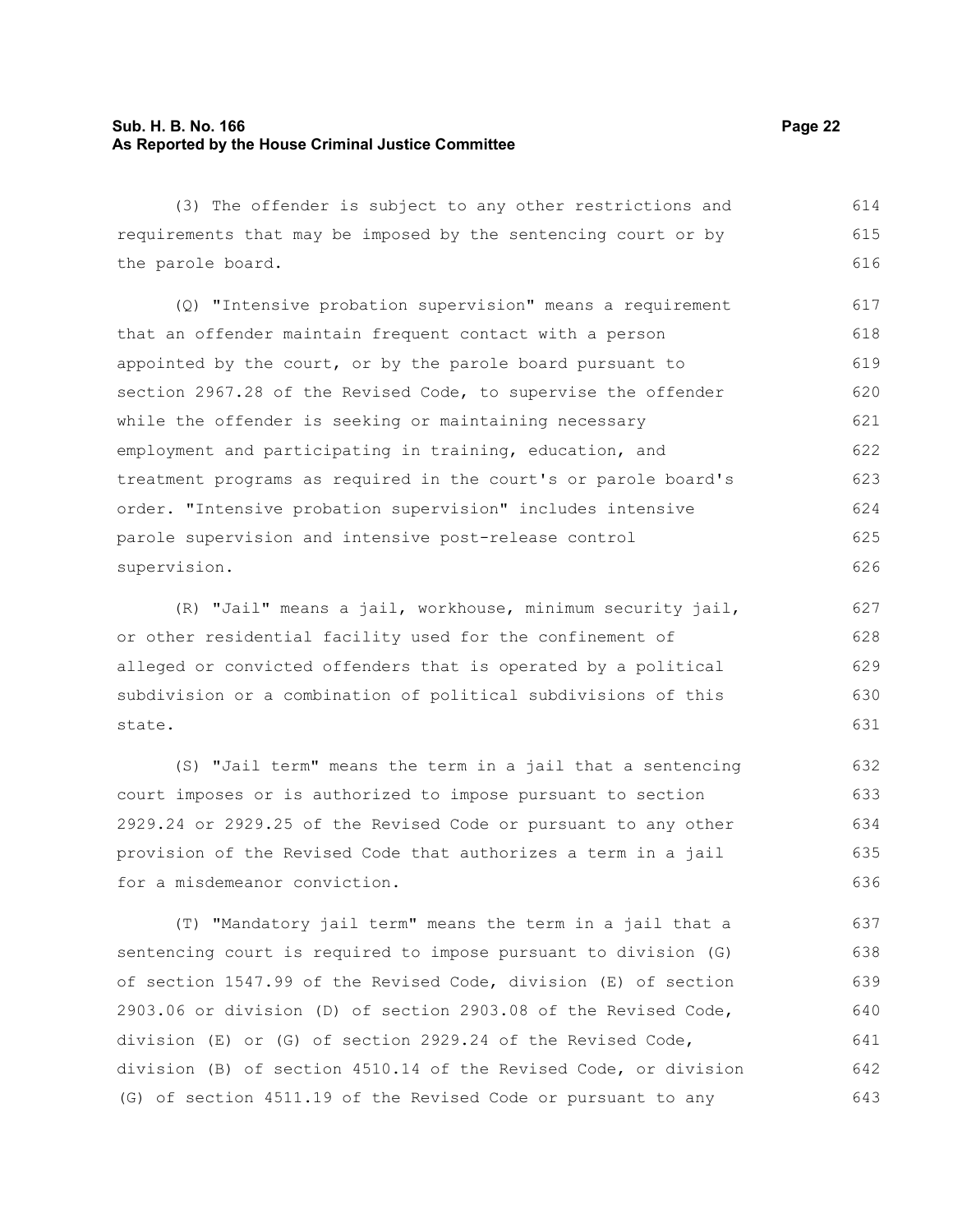#### **Sub. H. B. No. 166 Page 23 As Reported by the House Criminal Justice Committee**

other provision of the Revised Code that requires a term in a jail for a misdemeanor conviction. 644 645

(U) "Delinquent child" has the same meaning as in section 2152.02 of the Revised Code.

(V) "License violation report" means a report that is made by a sentencing court, or by the parole board pursuant to section 2967.28 of the Revised Code, to the regulatory or licensing board or agency that issued an offender a professional license or a license or permit to do business in this state and that specifies that the offender has been convicted of or pleaded guilty to an offense that may violate the conditions under which the offender's professional license or license or permit to do business in this state was granted or an offense for which the offender's professional license or license or permit to do business in this state may be revoked or suspended. 648 649 650 651 652 653 654 655 656 657 658

(W) "Major drug offender" means an offender who is convicted of or pleads guilty to the possession of, sale of, or offer to sell any drug, compound, mixture, preparation, or substance that consists of or contains at least one thousand grams of hashish; at least one hundred grams of cocaine; at least one thousand unit doses or one hundred grams of heroin; at least five thousand unit doses of L.S.D. or five hundred grams of L.S.D. in a liquid concentrate, liquid extract, or liquid distillate form; at least fifty grams of a controlled substance analog; at least one thousand unit doses or one hundred grams of a fentanyl-related compound; or at least one hundred times the amount of any other schedule I or II controlled substance other than marihuana that is necessary to commit a felony of the third degree pursuant to section 2925.03, 2925.04, 2925.05, or 2925.11 of the Revised Code that is based on the possession of, sale of, 659 660 661 662 663 664 665 666 667 668 669 670 671 672 673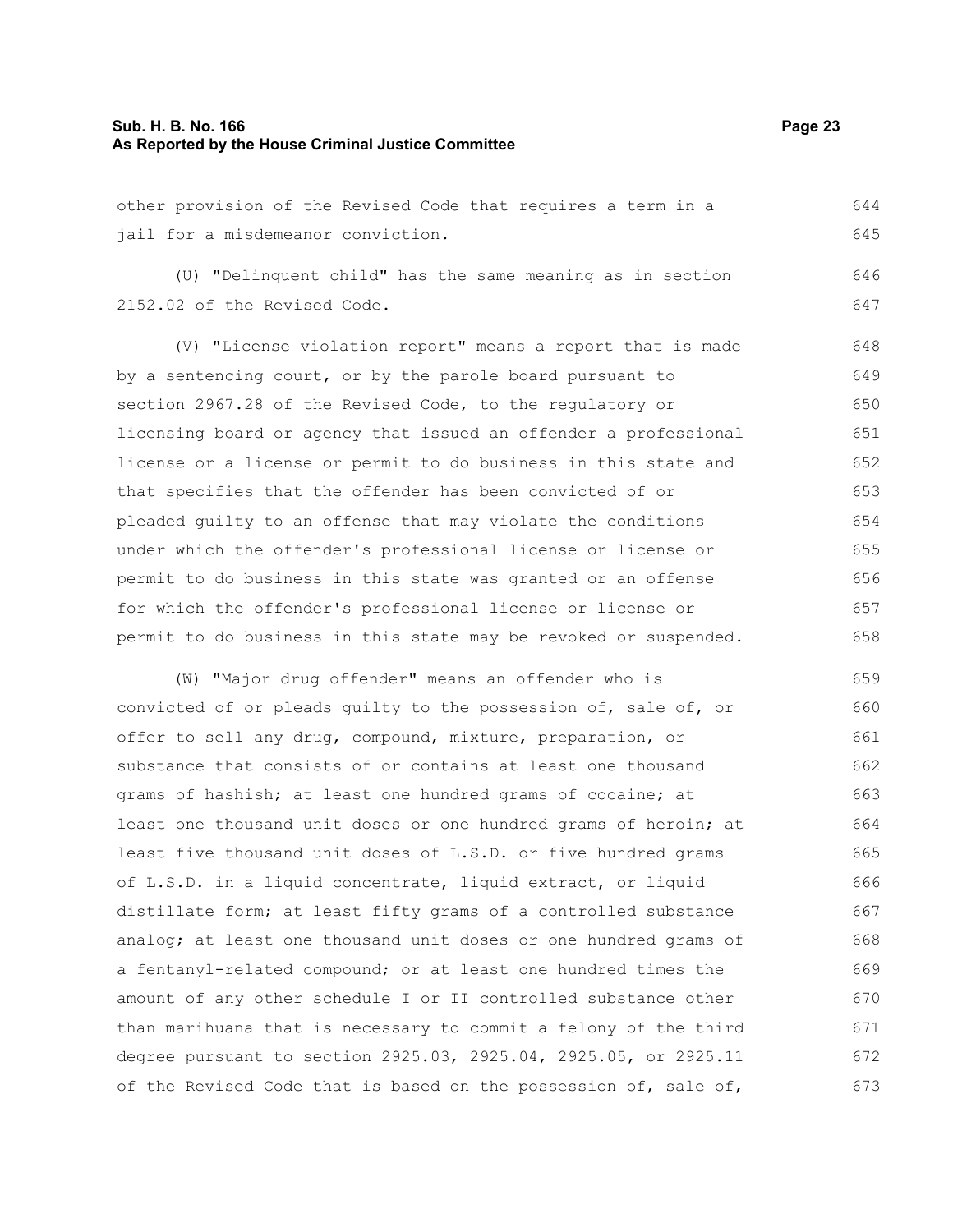674

or offer to sell the controlled substance.

(X) "Mandatory prison term" means any of the following: 675

(1) Subject to division (X)(2) of this section, the term in prison that must be imposed for the offenses or circumstances set forth in divisions  $(F)(1)$  to  $(8)$  or  $(F)(12)$  to  $(21)$  of section 2929.13 and division (B) of section 2929.14 of the Revised Code. Except as provided in sections 2925.02, 2925.03, 2925.04, 2925.05, and 2925.11 of the Revised Code, unless the maximum or another specific term is required under section 2929.14 or 2929.142 of the Revised Code, a mandatory prison term described in this division may be any prison term authorized for the level of offense except that if the offense is a felony of the first or second degree committed on or after March 22, 2019, a mandatory prison term described in this division may be one of the terms prescribed in division  $(A)$   $(1)$   $(a)$  or  $(2)$   $(a)$  of section 2929.14 of the Revised Code, whichever is applicable, that is authorized as the minimum prison term for the offense. 676 677 678 679 680 681 682 683 684 685 686 687 688 689 690

(2) The term of sixty or one hundred twenty days in prison that a sentencing court is required to impose for a third or fourth degree felony OVI offense pursuant to division (G)(2) of section 2929.13 and division (G)(1)(d) or (e) of section 4511.19 of the Revised Code or the term of one, two, three, four, or five years in prison that a sentencing court is required to impose pursuant to division (G)(2) of section 2929.13 of the Revised Code. 691 692 693 694 695 696 697 698

(3) The term in prison imposed pursuant to division (A) of section 2971.03 of the Revised Code for the offenses and in the circumstances described in division (F)(11) of section 2929.13 of the Revised Code or pursuant to division (B)(1)(a), (b), or (c),  $(B)$ (2)(a), (b), or (c), or  $(B)$ (3)(a), (b), (c), or (d) of 699 700 701 702 703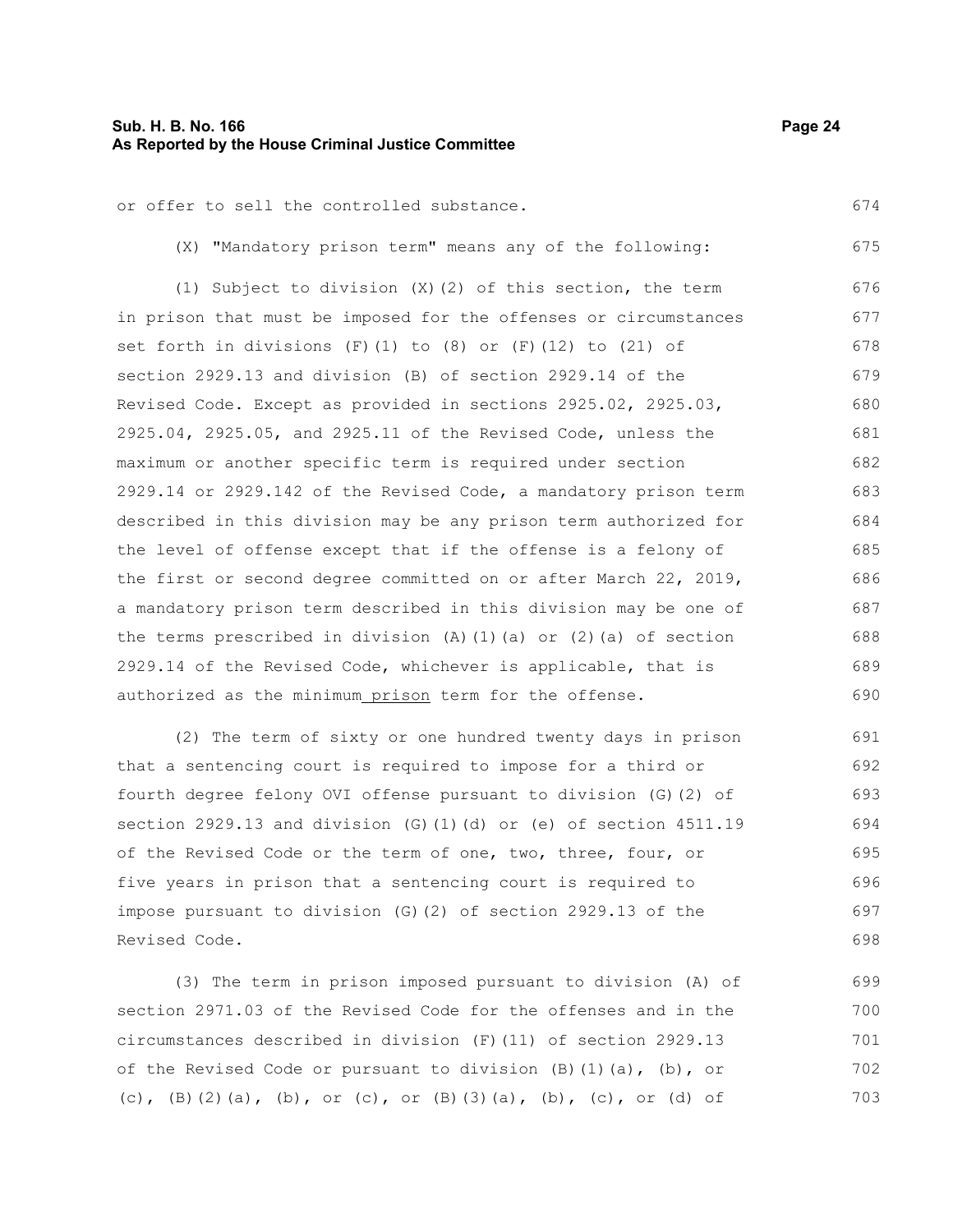### **Sub. H. B. No. 166** Page 25 **As Reported by the House Criminal Justice Committee**

| section 2971.03 of the Revised Code and that term as modified or | 704 |
|------------------------------------------------------------------|-----|
| terminated pursuant to section 2971.05 of the Revised Code.      | 705 |
| (Y) "Monitored time" means a period of time during which         | 706 |
| an offender continues to be under the control of the sentencing  | 707 |
| court or parole board, subject to no conditions other than       | 708 |
| leading a law-abiding life.                                      | 709 |
| (Z) "Offender" means a person who, in this state, is             | 710 |
| convicted of or pleads guilty to a felony or a misdemeanor.      | 711 |
| (AA) "Prison" means a residential facility used for the          | 712 |
| confinement of convicted felony offenders that is under the      | 713 |
| control of the department of rehabilitation and correction and   | 714 |
| includes a violation sanction center operated under authority of | 715 |
| section 2967.141 of the Revised Code.                            | 716 |
| (BB) (1) "Prison term" includes either of the following          | 717 |
| sanctions for an offender:                                       | 718 |
| (a) A stated prison term;                                        | 719 |
| (b) A term in a prison shortened by, or with the approval        | 720 |
| of, the sentencing court pursuant to section 2929.143, 2929.20,  | 721 |
| 2967.26, 5120.031, 5120.032, or 5120.073 of the Revised Code.    | 722 |
| (2) With respect to a non-life felony indefinite prison          | 723 |
| term, references in any provision of law to a reduction of, or   | 724 |
| deduction from, the prison term mean a reduction in, or          | 725 |
| deduction from, the minimum prison term imposed as part of the   | 726 |
| indefinite term.                                                 | 727 |
| (CC) "Repeat violent offender" means a person about whom         | 728 |
| both of the following apply:                                     | 729 |
| (1) The person is being sentenced for committing or for          | 730 |
| complicity in committing any of the following:                   | 731 |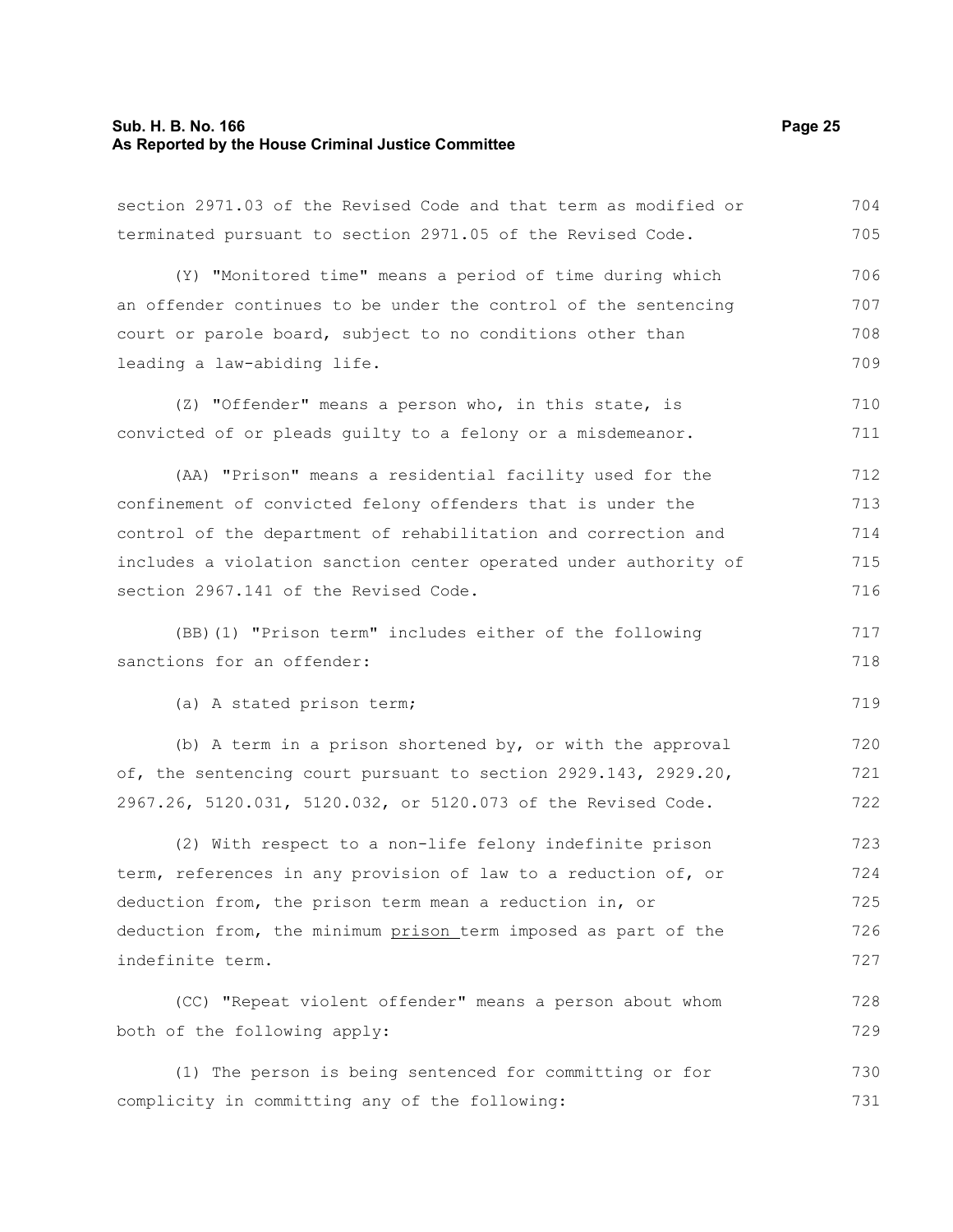#### **Sub. H. B. No. 166 Page 26 As Reported by the House Criminal Justice Committee**

(a) Aggravated murder, murder, any felony of the first or second degree that is an offense of violence, or an attempt to commit any of these offenses if the attempt is a felony of the first or second degree; 732 733 734 735

(b) An offense under an existing or former law of this state, another state, or the United States that is or was substantially equivalent to an offense described in division (CC)(1)(a) of this section. 736 737 738 739

(2) The person previously was convicted of or pleaded quilty to an offense described in division (CC)(1)(a) or (b) of this section.

(DD) "Sanction" means any penalty imposed upon an offender who is convicted of or pleads guilty to an offense, as punishment for the offense. "Sanction" includes any sanction imposed pursuant to any provision of sections 2929.14 to 2929.18 or 2929.24 to 2929.28 of the Revised Code. 743 744 745 746 747

(EE) "Sentence" means the sanction or combination of sanctions imposed by the sentencing court on an offender who is convicted of or pleads guilty to an offense. 748 749 750

(FF)(1) "Stated prison term" means the prison term, mandatory prison term, or combination of all prison terms and mandatory prison terms imposed by the sentencing court pursuant to section 2929.14, 2929.142, or 2971.03 of the Revised Code or under section 2919.25 of the Revised Code. "Stated prison term" includes any credit received by the offender for time spent in jail awaiting trial, sentencing, or transfer to prison for the offense and any time spent under house arrest or house arrest with electronic monitoring imposed after earning credits pursuant to section 2967.193 of the Revised Code. If an offender 751 752 753 754 755 756 757 758 759 760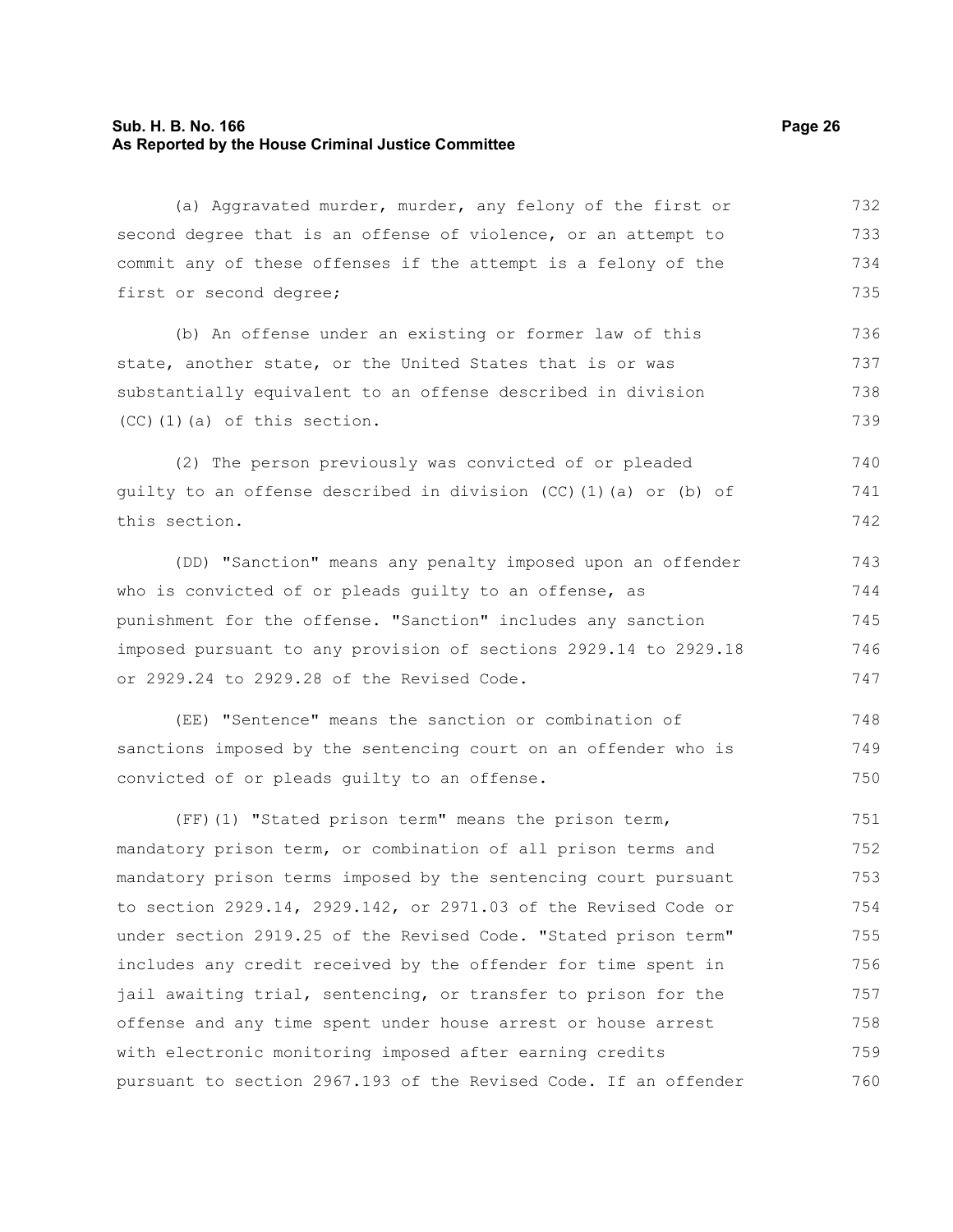#### **Sub. H. B. No. 166 Page 27 As Reported by the House Criminal Justice Committee**

is serving a prison term as a risk reduction sentence under sections 2929.143 and 5120.036 of the Revised Code, "stated prison term" includes any period of time by which the prison term imposed upon the offender is shortened by the offender's successful completion of all assessment and treatment or programming pursuant to those sections. 761 762 763 764 765 766

(2) As used in the definition of "stated prison term" set forth in division (FF)(1) of this section, a prison term is a definite prison term imposed under section 2929.14 of the Revised Code or any other provision of law, is the a minimum and prison term imposed under section 2929.14 of the Revised Code for a non-life felony indefinite prison term plus any maximum prison terms under a term imposed as part of the non-life felony indefinite prison term under section 2929.144 of the Revised Code, or is a term of life imprisonment except to the extent that the use of that definition in a section of the Revised Code clearly is not intended to include a term of life imprisonment. With respect to an offender sentenced to a non-life felony indefinite prison term, references in section 2967.191 or 2967.193 of the Revised Code or any other provision of law to a reduction of, or deduction from, the offender's stated prison term or to release of the offender before the expiration of the offender's stated prison term mean a reduction in, or deduction from, the minimum prison term imposed as part of the indefinite term or a release of the offender before the expiration of that minimum prison term, references in section 2929.19 or 2967.28 of the Revised Code to a stated prison term with respect to a prison term imposed for a violation of a post-release control sanction mean the minimum\_prison term so imposed, and references in any provision of law to an offender's service of the offender's stated prison term or the expiration of the 767 768 769 770 771 772 773 774 775 776 777 778 779 780 781 782 783 784 785 786 787 788 789 790 791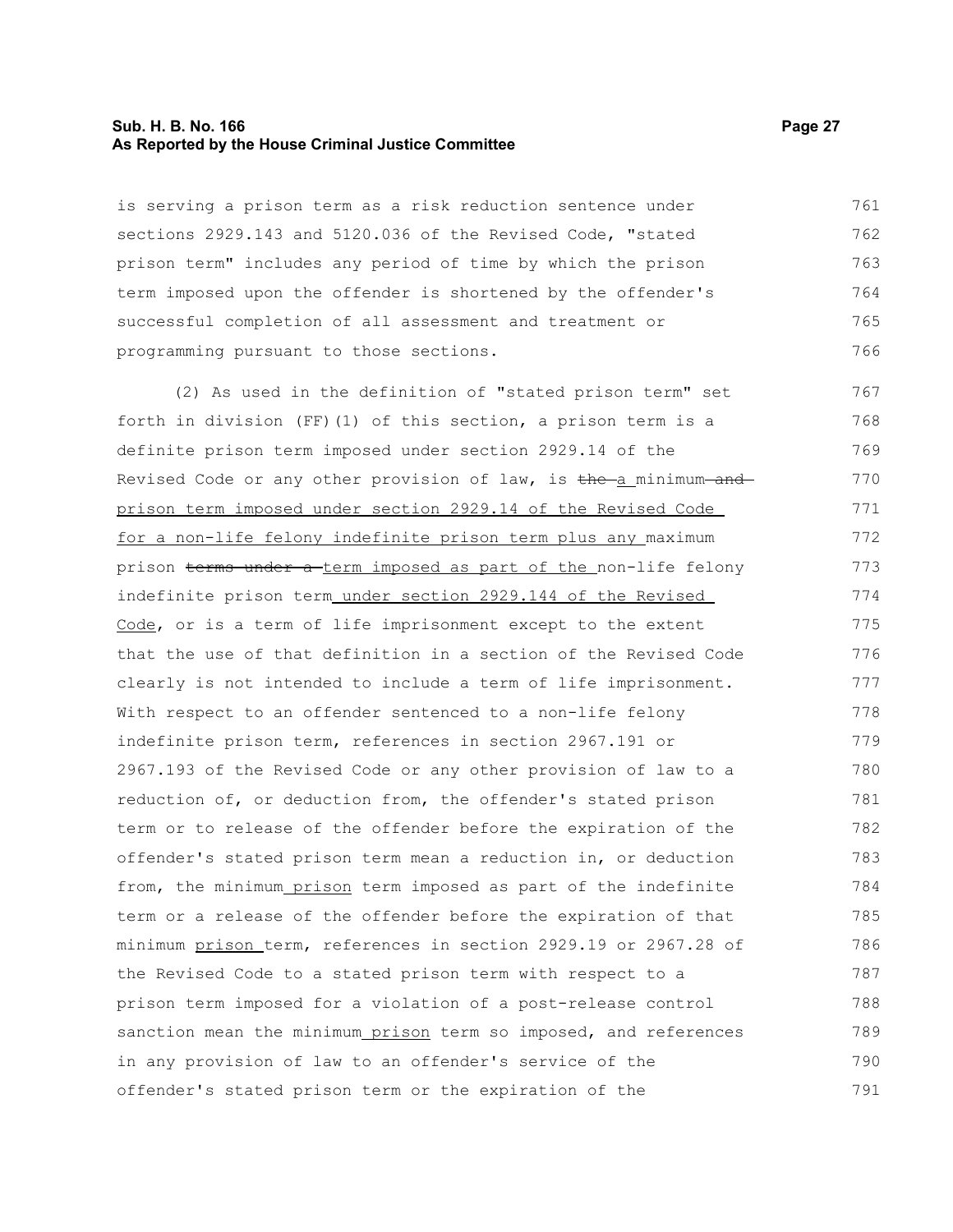#### **Sub. H. B. No. 166 Page 28 As Reported by the House Criminal Justice Committee**

offender's stated prison term mean service or expiration of the minimum prison term so imposed plus any additional period of incarceration under the sentence that is required under section 2967.271 of the Revised Code. 792 793 794 795

(GG) "Victim-offender mediation" means a reconciliation or mediation program that involves an offender and the victim of the offense committed by the offender and that includes a meeting in which the offender and the victim may discuss the offense, discuss restitution, and consider other sanctions for the offense. 796 797 798 799 800 801

(HH) "Fourth degree felony OVI offense" means a violation of division (A) of section 4511.19 of the Revised Code that, under division (G) of that section, is a felony of the fourth degree. 802 803 804 805

(II) "Mandatory term of local incarceration" means the term of sixty or one hundred twenty days in a jail, a communitybased correctional facility, a halfway house, or an alternative residential facility that a sentencing court may impose upon a person who is convicted of or pleads guilty to a fourth degree felony OVI offense pursuant to division (G)(1) of section 2929.13 of the Revised Code and division (G)(1)(d) or (e) of section 4511.19 of the Revised Code. 806 807 808 809 810 811 812 813

(JJ) "Designated homicide, assault, or kidnapping offense," "violent sex offense," "sexual motivation specification," "sexually violent offense," "sexually violent predator," and "sexually violent predator specification" have the same meanings as in section 2971.01 of the Revised Code. 814 815 816 817 818

(KK) "Sexually oriented offense," "child-victim oriented offense," and "tier III sex offender/child-victim offender" have 819 820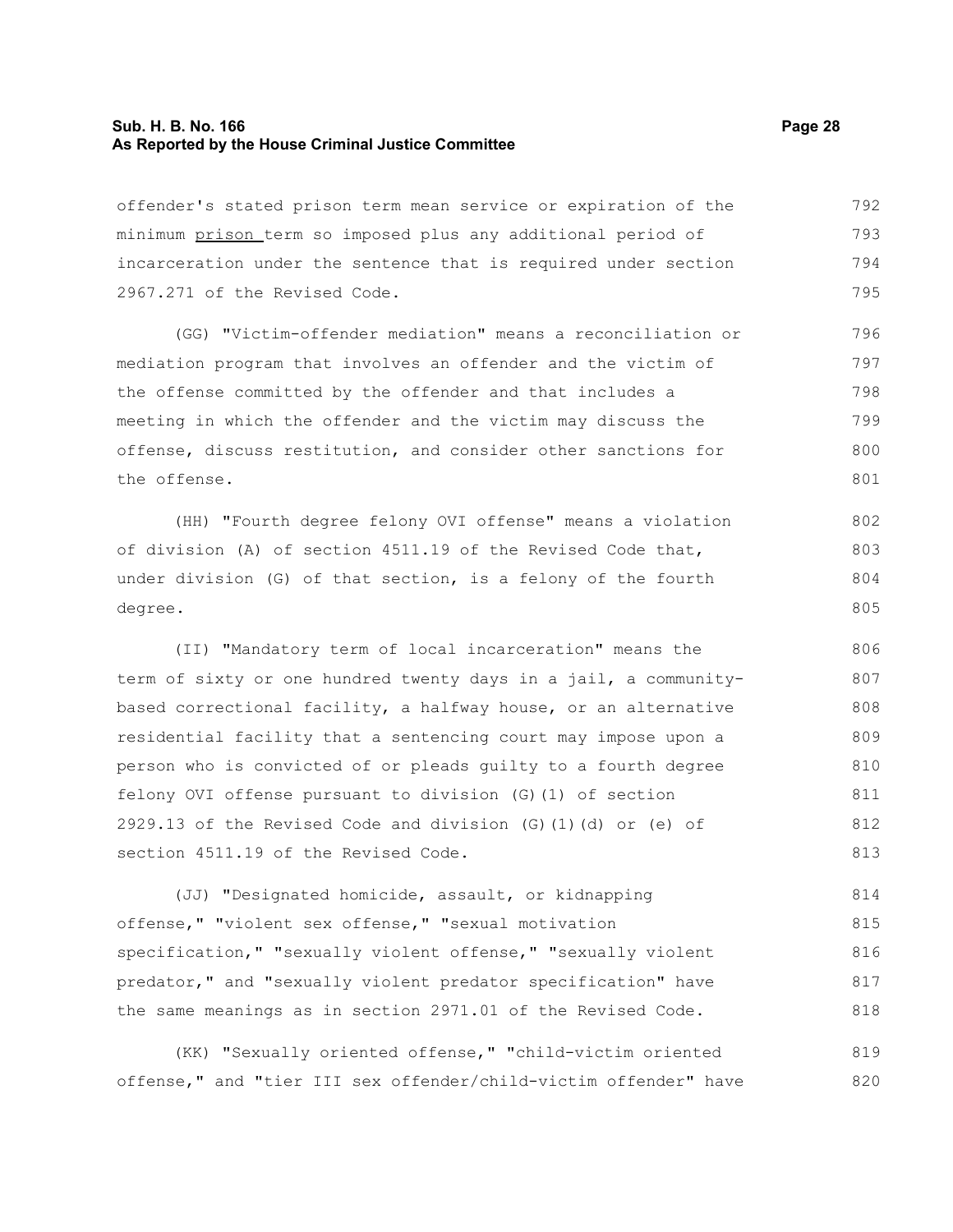### **Sub. H. B. No. 166** Page 29 **As Reported by the House Criminal Justice Committee**

| the same meanings as in section 2950.01 of the Revised Code.    | 821 |
|-----------------------------------------------------------------|-----|
| (LL) An offense is "committed in the vicinity of a child"       | 822 |
| if the offender commits the offense within thirty feet of or    | 823 |
| within the same residential unit as a child who is under        | 824 |
| eighteen years of age, regardless of whether the offender knows | 825 |
| the age of the child or whether the offender knows the offense  | 826 |
| is being committed within thirty feet of or within the same     | 827 |
| residential unit as the child and regardless of whether the     | 828 |
| child actually views the commission of the offense.             | 829 |
| (MM) "Family or household member" has the same meaning as       | 830 |
| in section 2919.25 of the Revised Code.                         | 831 |
| (NN) "Motor vehicle" and "manufactured home" have the same      | 832 |
| meanings as in section 4501.01 of the Revised Code.             | 833 |
| (00) "Detention" and "detention facility" have the same         | 834 |
| meanings as in section 2921.01 of the Revised Code.             | 835 |
| (PP) "Third degree felony OVI offense" means a violation        | 836 |
| of division (A) of section 4511.19 of the Revised Code that,    | 837 |
| under division (G) of that section, is a felony of the third    | 838 |
| degree.                                                         | 839 |
| (QQ) "Random drug testing" has the same meaning as in           | 840 |
| section 5120.63 of the Revised Code.                            | 841 |
| (RR) "Felony sex offense" has the same meaning as in            | 842 |
| section 2967.28 of the Revised Code.                            | 843 |
| (SS) "Body armor" has the same meaning as in section            | 844 |
| 2941.1411 of the Revised Code.                                  | 845 |
| (TT) "Electronic monitoring" means monitoring through the       | 846 |
| use of an electronic monitoring device.                         | 847 |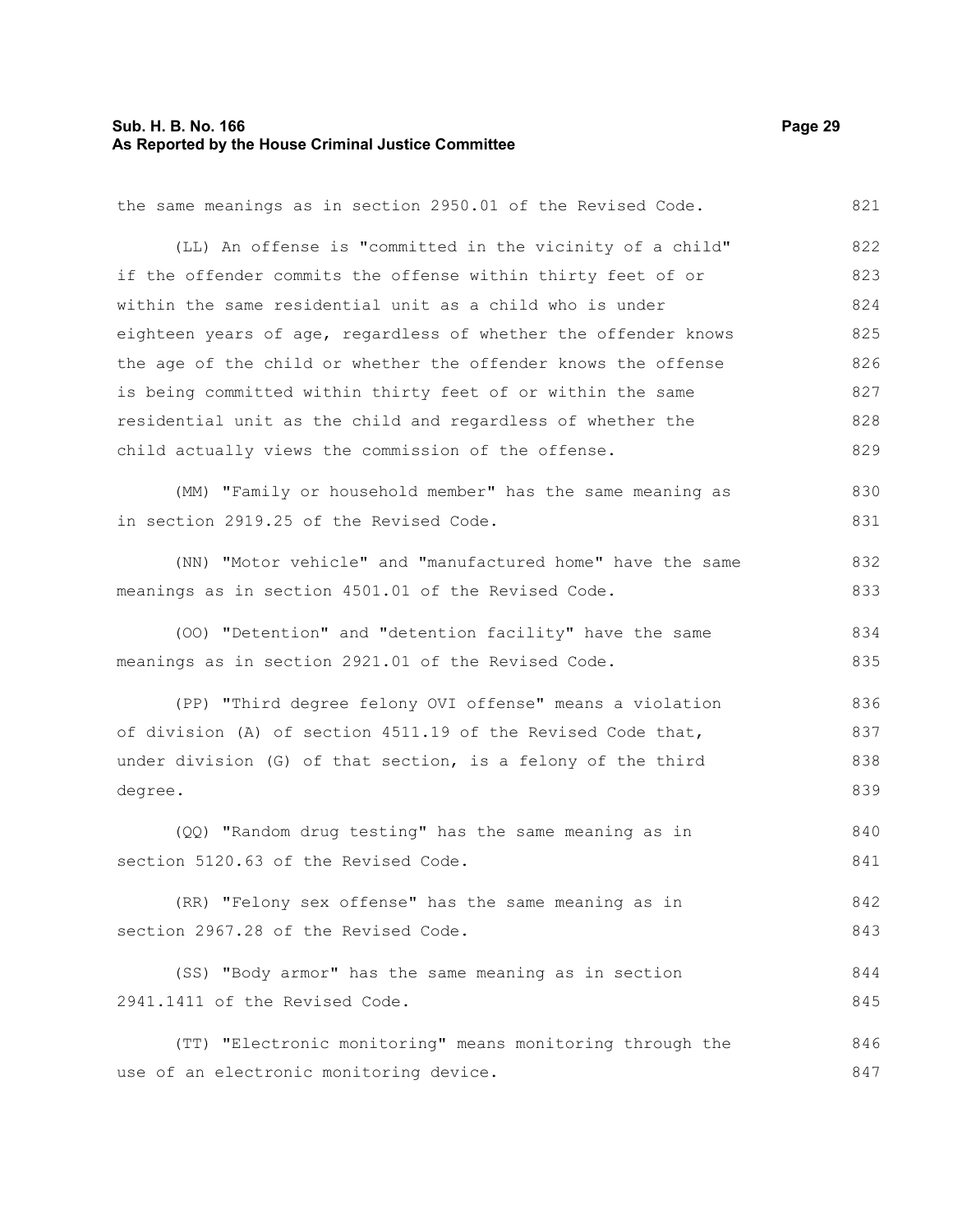#### **Sub. H. B. No. 166 Page 30 As Reported by the House Criminal Justice Committee**

(UU) "Electronic monitoring device" means any of the following: (1) Any device that can be operated by electrical or battery power and that conforms with all of the following: (a) The device has a transmitter that can be attached to a person, that will transmit a specified signal to a receiver of the type described in division (UU)(1)(b) of this section if the transmitter is removed from the person, turned off, or altered in any manner without prior court approval in relation to electronic monitoring or without prior approval of the department of rehabilitation and correction in relation to the use of an electronic monitoring device for an inmate on transitional control or otherwise is tampered with, that can transmit continuously and periodically a signal to that receiver when the person is within a specified distance from the receiver, and that can transmit an appropriate signal to that receiver if the person to whom it is attached travels a specified distance from that receiver. (b) The device has a receiver that can receive continuously the signals transmitted by a transmitter of the type described in division (UU)(1)(a) of this section, can transmit continuously those signals by a wireless or landline telephone connection to a central monitoring computer of the type described in division (UU)(1)(c) of this section, and can transmit continuously an appropriate signal to that central monitoring computer if the device has been turned off or altered 848 849 850 851 852 853 854 855 856 857 858 859 860 861 862 863 864 865 866 867 868 869 870 871 872 873

without prior court approval or otherwise tampered with. The

tracking device that is clearly not designed for electronic

device is designed specifically for use in electronic

monitoring, is not a converted wireless phone or another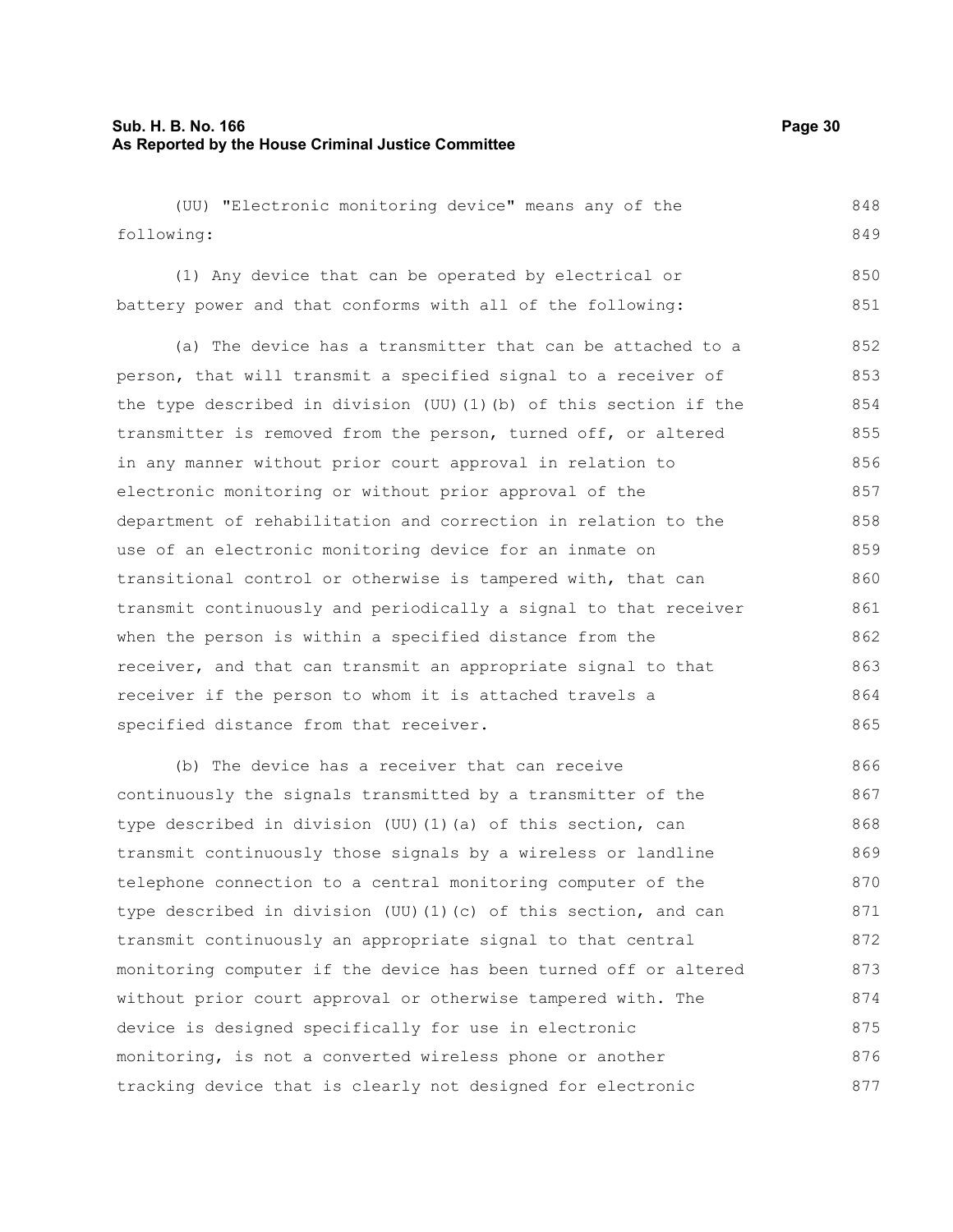#### **Sub. H. B. No. 166 Page 31 As Reported by the House Criminal Justice Committee**

(c) The device has a central monitoring computer that can receive continuously the signals transmitted by a wireless or landline telephone connection by a receiver of the type described in division (UU)(1)(b) of this section and can monitor continuously the person to whom an electronic monitoring device of the type described in division (UU)(1)(a) of this section is attached. 880 881 882 883 884 885 886

(2) Any device that is not a device of the type described in division (UU)(1) of this section and that conforms with all of the following: 887 888 889

(a) The device includes a transmitter and receiver that can monitor and determine the location of a subject person at any time, or at a designated point in time, through the use of a central monitoring computer or through other electronic means. 890 891 892 893

(b) The device includes a transmitter and receiver that can determine at any time, or at a designated point in time, through the use of a central monitoring computer or other electronic means the fact that the transmitter is turned off or altered in any manner without prior approval of the court in relation to the electronic monitoring or without prior approval of the department of rehabilitation and correction in relation to the use of an electronic monitoring device for an inmate on transitional control or otherwise is tampered with. 894 895 896 897 898 899 900 901 902

(3) Any type of technology that can adequately track or determine the location of a subject person at any time and that is approved by the director of rehabilitation and correction, including, but not limited to, any satellite technology, voice 903 904 905 906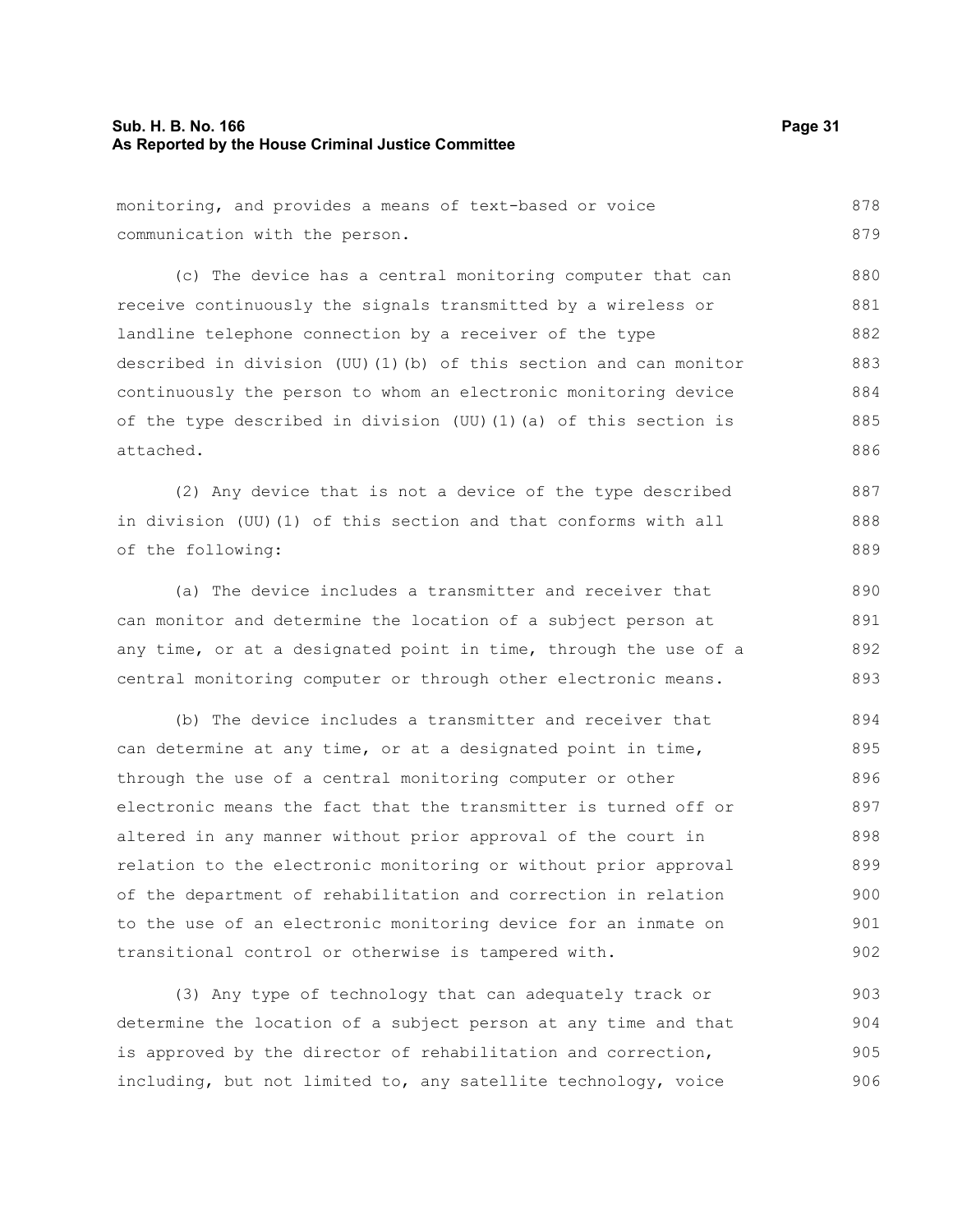#### **Sub. H. B. No. 166 Page 32 As Reported by the House Criminal Justice Committee**

tracking system, or retinal scanning system that is so approved. (VV) "Non-economic loss" means nonpecuniary harm suffered by a victim of an offense as a result of or related to the commission of the offense, including, but not limited to, pain and suffering; loss of society, consortium, companionship, care, assistance, attention, protection, advice, guidance, counsel, instruction, training, or education; mental anguish; and any other intangible loss. (WW) "Prosecutor" has the same meaning as in section

2935.01 of the Revised Code. 916

(XX) "Continuous alcohol monitoring" means the ability to automatically test and periodically transmit alcohol consumption levels and tamper attempts at least every hour, regardless of the location of the person who is being monitored. 917 918 919 920

(YY) A person is "adjudicated a sexually violent predator" if the person is convicted of or pleads guilty to a violent sex offense and also is convicted of or pleads guilty to a sexually violent predator specification that was included in the indictment, count in the indictment, or information charging that violent sex offense or if the person is convicted of or pleads guilty to a designated homicide, assault, or kidnapping offense and also is convicted of or pleads guilty to both a sexual motivation specification and a sexually violent predator specification that were included in the indictment, count in the indictment, or information charging that designated homicide, assault, or kidnapping offense. 921 922 923 924 925 926 927 928 929 930 931 932

(ZZ) An offense is "committed in proximity to a school" if the offender commits the offense in a school safety zone or within five hundred feet of any school building or the 933 934 935

907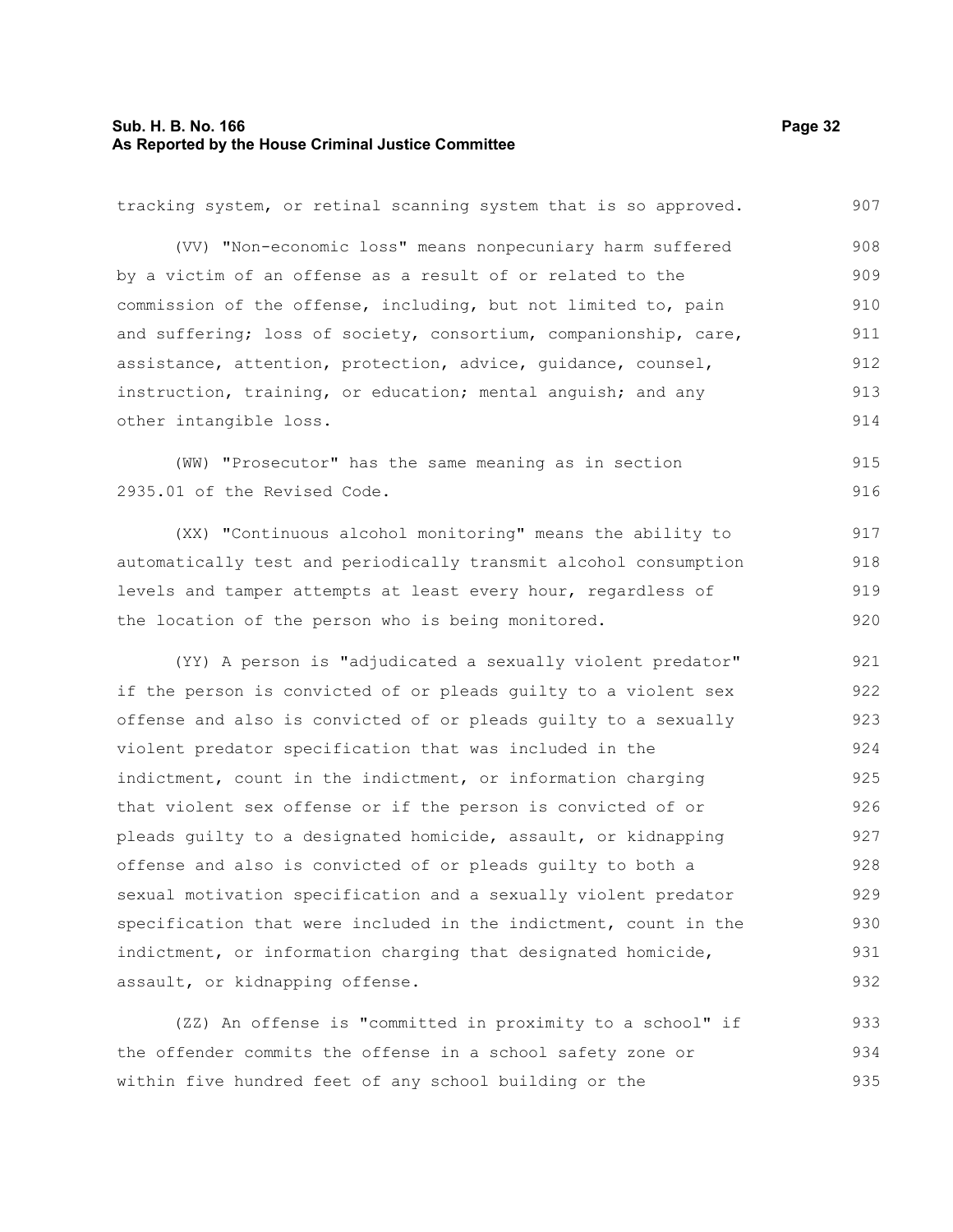#### **Sub. H. B. No. 166 Page 33 As Reported by the House Criminal Justice Committee**

boundaries of any school premises, regardless of whether the offender knows the offense is being committed in a school safety zone or within five hundred feet of any school building or the boundaries of any school premises. (AAA) "Human trafficking" means a scheme or plan to which all of the following apply: (1) Its object is one or both of the following: (a) To subject a victim or victims to involuntary servitude, as defined in section 2905.31 of the Revised Code or to compel a victim or victims to engage in sexual activity for hire, to engage in a performance that is obscene, sexually oriented, or nudity oriented, or to be a model or participant in the production of material that is obscene, sexually oriented, or nudity oriented; (b) To facilitate, encourage, or recruit a victim who is a minor or is a person with a developmental disability, or victims who are minors or are persons with developmental disabilities, 936 937 938 939 940 941 942 943 944 945 946 947 948 949 950 951 952

for any purpose listed in divisions  $(A)$   $(2)$   $(a)$  to  $(c)$  of section 2905.32 of the Revised Code. 953 954

(2) It involves at least two felony offenses, whether or not there has been a prior conviction for any of the felony offenses, to which all of the following apply: 955 956 957

(a) Each of the felony offenses is a violation of section 2905.01, 2905.02, 2905.32, 2907.21, 2907.22, or 2923.32, division (A)(1) or (2) of section 2907.323, or division (B)(1), (2), (3), (4), or (5) of section 2919.22 of the Revised Code or is a violation of a law of any state other than this state that is substantially similar to any of the sections or divisions of the Revised Code identified in this division. 958 959 960 961 962 963 964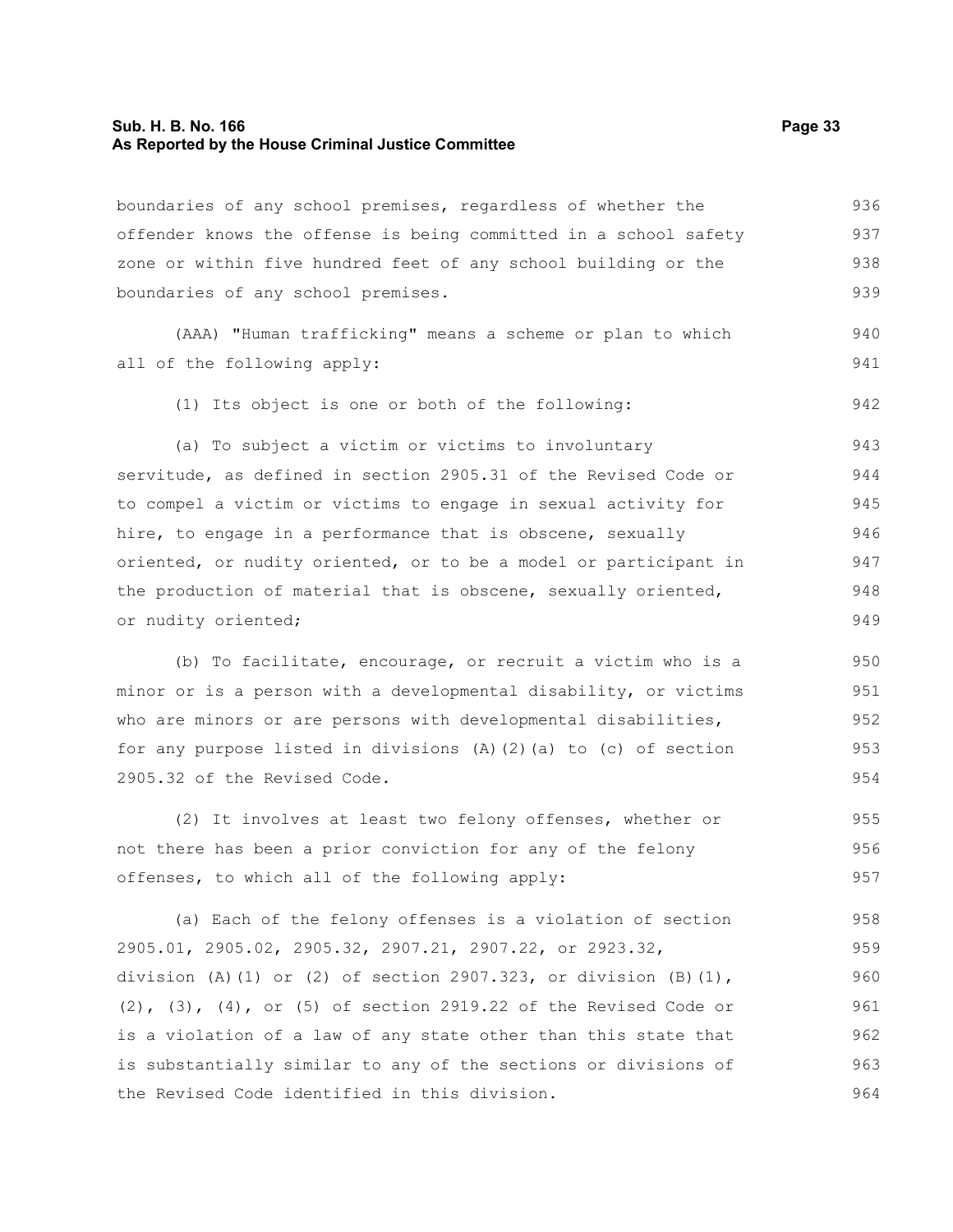### **Sub. H. B. No. 166 Page 34 As Reported by the House Criminal Justice Committee**

| this state.                                                     | 966 |
|-----------------------------------------------------------------|-----|
| (c) The felony offenses are related to the same scheme or       | 967 |
| plan and are not isolated instances.                            | 968 |
| (BBB) "Material," "nudity," "obscene," "performance," and       | 969 |
| "sexual activity" have the same meanings as in section 2907.01  | 970 |
| of the Revised Code.                                            | 971 |
| (CCC) "Material that is obscene, sexually oriented, or          | 972 |
| nudity oriented" means any material that is obscene, that shows | 973 |
| a person participating or engaging in sexual activity,          | 974 |
| masturbation, or bestiality, or that shows a person in a state  | 975 |
| of nudity.                                                      | 976 |
| (DDD) "Performance that is obscene, sexually oriented, or       | 977 |
| nudity oriented" means any performance that is obscene, that    | 978 |
| shows a person participating or engaging in sexual activity,    | 979 |
| masturbation, or bestiality, or that shows a person in a state  | 980 |
| of nudity.                                                      | 981 |
| (EEE) "Accelerant" means a fuel or oxidizing agent, such        | 982 |
| as an ignitable liquid, used to initiate a fire or increase the | 983 |
| rate of growth or spread of a fire.                             | 984 |
| (FFF) "Permanent disabling harm" means serious physical         | 985 |
| harm that results in permanent injury to the intellectual,      | 986 |
| physical, or sensory functions and that permanently and         | 987 |
| substantially impairs a person's ability to meet one or more of | 988 |
| the ordinary demands of life, including the functions of caring | 989 |
| for one's self, performing manual tasks, walking, seeing,       | 990 |
| hearing, speaking, breathing, learning, and working.            | 991 |
|                                                                 |     |

(b) At least one of the felony offenses was committed in

(GGG) "Non-life felony indefinite prison term" means a prison term imposed under division (A)(1)(a) or (2)(a) of 992 993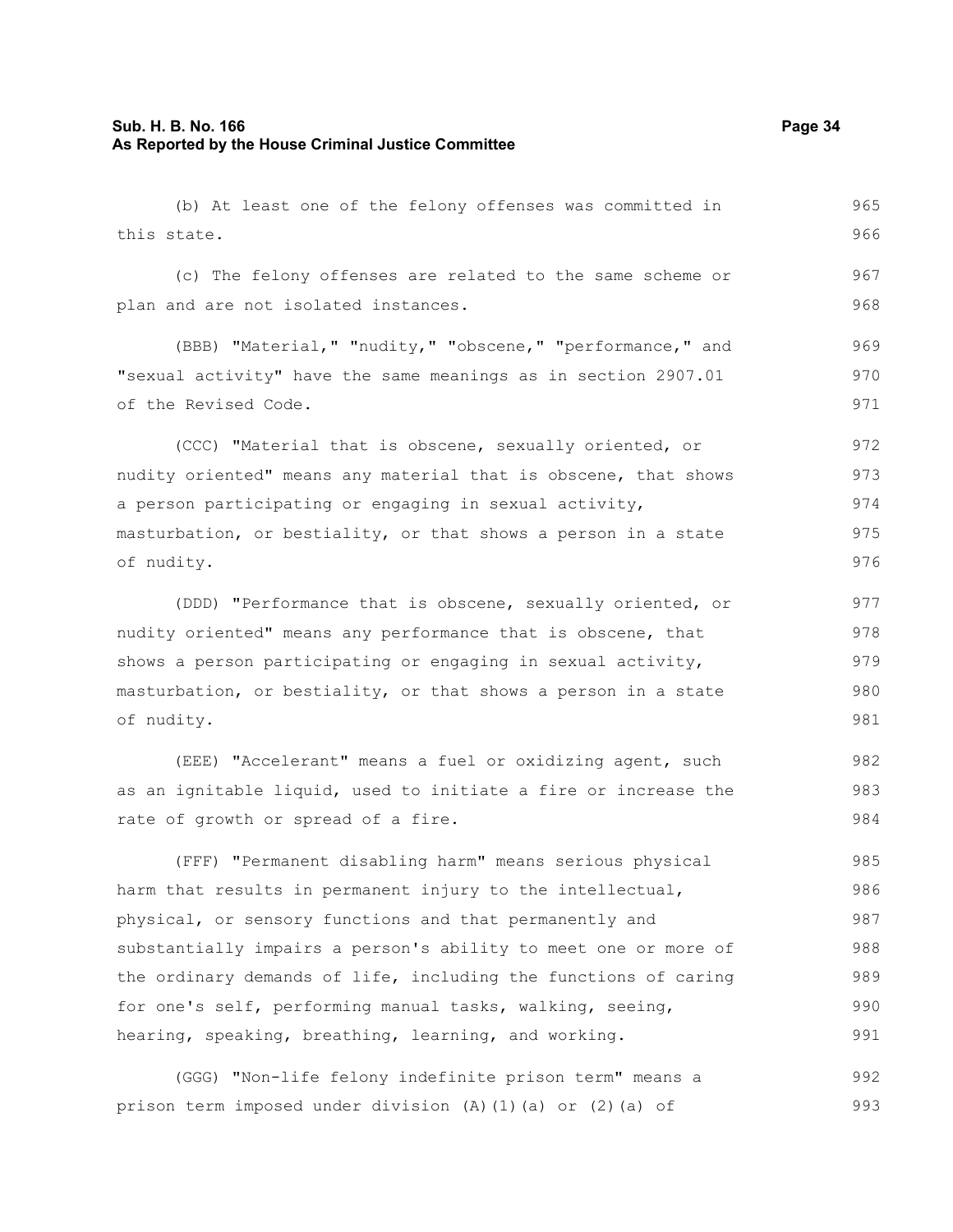### **Sub. H. B. No. 166** Page 35 **As Reported by the House Criminal Justice Committee**

| section 2929.14 and section 2929.144 of the Revised Code for a                          | 994  |
|-----------------------------------------------------------------------------------------|------|
| felony of the first or second degree committed on or after March                        | 995  |
| 22, 2019 that consists of both a minimum prison term and a                              | 996  |
| <u>maximum prison term</u> .                                                            | 997  |
| (HHH) "Minimum prison term" means the minimum term of                                   | 998  |
| years imposed under division $(A) (1) (a)$ or $(2) (a)$ of section                      | 999  |
| 2929.14 of the Revised Code as part of a non-life felony                                | 1000 |
| <u>indefinite prison term.</u>                                                          | 1001 |
| (III) "Maximum prison term" means the potential additional                              | 1002 |
| <u>prison term imposed as part of a non-life felony indefinite </u>                     | 1003 |
| prison term as calculated under section 2929.144 of the Revised                         | 1004 |
| Code that must be served by the offender at the conclusion of                           | 1005 |
| the offender's minimum prison term or aggregate minimum prison                          | 1006 |
| term, to the extent that the presumption of release under                               | 1007 |
| division (C) of section 2967.271 of the Revised Code has been                           | 1008 |
| rebutted.                                                                               | 1009 |
| (JJJ) "Aggregate minimum prison term" means the sum of all                              | 1010 |
| minimum prison terms and definite terms sentenced to be served                          | 1011 |
| consecutively to one another or combined under division (C) (10)                        | 1012 |
| of section 2929.14 of the Revised Code as part of a non-life                            | 1013 |
| felony indefinite sentence.                                                             | 1014 |
| Sec. 2929.14. (A) Except as provided in division $(B)$ (1),                             | 1015 |
| (B) (2), (B) (3), (B) (4), (B) (5), (B) (6), (B) (7), (B) (8), (B) (9),                 | 1016 |
| (B) $(10)$ , $(B)$ $(11)$ , $(E)$ , $(G)$ , $(H)$ , $(J)$ , or $(K)$ of this section or | 1017 |
| in division (D) (6) of section 2919.25 of the Revised Code and                          | 1018 |
| except in relation to an offense for which a sentence of death                          | 1019 |
| or life imprisonment is to be imposed, if the court imposing a                          | 1020 |
| sentence upon an offender for a felony elects or is required to                         | 1021 |
| impose a prison term on the offender pursuant to this chapter,                          | 1022 |
| the court shall impose a prison term that shall be one of the                           | 1023 |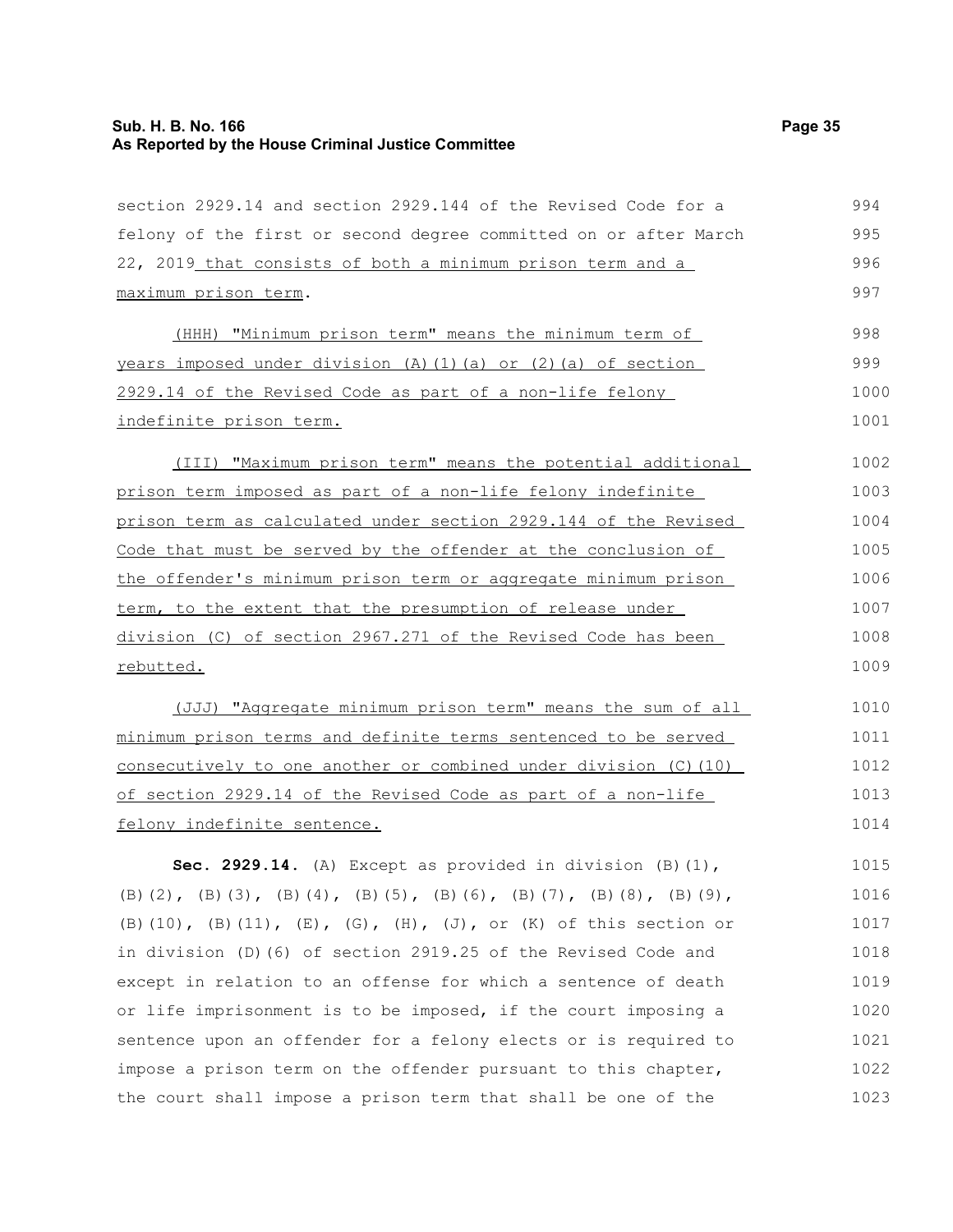#### **Sub. H. B. No. 166 Page 36 As Reported by the House Criminal Justice Committee**

following:

| $(4)$ $(4)$ $For-(1)$ (a) (i) Except as provided in division (A) (1)      | 1025 |
|---------------------------------------------------------------------------|------|
| (a) (ii) of this section, for a felony of the first degree                | 1026 |
| committed on or after-the effective date of this amendment March          | 1027 |
| 22, 2019, the prison term shall be <del>an a</del> non-life felony        | 1028 |
| indefinite prison term <del>with that consists of a stated </del> minimum | 1029 |
| prison term selected by the court of three, four, five, six,              | 1030 |
| seven, eight, nine, ten, or eleven years <del>and f</del> ollowed by a    | 1031 |
| single maximum prison term that is shall be determined pursuant           | 1032 |
| to section 2929.144 of the Revised Code, except that if.                  | 1033 |

(ii) If the section that criminalizes the conduct constituting the felony specifies a different minimum prison term or penalty for the offense, the specific language of that section shall control over division (A)(1)(a)(i) of this section in determining the minimum prison term or otherwise sentencing the offender but the minimum prison term or sentence imposed under that specific language shall be considered for purposes of the Revised Code as if it had been imposed under this division  $(A)$   $(1)$   $(a)$   $(i)$  of this section. 1034 1035 1036 1037 1038 1039 1040 1041 1042

(b) For a felony of the first degree committed prior to the effective date of this amendment March 22, 2019, the prison term shall be a definite prison term of three, four, five, six, seven, eight, nine, ten, or eleven years. 1043 1044 1045 1046

 $(2)$  (a) For (2)(a)(i) Except as provided in division (A)(2) (a)(ii) of this section, for a felony of the second degree committed on or after-the effective date of this amendment March 22, 2019, the prison term shall be an-a non-life felony indefinite prison term with that consists of a stated minimum prison term selected by the court of two, three, four, five, six, seven, or eight years and followed by a single maximum 1047 1048 1049 1050 1051 1052 1053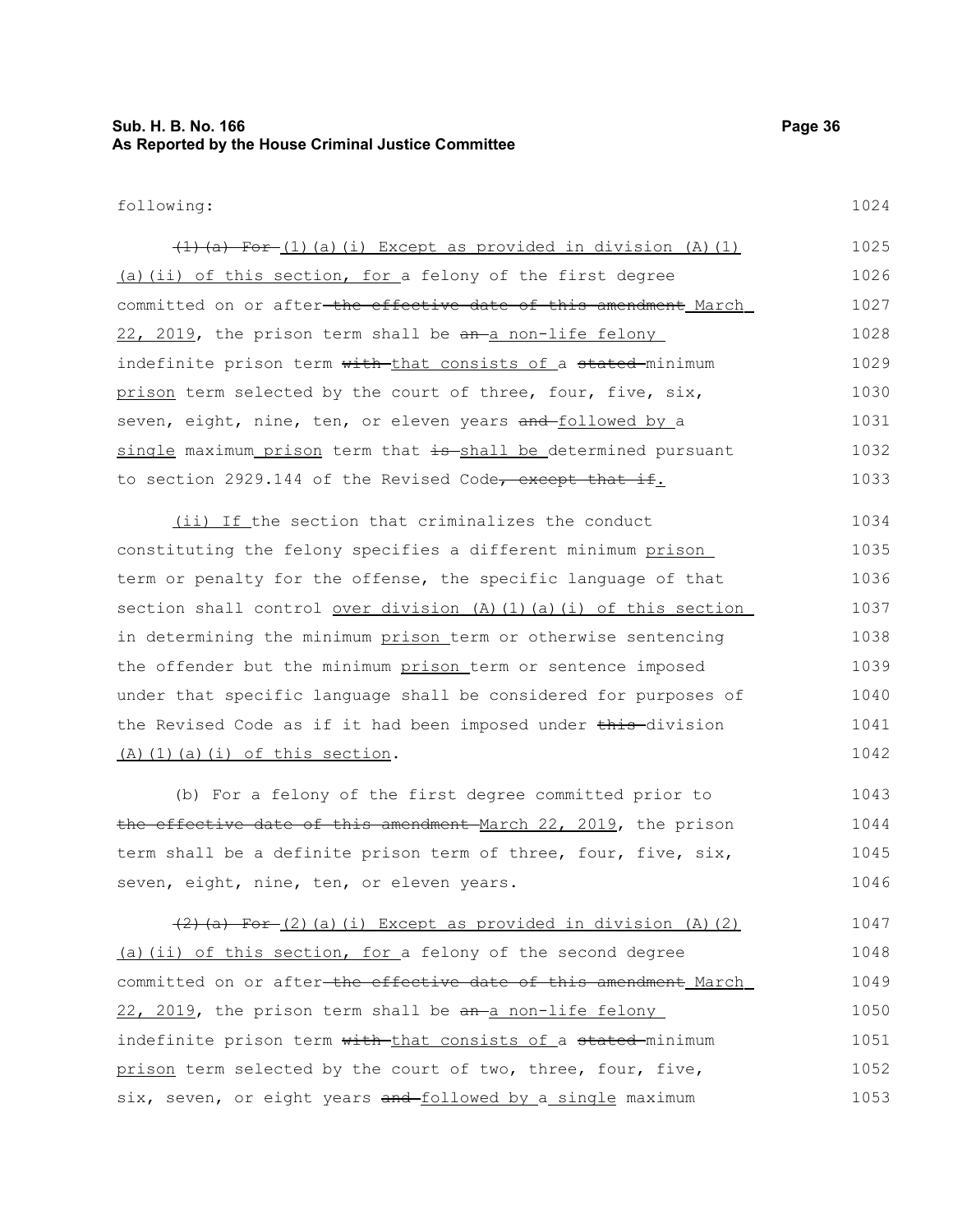# **Sub. H. B. No. 166 Page 37 As Reported by the House Criminal Justice Committee**

prison term that is shall be determined pursuant to section 2929.144 of the Revised Code, except that if. (ii) If the section that criminalizes the conduct constituting the felony specifies a different minimum prison term or penalty for the offense, the specific language of that section shall control over division (A)(2)(a)(i) of this section in determining the minimum prison term or otherwise sentencing the offender but the minimum prison term or sentence imposed under that specific language shall be considered for purposes of the Revised Code as if it had been imposed under this division  $(A)$  $(2)$  $(a)$  $(i)$  of this section. (b) For a felony of the second degree committed prior to the effective date of this amendment March 22, 2019, the prison term shall be a definite term of two, three, four, five, six, seven, or eight years. (3)(a) For a felony of the third degree that is a violation of section 2903.06, 2903.08, 2907.03, 2907.04, 2907.05, 2907.321, 2907.322, 2907.323, or 3795.04 of the Revised Code or that is a violation of section 2911.02 or 2911.12 of the Revised Code if the offender previously has been convicted of or pleaded guilty in two or more separate proceedings to two or more violations of section 2911.01, 2911.02, 2911.11, or 2911.12 1054 1055 1056 1057 1058 1059 1060 1061 1062 1063 1064 1065 1066 1067 1068 1069 1070 1071 1072 1073 1074 1075

of the Revised Code, the prison term shall be a definite term of twelve, eighteen, twenty-four, thirty, thirty-six, forty-two, forty-eight, fifty-four, or sixty months. 1076 1077 1078

(b) For a felony of the third degree that is not an offense for which division (A)(3)(a) of this section applies, the prison term shall be a definite term of nine, twelve, eighteen, twenty-four, thirty, or thirty-six months. 1079 1080 1081 1082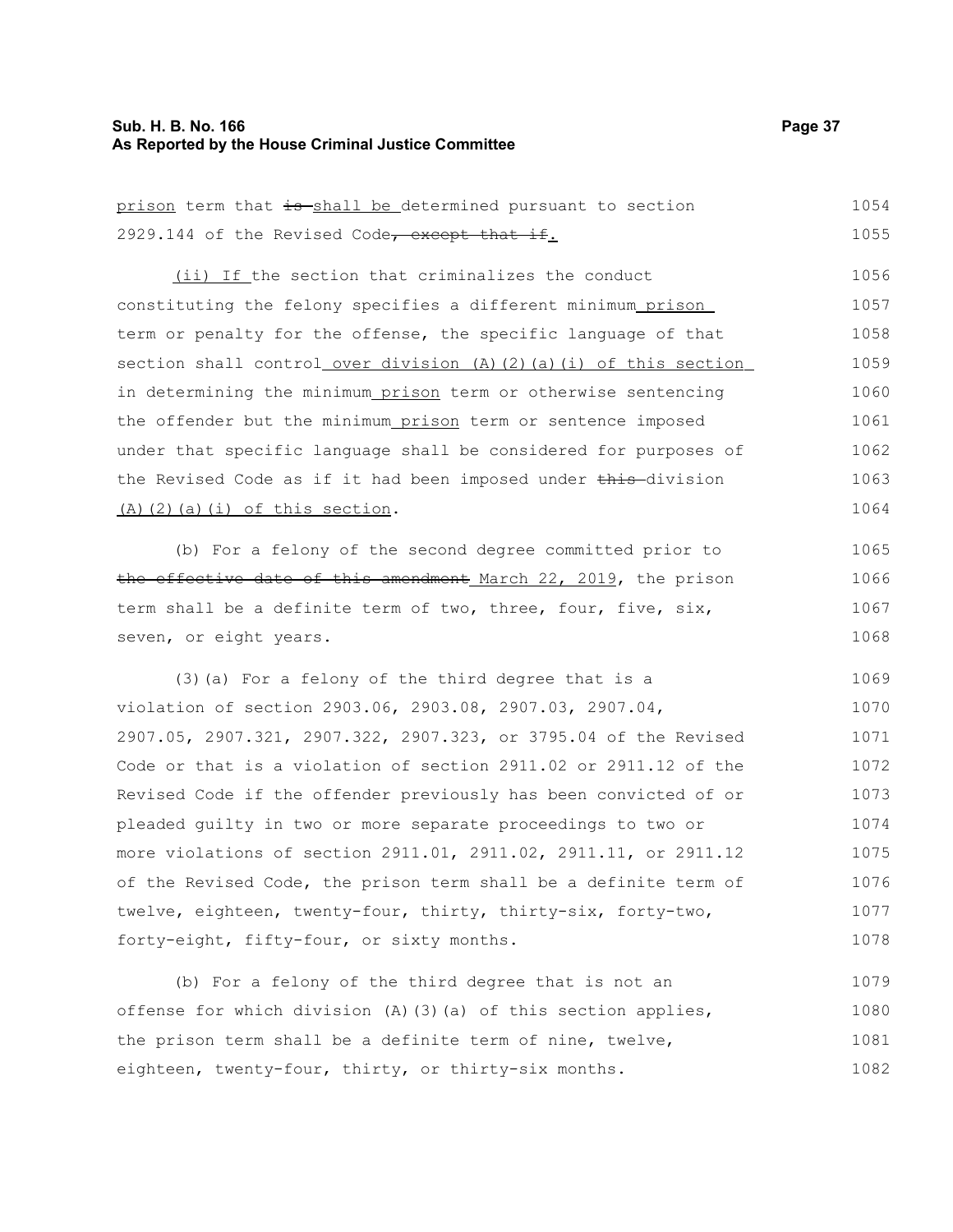# **Sub. H. B. No. 166 Page 38 As Reported by the House Criminal Justice Committee**

(4) For a felony of the fourth degree, the prison term shall be a definite term of six, seven, eight, nine, ten, eleven, twelve, thirteen, fourteen, fifteen, sixteen, seventeen, or eighteen months. 1083 1084 1085 1086

(5) For a felony of the fifth degree, the prison term shall be a definite term of six, seven, eight, nine, ten, eleven, or twelve months. 1087 1088 1089

(B)(1)(a) Except as provided in division (B)(1)(e) of this section, if an offender who is convicted of or pleads guilty to a felony also is convicted of or pleads guilty to a specification of the type described in section 2941.141, 2941.144, or 2941.145 of the Revised Code, the court shall impose on the offender one of the following prison terms: 1090 1091 1092 1093 1094 1095

(i) A prison term of six years if the specification is of the type described in division (A) of section 2941.144 of the Revised Code that charges the offender with having a firearm that is an automatic firearm or that was equipped with a firearm muffler or suppressor on or about the offender's person or under the offender's control while committing the offense; 1096 1097 1098 1099 1100 1101

(ii) A prison term of three years if the specification is of the type described in division (A) of section 2941.145 of the Revised Code that charges the offender with having a firearm on or about the offender's person or under the offender's control while committing the offense and displaying the firearm, brandishing the firearm, indicating that the offender possessed the firearm, or using it to facilitate the offense; 1102 1103 1104 1105 1106 1107 1108

(iii) A prison term of one year if the specification is of the type described in division (A) of section 2941.141 of the Revised Code that charges the offender with having a firearm on 1109 1110 1111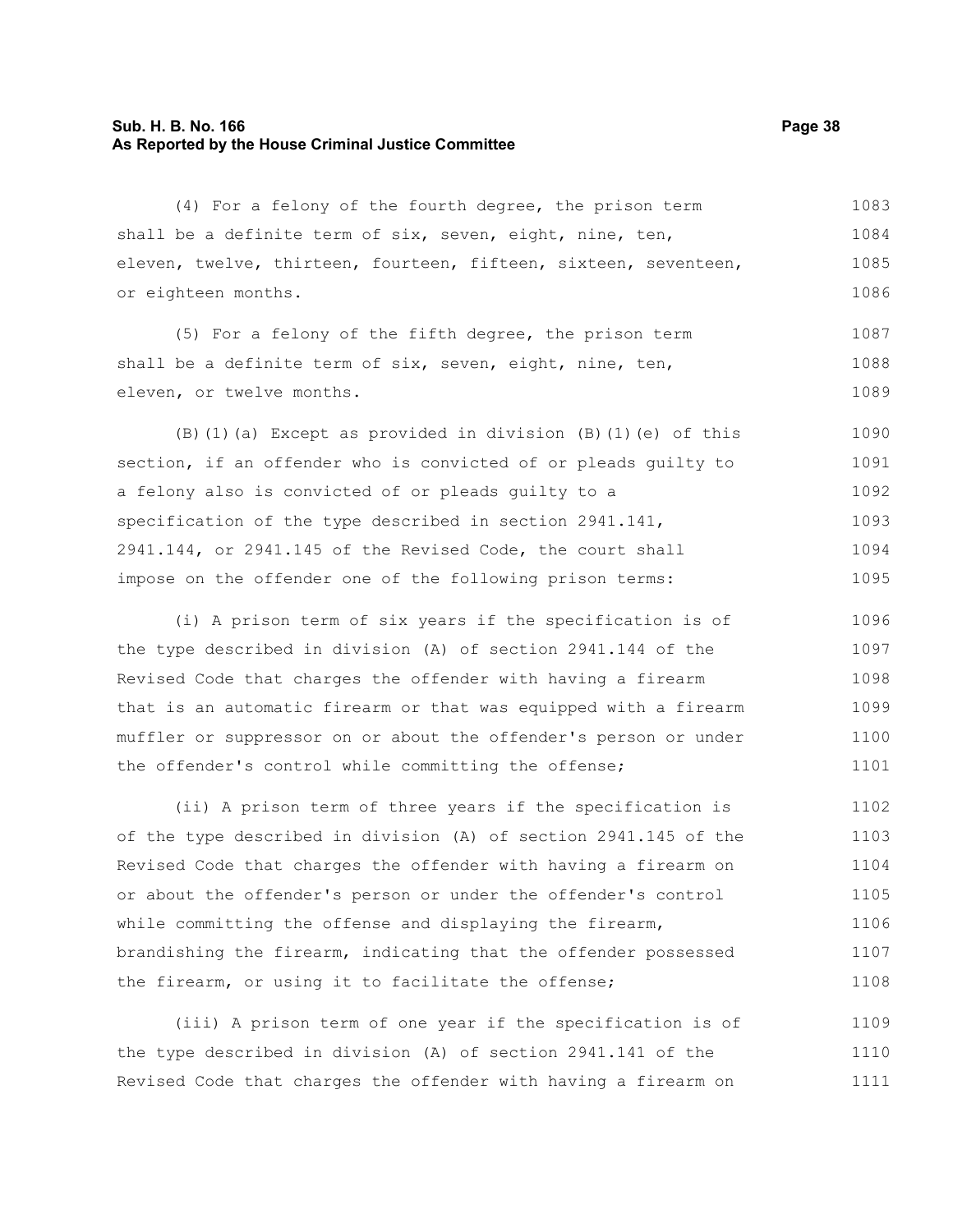# **Sub. H. B. No. 166 Page 39 As Reported by the House Criminal Justice Committee**

or about the offender's person or under the offender's control while committing the offense; (iv) A prison term of nine years if the specification is of the type described in division (D) of section 2941.144 of the 1112 1113 1114 1115

Revised Code that charges the offender with having a firearm that is an automatic firearm or that was equipped with a firearm muffler or suppressor on or about the offender's person or under the offender's control while committing the offense and specifies that the offender previously has been convicted of or pleaded guilty to a specification of the type described in section 2941.141, 2941.144, 2941.145, 2941.146, or 2941.1412 of the Revised Code; 1116 1117 1118 1119 1120 1121 1122 1123

(v) A prison term of fifty-four months if the specification is of the type described in division (D) of section 2941.145 of the Revised Code that charges the offender with having a firearm on or about the offender's person or under the offender's control while committing the offense and displaying the firearm, brandishing the firearm, indicating that the offender possessed the firearm, or using the firearm to facilitate the offense and that the offender previously has been convicted of or pleaded guilty to a specification of the type described in section 2941.141, 2941.144, 2941.145, 2941.146, or 2941.1412 of the Revised Code; 1124 1125 1126 1127 1128 1129 1130 1131 1132 1133 1134

(vi) A prison term of eighteen months if the specification is of the type described in division (D) of section 2941.141 of the Revised Code that charges the offender with having a firearm on or about the offender's person or under the offender's control while committing the offense and that the offender previously has been convicted of or pleaded guilty to a specification of the type described in section 2941.141, 1135 1136 1137 1138 1139 1140 1141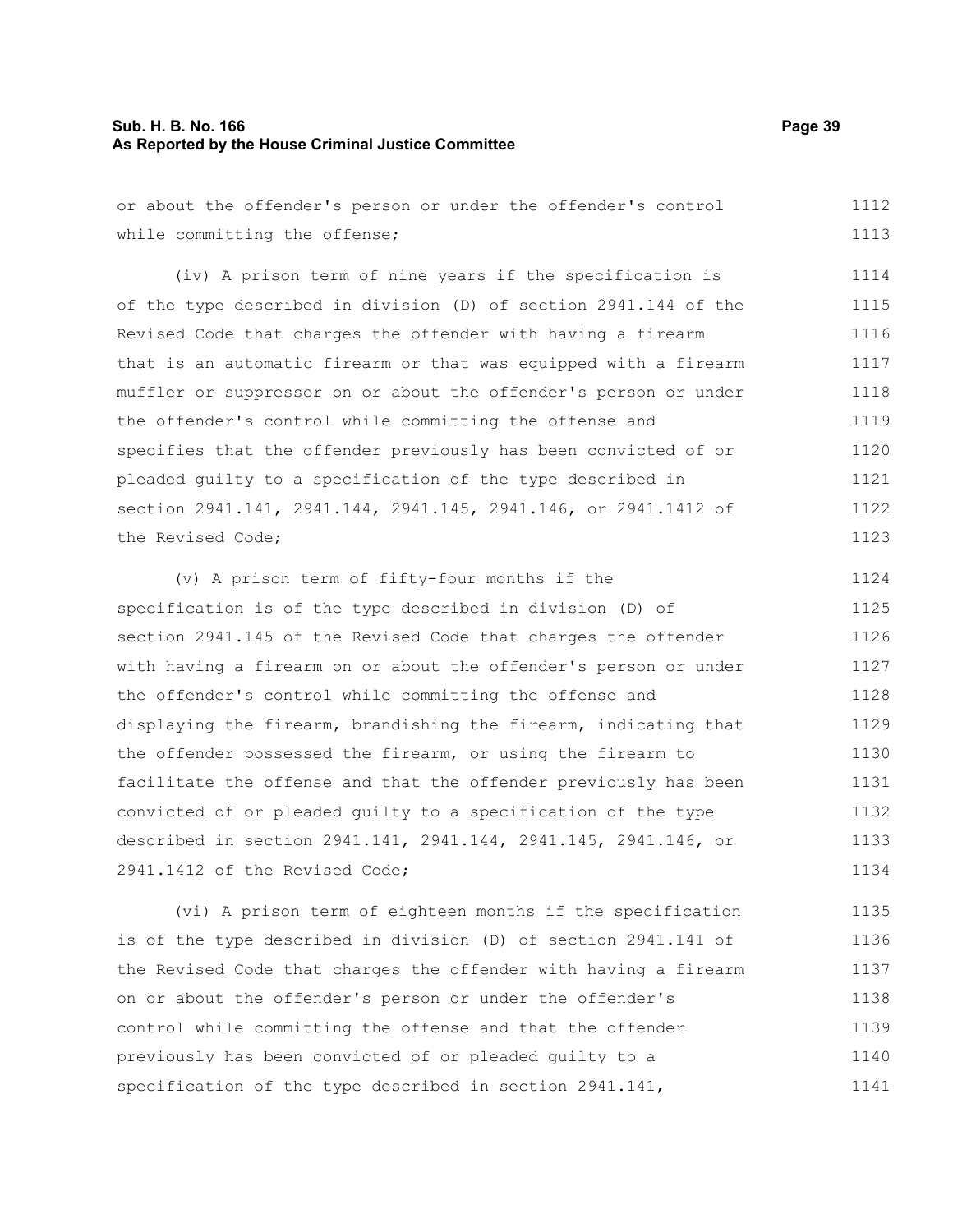2941.144, 2941.145, 2941.146, or 2941.1412 of the Revised Code. 1142

(b) If a court imposes a prison term on an offender under division (B)(1)(a) of this section, the prison term shall not be reduced pursuant to section 2967.19, section 2929.20, section 2967.193, or any other provision of Chapter 2967. or Chapter 5120. of the Revised Code. Except as provided in division (B)(1) (g) of this section, a court shall not impose more than one prison term on an offender under division (B)(1)(a) of this section for felonies committed as part of the same act or transaction. 1143 1144 1145 1146 1147 1148 1149 1150 1151

(c)(i) Except as provided in division (B)(1)(e) of this section, if an offender who is convicted of or pleads guilty to a violation of section 2923.161 of the Revised Code or to a felony that includes, as an essential element, purposely or knowingly causing or attempting to cause the death of or physical harm to another, also is convicted of or pleads guilty to a specification of the type described in division (A) of section 2941.146 of the Revised Code that charges the offender with committing the offense by discharging a firearm from a motor vehicle other than a manufactured home, the court, after imposing a prison term on the offender for the violation of section 2923.161 of the Revised Code or for the other felony offense under division  $(A)$ ,  $(B)$  $(2)$ , or  $(B)$  $(3)$  of this section, shall impose an additional prison term of five years upon the offender that shall not be reduced pursuant to section 2929.20, section 2967.19, section 2967.193, or any other provision of Chapter 2967. or Chapter 5120. of the Revised Code. 1152 1153 1154 1155 1156 1157 1158 1159 1160 1161 1162 1163 1164 1165 1166 1167 1168

(ii) Except as provided in division (B)(1)(e) of this section, if an offender who is convicted of or pleads guilty to a violation of section 2923.161 of the Revised Code or to a 1169 1170 1171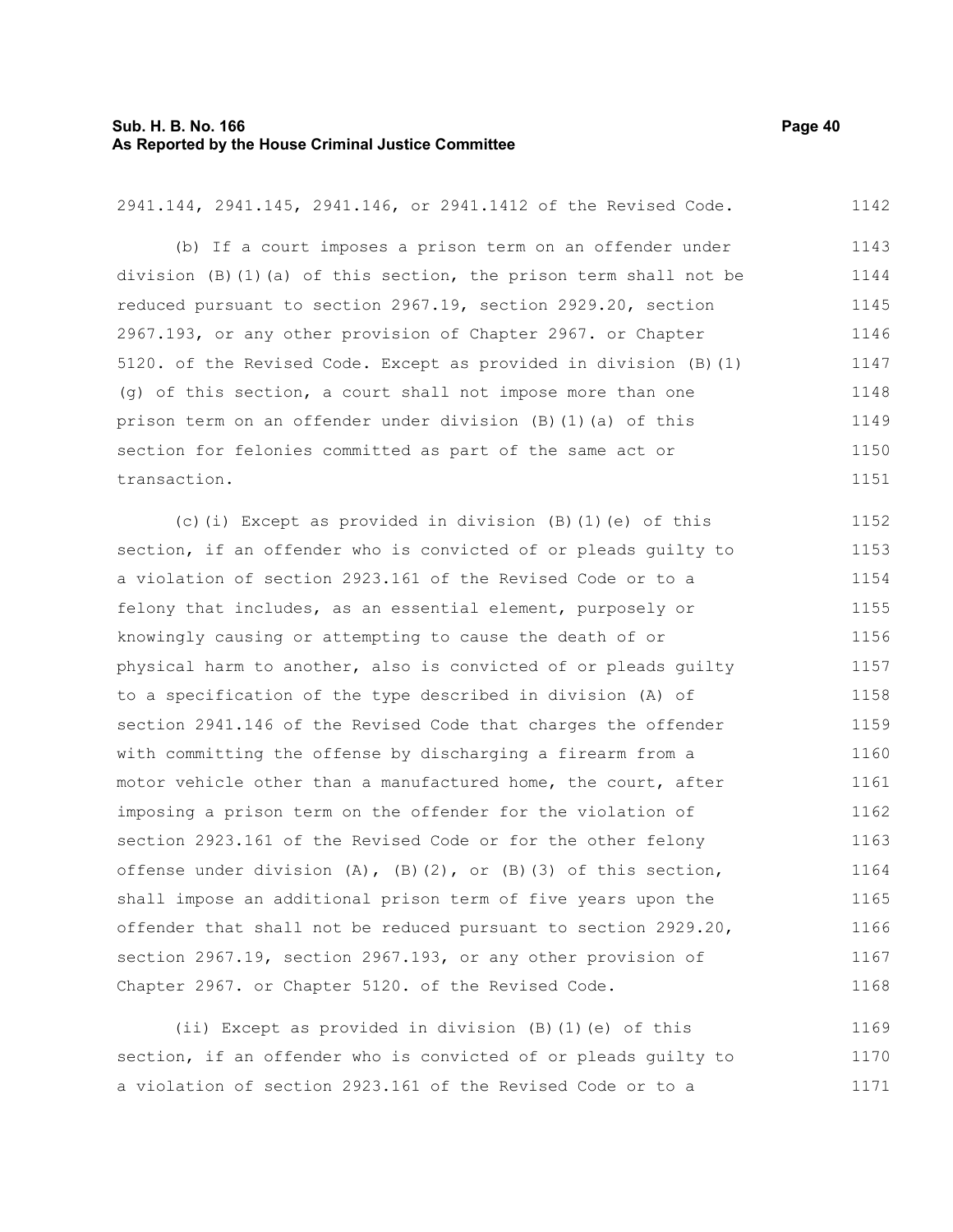# **Sub. H. B. No. 166 Page 41 As Reported by the House Criminal Justice Committee**

felony that includes, as an essential element, purposely or knowingly causing or attempting to cause the death of or physical harm to another, also is convicted of or pleads guilty to a specification of the type described in division (C) of section 2941.146 of the Revised Code that charges the offender with committing the offense by discharging a firearm from a motor vehicle other than a manufactured home and that the offender previously has been convicted of or pleaded guilty to a specification of the type described in section 2941.141, 2941.144, 2941.145, 2941.146, or 2941.1412 of the Revised Code, the court, after imposing a prison term on the offender for the violation of section 2923.161 of the Revised Code or for the other felony offense under division  $(A)$ ,  $(B)$   $(2)$ , or  $(3)$  of this section, shall impose an additional prison term of ninety months upon the offender that shall not be reduced pursuant to section 2929.20, 2967.19, 2967.193, or any other provision of Chapter 2967. or Chapter 5120. of the Revised Code. 1172 1173 1174 1175 1176 1177 1178 1179 1180 1181 1182 1183 1184 1185 1186 1187 1188

(iii) A court shall not impose more than one additional prison term on an offender under division (B)(1)(c) of this section for felonies committed as part of the same act or transaction. If a court imposes an additional prison term on an offender under division (B)(1)(c) of this section relative to an offense, the court also shall impose a prison term under division (B)(1)(a) of this section relative to the same offense, provided the criteria specified in that division for imposing an additional prison term are satisfied relative to the offender and the offense. 1189 1190 1191 1192 1193 1194 1195 1196 1197 1198

(d) If an offender who is convicted of or pleads guilty to an offense of violence that is a felony also is convicted of or pleads guilty to a specification of the type described in section 2941.1411 of the Revised Code that charges the offender 1199 1200 1201 1202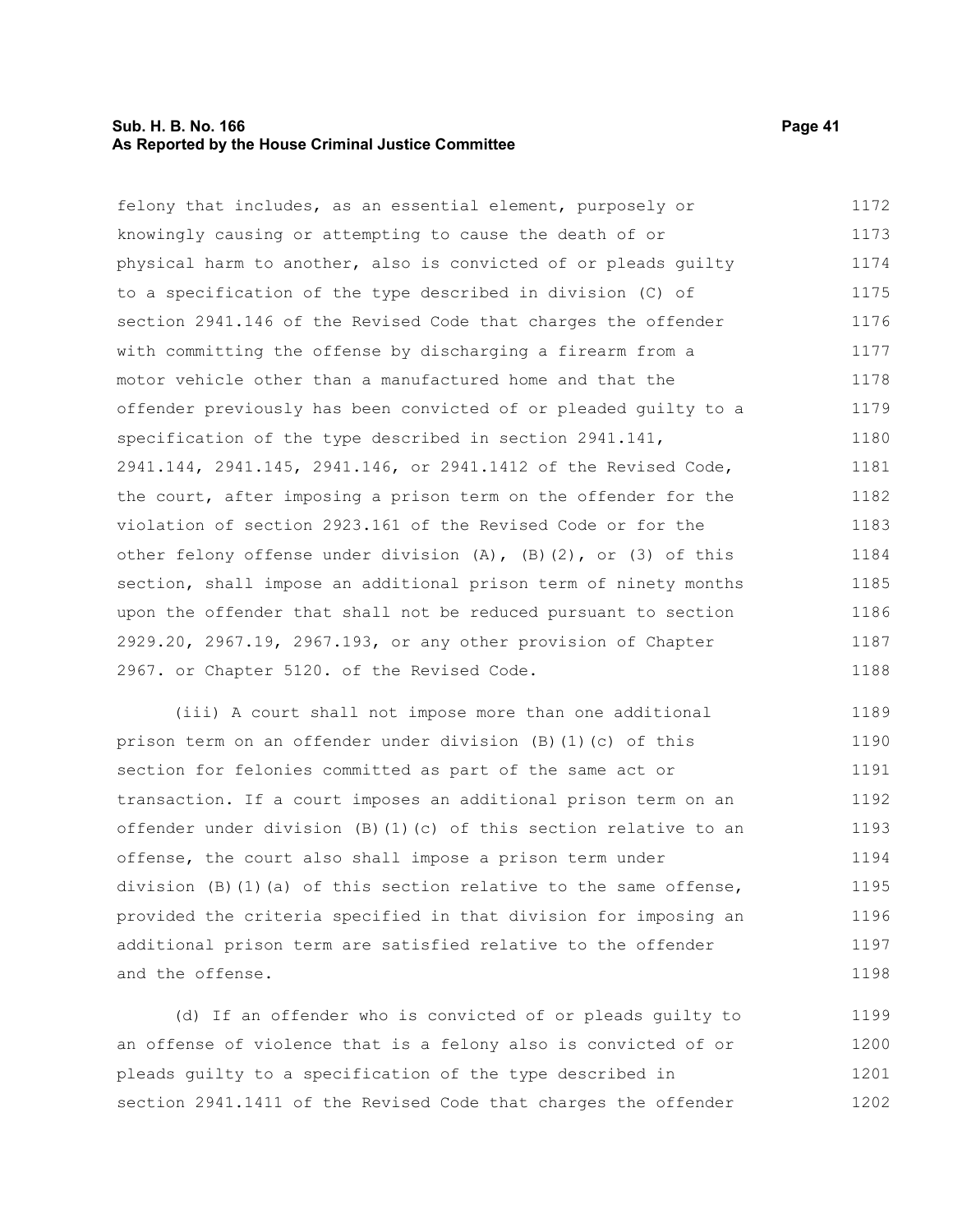# **Sub. H. B. No. 166 Page 42 As Reported by the House Criminal Justice Committee**

with wearing or carrying body armor while committing the felony offense of violence, the court shall impose on the offender an additional prison term of two years. The prison term so imposed, subject to divisions (C) to (I) of section 2967.19 of the Revised Code, shall not be reduced pursuant to section 2929.20, section 2967.19, section 2967.193, or any other provision of Chapter 2967. or Chapter 5120. of the Revised Code. A court shall not impose more than one prison term on an offender under division (B)(1)(d) of this section for felonies committed as part of the same act or transaction. If a court imposes an additional prison term under division (B)(1)(a) or (c) of this section, the court is not precluded from imposing an additional prison term under division (B)(1)(d) of this section. 1203 1204 1205 1206 1207 1208 1209 1210 1211 1212 1213 1214 1215

(e) The court shall not impose any of the prison terms described in division  $(B)$  (1)(a) of this section or any of the additional prison terms described in division (B)(1)(c) of this section upon an offender for a violation of section 2923.12 or 2923.123 of the Revised Code. The court shall not impose any of the prison terms described in division  $(B)$   $(1)$   $(a)$  or  $(b)$  of this section upon an offender for a violation of section 2923.122 that involves a deadly weapon that is a firearm other than a dangerous ordnance, section 2923.16, or section 2923.121 of the Revised Code. The court shall not impose any of the prison terms described in division (B)(1)(a) of this section or any of the additional prison terms described in division (B)(1)(c) of this section upon an offender for a violation of section 2923.13 of the Revised Code unless all of the following apply: 1216 1217 1218 1219 1220 1221 1222 1223 1224 1225 1226 1227 1228 1229

(i) The offender previously has been convicted of aggravated murder, murder, or any felony of the first or second degree. 1230 1231 1232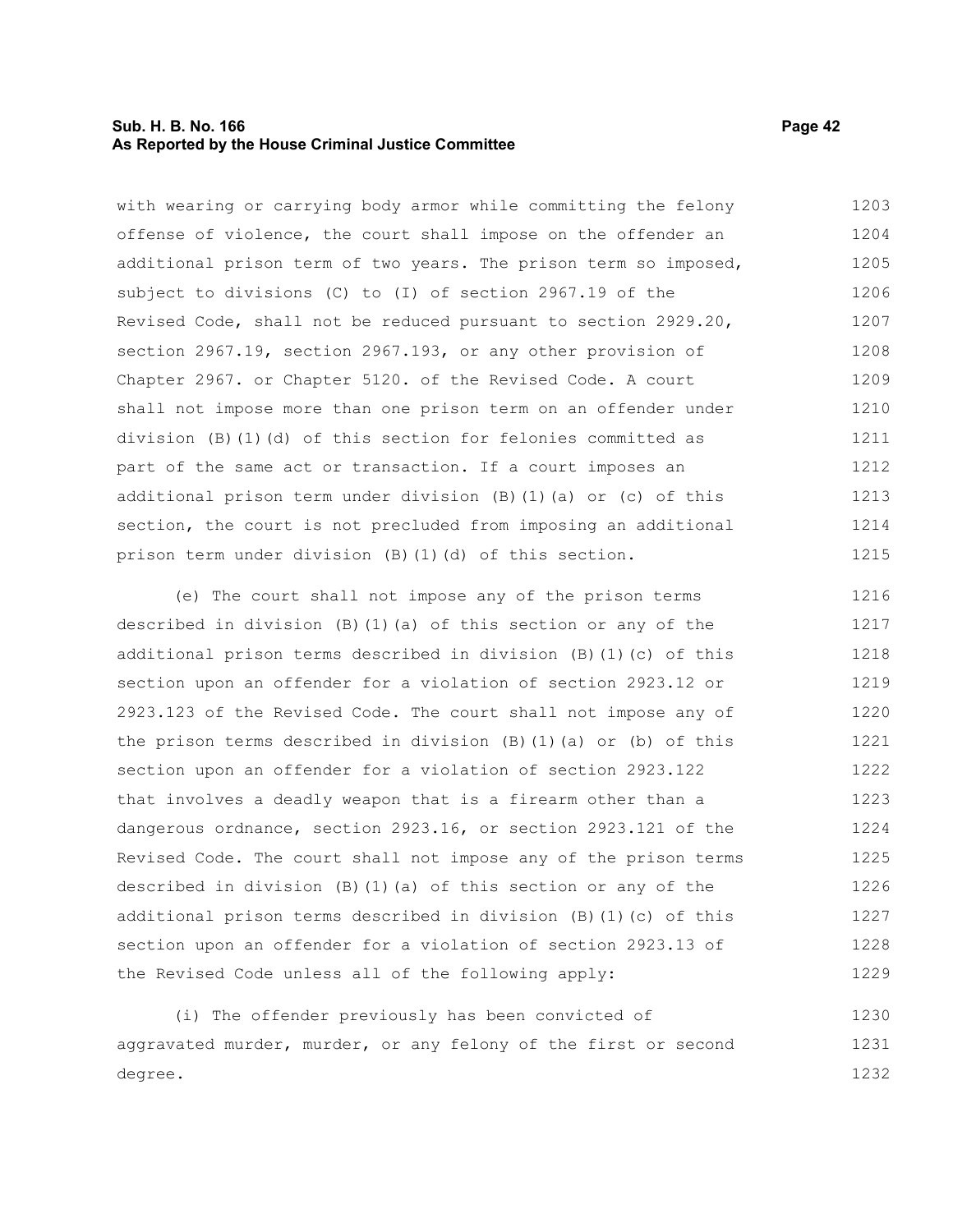# **Sub. H. B. No. 166 Page 43 As Reported by the House Criminal Justice Committee**

(ii) Less than five years have passed since the offender was released from prison or post-release control, whichever is later, for the prior offense. 1233 1234 1235

(f)(i) If an offender is convicted of or pleads guilty to a felony that includes, as an essential element, causing or attempting to cause the death of or physical harm to another and also is convicted of or pleads guilty to a specification of the type described in division (A) of section 2941.1412 of the Revised Code that charges the offender with committing the offense by discharging a firearm at a peace officer as defined in section 2935.01 of the Revised Code or a corrections officer, as defined in section 2941.1412 of the Revised Code, the court, after imposing a prison term on the offender for the felony offense under division  $(A)$ ,  $(B)$ (2), or  $(B)$ (3) of this section, shall impose an additional prison term of seven years upon the offender that shall not be reduced pursuant to section 2929.20, section 2967.19, section 2967.193, or any other provision of Chapter 2967. or Chapter 5120. of the Revised Code. 1236 1237 1238 1239 1240 1241 1242 1243 1244 1245 1246 1247 1248 1249 1250

(ii) If an offender is convicted of or pleads guilty to a felony that includes, as an essential element, causing or attempting to cause the death of or physical harm to another and also is convicted of or pleads guilty to a specification of the type described in division (B) of section 2941.1412 of the Revised Code that charges the offender with committing the offense by discharging a firearm at a peace officer, as defined in section 2935.01 of the Revised Code, or a corrections officer, as defined in section 2941.1412 of the Revised Code, and that the offender previously has been convicted of or pleaded guilty to a specification of the type described in section 2941.141, 2941.144, 2941.145, 2941.146, or 2941.1412 of the Revised Code, the court, after imposing a prison term on the 1251 1252 1253 1254 1255 1256 1257 1258 1259 1260 1261 1262 1263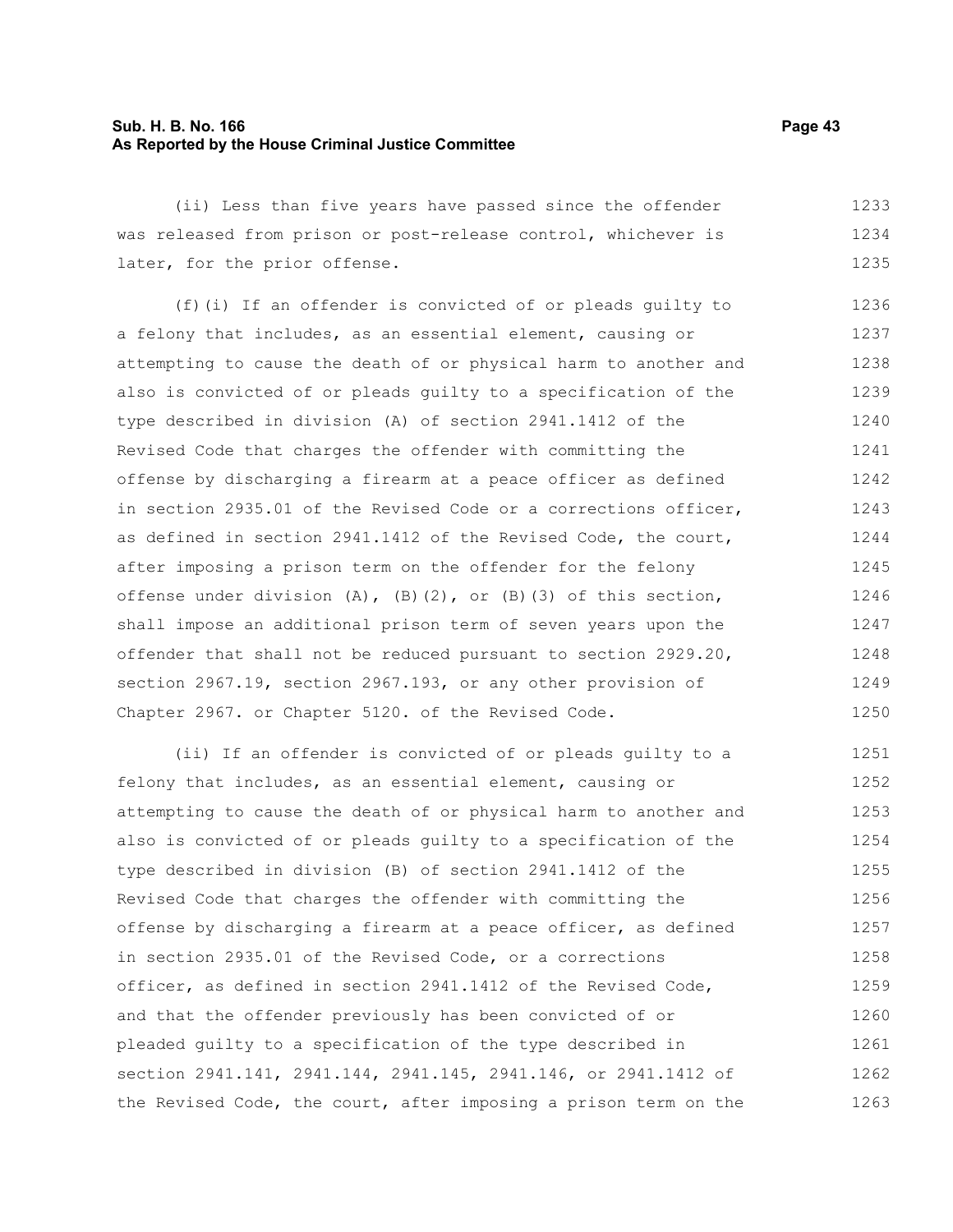### **Sub. H. B. No. 166 Page 44 As Reported by the House Criminal Justice Committee**

offender for the felony offense under division  $(A)$ ,  $(B)$   $(2)$ , or (3) of this section, shall impose an additional prison term of one hundred twenty-six months upon the offender that shall not be reduced pursuant to section 2929.20, 2967.19, 2967.193, or any other provision of Chapter 2967. or 5120. of the Revised Code. 1264 1265 1266 1267 1268 1269

(iii) If an offender is convicted of or pleads guilty to two or more felonies that include, as an essential element, causing or attempting to cause the death or physical harm to another and also is convicted of or pleads guilty to a specification of the type described under division  $(B)$  (1)(f) of this section in connection with two or more of the felonies of which the offender is convicted or to which the offender pleads guilty, the sentencing court shall impose on the offender the prison term specified under division (B)(1)(f) of this section for each of two of the specifications of which the offender is convicted or to which the offender pleads guilty and, in its discretion, also may impose on the offender the prison term specified under that division for any or all of the remaining specifications. If a court imposes an additional prison term on an offender under division (B)(1)(f) of this section relative to an offense, the court shall not impose a prison term under division  $(B)(1)(a)$  or  $(c)$  of this section relative to the same offense. 1270 1271 1272 1273 1274 1275 1276 1277 1278 1279 1280 1281 1282 1283 1284 1285 1286 1287

(g) If an offender is convicted of or pleads guilty to two or more felonies, if one or more of those felonies are aggravated murder, murder, attempted aggravated murder, attempted murder, aggravated robbery, felonious assault, or rape, and if the offender is convicted of or pleads guilty to a specification of the type described under division (B)(1)(a) of this section in connection with two or more of the felonies, the 1288 1289 1290 1291 1292 1293 1294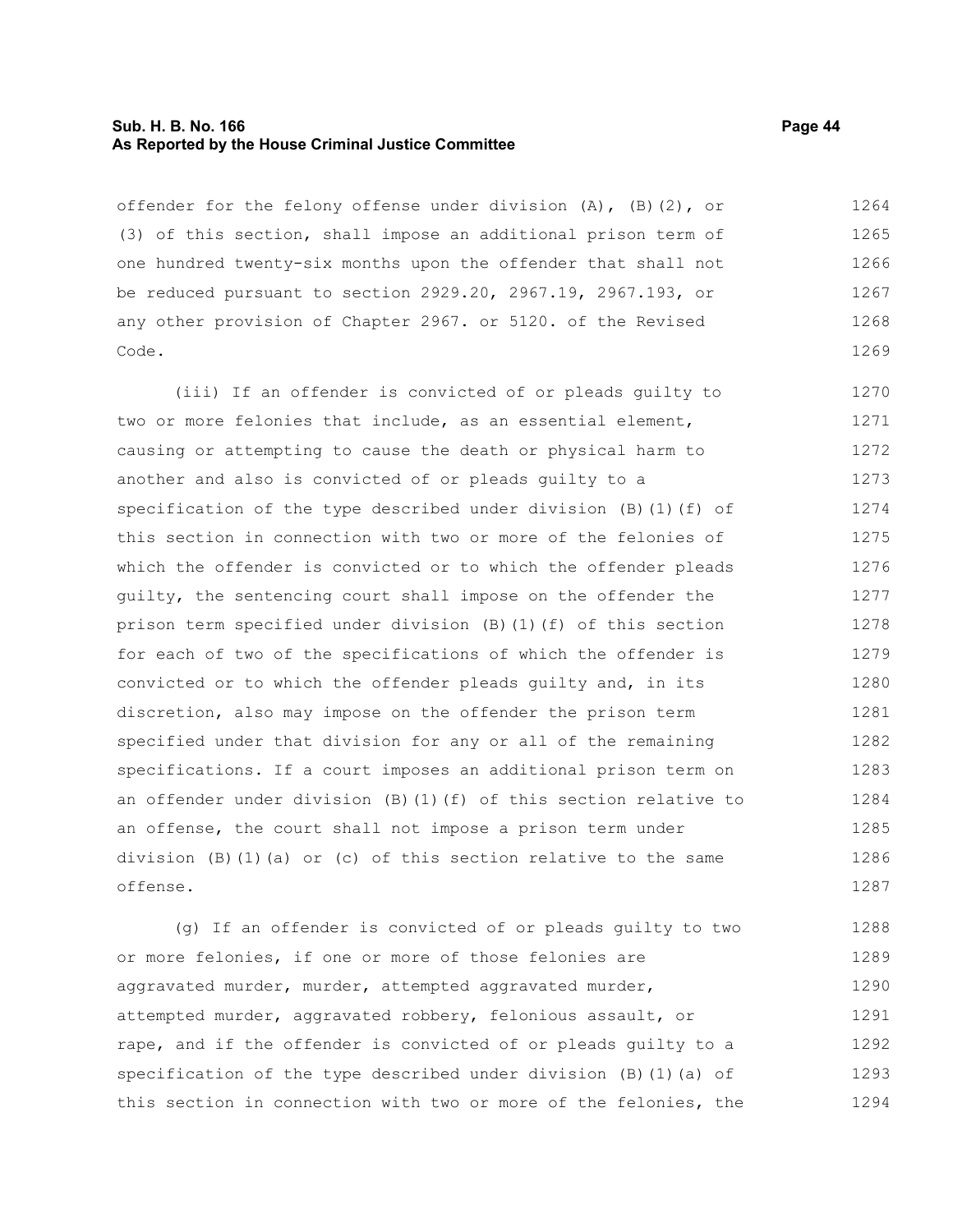### **Sub. H. B. No. 166 Page 45 As Reported by the House Criminal Justice Committee**

sentencing court shall impose on the offender the prison term specified under division (B)(1)(a) of this section for each of the two most serious specifications of which the offender is convicted or to which the offender pleads guilty and, in its discretion, also may impose on the offender the prison term specified under that division for any or all of the remaining specifications. 1295 1296 1297 1298 1299 1300 1301

(2)(a) If division (B)(2)(b) of this section does not apply, the court may impose on an offender, in addition to the longest prison term authorized or required for the offense or, for offenses for which division  $(A)$   $(1)$   $(a)$  or  $(2)$   $(a)$  of this section applies, in addition to the longest minimum prison term authorized or required for the offense, an additional definite prison term of one, two, three, four, five, six, seven, eight, nine, or ten years if all of the following criteria are met: 1302 1303 1304 1305 1306 1307 1308 1309

(i) The offender is convicted of or pleads guilty to a specification of the type described in section 2941.149 of the Revised Code that the offender is a repeat violent offender. 1310 1311 1312

(ii) The offense of which the offender currently is convicted or to which the offender currently pleads guilty is aggravated murder and the court does not impose a sentence of death or life imprisonment without parole, murder, terrorism and the court does not impose a sentence of life imprisonment without parole, any felony of the first degree that is an offense of violence and the court does not impose a sentence of life imprisonment without parole, or any felony of the second degree that is an offense of violence and the trier of fact finds that the offense involved an attempt to cause or a threat to cause serious physical harm to a person or resulted in serious physical harm to a person. 1313 1314 1315 1316 1317 1318 1319 1320 1321 1322 1323 1324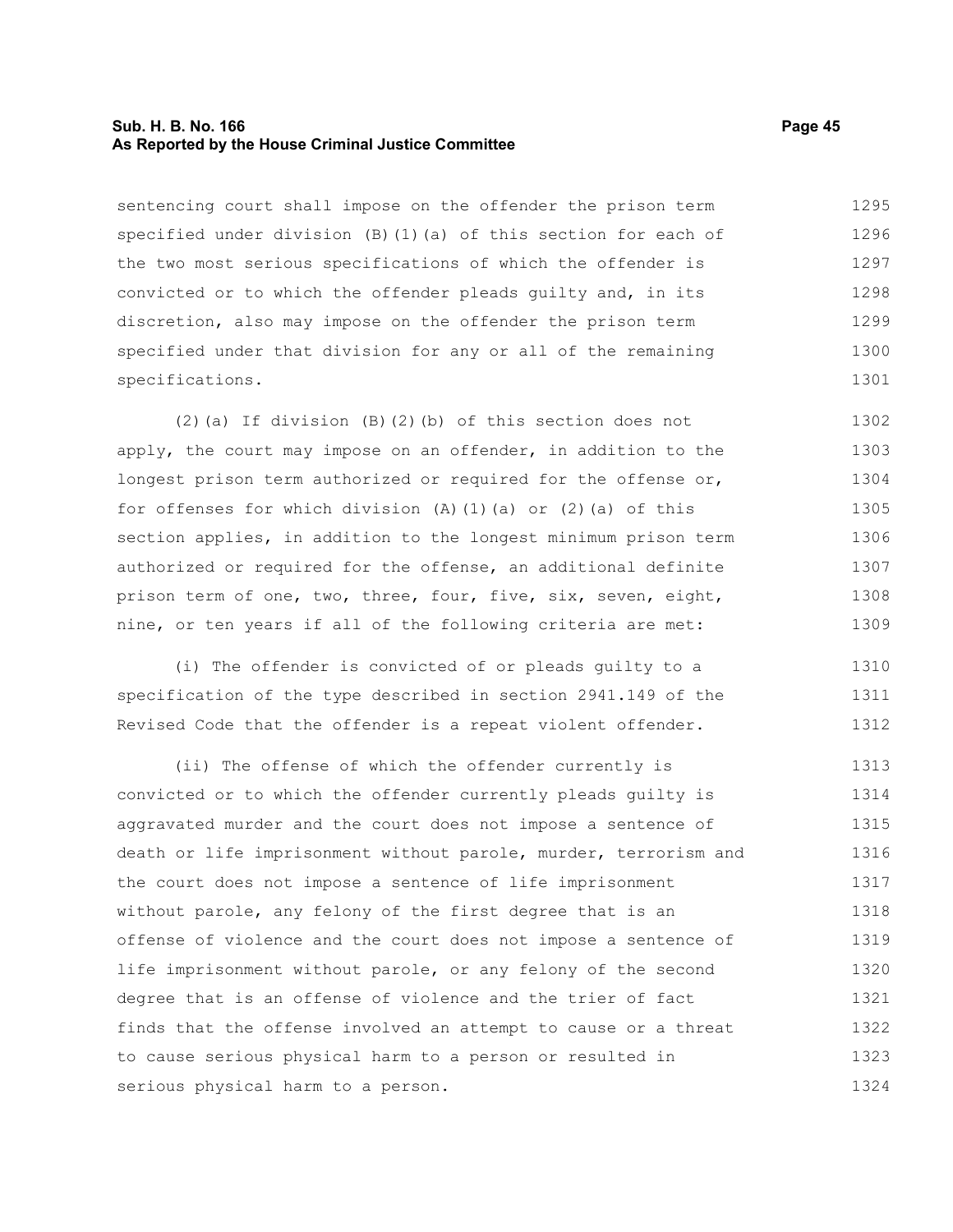# **Sub. H. B. No. 166 Page 46 As Reported by the House Criminal Justice Committee**

(iii) The court imposes the longest prison term for the offense or the longest minimum prison term for the offense, whichever is applicable, that is not life imprisonment without parole. 1325 1326 1327 1328

(iv) The court finds that the prison terms imposed pursuant to division (B)(2)(a)(iii) of this section and, if applicable, division (B)(1) or (3) of this section are inadequate to punish the offender and protect the public from future crime, because the applicable factors under section 2929.12 of the Revised Code indicating a greater likelihood of recidivism outweigh the applicable factors under that section indicating a lesser likelihood of recidivism. 1329 1330 1331 1332 1333 1334 1335 1336

(v) The court finds that the prison terms imposed pursuant to division  $(B)$   $(2)$   $(a)$   $(iii)$  of this section and, if applicable, division (B)(1) or (3) of this section are demeaning to the seriousness of the offense, because one or more of the factors under section 2929.12 of the Revised Code indicating that the offender's conduct is more serious than conduct normally constituting the offense are present, and they outweigh the applicable factors under that section indicating that the offender's conduct is less serious than conduct normally constituting the offense. 1337 1338 1339 1340 1341 1342 1343 1344 1345 1346

(b) The court shall impose on an offender the longest prison term authorized or required for the offense or, for offenses for which division  $(A)$   $(1)$   $(a)$  or  $(2)$   $(a)$  of this section applies, the longest minimum prison term authorized or required for the offense, and shall impose on the offender an additional definite prison term of one, two, three, four, five, six, seven, eight, nine, or ten years if all of the following criteria are met: 1347 1348 1349 1350 1351 1352 1353 1354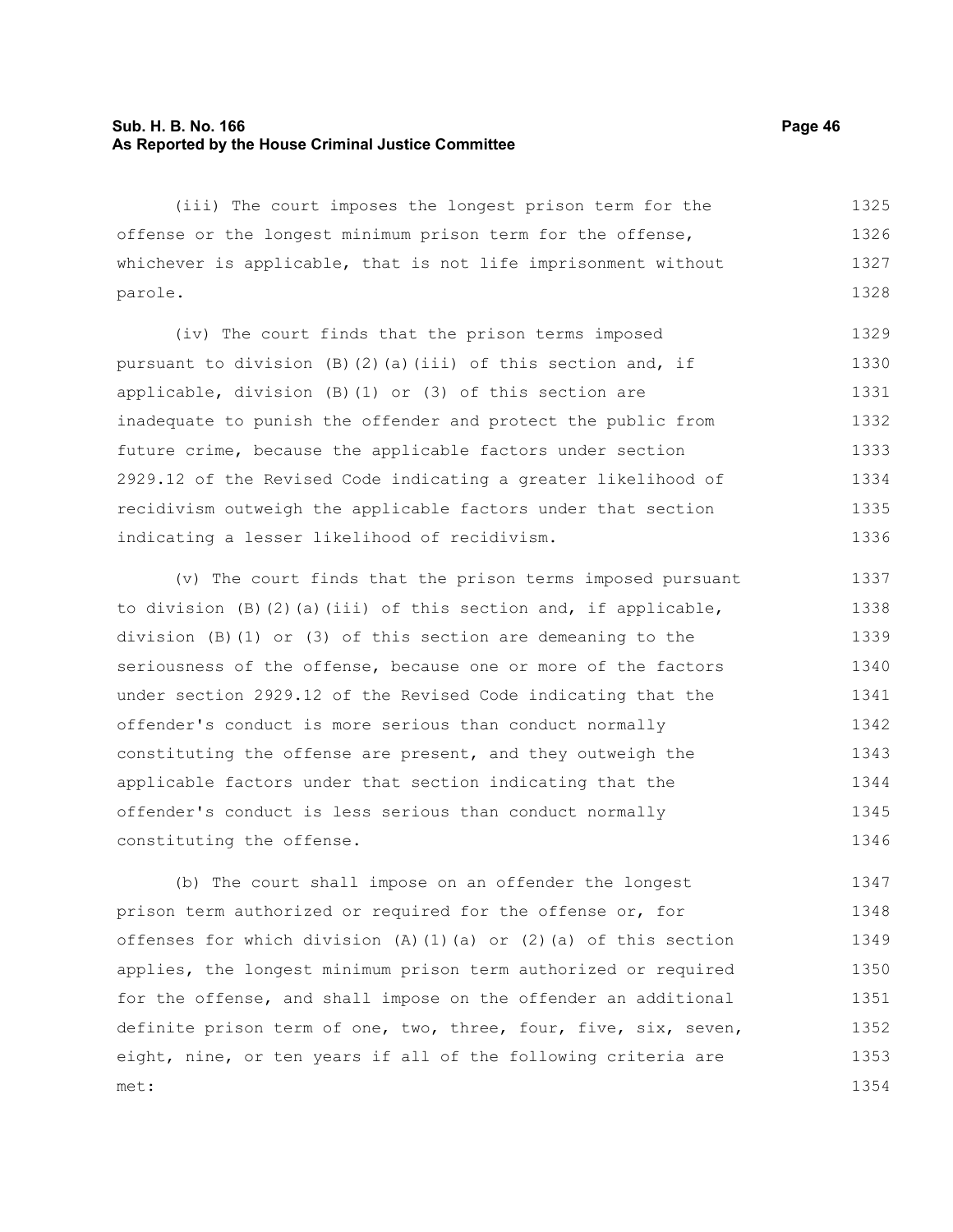# **Sub. H. B. No. 166 Page 47 As Reported by the House Criminal Justice Committee**

(i) The offender is convicted of or pleads guilty to a specification of the type described in section 2941.149 of the Revised Code that the offender is a repeat violent offender. 1355 1356 1357

(ii) The offender within the preceding twenty years has been convicted of or pleaded guilty to three or more offenses described in division (CC)(1) of section 2929.01 of the Revised Code, including all offenses described in that division of which the offender is convicted or to which the offender pleads guilty in the current prosecution and all offenses described in that division of which the offender previously has been convicted or to which the offender previously pleaded guilty, whether prosecuted together or separately. 1358 1359 1360 1361 1362 1363 1364 1365 1366

(iii) The offense or offenses of which the offender currently is convicted or to which the offender currently pleads guilty is aggravated murder and the court does not impose a sentence of death or life imprisonment without parole, murder, terrorism and the court does not impose a sentence of life imprisonment without parole, any felony of the first degree that is an offense of violence and the court does not impose a sentence of life imprisonment without parole, or any felony of the second degree that is an offense of violence and the trier of fact finds that the offense involved an attempt to cause or a threat to cause serious physical harm to a person or resulted in serious physical harm to a person. 1367 1368 1369 1370 1371 1372 1373 1374 1375 1376 1377 1378

(c) For purposes of division (B)(2)(b) of this section, two or more offenses committed at the same time or as part of the same act or event shall be considered one offense, and that one offense shall be the offense with the greatest penalty. 1379 1380 1381 1382

(d) A sentence imposed under division (B)(2)(a) or (b) of this section shall not be reduced pursuant to section 2929.20, 1383 1384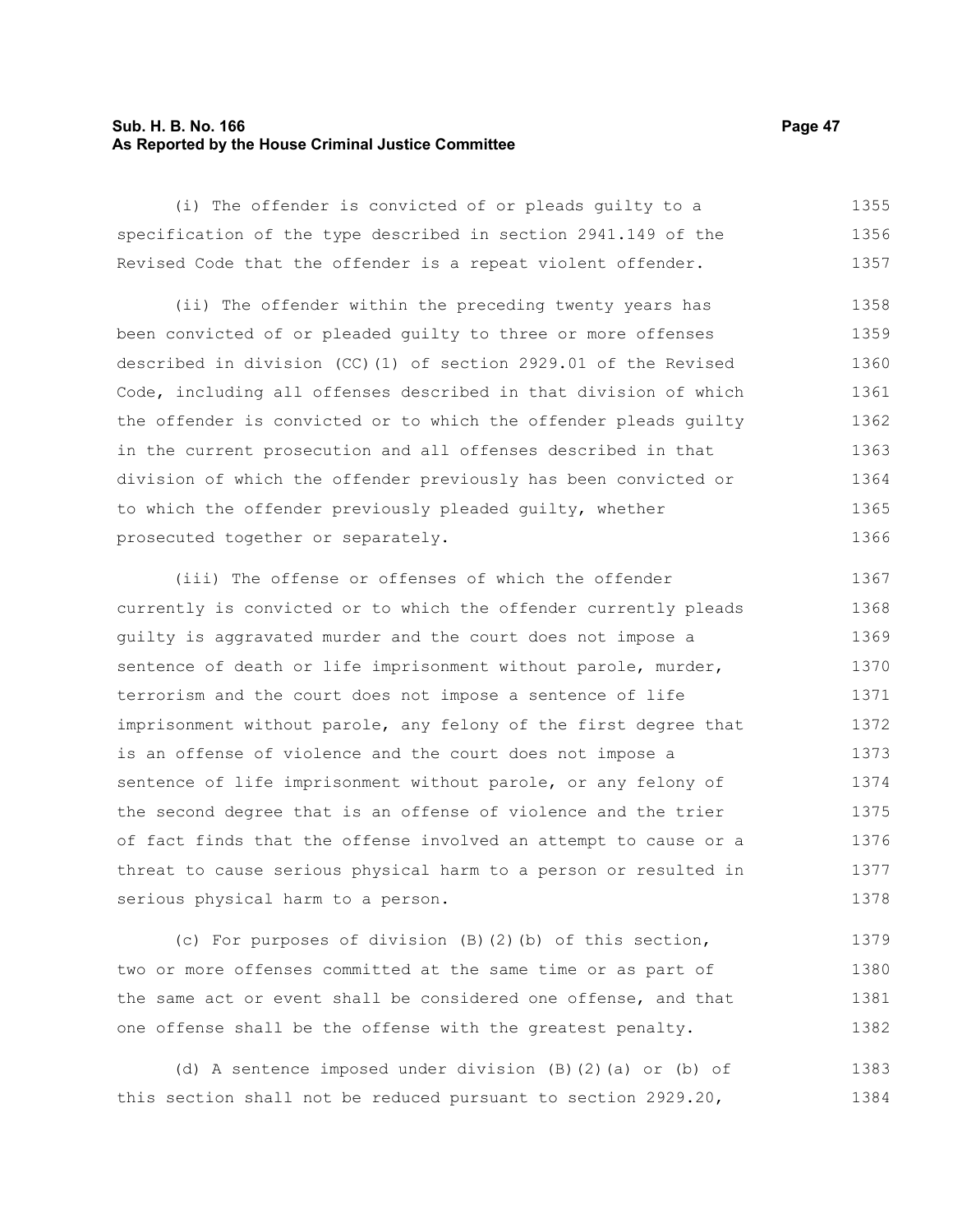#### **Sub. H. B. No. 166 Page 48 As Reported by the House Criminal Justice Committee**

section 2967.19, or section 2967.193, or any other provision of Chapter 2967. or Chapter 5120. of the Revised Code. The offender shall serve an additional prison term imposed under division (B) (2)(a) or (b) of this section consecutively to and prior to the prison term imposed for the underlying offense. 1385 1386 1387 1388 1389

(e) When imposing a sentence pursuant to division (B)(2) (a) or (b) of this section, the court shall state its findings explaining the imposed sentence.

(3) Except when an offender commits a violation of section 2903.01 or 2907.02 of the Revised Code and the penalty imposed for the violation is life imprisonment or commits a violation of section 2903.02 of the Revised Code, if the offender commits a violation of section 2925.03 or 2925.11 of the Revised Code and that section classifies the offender as a major drug offender, if the offender commits a violation of section 2925.05 of the Revised Code and division  $(E)(1)$  of that section classifies the offender as a major drug offender, if the offender commits a felony violation of section 2925.02, 2925.04, 2925.05, 2925.36, 3719.07, 3719.08, 3719.16, 3719.161, 4729.37, or 4729.61, division (C) or (D) of section 3719.172, division (E) of section 4729.51, or division (J) of section 4729.54 of the Revised Code that includes the sale, offer to sell, or possession of a schedule I or II controlled substance, with the exception of marihuana, and the court imposing sentence upon the offender finds that the offender is guilty of a specification of the type described in division (A) of section 2941.1410 of the Revised Code charging that the offender is a major drug offender, if the court imposing sentence upon an offender for a felony finds that the offender is guilty of corrupt activity with the most serious offense in the pattern of corrupt activity being a felony of the first degree, or if the offender is guilty of an attempted 1393 1394 1395 1396 1397 1398 1399 1400 1401 1402 1403 1404 1405 1406 1407 1408 1409 1410 1411 1412 1413 1414 1415

1390 1391 1392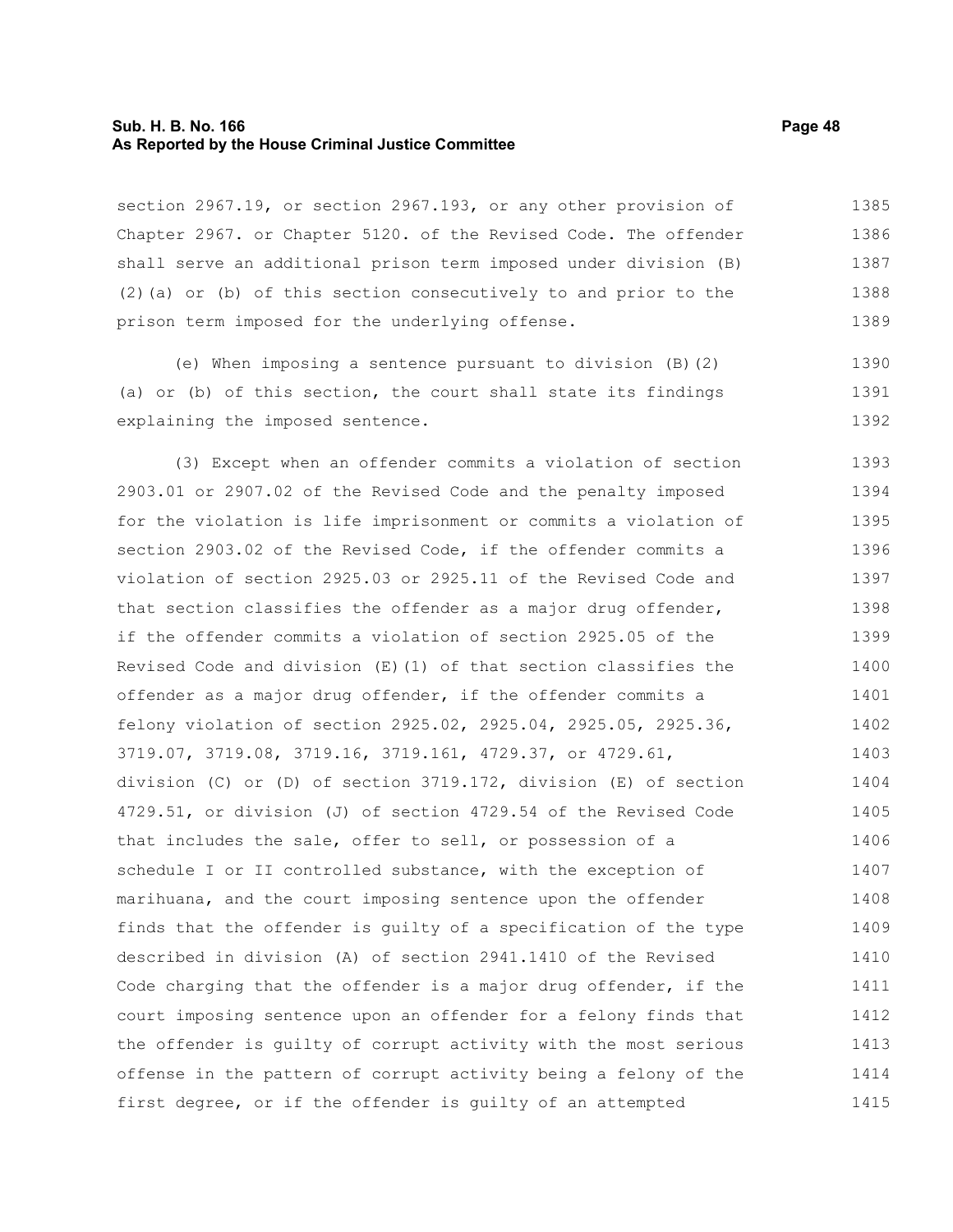# **Sub. H. B. No. 166 Page 49 As Reported by the House Criminal Justice Committee**

violation of section 2907.02 of the Revised Code and, had the offender completed the violation of section 2907.02 of the Revised Code that was attempted, the offender would have been subject to a sentence of life imprisonment or life imprisonment without parole for the violation of section 2907.02 of the Revised Code, the court shall impose upon the offender for the felony violation a mandatory prison term determined as described in this division that, subject to divisions (C) to (I) of section 2967.19 of the Revised Code, cannot be reduced pursuant to section 2929.20, section 2967.19, or any other provision of Chapter 2967. or 5120. of the Revised Code. The mandatory prison term shall be the maximum definite prison term prescribed in division (A)(1)(b) of this section for a felony of the first degree, except that for offenses for which division (A)(1)(a) of this section applies, the mandatory prison term shall be the longest minimum prison term prescribed in that division for the offense. 1416 1417 1418 1419 1420 1421 1422 1423 1424 1425 1426 1427 1428 1429 1430 1431 1432

(4) If the offender is being sentenced for a third or fourth degree felony OVI offense under division (G)(2) of section 2929.13 of the Revised Code, the sentencing court shall impose upon the offender a mandatory prison term in accordance with that division. In addition to the mandatory prison term, if the offender is being sentenced for a fourth degree felony OVI offense, the court, notwithstanding division (A)(4) of this section, may sentence the offender to a definite prison term of not less than six months and not more than thirty months, and if the offender is being sentenced for a third degree felony OVI offense, the sentencing court may sentence the offender to an additional prison term of any duration specified in division (A) (3) of this section. In either case, the additional prison term imposed shall be reduced by the sixty or one hundred twenty days 1433 1434 1435 1436 1437 1438 1439 1440 1441 1442 1443 1444 1445 1446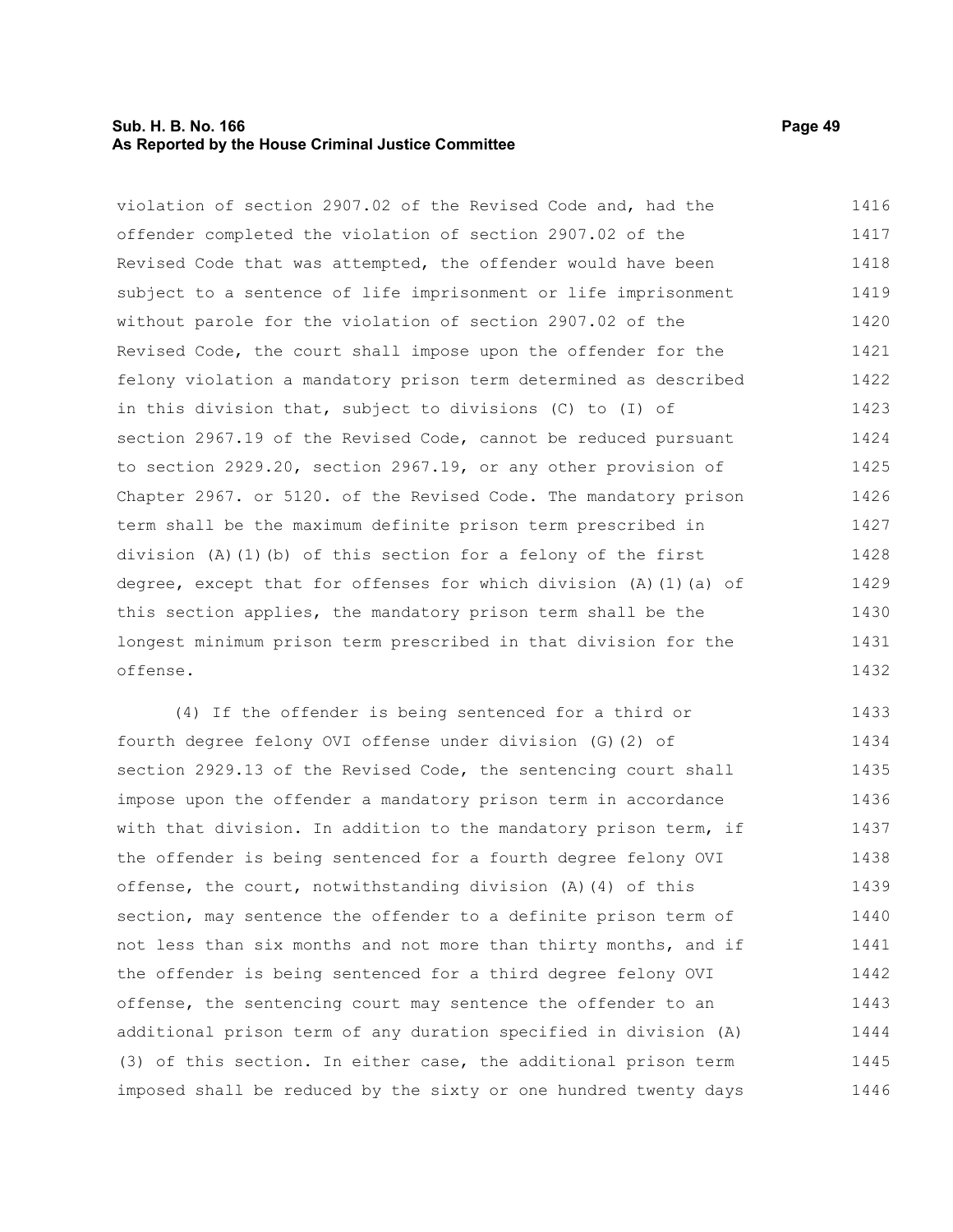# **Sub. H. B. No. 166 Page 50 As Reported by the House Criminal Justice Committee**

imposed upon the offender as the mandatory prison term. The total of the additional prison term imposed under division (B) (4) of this section plus the sixty or one hundred twenty days imposed as the mandatory prison term shall equal a definite term in the range of six months to thirty months for a fourth degree felony OVI offense and shall equal one of the authorized prison terms specified in division (A)(3) of this section for a third degree felony OVI offense. If the court imposes an additional prison term under division (B)(4) of this section, the offender shall serve the additional prison term after the offender has served the mandatory prison term required for the offense. In addition to the mandatory prison term or mandatory and additional prison term imposed as described in division (B)(4) of this section, the court also may sentence the offender to a community control sanction under section 2929.16 or 2929.17 of the Revised Code, but the offender shall serve all of the prison terms so imposed prior to serving the community control sanction. 1447 1448 1449 1450 1451 1452 1453 1454 1455 1456 1457 1458 1459 1460 1461 1462 1463 1464

If the offender is being sentenced for a fourth degree felony OVI offense under division (G)(1) of section 2929.13 of the Revised Code and the court imposes a mandatory term of local incarceration, the court may impose a prison term as described in division (A)(1) of that section. 1465 1466 1467 1468 1469

(5) If an offender is convicted of or pleads guilty to a violation of division (A)(1) or (2) of section 2903.06 of the Revised Code and also is convicted of or pleads guilty to a specification of the type described in section 2941.1414 of the Revised Code that charges that the victim of the offense is a peace officer, as defined in section 2935.01 of the Revised Code, or an investigator of the bureau of criminal identification and investigation, as defined in section 2903.11 1470 1471 1472 1473 1474 1475 1476 1477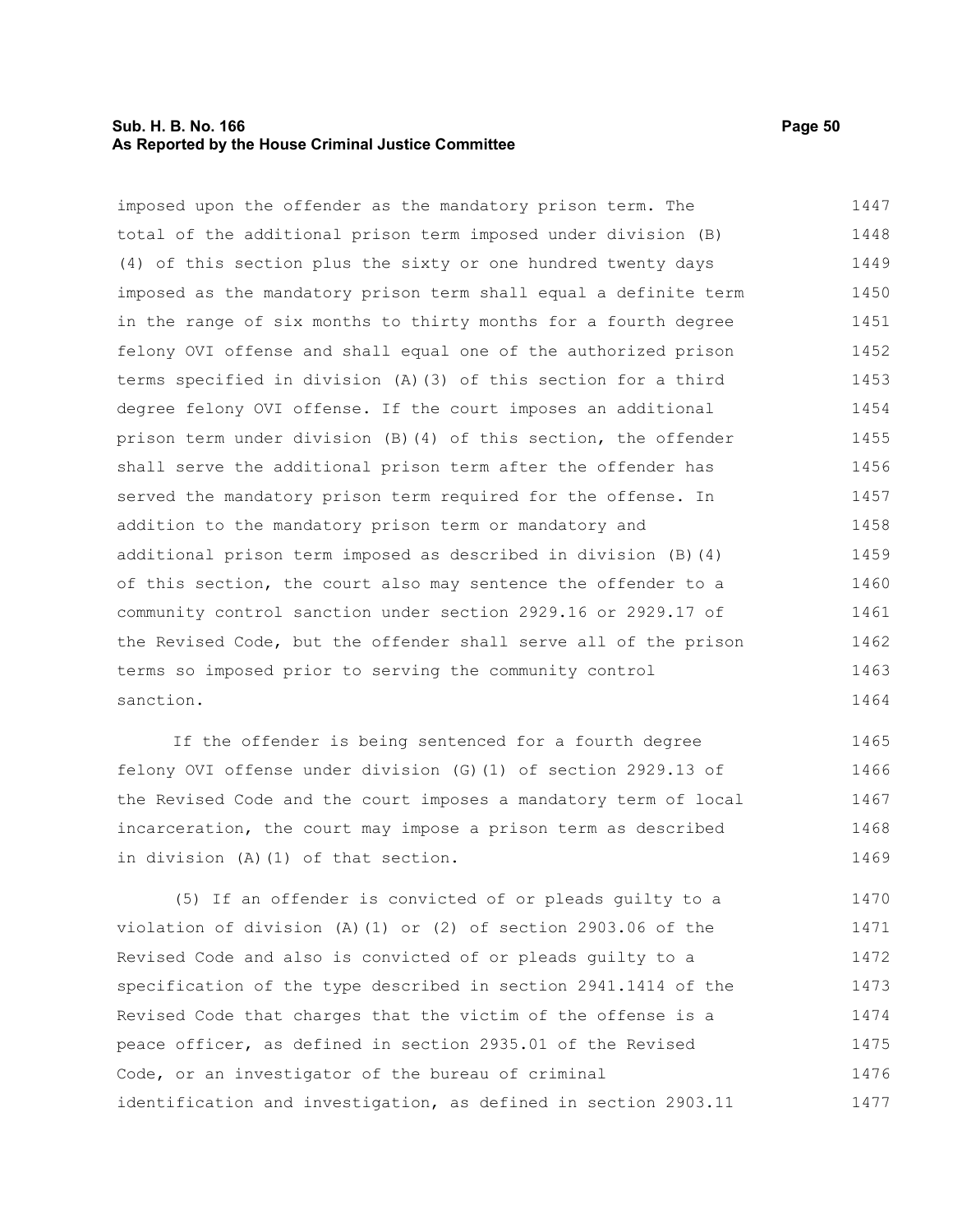### **Sub. H. B. No. 166 Page 51 As Reported by the House Criminal Justice Committee**

of the Revised Code, the court shall impose on the offender a prison term of five years. If a court imposes a prison term on an offender under division (B)(5) of this section, the prison term, subject to divisions (C) to (I) of section 2967.19 of the Revised Code, shall not be reduced pursuant to section 2929.20, section 2967.19, section 2967.193, or any other provision of Chapter 2967. or Chapter 5120. of the Revised Code. A court shall not impose more than one prison term on an offender under division (B)(5) of this section for felonies committed as part of the same act. 1478 1479 1480 1481 1482 1483 1484 1485 1486 1487

(6) If an offender is convicted of or pleads guilty to a violation of division (A)(1) or (2) of section 2903.06 of the Revised Code and also is convicted of or pleads guilty to a specification of the type described in section 2941.1415 of the Revised Code that charges that the offender previously has been convicted of or pleaded guilty to three or more violations of division (A) or (B) of section 4511.19 of the Revised Code or an equivalent offense, as defined in section 2941.1415 of the Revised Code, or three or more violations of any combination of those divisions and offenses, the court shall impose on the offender a prison term of three years. If a court imposes a prison term on an offender under division (B)(6) of this section, the prison term, subject to divisions (C) to (I) of section 2967.19 of the Revised Code, shall not be reduced pursuant to section 2929.20, section 2967.19, section 2967.193, or any other provision of Chapter 2967. or Chapter 5120. of the Revised Code. A court shall not impose more than one prison term on an offender under division (B)(6) of this section for felonies committed as part of the same act. 1488 1489 1490 1491 1492 1493 1494 1495 1496 1497 1498 1499 1500 1501 1502 1503 1504 1505 1506

(7)(a) If an offender is convicted of or pleads guilty to a felony violation of section 2905.01, 2905.02, 2907.21, 1507 1508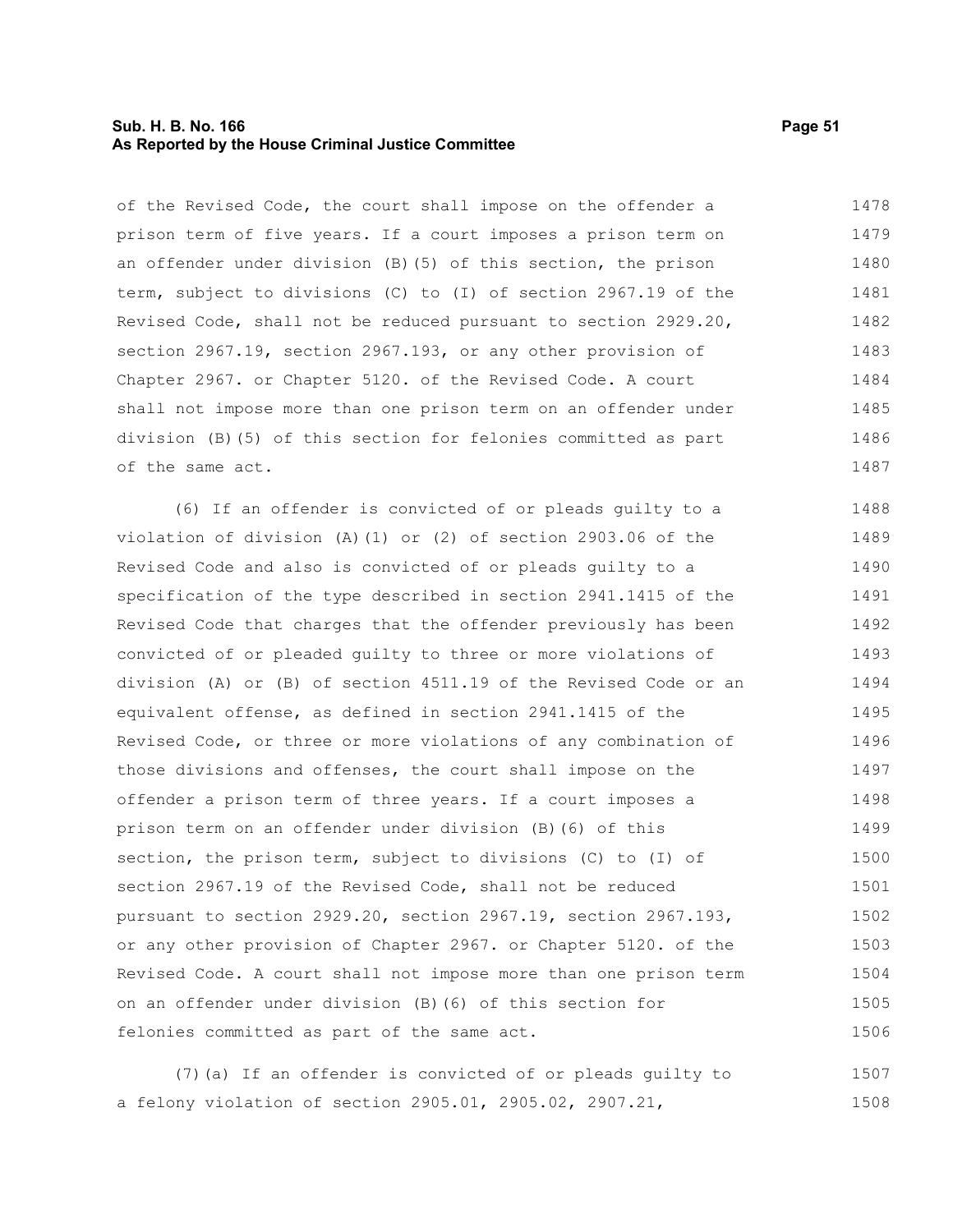## **Sub. H. B. No. 166 Page 52 As Reported by the House Criminal Justice Committee**

2907.22, or 2923.32, division (A)(1) or (2) of section 2907.323 involving a minor, or division  $(B)$   $(1)$ ,  $(2)$ ,  $(3)$ ,  $(4)$ , or  $(5)$  of section 2919.22 of the Revised Code and also is convicted of or pleads guilty to a specification of the type described in section 2941.1422 of the Revised Code that charges that the offender knowingly committed the offense in furtherance of human trafficking, the court shall impose on the offender a mandatory prison term that is one of the following: 1509 1510 1511 1512 1513 1514 1515 1516

(i) If the offense is a felony of the first degree, a definite prison term of not less than five years and not greater than eleven years, except that if the offense is a felony of the first degree committed on or after the effective date of this amendment March 22, 2019, the court shall impose as the minimum prison term a mandatory term of not less than five years and not greater than eleven years; 1517 1518 1519 1520 1521 1522 1523

(ii) If the offense is a felony of the second or third degree, a definite prison term of not less than three years and not greater than the maximum prison term allowed for the offense by division  $(A)$   $(2)$   $(b)$  or  $(3)$  of this section, except that if the offense is a felony of the second degree committed on or after the effective date of this amendment March 22, 2019, the court shall impose as the minimum prison term a mandatory term of not less than three years and not greater than eight years; 1524 1525 1526 1527 1528 1529 1530 1531

(iii) If the offense is a felony of the fourth or fifth degree, a definite prison term that is the maximum prison term allowed for the offense by division (A) of section 2929.14 of the Revised Code. 1532 1533 1534 1535

(b) Subject to divisions (C) to (I) of section 2967.19 of the Revised Code, the prison term imposed under division (B)(7) (a) of this section shall not be reduced pursuant to section 1536 1537 1538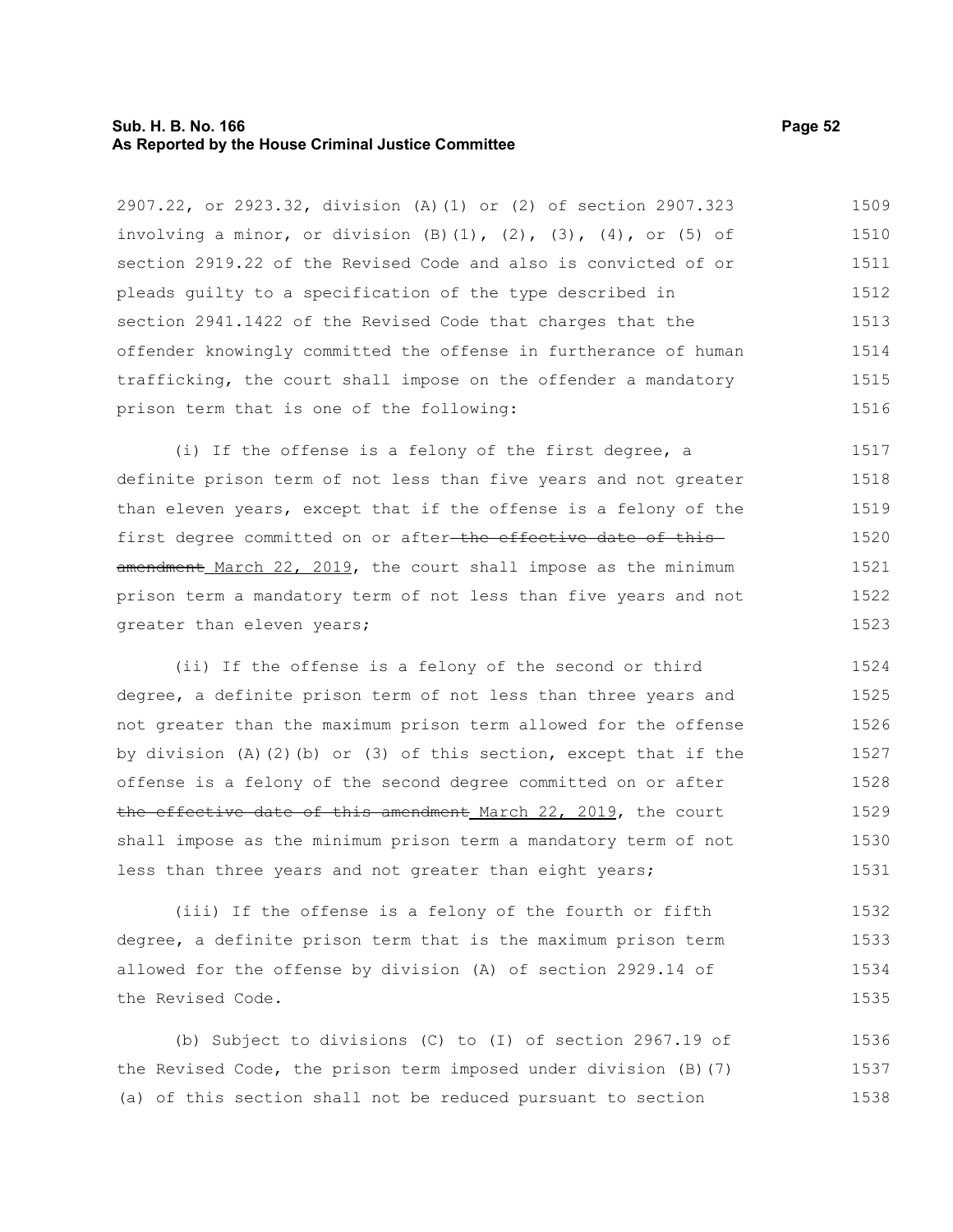### **Sub. H. B. No. 166 Page 53 As Reported by the House Criminal Justice Committee**

2929.20, section 2967.19, section 2967.193, or any other provision of Chapter 2967. of the Revised Code. A court shall not impose more than one prison term on an offender under division (B)(7)(a) of this section for felonies committed as part of the same act, scheme, or plan. 1539 1540 1541 1542 1543

(8) If an offender is convicted of or pleads guilty to a felony violation of section 2903.11, 2903.12, or 2903.13 of the Revised Code and also is convicted of or pleads guilty to a specification of the type described in section 2941.1423 of the Revised Code that charges that the victim of the violation was a woman whom the offender knew was pregnant at the time of the violation, notwithstanding the range prescribed in division (A) of this section as the definite prison term or minimum prison term for felonies of the same degree as the violation, the court shall impose on the offender a mandatory prison term that is either a definite prison term of six months or one of the prison terms prescribed in division (A) of this section for felonies of the same degree as the violation, except that if the violation is a felony of the first or second degree committed on or after the effective date of this amendment March 22, 2019, the court shall impose as the minimum prison term under division  $(A)$   $(1)$   $(a)$ or  $(2)$  (a) of this section a mandatory term that is one of the terms prescribed in that division, whichever is applicable, for the offense. 1544 1545 1546 1547 1548 1549 1550 1551 1552 1553 1554 1555 1556 1557 1558 1559 1560 1561 1562

(9)(a) If an offender is convicted of or pleads guilty to a violation of division (A)(1) or (2) of section 2903.11 of the Revised Code and also is convicted of or pleads guilty to a specification of the type described in section 2941.1425 of the Revised Code, the court shall impose on the offender a mandatory prison term of six years if either of the following applies: 1563 1564 1565 1566 1567 1568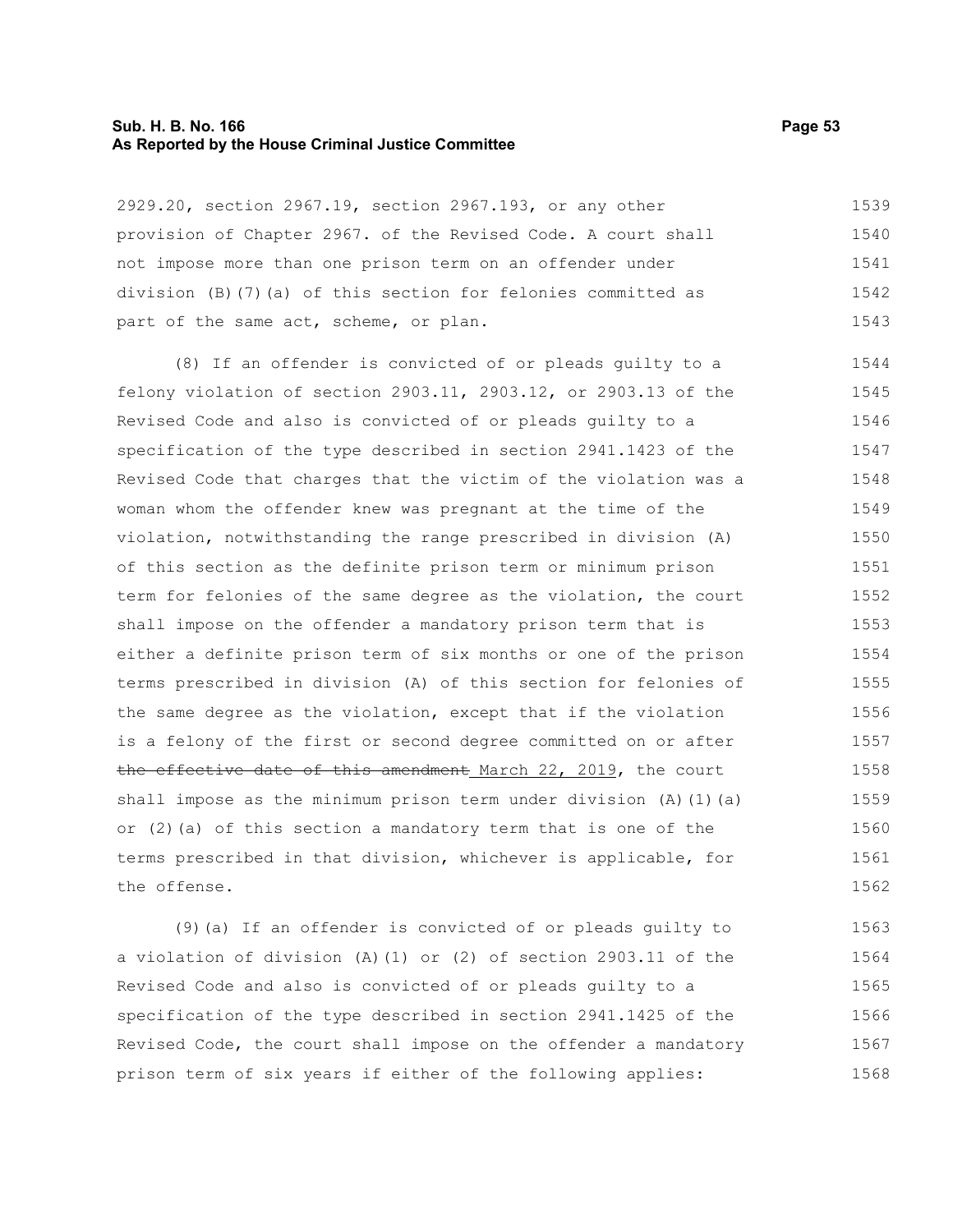# **Sub. H. B. No. 166 Page 54 As Reported by the House Criminal Justice Committee**

(i) The violation is a violation of division (A)(1) of section 2903.11 of the Revised Code and the specification charges that the offender used an accelerant in committing the violation and the serious physical harm to another or to another's unborn caused by the violation resulted in a permanent, serious disfigurement or permanent, substantial incapacity; 1569 1570 1571 1572 1573 1574 1575

(ii) The violation is a violation of division (A)(2) of section 2903.11 of the Revised Code and the specification charges that the offender used an accelerant in committing the violation, that the violation caused physical harm to another or to another's unborn, and that the physical harm resulted in a permanent, serious disfigurement or permanent, substantial incapacity. 1576 1577 1578 1579 1580 1581 1582

(b) If a court imposes a prison term on an offender under division (B)(9)(a) of this section, the prison term shall not be reduced pursuant to section 2929.20, section 2967.19, section 2967.193, or any other provision of Chapter 2967. or Chapter 5120. of the Revised Code. A court shall not impose more than one prison term on an offender under division (B)(9) of this section for felonies committed as part of the same act. 1583 1584 1585 1586 1587 1588 1589

(c) The provisions of divisions (B)(9) and (C)(6) of this section and of division (D)(2) of section 2903.11, division (F) (20) of section 2929.13, and section 2941.1425 of the Revised Code shall be known as "Judy's Law." 1590 1591 1592 1593

(10) If an offender is convicted of or pleads guilty to a violation of division (A) of section 2903.11 of the Revised Code and also is convicted of or pleads guilty to a specification of the type described in section 2941.1426 of the Revised Code that charges that the victim of the offense suffered permanent 1594 1595 1596 1597 1598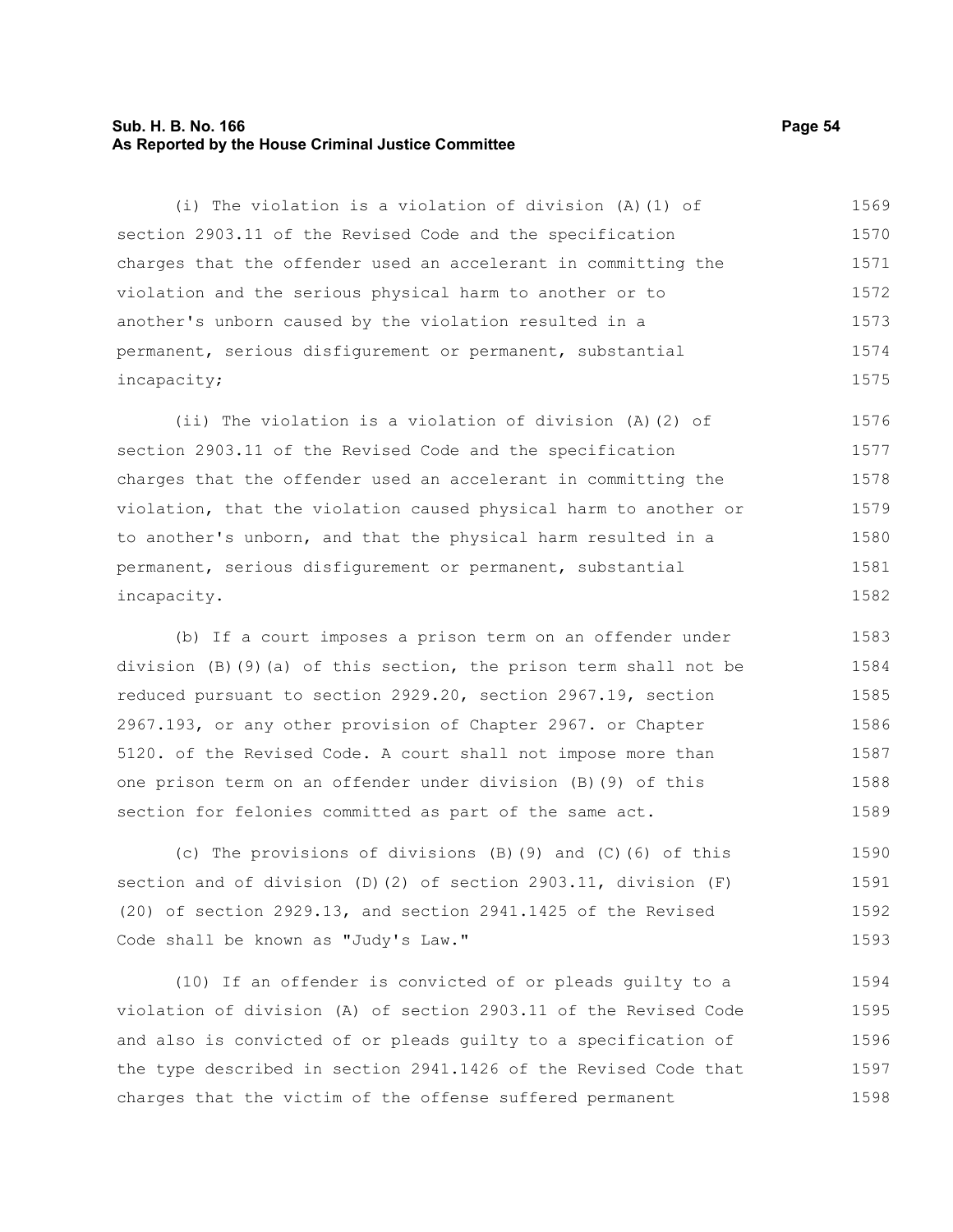# **Sub. H. B. No. 166 Page 55 As Reported by the House Criminal Justice Committee**

disabling harm as a result of the offense and that the victim was under ten years of age at the time of the offense, regardless of whether the offender knew the age of the victim, the court shall impose upon the offender an additional definite prison term of six years. A prison term imposed on an offender under division (B)(10) of this section shall not be reduced pursuant to section 2929.20, section 2967.193, or any other provision of Chapter 2967. or Chapter 5120. of the Revised Code. If a court imposes an additional prison term on an offender under this division relative to a violation of division (A) of section 2903.11 of the Revised Code, the court shall not impose any other additional prison term on the offender relative to the same offense. 1599 1600 1601 1602 1603 1604 1605 1606 1607 1608 1609 1610 1611

(11) If an offender is convicted of or pleads guilty to a felony violation of section 2925.03 or 2925.05 of the Revised Code or a felony violation of section 2925.11 of the Revised Code for which division (C)(11) of that section applies in determining the sentence for the violation, if the drug involved in the violation is a fentanyl-related compound or a compound, mixture, preparation, or substance containing a fentanyl-related compound, and if the offender also is convicted of or pleads guilty to a specification of the type described in division (B) of section 2941.1410 of the Revised Code that charges that the offender is a major drug offender, in addition to any other penalty imposed for the violation, the court shall impose on the offender a mandatory prison term of three, four, five, six, seven, or eight years. If a court imposes a prison term on an offender under division (B)(11) of this section, the prison term, subject to divisions (C) to (I) of section 2967.19 of the Revised Code, shall not be reduced pursuant to section 2929.20, 2967.19, or 2967.193, or any other provision of Chapter 2967. or 1612 1613 1614 1615 1616 1617 1618 1619 1620 1621 1622 1623 1624 1625 1626 1627 1628 1629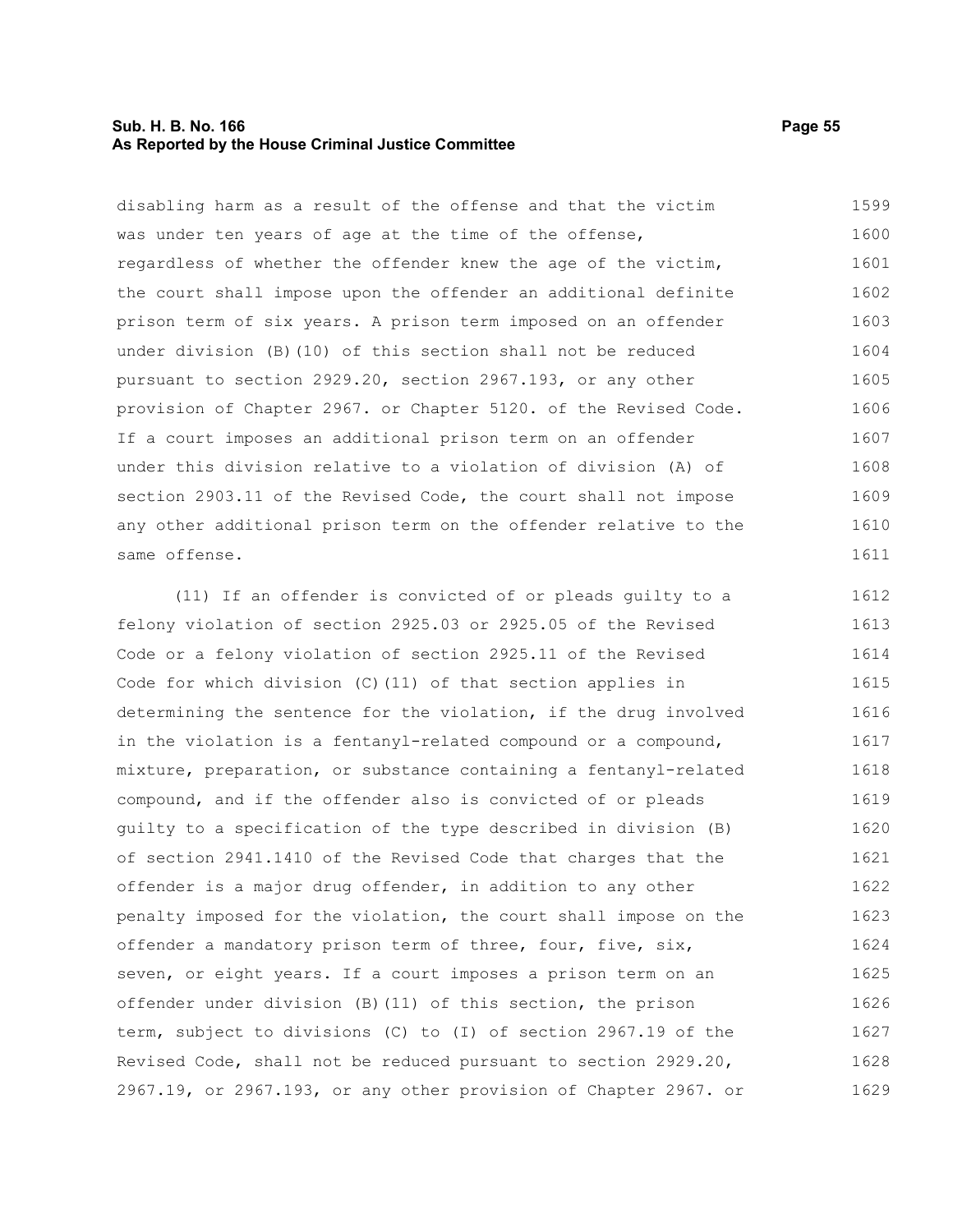## **Sub. H. B. No. 166 Page 56 As Reported by the House Criminal Justice Committee**

5120. of the Revised Code. A court shall not impose more than one prison term on an offender under division (B)(11) of this section for felonies committed as part of the same act. 1630 1631 1632

(C)(1)(a) Subject to division (C)(1)(b) of this section, if a mandatory prison term is imposed upon an offender pursuant to division (B)(1)(a) of this section for having a firearm on or about the offender's person or under the offender's control while committing a felony, if a mandatory prison term is imposed upon an offender pursuant to division (B)(1)(c) of this section for committing a felony specified in that division by discharging a firearm from a motor vehicle, or if both types of mandatory prison terms are imposed, the offender shall serve any mandatory prison term imposed under either division consecutively to any other mandatory prison term imposed under either division or under division (B)(1)(d) of this section, consecutively to and prior to any prison term imposed for the underlying felony pursuant to division  $(A)$ ,  $(B)$   $(2)$ , or  $(B)$   $(3)$  of this section or any other section of the Revised Code, and consecutively to any other prison term or mandatory prison term previously or subsequently imposed upon the offender. 1633 1634 1635 1636 1637 1638 1639 1640 1641 1642 1643 1644 1645 1646 1647 1648 1649

(b) If a mandatory prison term is imposed upon an offender pursuant to division (B)(1)(d) of this section for wearing or carrying body armor while committing an offense of violence that is a felony, the offender shall serve the mandatory term so imposed consecutively to any other mandatory prison term imposed under that division or under division (B)(1)(a) or (c) of this section, consecutively to and prior to any prison term imposed for the underlying felony under division (A), (B)(2), or (B)(3) of this section or any other section of the Revised Code, and consecutively to any other prison term or mandatory prison term previously or subsequently imposed upon the offender. 1650 1651 1652 1653 1654 1655 1656 1657 1658 1659 1660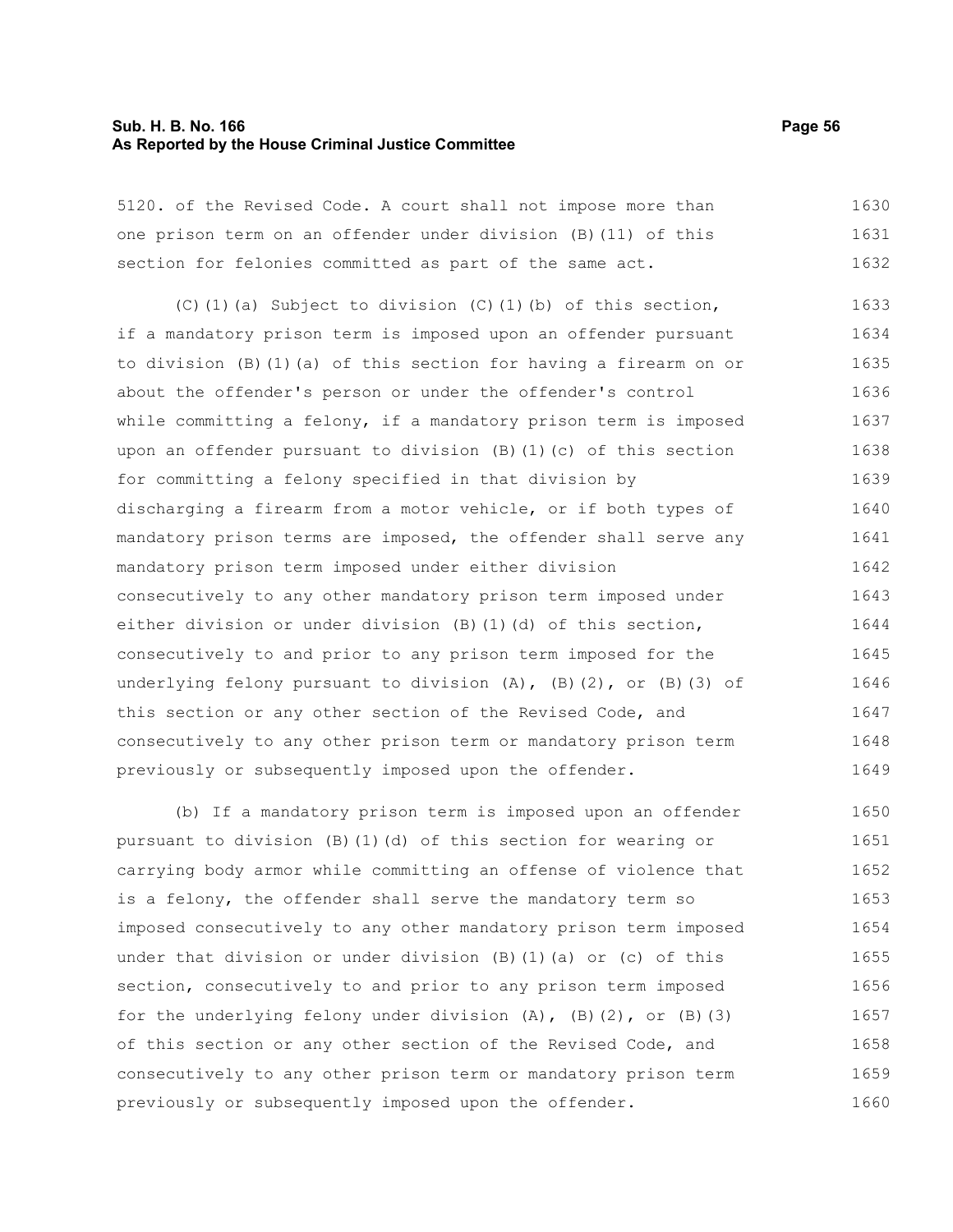# **Sub. H. B. No. 166 Page 57 As Reported by the House Criminal Justice Committee**

(c) If a mandatory prison term is imposed upon an offender pursuant to division  $(B)$  (1)(f) of this section, the offender shall serve the mandatory prison term so imposed consecutively to and prior to any prison term imposed for the underlying felony under division  $(A)$ ,  $(B)$   $(2)$ , or  $(B)$   $(3)$  of this section or any other section of the Revised Code, and consecutively to any other prison term or mandatory prison term previously or subsequently imposed upon the offender. 1661 1662 1663 1664 1665 1666 1667 1668

(d) If a mandatory prison term is imposed upon an offender pursuant to division (B)(7) or (8) of this section, the offender shall serve the mandatory prison term so imposed consecutively to any other mandatory prison term imposed under that division or under any other provision of law and consecutively to any other prison term or mandatory prison term previously or subsequently imposed upon the offender. 1669 1670 1671 1672 1673 1674 1675

(e) If a mandatory prison term is imposed upon an offender pursuant to division (B)(11) of this section, the offender shall serve the mandatory prison term consecutively to any other mandatory prison term imposed under that division, consecutively to and prior to any prison term imposed for the underlying felony, and consecutively to any other prison term or mandatory prison term previously or subsequently imposed upon the offender. 1676 1677 1678 1679 1680 1681 1682 1683

(2) If an offender who is an inmate in a jail, prison, or other residential detention facility violates section 2917.02, 2917.03, or 2921.35 of the Revised Code or division (A)(1) or (2) of section 2921.34 of the Revised Code, if an offender who is under detention at a detention facility commits a felony violation of section 2923.131 of the Revised Code, or if an offender who is an inmate in a jail, prison, or other 1684 1685 1686 1687 1688 1689 1690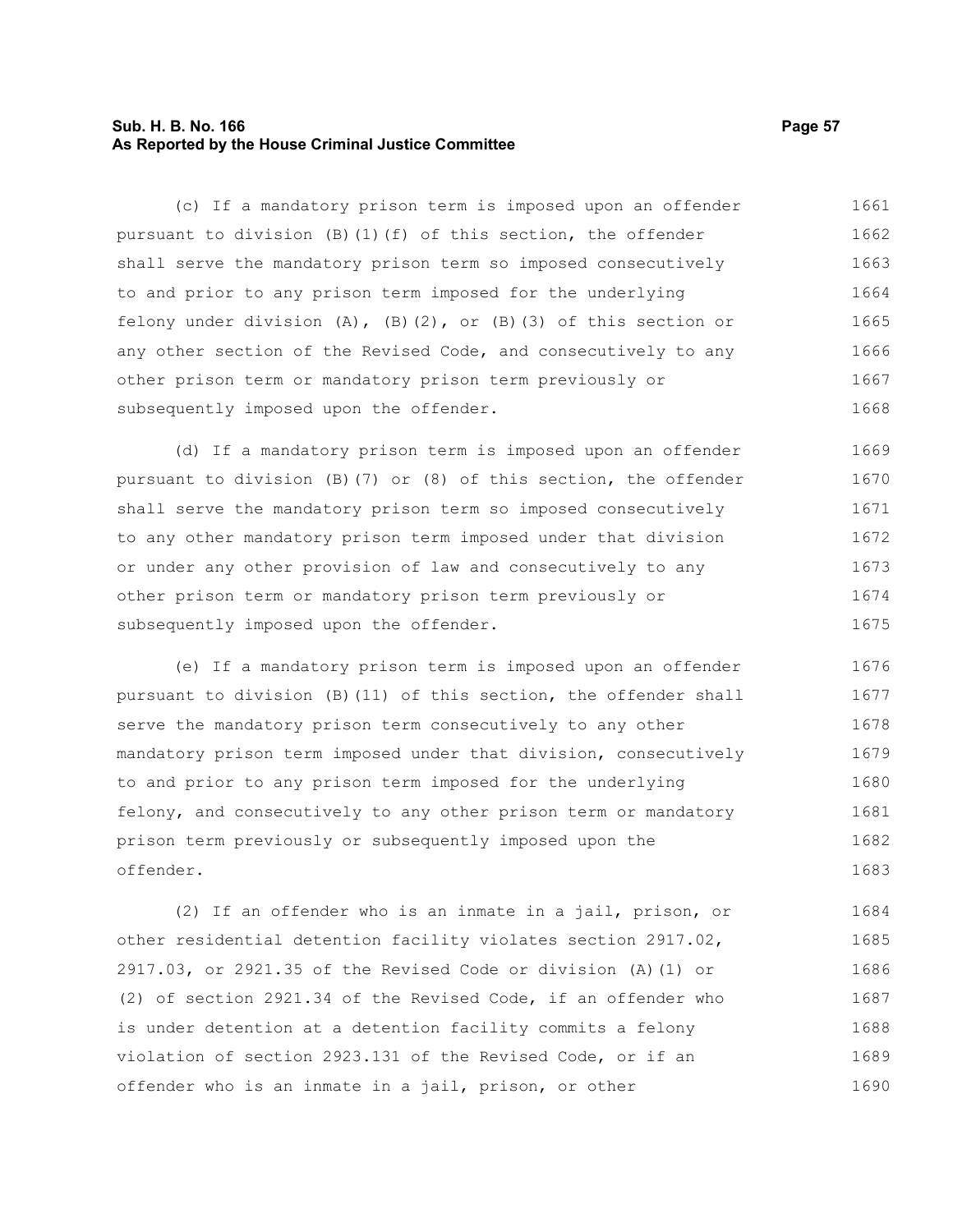### **Sub. H. B. No. 166 Page 58 As Reported by the House Criminal Justice Committee**

residential detention facility or is under detention at a detention facility commits another felony while the offender is an escapee in violation of division (A)(1) or (2) of section 2921.34 of the Revised Code, any prison term imposed upon the offender for one of those violations shall be served by the offender consecutively to the prison term or term of imprisonment the offender was serving when the offender committed that offense and to any other prison term previously or subsequently imposed upon the offender. 1691 1692 1693 1694 1695 1696 1697 1698 1699

(3) If a prison term is imposed for a violation of division (B) of section 2911.01 of the Revised Code, a violation of division (A) of section 2913.02 of the Revised Code in which the stolen property is a firearm or dangerous ordnance, or a felony violation of division (B) of section 2921.331 of the Revised Code, the offender shall serve that prison term consecutively to any other prison term or mandatory prison term previously or subsequently imposed upon the offender. 1700 1701 1702 1703 1704 1705 1706 1707

(4) If multiple prison terms are imposed on an offender for convictions of multiple offenses, the court may require the offender to serve the prison terms consecutively if the court finds that the consecutive service is necessary to protect the public from future crime or to punish the offender and that consecutive sentences are not disproportionate to the seriousness of the offender's conduct and to the danger the offender poses to the public, and if the court also finds any of the following: 1708 1709 1710 1711 1712 1713 1714 1715 1716

(a) The offender committed one or more of the multiple offenses while the offender was awaiting trial or sentencing, was under a sanction imposed pursuant to section 2929.16, 2929.17, or 2929.18 of the Revised Code, or was under post-1717 1718 1719 1720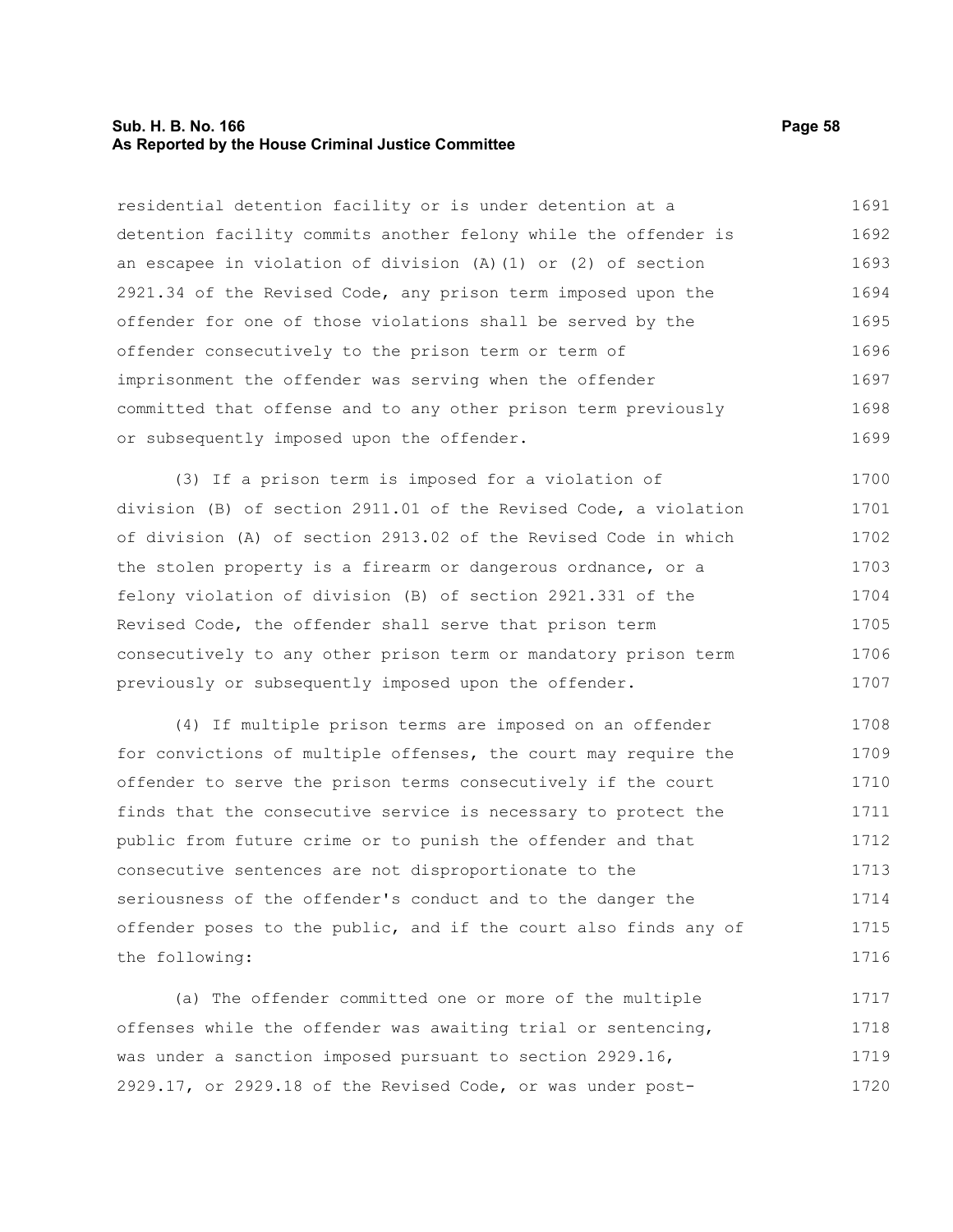# **Sub. H. B. No. 166 Page 59 As Reported by the House Criminal Justice Committee**

release control for a prior offense.

(b) At least two of the multiple offenses were committed as part of one or more courses of conduct, and the harm caused by two or more of the multiple offenses so committed was so great or unusual that no single prison term for any of the offenses committed as part of any of the courses of conduct adequately reflects the seriousness of the offender's conduct. 1722 1723 1724 1725 1726 1727

(c) The offender's history of criminal conduct demonstrates that consecutive sentences are necessary to protect the public from future crime by the offender. 1728 1729 1730

(5) If a mandatory prison term is imposed upon an offender pursuant to division (B)(5) or (6) of this section, the offender shall serve the mandatory prison term consecutively to and prior to any prison term imposed for the underlying violation of division (A)(1) or (2) of section 2903.06 of the Revised Code pursuant to division (A) of this section or section 2929.142 of the Revised Code. If a mandatory prison term is imposed upon an offender pursuant to division (B)(5) of this section, and if a mandatory prison term also is imposed upon the offender pursuant to division (B)(6) of this section in relation to the same violation, the offender shall serve the mandatory prison term imposed pursuant to division (B)(5) of this section consecutively to and prior to the mandatory prison term imposed pursuant to division (B)(6) of this section and consecutively to and prior to any prison term imposed for the underlying violation of division (A)(1) or (2) of section 2903.06 of the Revised Code pursuant to division (A) of this section or section 2929.142 of the Revised Code. 1731 1732 1733 1734 1735 1736 1737 1738 1739 1740 1741 1742 1743 1744 1745 1746 1747 1748

(6) If a mandatory prison term is imposed on an offender pursuant to division (B)(9) of this section, the offender shall 1749 1750

1721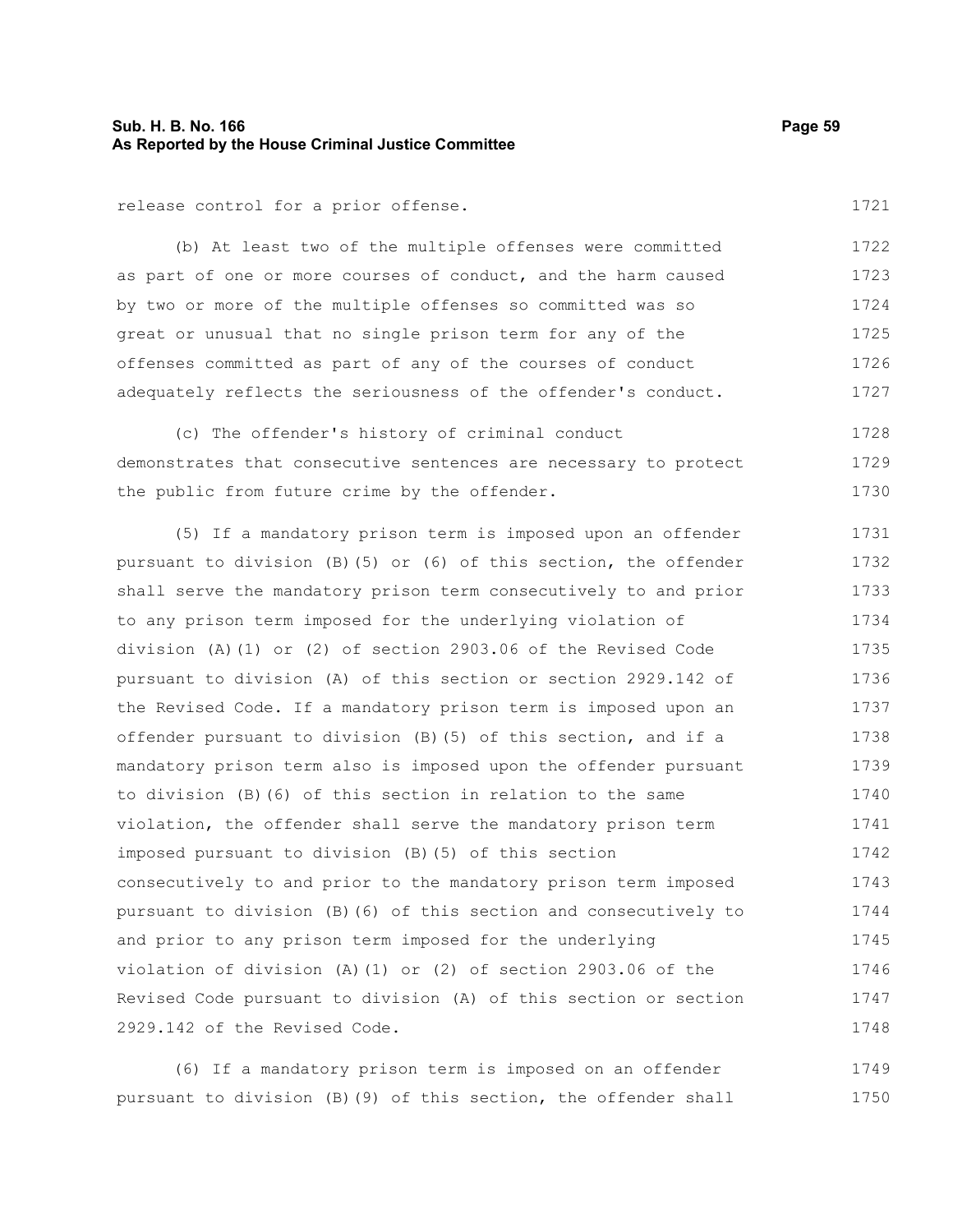#### **Sub. H. B. No. 166 Page 60 As Reported by the House Criminal Justice Committee**

serve the mandatory prison term consecutively to and prior to any prison term imposed for the underlying violation of division (A)(1) or (2) of section 2903.11 of the Revised Code and consecutively to and prior to any other prison term or mandatory prison term previously or subsequently imposed on the offender. 1751 1752 1753 1754 1755

(7) If a mandatory prison term is imposed on an offender pursuant to division (B)(10) of this section, the offender shall serve that mandatory prison term consecutively to and prior to any prison term imposed for the underlying felonious assault. Except as otherwise provided in division (C) of this section, any other prison term or mandatory prison term previously or subsequently imposed upon the offender may be served concurrently with, or consecutively to, the prison term imposed pursuant to division (B)(10) of this section. 1756 1757 1758 1759 1760 1761 1762 1763 1764

(8) Any prison term imposed for a violation of section 2903.04 of the Revised Code that is based on a violation of section 2925.03 or 2925.11 of the Revised Code or on a violation of section 2925.05 of the Revised Code that is not funding of marihuana trafficking shall run consecutively to any prison term imposed for the violation of section 2925.03 or 2925.11 of the Revised Code or for the violation of section 2925.05 of the Revised Code that is not funding of marihuana trafficking. 1765 1766 1767 1768 1769 1770 1771 1772

(9) When consecutive prison terms are imposed pursuant to division  $(C)$ (1),  $(2)$ ,  $(3)$ ,  $(4)$ ,  $(5)$ ,  $(6)$ ,  $(7)$ , or  $(8)$  or division (H)(1) or (2) of this section, subject to division (C) (10) of this section, the term to be served is the aggregate of all of the terms so imposed. 1773 1774 1775 1776 1777

 $(10)(a)$  When a court sentences an offender to a nonlife felony indefinite prison term<sub>r</sub> to be served consecutively with any definite prison term or mandatory definite prison term 1778 1779 1780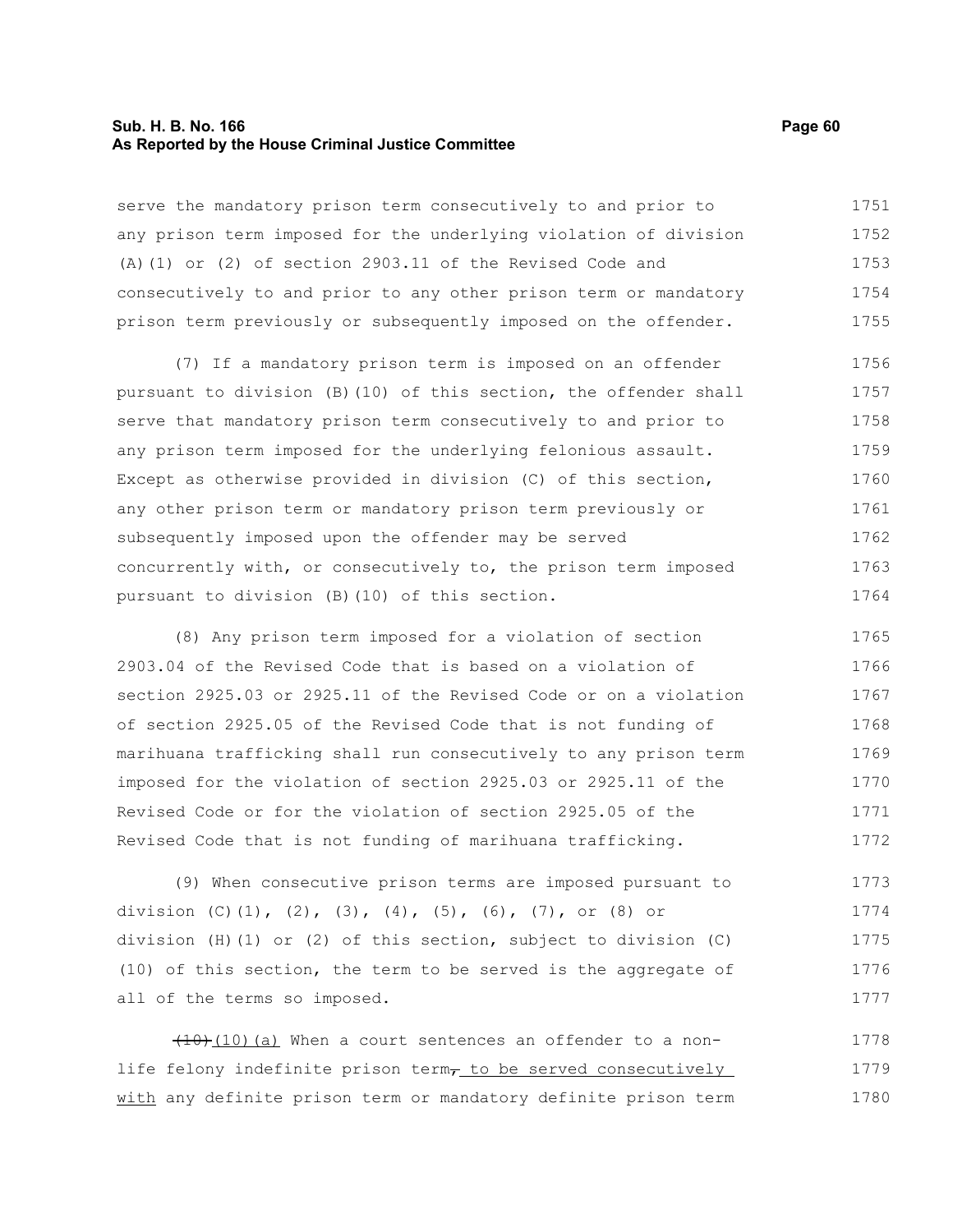# **Sub. H. B. No. 166** Page 61 **As Reported by the House Criminal Justice Committee**

| previously-or, subsequently, or contemporaneously imposed on the | 1781 |
|------------------------------------------------------------------|------|
| offender-in addition to that indefinite sentence that is-        | 1782 |
| required to be served consecutively to that indefinite sentence, | 1783 |
| the definite prison term or mandatory definite prison term shall | 1784 |
| be served prior to the non-life felony indefinite sentenceprison | 1785 |
| term.                                                            | 1786 |
| (b) When a court sentences an offender to a non-life             | 1787 |
| felony indefinite prison term for an offense committed on or     | 1788 |
| after March 22, 2019, to be served consecutively with any other  | 1789 |
| non-life felony indefinite prison term previously, subsequently, | 1790 |
| or contemporaneously imposed on the offender in another case for | 1791 |
| an offense committed on or after March 22, 2019, the minimum     | 1792 |
| prison term portions of each non-life felony indefinite prison   | 1793 |
| term shall be aggregated and treated as one aggregate minimum    | 1794 |
| prison term and the maximum prison term portions of each non-    | 1795 |
| life felony indefinite prison term shall be aggregated and       | 1796 |
| treated as one aggregate maximum prison term to be served in     | 1797 |
| accordance with section 2967.271 of the Revised Code.            | 1798 |
| (c) When a court sentences an offender to a non-life             | 1799 |
| felony indefinite prison term for an offense committed on or     | 1800 |
| after March 22, 2019, to be served consecutively to any          | 1801 |
| indefinite prison term for an offense committed before July 1,   | 1802 |
| 1996, the non-life felony indefinite prison term for the offense | 1803 |
| committed on or after March 22, 2019, shall be served prior to   | 1804 |
| the indefinite prison term for the offense committed prior to    | 1805 |
| <u>July</u> 1, 1996.                                             | 1806 |
|                                                                  |      |

(11) If a court is sentencing an offender for a felony of the first or second degree, if division (A)(1)(a) or (2)(a) of this section applies with respect to the sentencing for the offense, and if the court is required under the Revised Code 1807 1808 1809 1810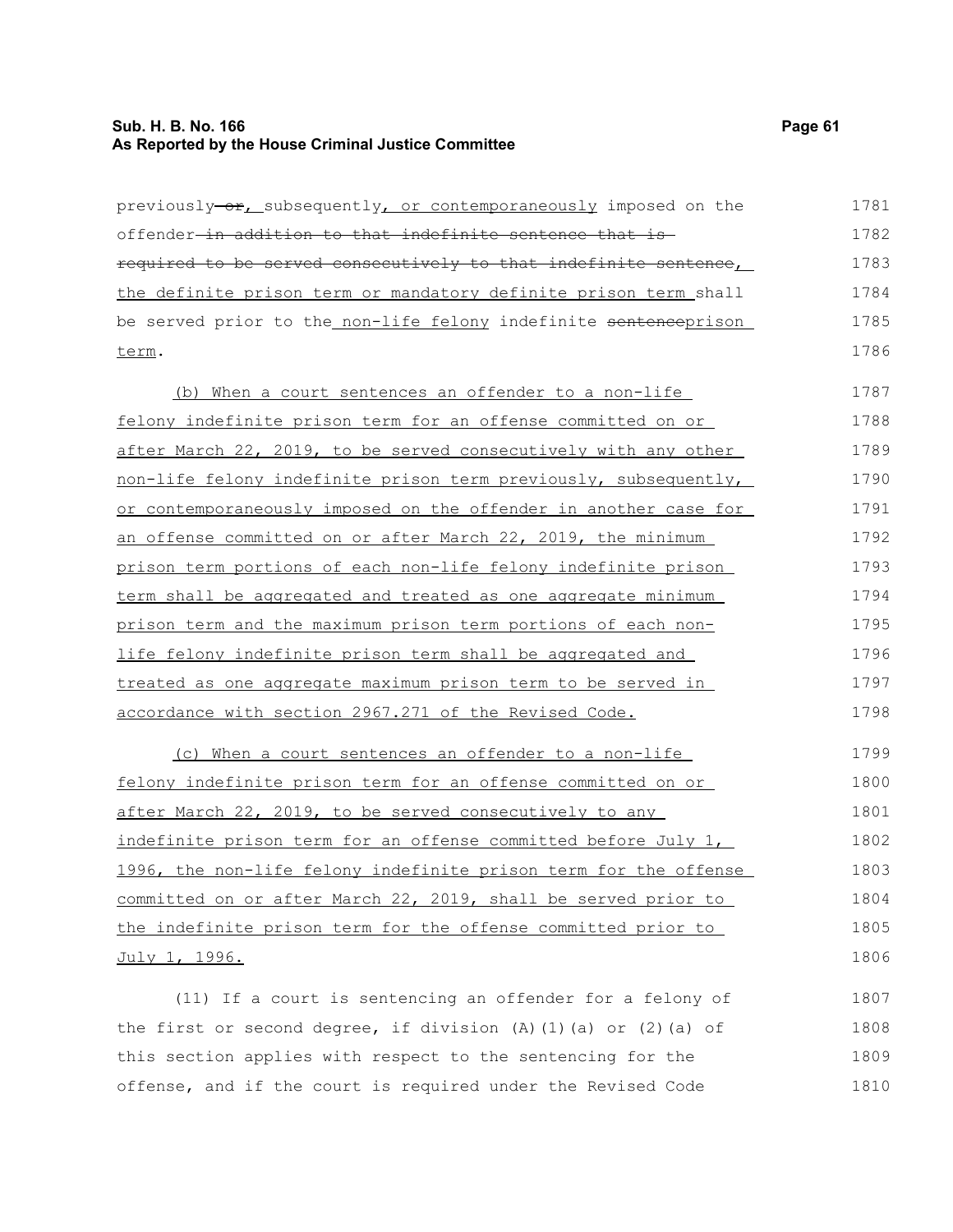#### **Sub. H. B. No. 166 Page 62 As Reported by the House Criminal Justice Committee**

section that sets forth the offense or any other Revised Code provision to impose a mandatory prison term for the offense, the court shall impose the required mandatory prison term as the minimum prison term imposed under division  $(A)$   $(1)$   $(a)$  or  $(2)$   $(a)$ of this section, whichever is applicable. 1811 1812 1813 1814 1815

(D)(1) If a court imposes a prison term, other than a term of life imprisonment, for a felony of the first degree, for a felony of the second degree, for a felony sex offense, or for a felony of the third degree that is an offense of violence and that is not a felony sex offense, it shall include in the sentence a requirement that the offender be subject to a period of post-release control after the offender's release from imprisonment, in accordance with section 2967.28 of the Revised Code. If a court imposes a sentence including a prison term of a type described in this division on or after July 11, 2006, the failure of a court to include a post-release control requirement in the sentence pursuant to this division does not negate, limit, or otherwise affect the mandatory period of post-release control that is required for the offender under division (B) of section 2967.28 of the Revised Code. Section 2929.191 of the Revised Code applies if, prior to July 11, 2006, a court imposed a sentence including a prison term of a type described in this division and failed to include in the sentence pursuant to this division a statement regarding post-release control. 1816 1817 1818 1819 1820 1821 1822 1823 1824 1825 1826 1827 1828 1829 1830 1831 1832 1833 1834

(2) If a court imposes a prison term for a felony of the third, fourth, or fifth degree that is not subject to division (D)(1) of this section, it shall include in the sentence a requirement that the offender be subject to a period of postrelease control after the offender's release from imprisonment, in accordance with that division, if the parole board determines that a period of post-release control is necessary. Section 1835 1836 1837 1838 1839 1840 1841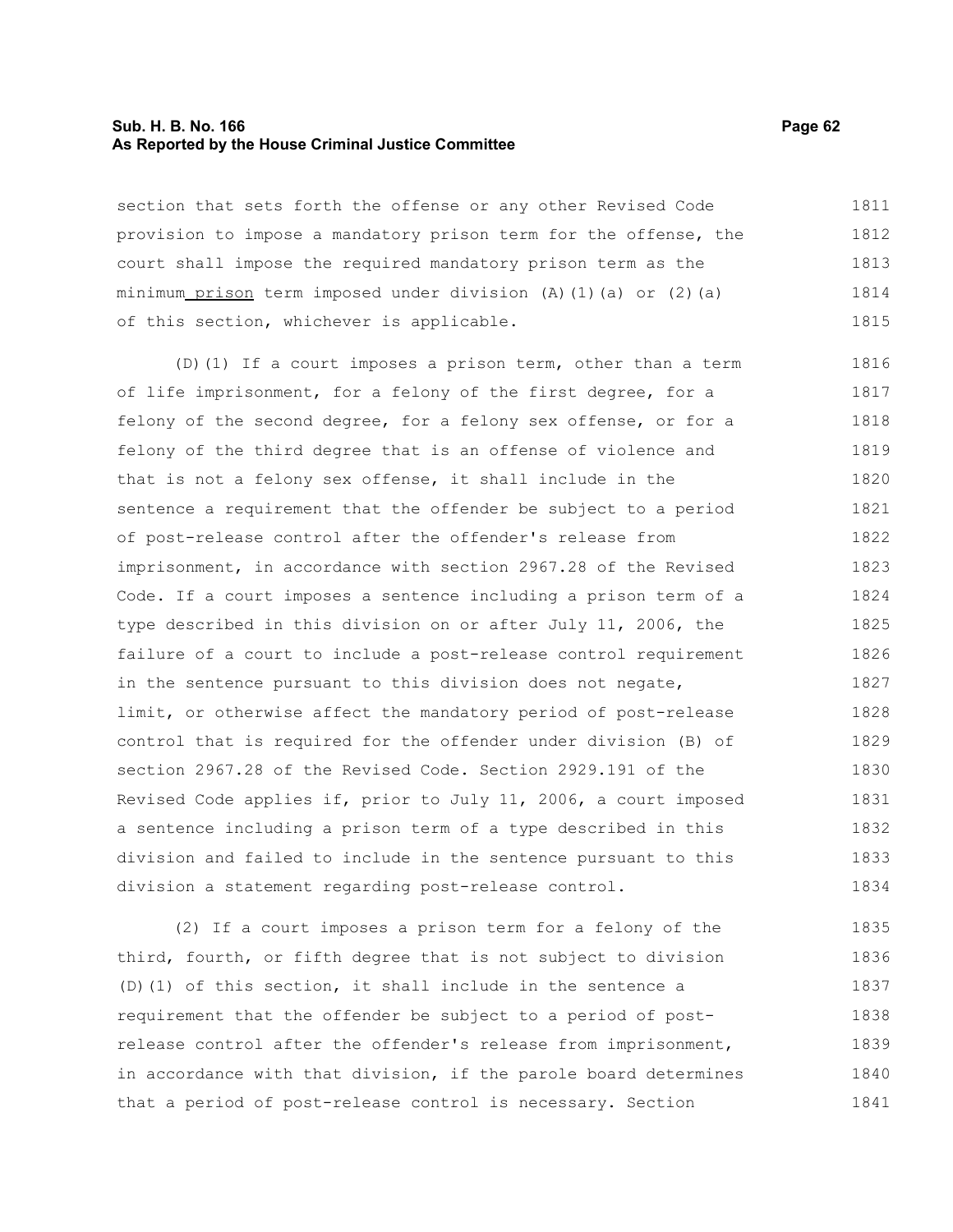### **Sub. H. B. No. 166 Page 63 As Reported by the House Criminal Justice Committee**

2929.191 of the Revised Code applies if, prior to July 11, 2006, a court imposed a sentence including a prison term of a type described in this division and failed to include in the sentence pursuant to this division a statement regarding post-release control. 1842 1843 1844 1845 1846

(E) The court shall impose sentence upon the offender in accordance with section 2971.03 of the Revised Code, and Chapter 2971. of the Revised Code applies regarding the prison term or term of life imprisonment without parole imposed upon the offender and the service of that term of imprisonment if any of the following apply: 1847 1848 1849 1850 1851 1852

(1) A person is convicted of or pleads guilty to a violent sex offense or a designated homicide, assault, or kidnapping offense, and, in relation to that offense, the offender is adjudicated a sexually violent predator. 1853 1854 1855 1856

(2) A person is convicted of or pleads guilty to a violation of division (A)(1)(b) of section 2907.02 of the Revised Code committed on or after January 2, 2007, and either the court does not impose a sentence of life without parole when authorized pursuant to division (B) of section 2907.02 of the Revised Code, or division (B) of section 2907.02 of the Revised Code provides that the court shall not sentence the offender pursuant to section 2971.03 of the Revised Code. 1857 1858 1859 1860 1861 1862 1863 1864

(3) A person is convicted of or pleads guilty to attempted rape committed on or after January 2, 2007, and a specification of the type described in section 2941.1418, 2941.1419, or 2941.1420 of the Revised Code. 1865 1866 1867 1868

(4) A person is convicted of or pleads guilty to a violation of section 2905.01 of the Revised Code committed on or 1869 1870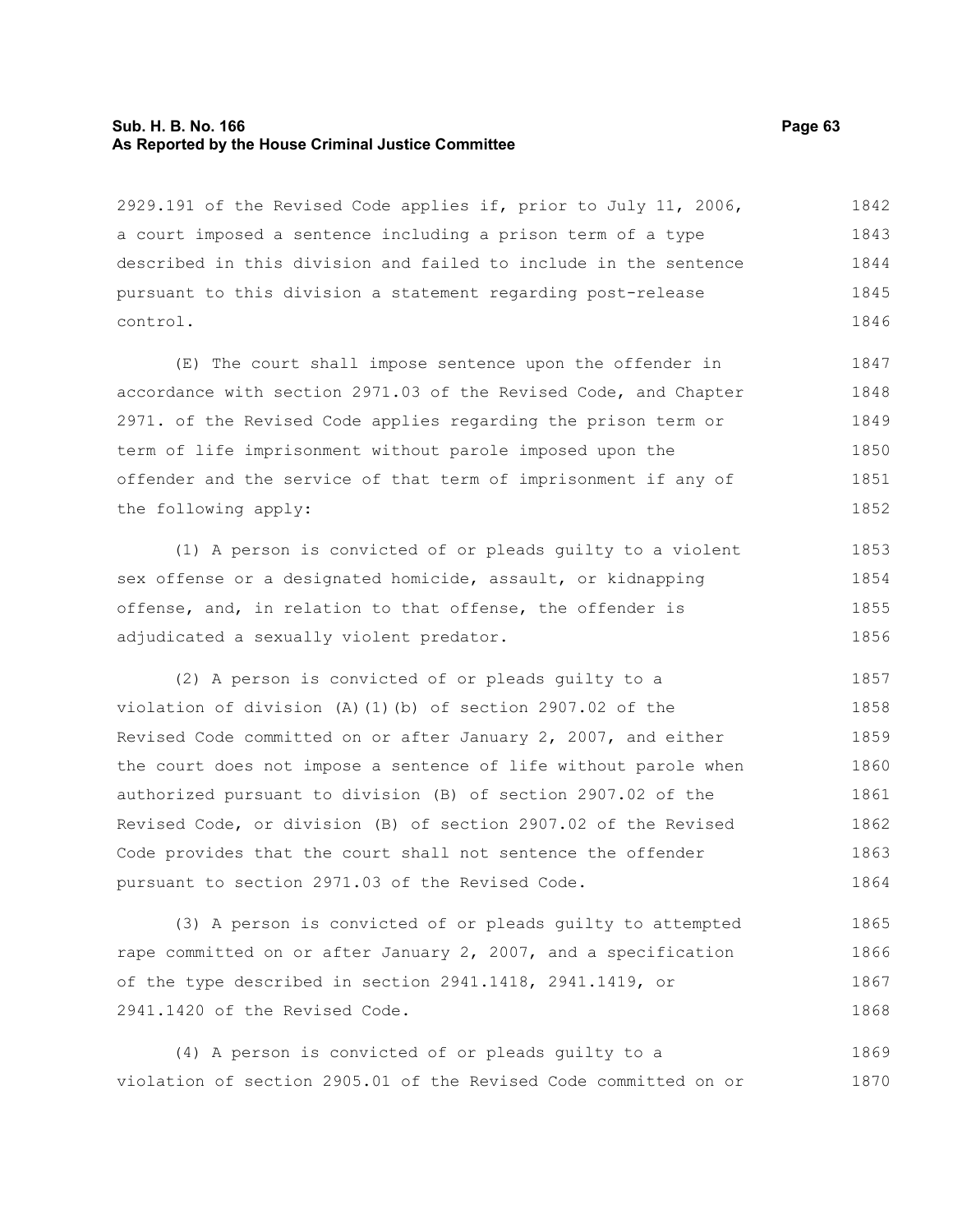after January 1, 2008, and that section requires the court to sentence the offender pursuant to section 2971.03 of the Revised Code. 1871 1872 1873

(5) A person is convicted of or pleads guilty to aggravated murder committed on or after January 1, 2008, and division (A)(2)(b)(ii) of section 2929.022, division (A)(1)(e), (C)(1)(a)(v), (C)(2)(a)(ii), (D)(2)(b), (D)(3)(a)(iv), or (E)(1) (a)(iv) of section 2929.03, or division (A) or (B) of section 2929.06 of the Revised Code requires the court to sentence the offender pursuant to division (B)(3) of section 2971.03 of the Revised Code. 1874 1875 1876 1877 1878 1879 1880 1881

(6) A person is convicted of or pleads guilty to murder committed on or after January 1, 2008, and division (B)(2) of section 2929.02 of the Revised Code requires the court to sentence the offender pursuant to section 2971.03 of the Revised Code. 1882 1883 1884 1885 1886

(F) If a person who has been convicted of or pleaded guilty to a felony is sentenced to a prison term or term of imprisonment under this section, sections 2929.02 to 2929.06 of the Revised Code, section 2929.142 of the Revised Code, section 2971.03 of the Revised Code, or any other provision of law, section 5120.163 of the Revised Code applies regarding the person while the person is confined in a state correctional institution. 1887 1888 1889 1890 1891 1892 1893 1894

(G) If an offender who is convicted of or pleads guilty to a felony that is an offense of violence also is convicted of or pleads guilty to a specification of the type described in section 2941.142 of the Revised Code that charges the offender with having committed the felony while participating in a criminal gang, the court shall impose upon the offender an 1895 1896 1897 1898 1899 1900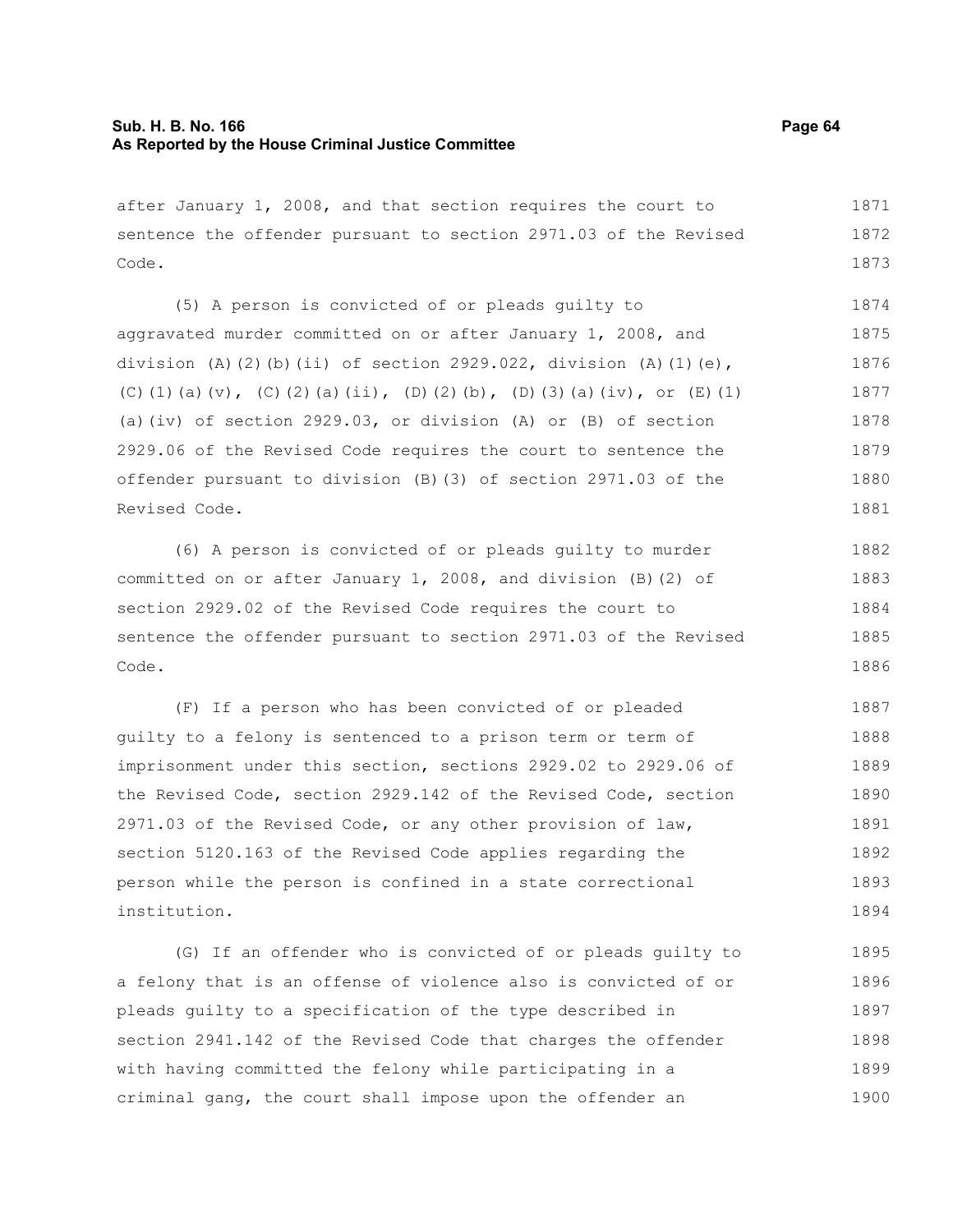# **Sub. H. B. No. 166 Page 65 As Reported by the House Criminal Justice Committee**

additional prison term of one, two, or three years. 1901

(H)(1) If an offender who is convicted of or pleads guilty to aggravated murder, murder, or a felony of the first, second, or third degree that is an offense of violence also is convicted of or pleads guilty to a specification of the type described in section 2941.143 of the Revised Code that charges the offender with having committed the offense in a school safety zone or towards a person in a school safety zone, the court shall impose upon the offender an additional prison term of two years. The offender shall serve the additional two years consecutively to and prior to the prison term imposed for the underlying offense. 1902 1903 1904 1905 1906 1907 1908 1909 1910 1911

(2)(a) If an offender is convicted of or pleads guilty to a felony violation of section 2907.22, 2907.24, 2907.241, or 2907.25 of the Revised Code and to a specification of the type described in section 2941.1421 of the Revised Code and if the court imposes a prison term on the offender for the felony violation, the court may impose upon the offender an additional prison term as follows: 1912 1913 1914 1915 1916 1917 1918

(i) Subject to division (H)(2)(a)(ii) of this section, an additional prison term of one, two, three, four, five, or six months;

(ii) If the offender previously has been convicted of or pleaded guilty to one or more felony or misdemeanor violations of section 2907.22, 2907.23, 2907.24, 2907.241, or 2907.25 of the Revised Code and also was convicted of or pleaded guilty to a specification of the type described in section 2941.1421 of the Revised Code regarding one or more of those violations, an additional prison term of one, two, three, four, five, six, seven, eight, nine, ten, eleven, or twelve months. 1922 1923 1924 1925 1926 1927 1928 1929

1919 1920 1921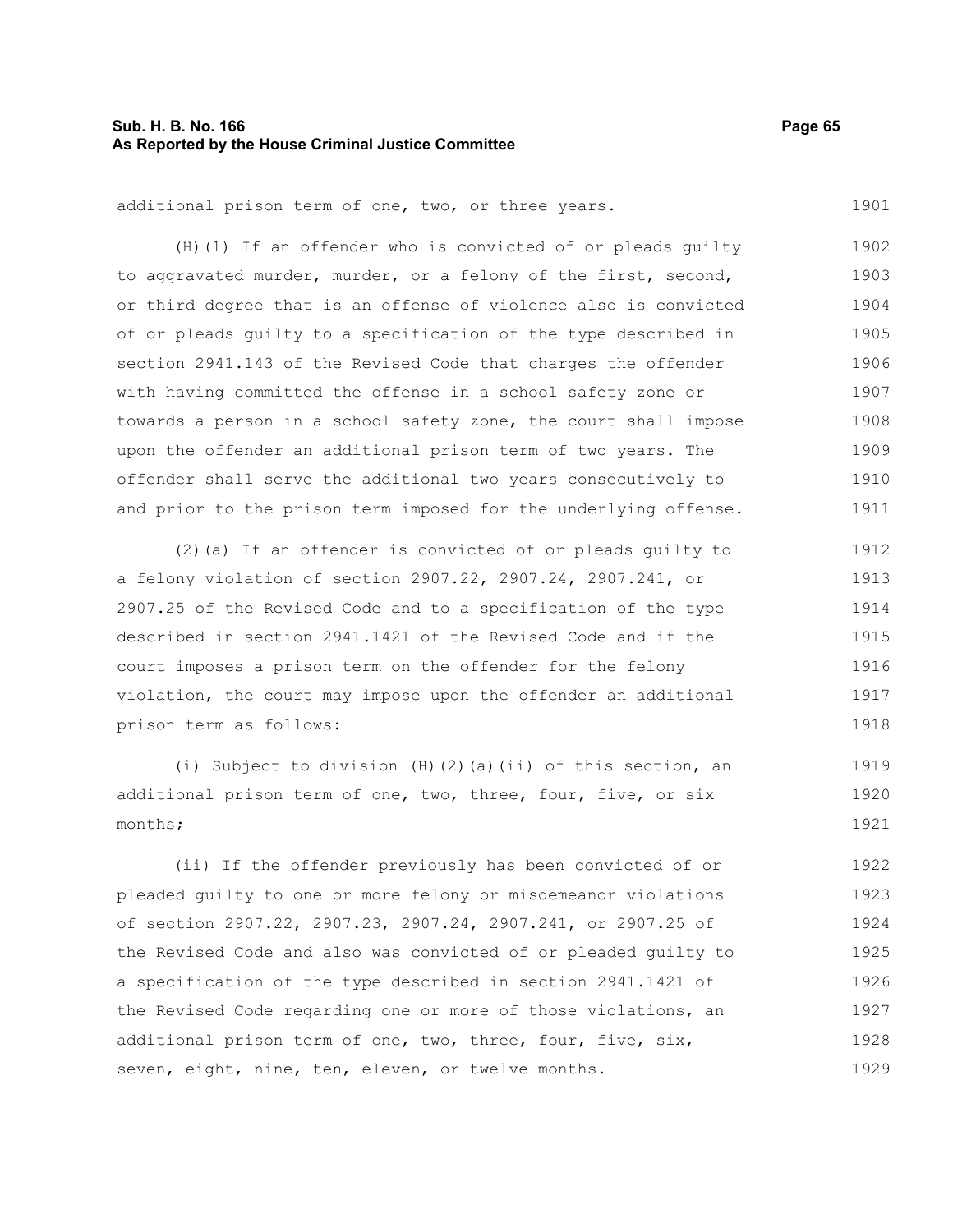# **Sub. H. B. No. 166 Page 66 As Reported by the House Criminal Justice Committee**

(b) In lieu of imposing an additional prison term under division  $(H)(2)(a)$  of this section, the court may directly impose on the offender a sanction that requires the offender to wear a real-time processing, continual tracking electronic monitoring device during the period of time specified by the court. The period of time specified by the court shall equal the duration of an additional prison term that the court could have imposed upon the offender under division (H)(2)(a) of this section. A sanction imposed under this division shall commence on the date specified by the court, provided that the sanction shall not commence until after the offender has served the prison term imposed for the felony violation of section 2907.22, 2907.24, 2907.241, or 2907.25 of the Revised Code and any residential sanction imposed for the violation under section 2929.16 of the Revised Code. A sanction imposed under this division shall be considered to be a community control sanction for purposes of section 2929.15 of the Revised Code, and all provisions of the Revised Code that pertain to community control sanctions shall apply to a sanction imposed under this division, except to the extent that they would by their nature be clearly inapplicable. The offender shall pay all costs associated with a sanction imposed under this division, including the cost of the use of the monitoring device. 1930 1931 1932 1933 1934 1935 1936 1937 1938 1939 1940 1941 1942 1943 1944 1945 1946 1947 1948 1949 1950 1951 1952

(I) At the time of sentencing, the court may recommend the offender for placement in a program of shock incarceration under section 5120.031 of the Revised Code or for placement in an intensive program prison under section 5120.032 of the Revised Code, disapprove placement of the offender in a program of shock incarceration or an intensive program prison of that nature, or make no recommendation on placement of the offender. In no case shall the department of rehabilitation and correction place the 1953 1954 1955 1956 1957 1958 1959 1960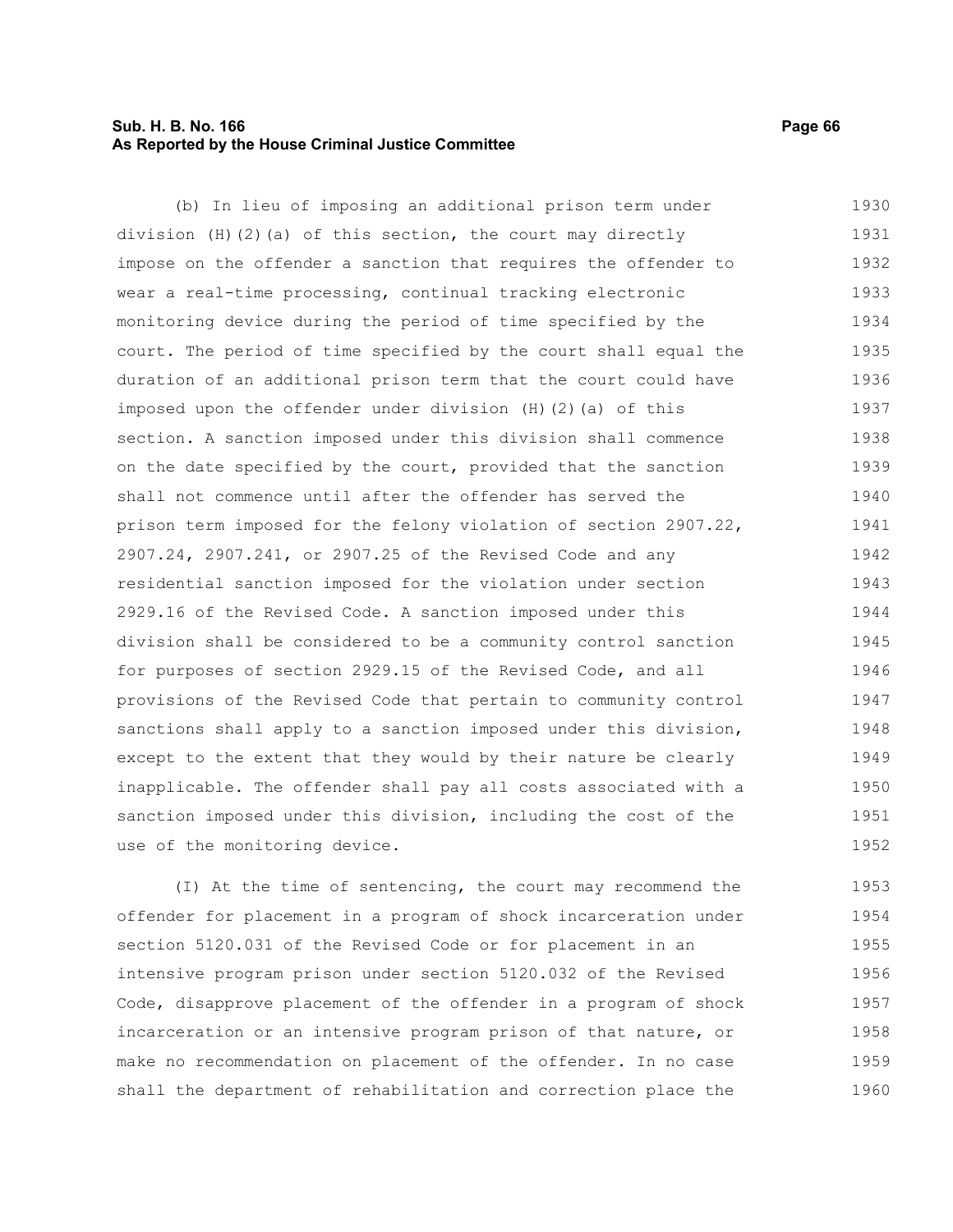### **Sub. H. B. No. 166 Page 67 As Reported by the House Criminal Justice Committee**

offender in a program or prison of that nature unless the department determines as specified in section 5120.031 or 5120.032 of the Revised Code, whichever is applicable, that the offender is eligible for the placement. 1961 1962 1963 1964

If the court disapproves placement of the offender in a program or prison of that nature, the department of rehabilitation and correction shall not place the offender in any program of shock incarceration or intensive program prison. 1965 1966 1967 1968

If the court recommends placement of the offender in a program of shock incarceration or in an intensive program prison, and if the offender is subsequently placed in the recommended program or prison, the department shall notify the court of the placement and shall include with the notice a brief description of the placement. 1969 1970 1971 1972 1973 1974

If the court recommends placement of the offender in a program of shock incarceration or in an intensive program prison and the department does not subsequently place the offender in the recommended program or prison, the department shall send a notice to the court indicating why the offender was not placed in the recommended program or prison.

If the court does not make a recommendation under this division with respect to an offender and if the department determines as specified in section 5120.031 or 5120.032 of the Revised Code, whichever is applicable, that the offender is eligible for placement in a program or prison of that nature, the department shall screen the offender and determine if there is an available program of shock incarceration or an intensive program prison for which the offender is suited. If there is an available program of shock incarceration or an intensive program prison for which the offender is suited, the department shall 1981 1982 1983 1984 1985 1986 1987 1988 1989 1990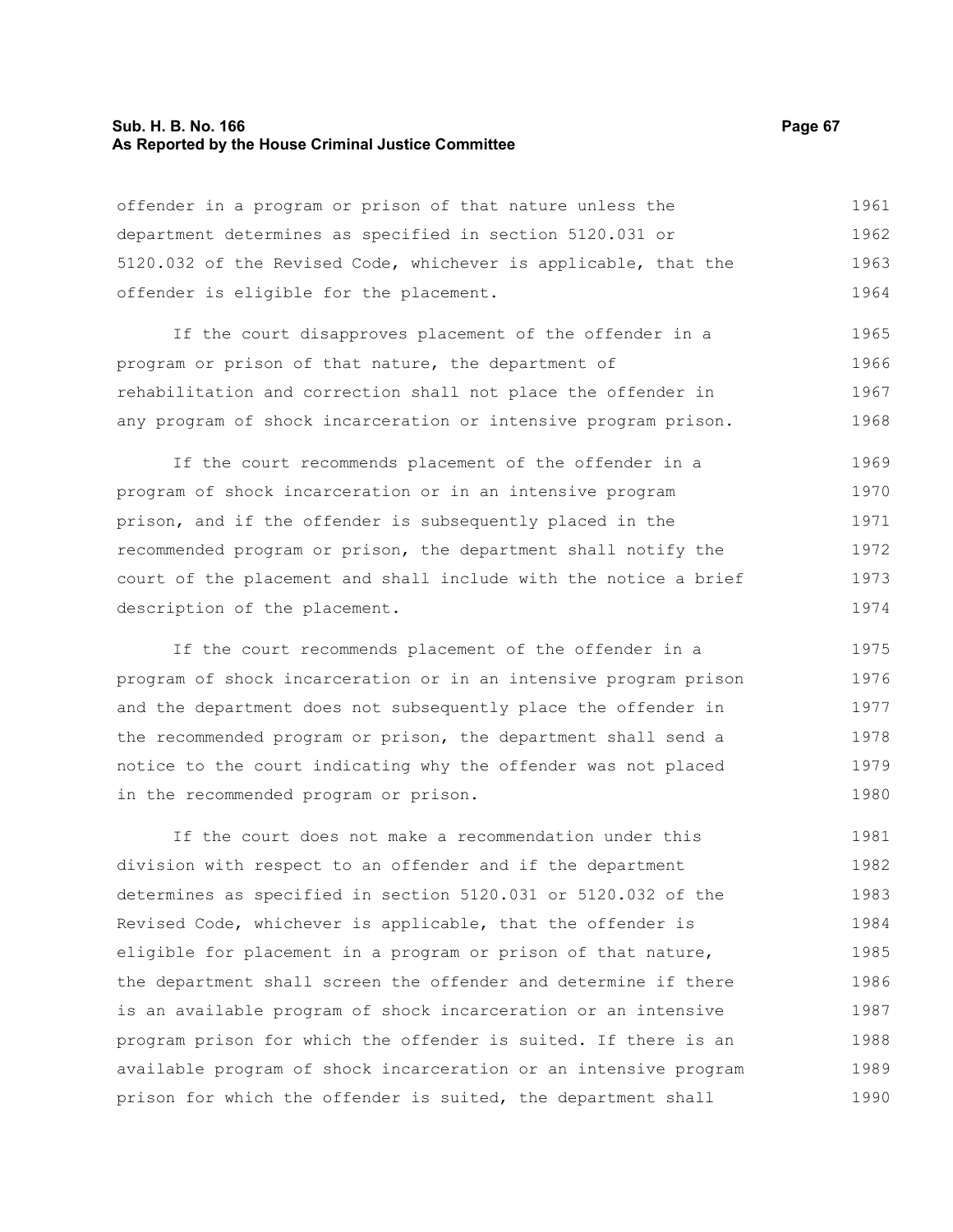#### **Sub. H. B. No. 166 Page 68 As Reported by the House Criminal Justice Committee**

notify the court of the proposed placement of the offender as specified in section 5120.031 or 5120.032 of the Revised Code and shall include with the notice a brief description of the placement. The court shall have ten days from receipt of the notice to disapprove the placement. 1991 1992 1993 1994 1995

(J) If a person is convicted of or pleads guilty to aggravated vehicular homicide in violation of division (A)(1) of section 2903.06 of the Revised Code and division (B)(2)(c) of that section applies, the person shall be sentenced pursuant to section 2929.142 of the Revised Code. 1996 1997 1998 1999 2000

(K)(1) The court shall impose an additional mandatory prison term of two, three, four, five, six, seven, eight, nine, ten, or eleven years on an offender who is convicted of or pleads guilty to a violent felony offense if the offender also is convicted of or pleads guilty to a specification of the type described in section 2941.1424 of the Revised Code that charges that the offender is a violent career criminal and had a firearm on or about the offender's person or under the offender's control while committing the presently charged violent felony offense and displayed or brandished the firearm, indicated that the offender possessed a firearm, or used the firearm to facilitate the offense. The offender shall serve the prison term imposed under this division consecutively to and prior to the prison term imposed for the underlying offense. The prison term shall not be reduced pursuant to section 2929.20 or 2967.19 or any other provision of Chapter 2967. or 5120. of the Revised Code. A court may not impose more than one sentence under division (B)(2)(a) of this section and this division for acts committed as part of the same act or transaction. 2001 2002 2003 2004 2005 2006 2007 2008 2009 2010 2011 2012 2013 2014 2015 2016 2017 2018 2019

(2) As used in division (K)(1) of this section, "violent

2020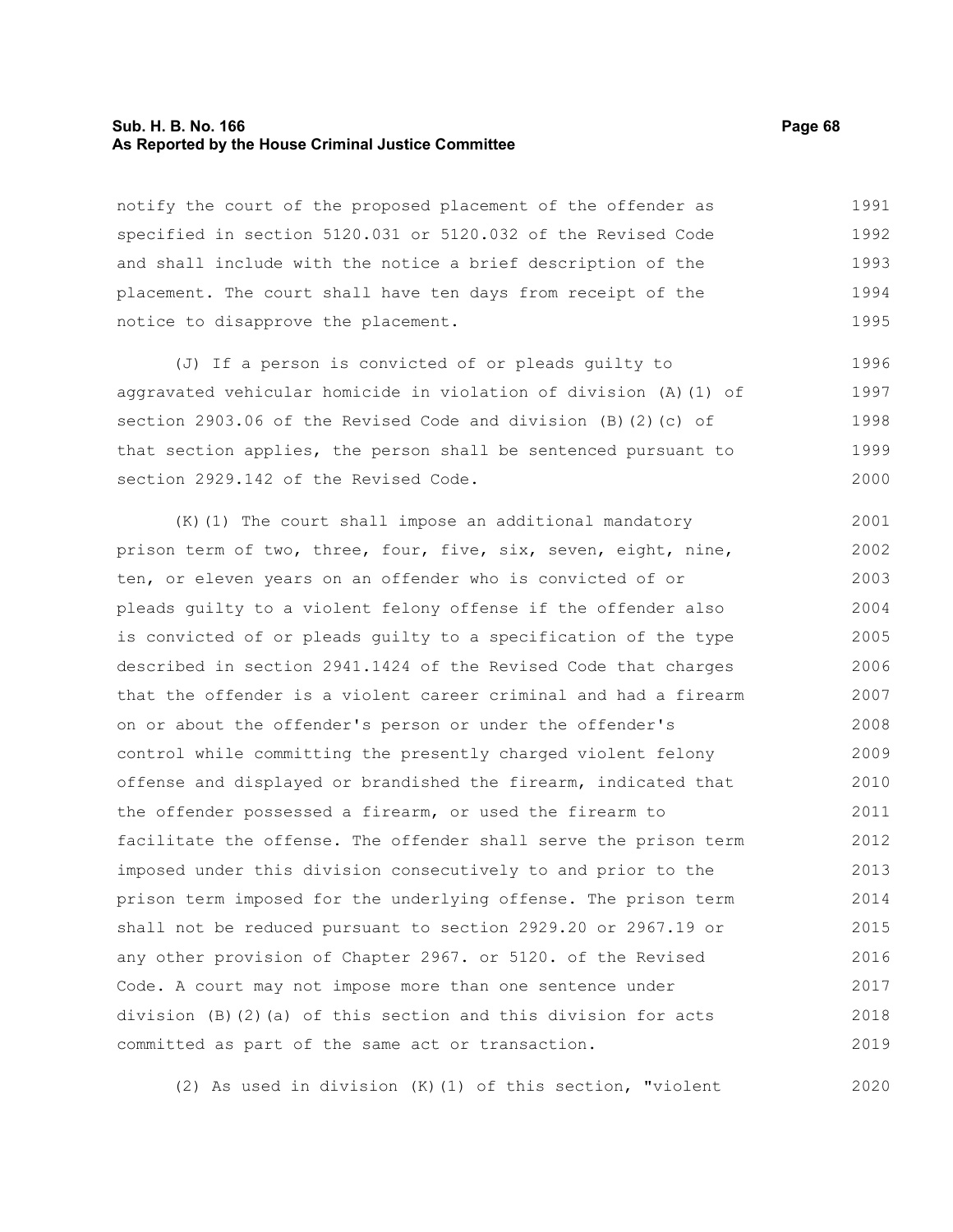### **Sub. H. B. No. 166 Page 69 As Reported by the House Criminal Justice Committee**

career criminal" and "violent felony offense" have the same meanings as in section 2923.132 of the Revised Code. (L) If an offender receives or received a sentence of life imprisonment without parole, a sentence of life imprisonment, a definite sentence, or a sentence to an indefinite prison term under this chapter for a felony offense that was committed when the offender was under eighteen years of age, the offender's parole eligibility shall be determined under section 2967.132 of the Revised Code. **Sec. 2929.144.** (A) As used in this section<del>, "qualifying</del>: (1) "Most serious qualifying felony being sentenced" means, with respect to one or more indictments, informations, or complaints that contain more than one qualifying felony of the first or second degree, the qualifying felony of the first or second degree carrying the highest degree of felony of all the qualifying felonies of the first or second degree contained in the indictments, informations, or complaints for which sentence is being imposed. (2) "Qualifying felony of the first or second degree" means a felony of the first or second degree committed on or after-the effective date of this section- March 22, 2019. (B) The court imposing a prison term on an offender under division (A)(1)(a) or (2)(a) of section 2929.14 of the Revised Code for a one or more qualifying felony felonies of the first or second degree contained in one or more indictments, informations, or complaints shall determine the a single maximum prison term that is part of the sentence for all of the qualifying felonies of the first or second degree contained in 2021 2022 2023 2024 2025 2026 2027 2028 2029 2030 2031 2032 2033 2034 2035 2036 2037 2038 2039 2040 2041 2042 2043 2044 2045 2046 2047 2048

the indictments, informations, or complaints in accordance with 2049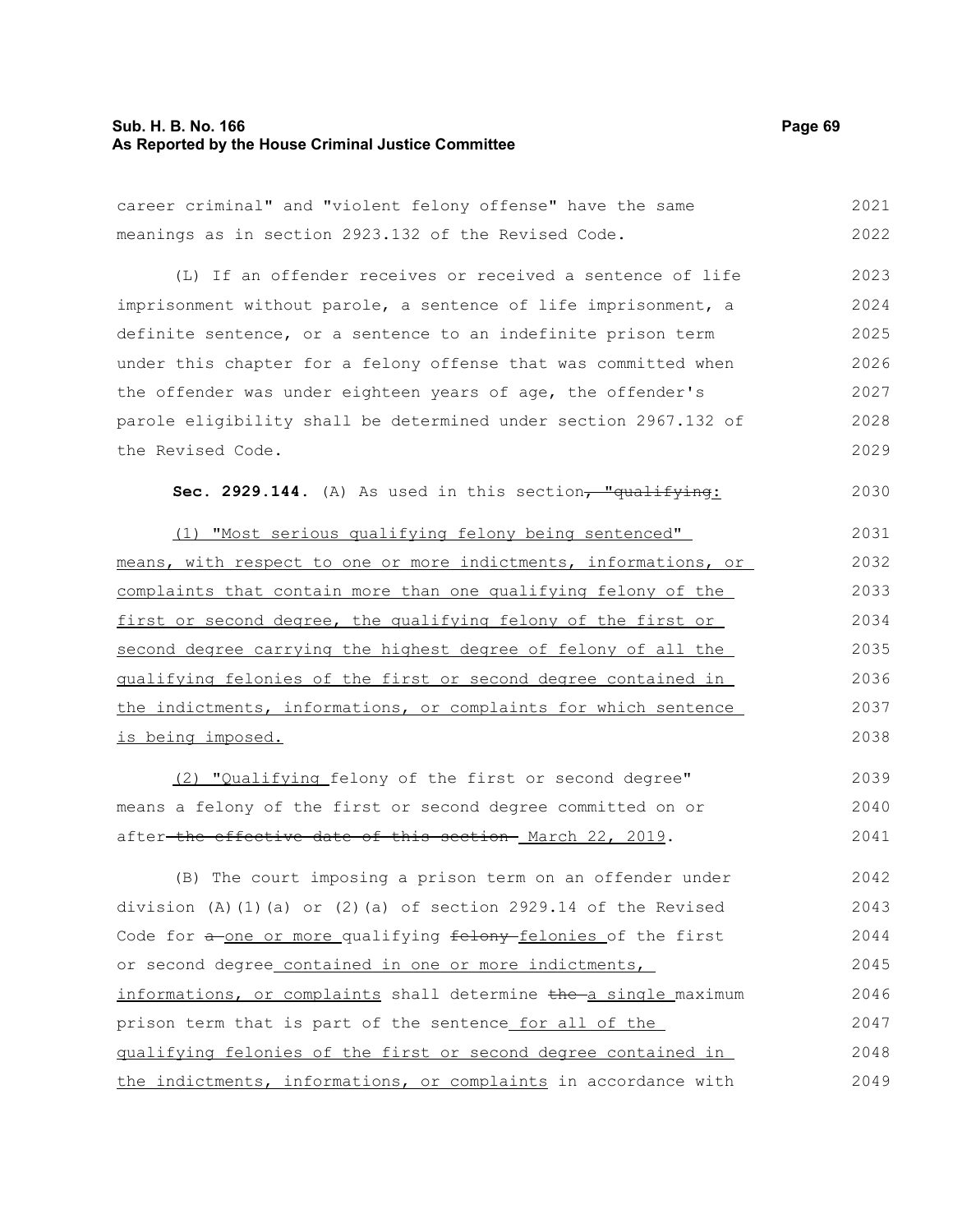# **Sub. H. B. No. 166 Page 70 As Reported by the House Criminal Justice Committee**

2050

| (1) If the offender is being sentenced for one felony and         | 2051 |
|-------------------------------------------------------------------|------|
| the felony is a qualifying felony of the first or second degree,  | 2052 |
| the maximum prison term shall be equal to fifty per cent of the   | 2053 |
| minimum prison term imposed on the offender under division (A)    | 2054 |
| (1) (a) or (2) (a) of section $2929.14$ of the Revised Code-plus- | 2055 |
| fifty per cent of that term.                                      | 2056 |

(2) If the offender is being sentenced for more than one felony $\tau$  and if one or more of the felonies is a qualifying felony of the first or second degree, and if the court ordersthat some or all of the prison terms imposed are to be served consecutively, the court shall add all of the minimum terms imposed on the offender under division  $(A)$   $(1)$   $(a)$  or  $(2)$   $(a)$  of section 2929.14 of the Revised Code for a qualifying felony ofthe first or second degree that are to be served consecutively and all of the definite terms of the felonies that are not qualifying felonies of the first or second degree that are to be served consecutively, and the maximum term shall be equal to the total of those terms so added by the court plus fifty per centof the longest minimum term or definite term for the most serious felony being sentenced. 2057 2058 2059 2060 2061 2062 2063 2064 2065 2066 2067 2068 2069 2070

(3) If the offender is being sentenced for more than one felony, if one or more of the felonies is a qualifying felony of the first or second degree, and if the court orders that all ofthe prison terms imposed are to run concurrently, the maximum prison term shall be equal to the longest of the minimum terms imposed on the offender under division  $(A)$   $(1)$   $(a)$  or  $(2)$   $(a)$  of section 2929.14 of the Revised Code for a qualifying felony of the first or second degree for which the sentence is being imposed plus fifty per cent of the longest minimum prison term 2071 2072 2073 2074 2075 2076 2077 2078 2079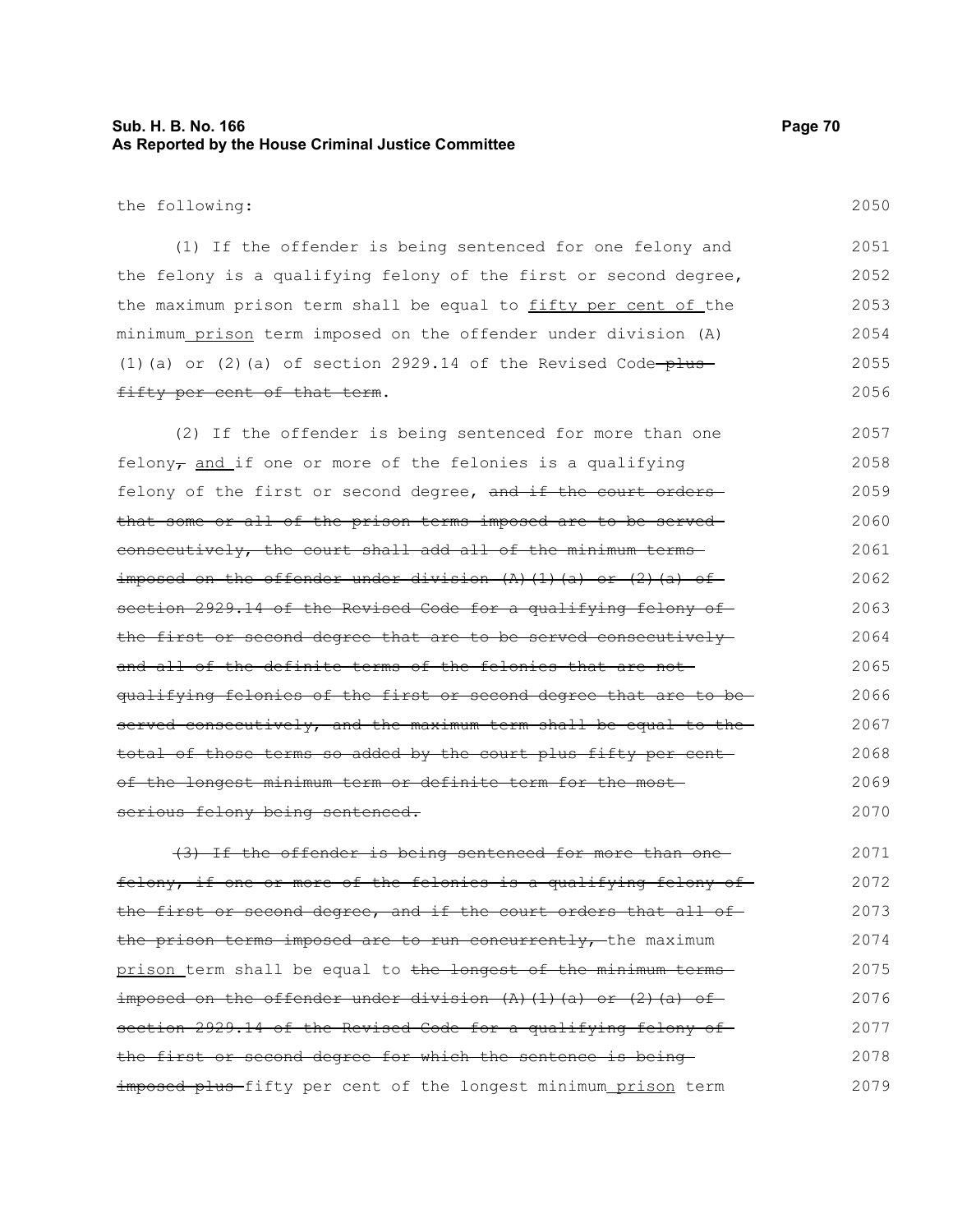# **Sub. H. B. No. 166 Page 71 As Reported by the House Criminal Justice Committee**

for the most serious qualifying felony being sentenced. (4) (3) Any mandatory prison term, or portion of a mandatory prison term, that is imposed or to be imposed on the offender under division (B), (G), or (H) of section 2929.14 of the Revised Code or under any other provision of the Revised Code, with respect to a conviction of or plea of guilty to a specification, and that is in addition to the sentence imposed for the underlying offense $\frac{1}{15}$ : (a) Is separate from the non-life felony indefinite sentence being imposed for the qualifying first or second degree felony committed on or after the effective date of this sectionand shall March 22, 2019; (b) Shall not be considered or included in determining a maximum prison term for the offender under divisions (B)(1) to (3) of this section; and (c) Is to be imposed separately from the non-life felony indefinite sentence being imposed under this section. (C) The court imposing a prison term on an offender pursuant to division (A)(1)(a) or (2)(a) of section 2929.14 of the Revised Code for a qualifying felony of the first or second degree shall sentence the offender, as part of the sentence, to the a maximum prison term determined under division (B) of this section. The court shall impose this maximum term at sentencing as part of the sentence it imposes under section 2929.14 of the Revised Code, and shall state the minimum prison term it imposes under division (A)(1)(a) or (2)(a) of that section for each qualifying felony of the first or second degree, and this maximum term, in the sentencing entry. 2080 2081 2082 2083 2084 2085 2086 2087 2088 2089 2090 2091 2092 2093 2094 2095 2096 2097 2098 2099 2100 2101 2102 2103 2104 2105 2106 2107

(D) If a court imposes a prison term on an offender 2108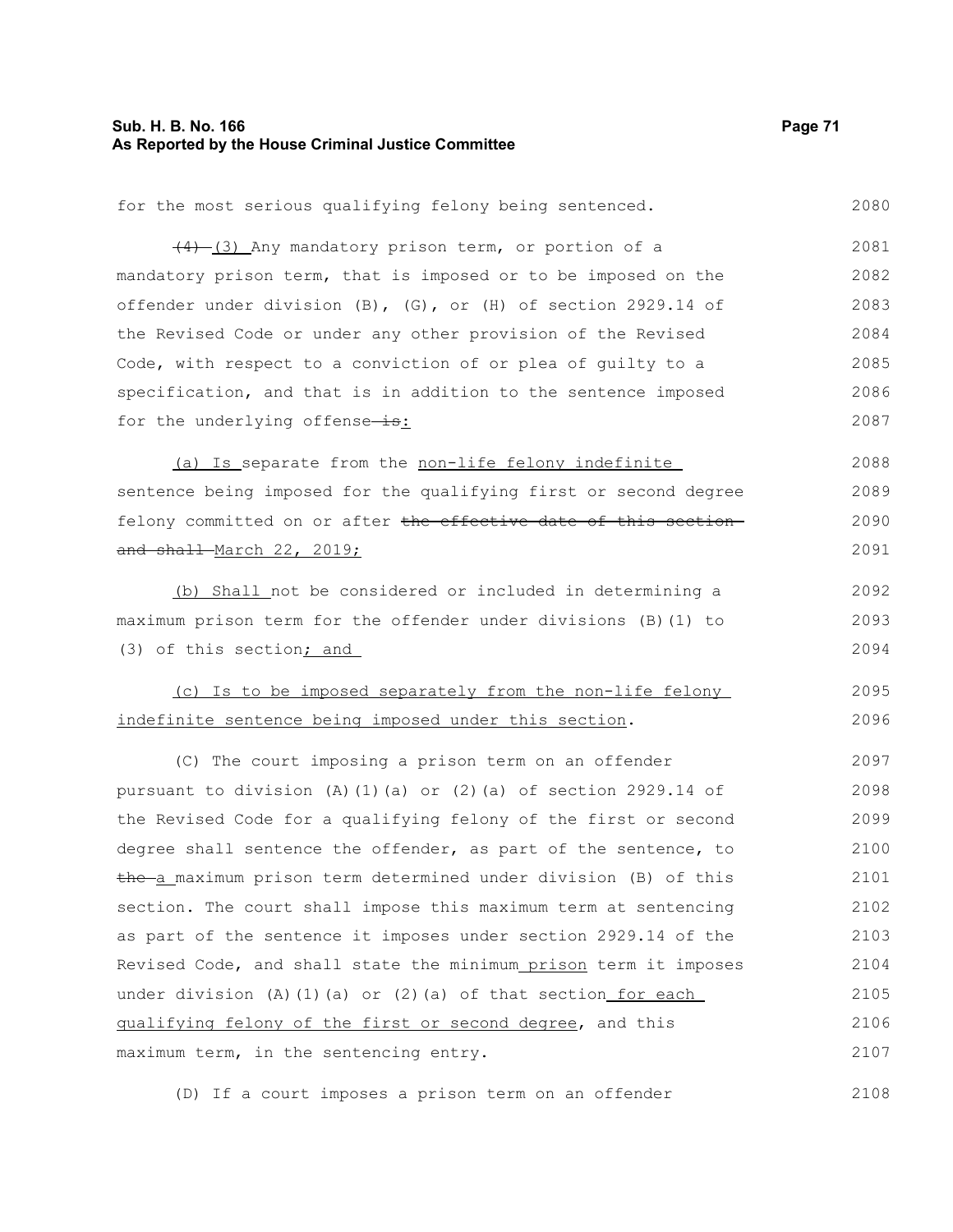### **Sub. H. B. No. 166 Page 72 As Reported by the House Criminal Justice Committee**

pursuant to division (A)(1)(a) or (2)(a) of section 2929.14 of the Revised Code for a qualifying felony of the first or second degree, section 2967.271 of the Revised Code applies with respect to the offender's service of the prison term. 2109 2110 2111 2112

**Sec. 2929.19.** (A) The court shall hold a sentencing hearing before imposing a sentence under this chapter upon an offender who was convicted of or pleaded guilty to a felony and before resentencing an offender who was convicted of or pleaded guilty to a felony and whose case was remanded pursuant to section 2953.07 or 2953.08 of the Revised Code. At the hearing, the offender, the prosecuting attorney, the victim or the victim's representative in accordance with section 2930.14 of the Revised Code, and, with the approval of the court, any other person may present information relevant to the imposition of sentence in the case. The court shall inform the offender of the verdict of the jury or finding of the court and ask the offender whether the offender has anything to say as to why sentence should not be imposed upon the offender. 2113 2114 2115 2116 2117 2118 2119 2120 2121 2122 2123 2124 2125 2126

```
(B)(1) At the sentencing hearing, the court, before
imposing sentence, shall do all of the following: 
                                                                            2127
                                                                            2128
```
(a) Consider the record, any information presented at the hearing by any person pursuant to division (A) of this section, and, if one was prepared, the presentence investigation report made pursuant to section 2951.03 of the Revised Code or Criminal Rule 32.2, and any victim impact statement made pursuant to section 2947.051 of the Revised Code; 2129 2130 2131 2132 2133 2134

(b) If the offense was committed when the offender was under eighteen years of age, in addition to other factors considered, consider youth and its characteristics as mitigating factors, including: 2135 2136 2137 2138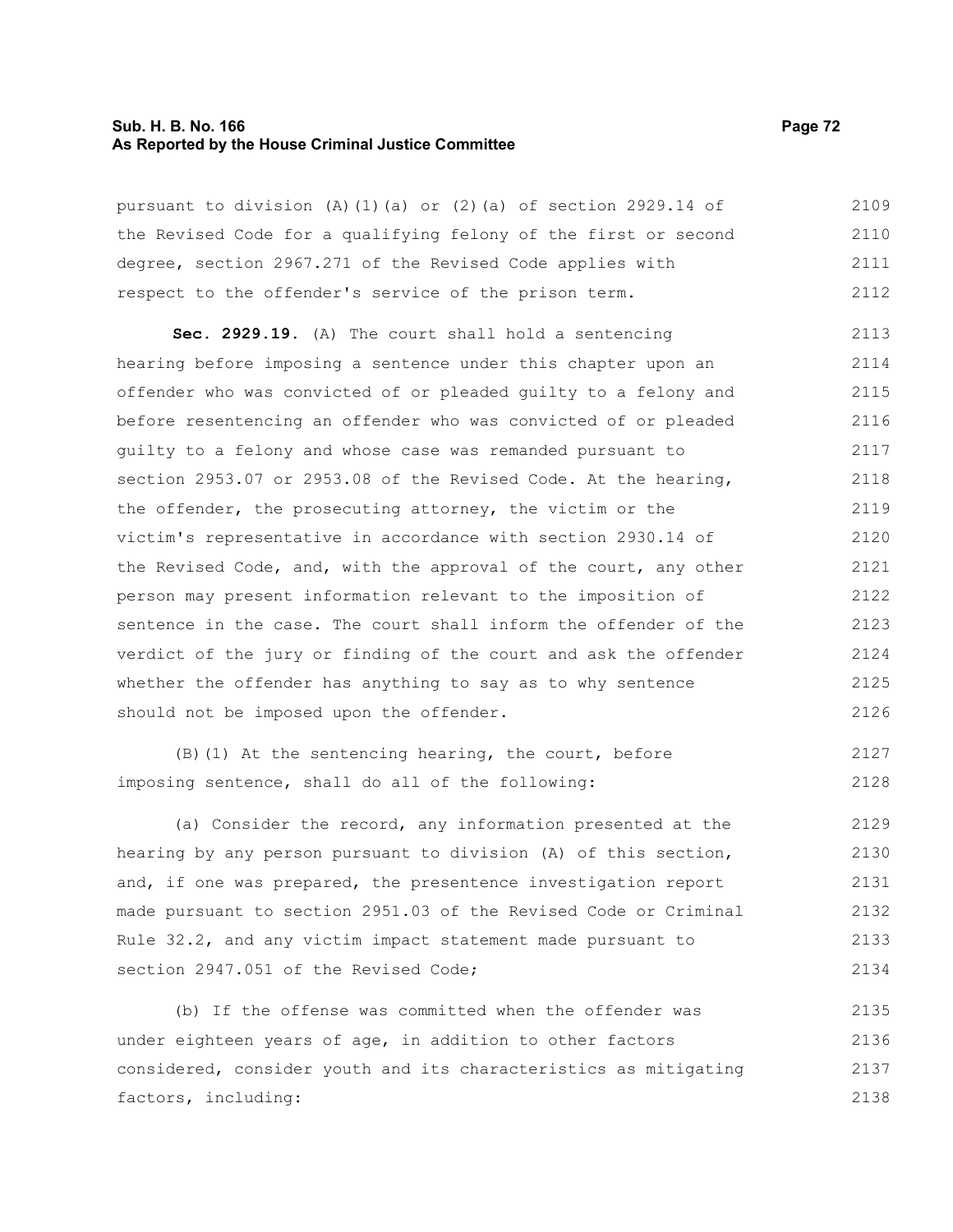# **Sub. H. B. No. 166 Page 73 As Reported by the House Criminal Justice Committee**

(i) The chronological age of the offender at the time of the offense and that age's hallmark features, including intellectual capacity, immaturity, impetuosity, and a failure to appreciate risks and consequences; (ii) The family and home environment of the offender at the time of the offense, the offender's inability to control the offender's surroundings, a history of trauma regarding the offender, and the offender's school and special education history; (iii) The circumstances of the offense, including the extent of the offender's participation in the conduct and the way familial and peer pressures may have impacted the offender's conduct; (iv) Whether the offender might have been charged and convicted of a lesser offense if not for the incompetencies associated with youth, such as the offender's inability to deal with police officers and prosecutors during the offender's interrogation or possible plea agreement or the offender's inability to assist the offender's own attorney; (v) Examples of the offender's rehabilitation, including 2139 2140 2141 2142 2143 2144 2145 2146 2147 2148 2149 2150 2151 2152 2153 2154 2155 2156 2157 2158

any subsequent growth or increase in maturity during confinement. 2159 2160

(2) Subject to division (B)(3) of this section, if the sentencing court determines at the sentencing hearing that a prison term is necessary or required, the court shall do all of the following: 2161 2162 2163 2164

(a) Impose a stated prison term and, if the court imposes a mandatory prison term, notify the offender that the prison term is a mandatory prison term; 2165 2166 2167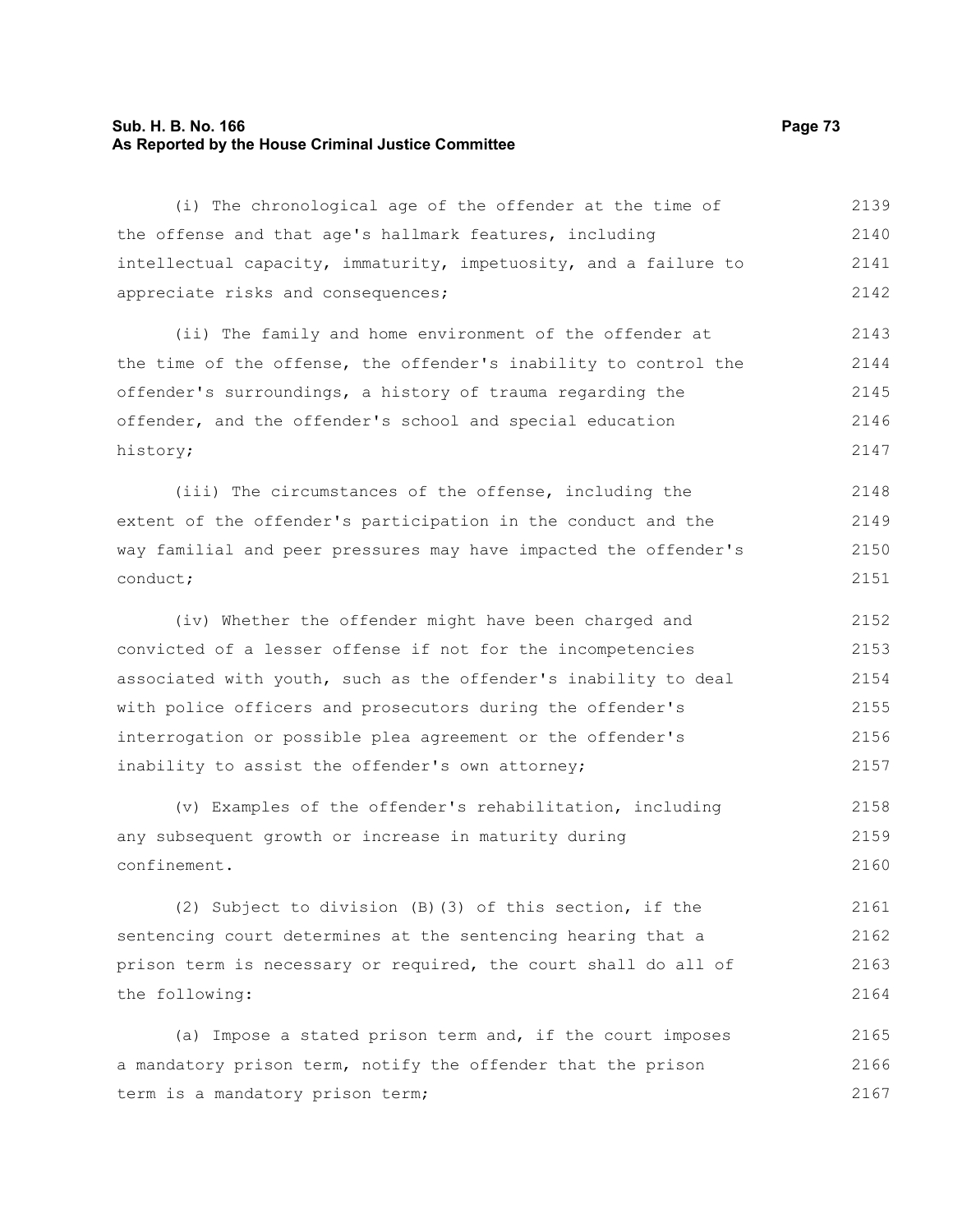# **Sub. H. B. No. 166 Page 74 As Reported by the House Criminal Justice Committee**

(b) In addition to any other information, include in the sentencing entry the name and section reference to the offense or offenses, the sentence or sentences imposed and whether the sentence or sentences contain mandatory prison terms, if sentences are imposed for multiple counts whether the sentences are to be served concurrently or consecutively, and the name and section reference of any specification or specifications for which sentence is imposed and the sentence or sentences imposed for the specification or specifications; 2168 2169 2170 2171 2172 2173 2174 2175 2176

(c) If the prison term is a non-life felony indefinite prison term, notify the offender of all of the following: 2177 2178

(i) That the non-life felony indefinite prison term to which the offender is subject consists of a minimum prison term followed by a maximum prison term. 2179 2180 2181

(ii) That it is rebuttably presumed that the offender will be released from service of the sentence on the expiration of the minimum prison term imposed as part of the sentence or on the offender's presumptive earned early release date, as defined in section 2967.271 of the Revised Code, whichever is earlier; 2182 2183 2184 2185 2186

(ii) (iii) That the department of rehabilitation and correction may rebut the presumption described in division  $\overline{AB}$  $(2)$  (c)(i) (2)(c)(ii) of this section if, at a hearing held under section 2967.271 of the Revised Code, the department makes specified determinations regarding the offender's conduct while confined, the offender's rehabilitation, the offender's threat to society, the offender's restrictive housing, if any, while confined, and the offender's security classification; 2187 2188 2189 2190 2191 2192 2193 2194

 $\frac{1+i}{2}(iv)$  That if, as described in division  $\frac{1}{2}(2)(c)(i+i)$ (B)(2)(c)(iii) of this section, the department at the hearing 2195 2196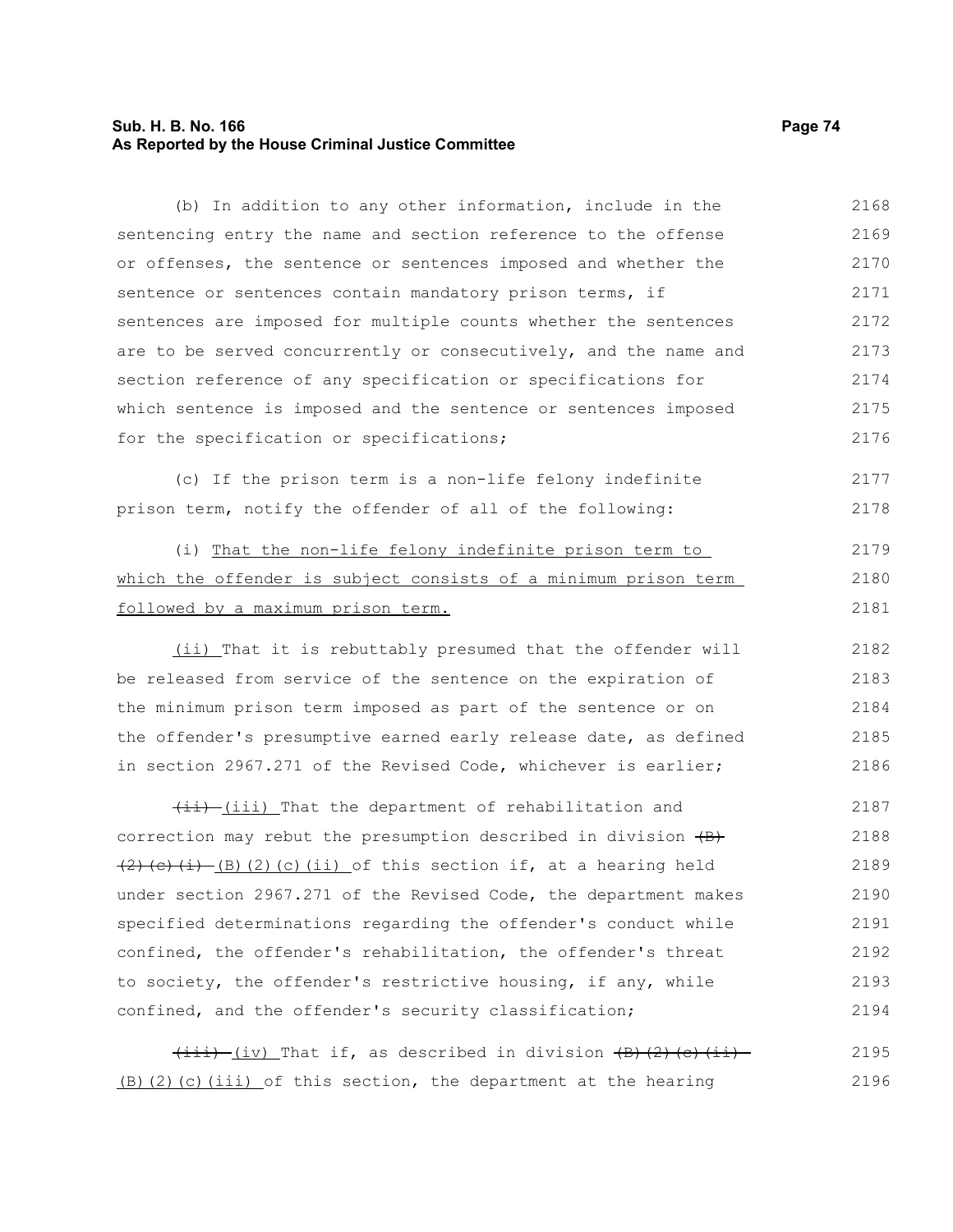#### **Sub. H. B. No. 166 Page 75 As Reported by the House Criminal Justice Committee**

makes the specified determinations and rebuts the presumption, the department may maintain the offender's incarceration after the expiration of that minimum term or after that presumptive earned early release date for the length of time the department determines to be reasonable, subject to the limitation specified in section 2967.271 of the Revised Code; 2197 2198 2199 2200 2201 2202

 $\overline{(iv)}$  (v) That the department may make the specified determinations and maintain the offender's incarceration under the provisions described in divisions  $\overline{(B)(2)(c)}$  (i) and  $\overline{(ii)}$  (B)  $(2)$  (c)(ii) and (iii) of this section more than one time, subject to the limitation specified in section 2967.271 of the Revised Code; 2203 2204 2205 2206 2207 2208

 $\overline{(v)}$  (vi) That if the offender has not been released prior to the expiration of the offender's maximum prison term imposed as part of the sentence, the offender must be released upon the expiration of that term.

(d) Notify the offender that the offender will be supervised under section 2967.28 of the Revised Code after the offender leaves prison if the offender is being sentenced, other than to a sentence of life imprisonment, for a felony of the first degree or second degree, for a felony sex offense, or for a felony of the third degree that is an offense of violence and is not a felony sex offense. This division applies with respect to all prison terms imposed for an offense of a type described in this division, including a non-life felony indefinite prison term and including a term imposed for any offense of a type described in this division that is a risk reduction sentence, as defined in section 2967.28 of the Revised Code. If a court imposes a sentence including a prison term of a type described in division (B)(2)(d) of this section on or after July 11, 2006, 2213 2214 2215 2216 2217 2218 2219 2220 2221 2222 2223 2224 2225 2226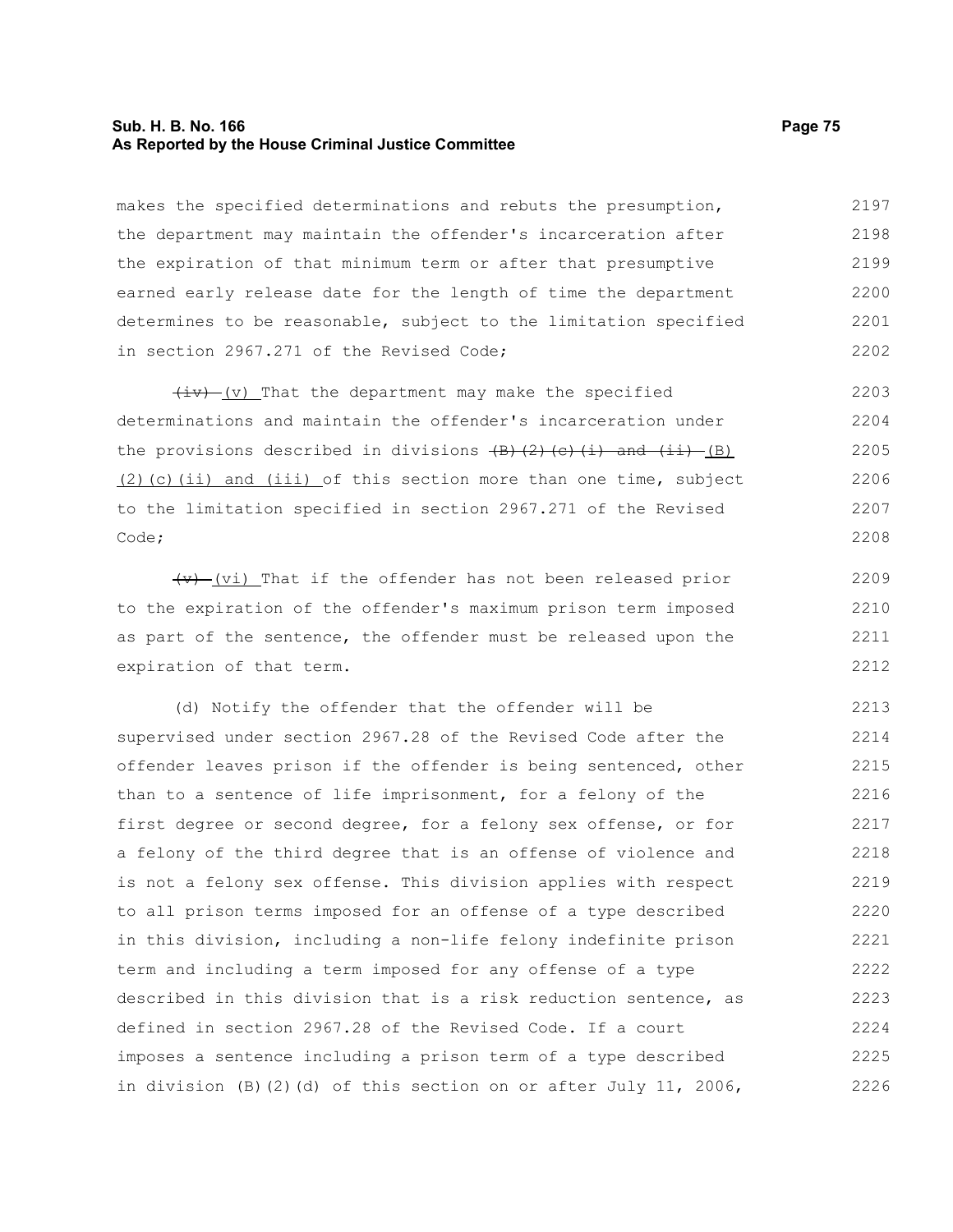## **Sub. H. B. No. 166 Page 76 As Reported by the House Criminal Justice Committee**

the failure of a court to notify the offender pursuant to division (B)(2)(d) of this section that the offender will be supervised under section 2967.28 of the Revised Code after the offender leaves prison or to include in the judgment of conviction entered on the journal a statement to that effect does not negate, limit, or otherwise affect the mandatory period of supervision that is required for the offender under division (B) of section 2967.28 of the Revised Code. Section 2929.191 of the Revised Code applies if, prior to July 11, 2006, a court imposed a sentence including a prison term of a type described in division (B)(2)(d) of this section and failed to notify the offender pursuant to division (B)(2)(d) of this section regarding post-release control or to include in the judgment of conviction entered on the journal or in the sentence a statement regarding post-release control. 2227 2228 2229 2230 2231 2232 2233 2234 2235 2236 2237 2238 2239 2240 2241

(e) Notify the offender that the offender may be supervised under section 2967.28 of the Revised Code after the offender leaves prison if the offender is being sentenced for a felony of the third, fourth, or fifth degree that is not subject to division (B)(2)(d) of this section. This division applies with respect to all prison terms imposed for an offense of a type described in this division, including a term imposed for any such offense that is a risk reduction sentence, as defined in section 2967.28 of the Revised Code. Section 2929.191 of the Revised Code applies if, prior to July 11, 2006, a court imposed a sentence including a prison term of a type described in division  $(B)(2)$  (e) of this section and failed to notify the offender pursuant to division (B)(2)(e) of this section regarding post-release control or to include in the judgment of conviction entered on the journal or in the sentence a statement regarding post-release control. 2242 2243 2244 2245 2246 2247 2248 2249 2250 2251 2252 2253 2254 2255 2256 2257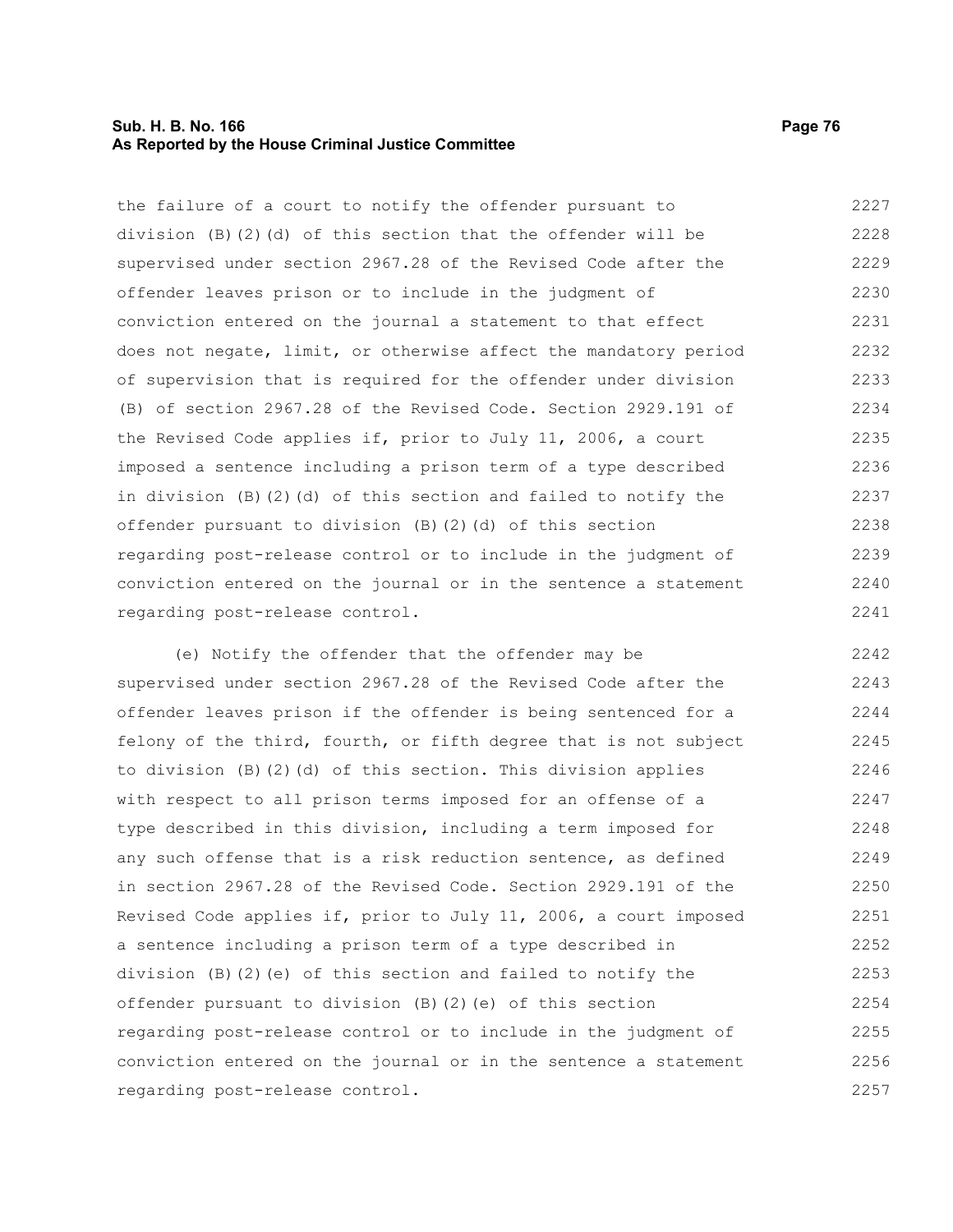# **Sub. H. B. No. 166 Page 77 As Reported by the House Criminal Justice Committee**

(f) Notify the offender that, if a period of supervision is imposed following the offender's release from prison, as described in division (B)(2)(d) or (e) of this section, and if the offender violates that supervision or a condition of postrelease control imposed under division (B) of section 2967.131 of the Revised Code, the parole board may impose a prison term, as part of the sentence, of up to one-half of the definite 2258 2259 2260 2261 2262 2263 2264

prison term originally imposed upon the offender as the offender's stated prison term or up to one-half of the minimum prison term originally imposed upon the offender as part of the offender's stated non-life felony indefinite prison term. If a court imposes a sentence including a prison term on or after July 11, 2006, the failure of a court to notify the offender pursuant to division  $(B)(2)(f)$  of this section that the parole board may impose a prison term as described in division (B)(2) (f) of this section for a violation of that supervision or a condition of post-release control imposed under division (B) of section 2967.131 of the Revised Code or to include in the judgment of conviction entered on the journal a statement to that effect does not negate, limit, or otherwise affect the authority of the parole board to so impose a prison term for a violation of that nature if, pursuant to division (D)(1) of section 2967.28 of the Revised Code, the parole board notifies the offender prior to the offender's release of the board's authority to so impose a prison term. Section 2929.191 of the Revised Code applies if, prior to July 11, 2006, a court imposed a sentence including a prison term and failed to notify the offender pursuant to division (B)(2)(f) of this section regarding the possibility of the parole board imposing a prison term for a violation of supervision or a condition of postrelease control. 2265 2266 2267 2268 2269 2270 2271 2272 2273 2274 2275 2276 2277 2278 2279 2280 2281 2282 2283 2284 2285 2286 2287 2288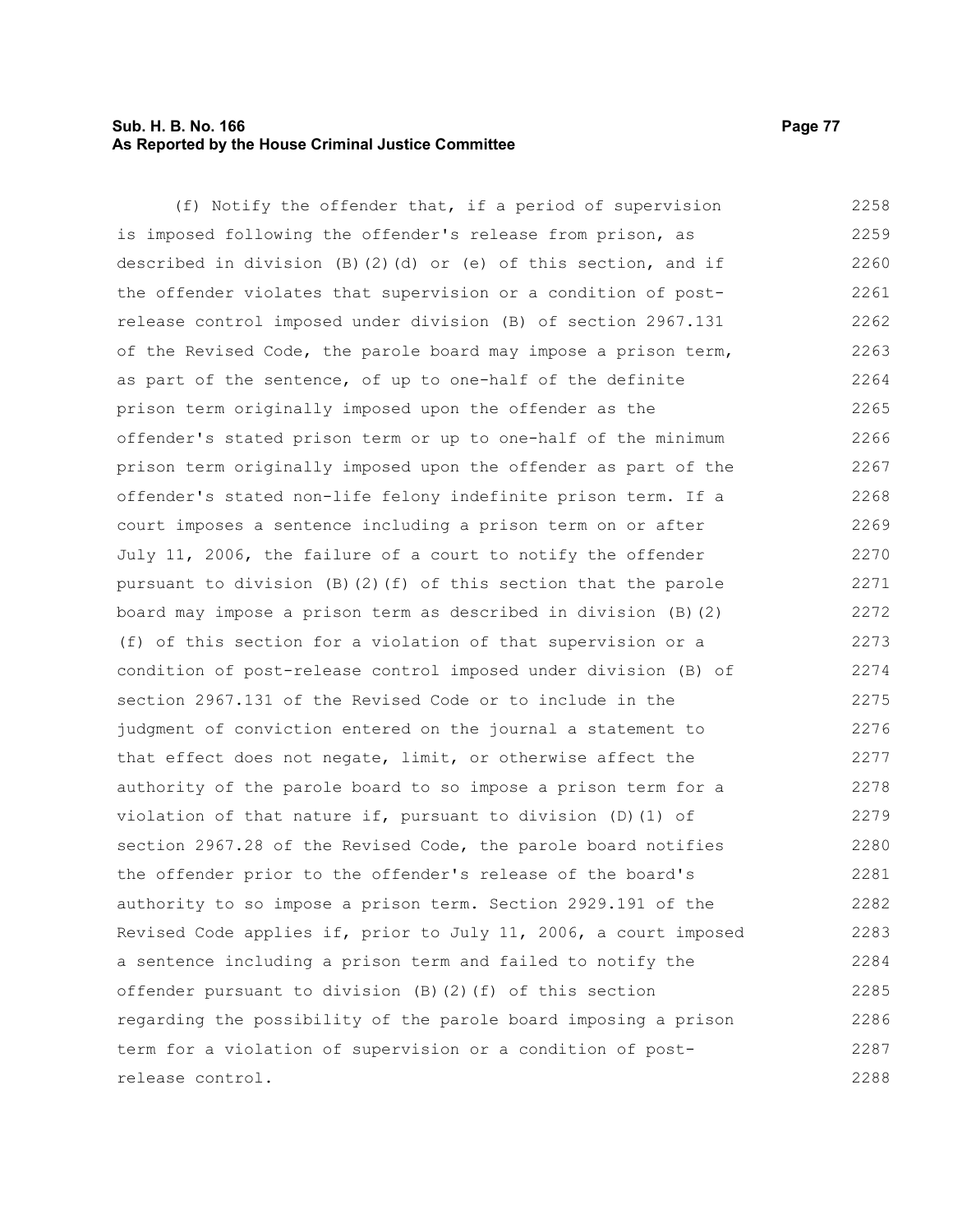# **Sub. H. B. No. 166 Page 78 As Reported by the House Criminal Justice Committee**

(g)(i) Determine, notify the offender of, and include in the sentencing entry the total number of days, including the sentencing date but excluding conveyance time, that the offender has been confined for any reason arising out of the offense for which the offender is being sentenced and by which the department of rehabilitation and correction must reduce the definite prison term imposed on the offender as the offender's stated prison term or, if the offense is an offense for which a non-life felony indefinite prison term is imposed under division (A)(1)(a) or (2)(a) of section 2929.14 of the Revised Code, the minimum and maximum prison terms term imposed on the offender as part of that non-life felony indefinite prison term, under section 2967.191 of the Revised Code. The court's calculation shall not include the number of days, if any, that the offender served in the custody of the department of rehabilitation and correction arising out of any prior offense for which the prisoner was convicted and sentenced. 2289 2290 2291 2292 2293 2294 2295 2296 2297 2298 2299 2300 2301 2302 2303 2304 2305

(ii) In making a determination under division  $(B)$  (2)(q)(i) of this section, the court shall consider the arguments of the parties and conduct a hearing if one is requested. 2306 2307 2308

(iii) The sentencing court retains continuing jurisdiction to correct any error not previously raised at sentencing in making a determination under division  $(B)(2)(q)(i)$  of this section. The offender may, at any time after sentencing, file a motion in the sentencing court to correct any error made in making a determination under division (B)(2)(g)(i) of this section, and the court may in its discretion grant or deny that motion. If the court changes the number of days in its determination or redetermination, the court shall cause the entry granting that change to be delivered to the department of rehabilitation and correction without delay. Sections 2931.15 2309 2310 2311 2312 2313 2314 2315 2316 2317 2318 2319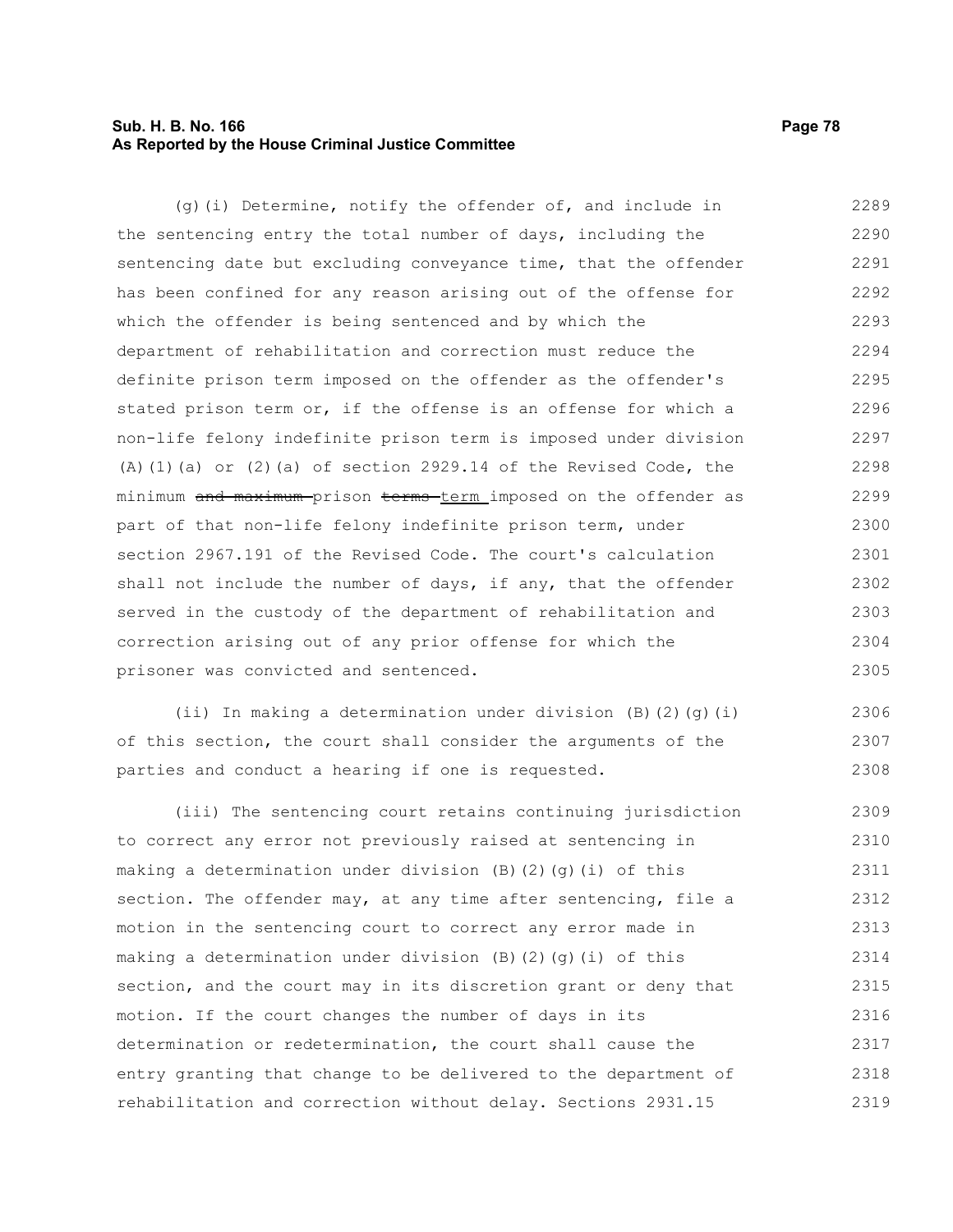# **Sub. H. B. No. 166 Page 79 As Reported by the House Criminal Justice Committee**

and 2953.21 of the Revised Code do not apply to a motion made under this section. (iv) An inaccurate determination under division (B)(2)(g) (i) of this section is not grounds for setting aside the offender's conviction or sentence and does not otherwise render the sentence void or voidable. 2320 2321 2323 2324 2325

(v) The department of rehabilitation and correction shall rely upon the latest journal entry of the court in determining the total days of local confinement for purposes of division (B) (2)(g)(i) to (iii) of this section and section 2967.191 of the Revised Code. 2326 2327 2328 2329 2330

(3)(a) The court shall include in the offender's sentence a statement that the offender is a tier III sex offender/childvictim offender, and the court shall comply with the requirements of section 2950.03 of the Revised Code if any of the following apply:

(i) The offender is being sentenced for a violent sex offense or designated homicide, assault, or kidnapping offense that the offender committed on or after January 1, 1997, and the offender is adjudicated a sexually violent predator in relation to that offense. 2336 2337 2338 2339 2340

(ii) The offender is being sentenced for a sexually oriented offense that the offender committed on or after January 1, 1997, and the offender is a tier III sex offender/childvictim offender relative to that offense. 2341 2342 2343 2344

(iii) The offender is being sentenced on or after July 31, 2003, for a child-victim oriented offense, and the offender is a tier III sex offender/child-victim offender relative to that offense. 2345 2346 2347 2348

2322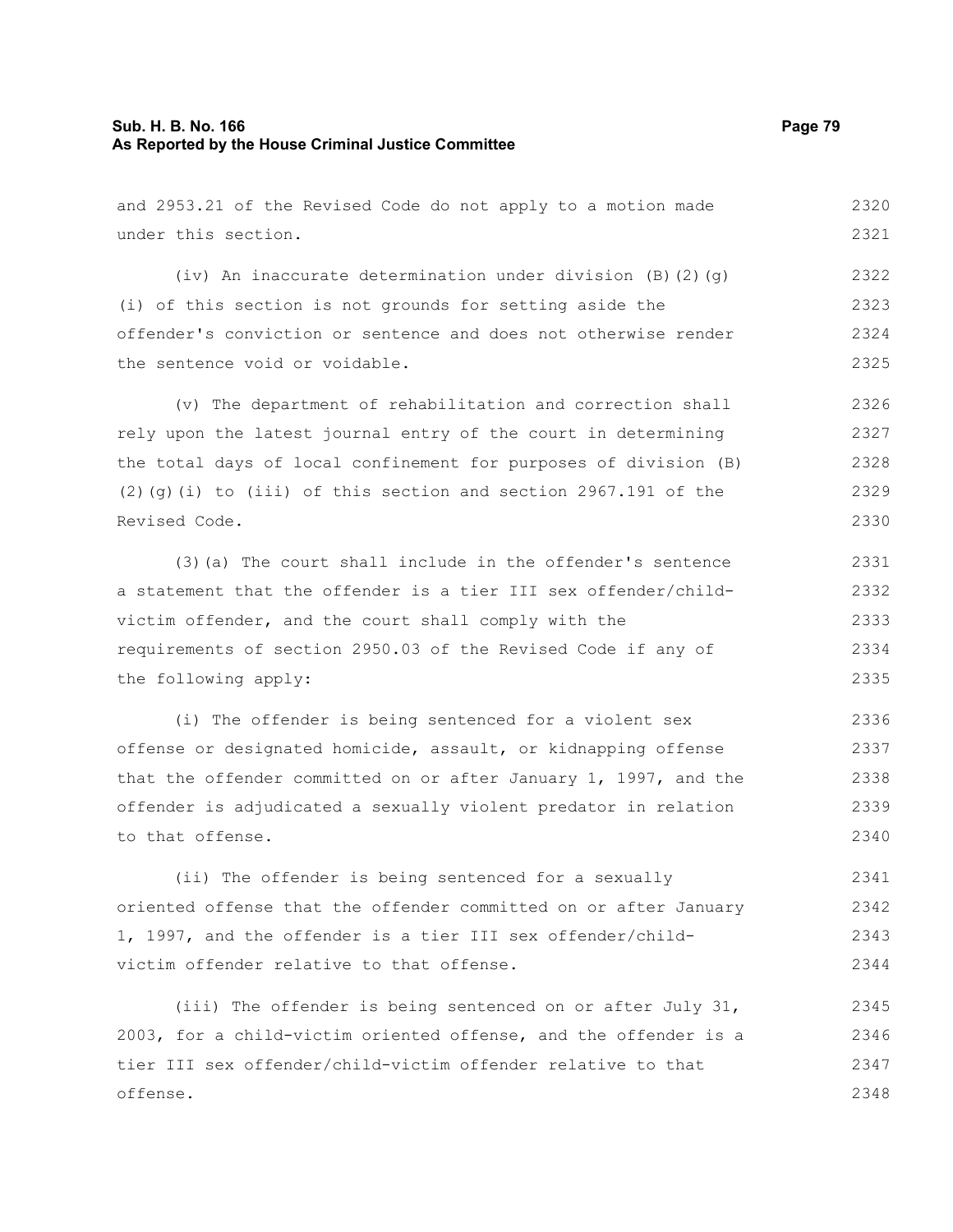# **Sub. H. B. No. 166 Page 80 As Reported by the House Criminal Justice Committee**

(iv) The offender is being sentenced under section 2971.03 of the Revised Code for a violation of division (A)(1)(b) of section 2907.02 of the Revised Code committed on or after January 2, 2007. 2349 2350 2351 2352

(v) The offender is sentenced to a term of life without parole under division (B) of section 2907.02 of the Revised Code. 2353 2354 2355

(vi) The offender is being sentenced for attempted rape committed on or after January 2, 2007, and a specification of the type described in section 2941.1418, 2941.1419, or 2941.1420 of the Revised Code. 2356 2357 2358 2359

(vii) The offender is being sentenced under division (B)  $(3)(a)$ ,  $(b)$ ,  $(c)$ , or  $(d)$  of section 2971.03 of the Revised Code for an offense described in those divisions committed on or after January 1, 2008. 2360 2361 2362 2363

(b) Additionally, if any criterion set forth in divisions (B)(3)(a)(i) to (vii) of this section is satisfied, in the circumstances described in division (E) of section 2929.14 of the Revised Code, the court shall impose sentence on the offender as described in that division. 2364 2365 2366 2367 2368

(4) If the sentencing court determines at the sentencing hearing that a community control sanction should be imposed and the court is not prohibited from imposing a community control sanction, the court shall impose a community control sanction. The court shall notify the offender that, if the conditions of the sanction are violated, if the offender commits a violation of any law, or if the offender leaves this state without the permission of the court or the offender's probation officer, the court may impose a longer time under the same sanction, may 2369 2370 2371 2372 2373 2374 2375 2376 2377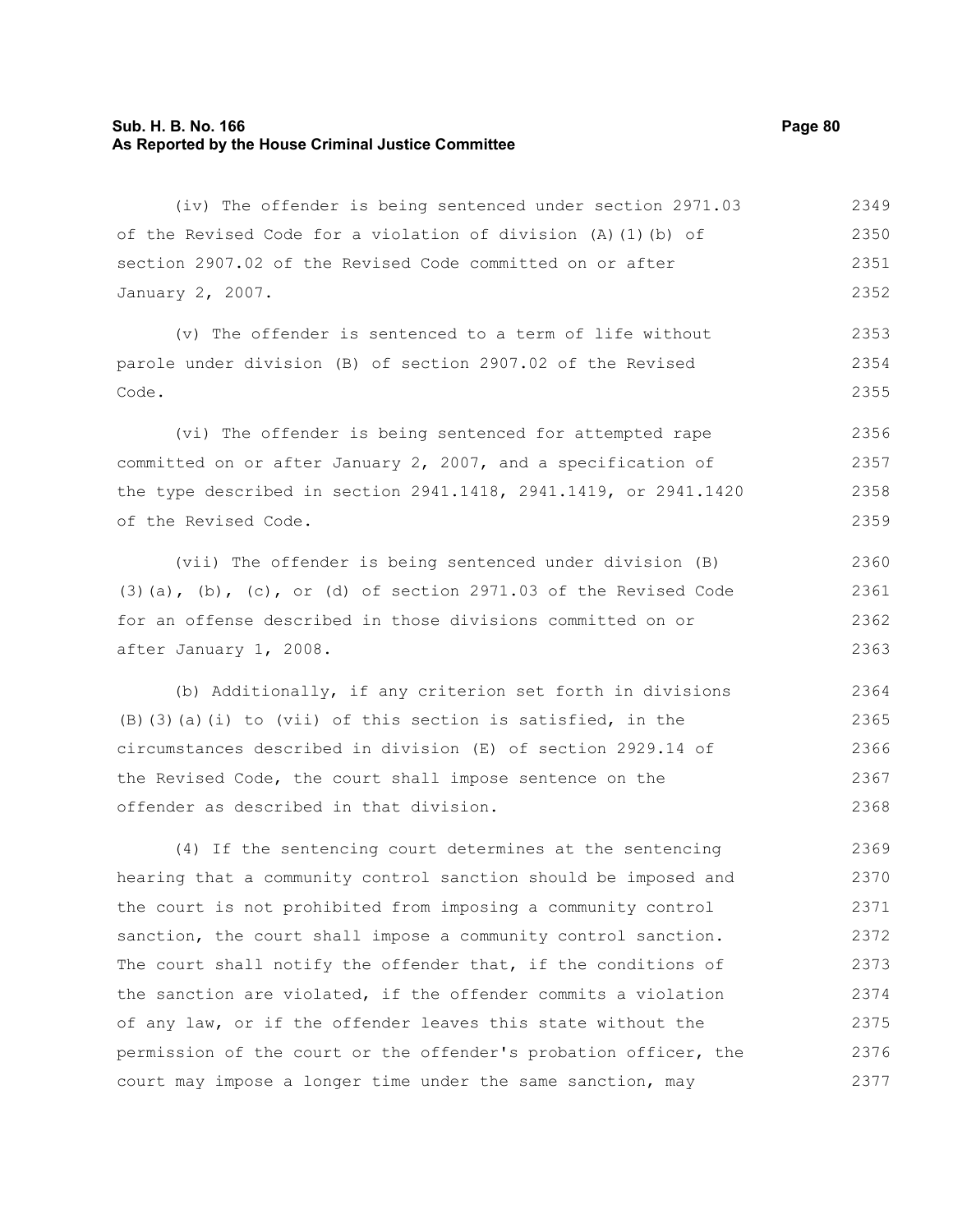#### **Sub. H. B. No. 166 Page 81 As Reported by the House Criminal Justice Committee**

impose a more restrictive sanction, or may impose a prison term on the offender and shall indicate the range from which the prison term may be imposed as a sanction for the violation, which shall be the range of prison terms for the offense that is specified pursuant to section 2929.14 of the Revised Code and as described in section 2929.15 of the Revised Code." 2378 2379 2380 2381 2382 2383

(5) Before imposing a financial sanction under section 2929.18 of the Revised Code or a fine under section 2929.32 of the Revised Code, the court shall consider the offender's present and future ability to pay the amount of the sanction or fine. 2384 2385 2386 2387 2388

(6) If the sentencing court sentences the offender to a sanction of confinement pursuant to section 2929.14 or 2929.16 of the Revised Code that is to be served in a local detention facility, as defined in section 2929.36 of the Revised Code, and if the local detention facility is covered by a policy adopted pursuant to section 307.93, 341.14, 341.19, 341.21, 341.23, 753.02, 753.04, 753.16, 2301.56, or 2947.19 of the Revised Code and section 2929.37 of the Revised Code, both of the following apply: 2389 2390 2391 2392 2393 2394 2395 2396 2397

(a) The court shall specify both of the following as part of the sentence:

(i) If the offender is presented with an itemized bill pursuant to section 2929.37 of the Revised Code for payment of the costs of confinement, the offender is required to pay the bill in accordance with that section. 2400 2401 2402 2403

(ii) If the offender does not dispute the bill described in division (B)(6)(a)(i) of this section and does not pay the bill by the times specified in section 2929.37 of the Revised 2404 2405 2406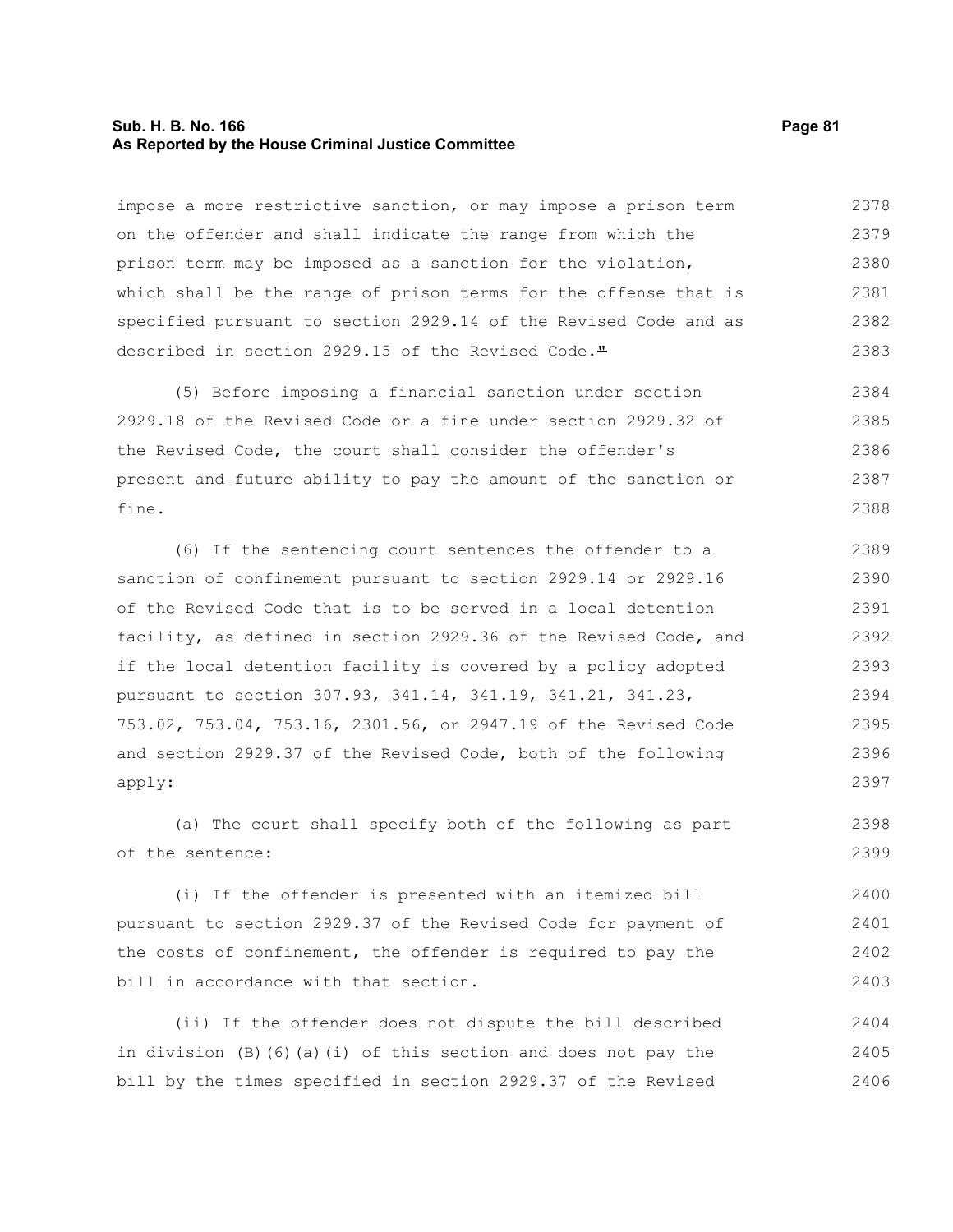Code, the clerk of the court may issue a certificate of judgment against the offender as described in that section. 2407 2408

(b) The sentence automatically includes any certificate of judgment issued as described in division (B)(6)(a)(ii) of this section. 2409 2410 2411

(7) The failure of the court to notify the offender that a prison term is a mandatory prison term pursuant to division (B) (2)(a) of this section or to include in the sentencing entry any information required by division (B)(2)(b) of this section does not affect the validity of the imposed sentence or sentences. If the sentencing court notifies the offender at the sentencing hearing that a prison term is mandatory but the sentencing entry does not specify that the prison term is mandatory, the court may complete a corrected journal entry and send copies of the corrected entry to the offender and the department of rehabilitation and correction, or, at the request of the state, the court shall complete a corrected journal entry and send copies of the corrected entry to the offender and department of rehabilitation and correction. 2412 2413 2414 2415 2416 2417 2418 2419 2420 2421 2422 2423 2424 2425

(C)(1) If the offender is being sentenced for a fourth degree felony OVI offense under division (G)(1) of section 2929.13 of the Revised Code, the court shall impose the mandatory term of local incarceration in accordance with that division, shall impose a mandatory fine in accordance with division (B)(3) of section 2929.18 of the Revised Code, and, in addition, may impose additional sanctions as specified in sections 2929.15, 2929.16, 2929.17, and 2929.18 of the Revised Code. The court shall not impose a prison term on the offender except that the court may impose a prison term upon the offender as provided in division (A)(1) of section 2929.13 of the Revised 2426 2427 2428 2429 2430 2431 2432 2433 2434 2435 2436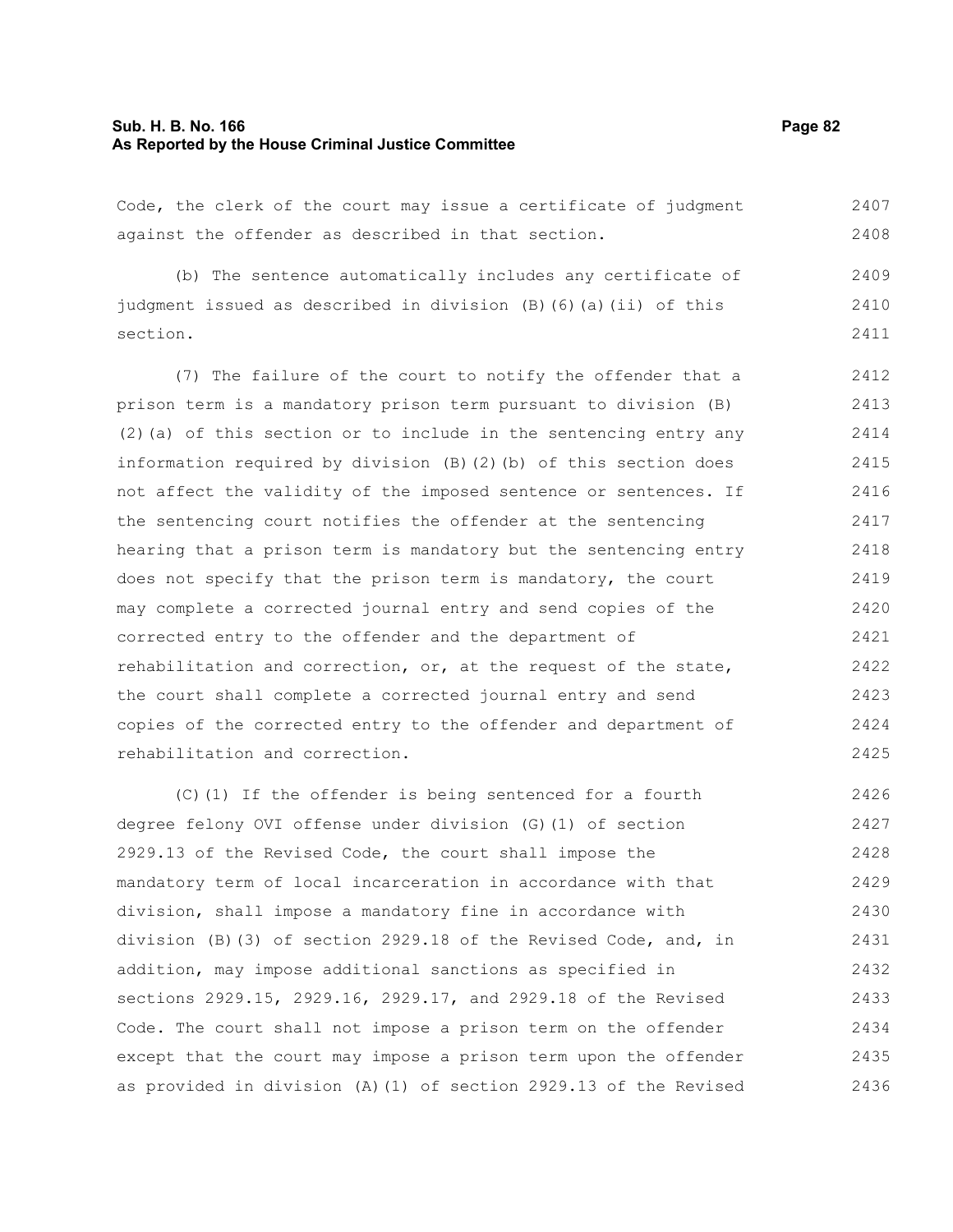# **Sub. H. B. No. 166 Page 83 As Reported by the House Criminal Justice Committee**

#### Code.

(2) If the offender is being sentenced for a third or fourth degree felony OVI offense under division (G)(2) of section 2929.13 of the Revised Code, the court shall impose the mandatory prison term in accordance with that division, shall impose a mandatory fine in accordance with division (B)(3) of section 2929.18 of the Revised Code, and, in addition, may impose an additional prison term as specified in section 2929.14 of the Revised Code. In addition to the mandatory prison term or mandatory prison term and additional prison term the court imposes, the court also may impose a community control sanction on the offender, but the offender shall serve all of the prison terms so imposed prior to serving the community control sanction. 2438 2439 2440 2441 2442 2443 2444 2445 2446 2447 2448 2449 2450

(D) The sentencing court, pursuant to division (I)(1) of section 2929.14 of the Revised Code, may recommend placement of the offender in a program of shock incarceration under section 5120.031 of the Revised Code or an intensive program prison under section 5120.032 of the Revised Code, disapprove placement of the offender in a program or prison of that nature, or make no recommendation. If the court recommends or disapproves placement, it shall make a finding that gives its reasons for its recommendation or disapproval. 2451 2452 2453 2454 2455 2456 2457 2458 2459

**Sec. 2930.16.** (A) If a defendant is incarcerated, a victim in a case who has requested to receive notice under this section shall be given notice of the incarceration of the defendant. If an alleged juvenile offender is committed to the temporary custody of a school, camp, institution, or other facility operated for the care of delinquent children or to the legal custody of the department of youth services, a victim in a case 2460 2461 2462 2463 2464 2465 2466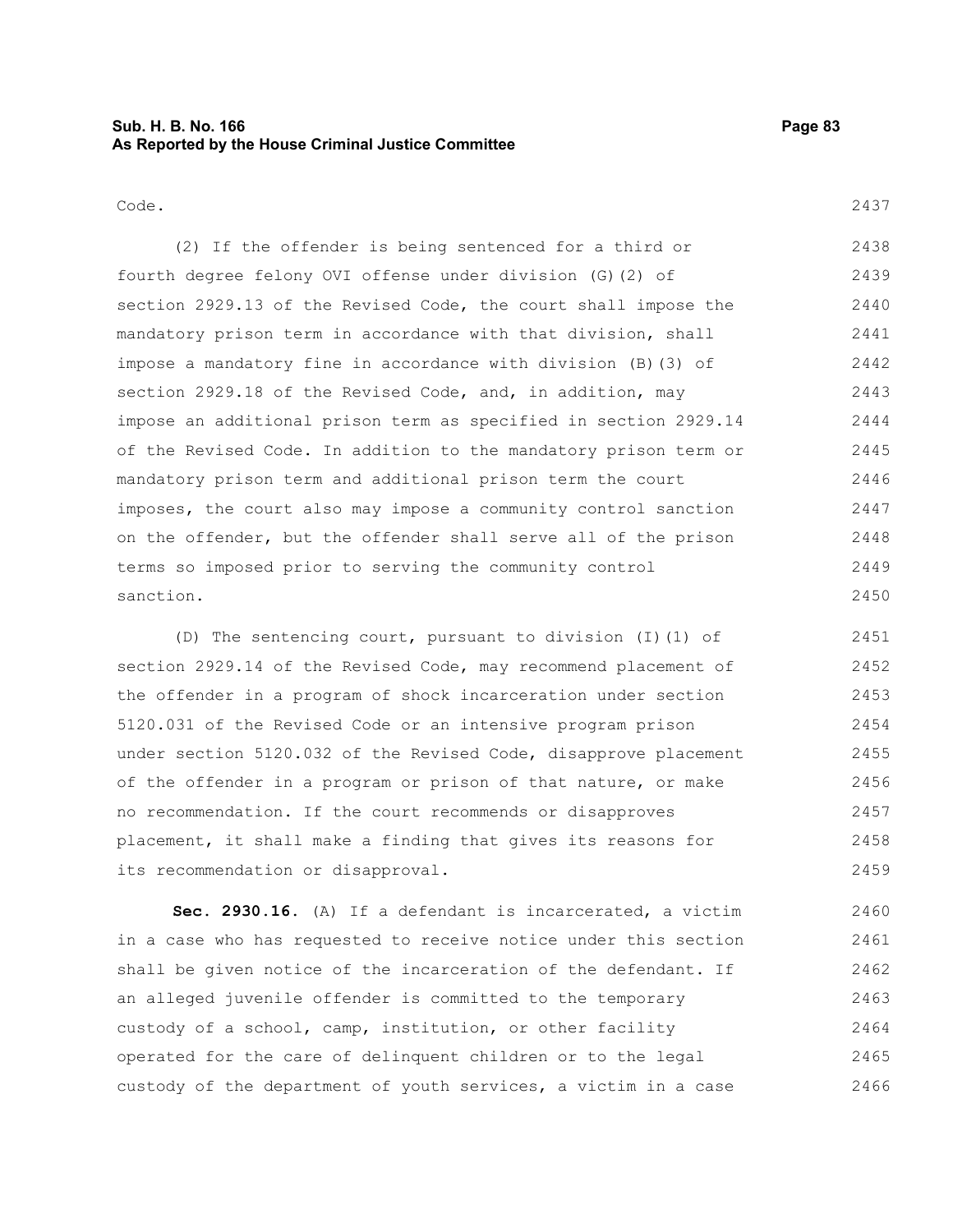# **Sub. H. B. No. 166 Page 84 As Reported by the House Criminal Justice Committee**

who has requested to receive notice under this section shall be given notice of the commitment. Promptly after sentence is imposed upon the defendant or the commitment of the alleged juvenile offender is ordered, the prosecutor in the case shall notify the victim of the date on which the defendant will be released, or initially will be eligible for release, from confinement or the prosecutor's reasonable estimate of that date or the date on which the alleged juvenile offender will have served the minimum period of commitment or the prosecutor's reasonable estimate of that date. The prosecutor also shall notify the victim of the name of the custodial agency of the defendant or alleged juvenile offender and tell the victim how to contact that custodial agency. If the custodial agency is the department of rehabilitation and correction, the prosecutor shall notify the victim of the services offered by the office of victims' services pursuant to section 5120.60 of the Revised Code. If the custodial agency is the department of youth services, the prosecutor shall notify the victim of the services provided by the office of victims' services within the release authority of the department pursuant to section 5139.55 of the Revised Code and the victim's right pursuant to section 5139.56 of the Revised Code to submit a written request to the release authority to be notified of actions the release authority takes with respect to the alleged juvenile offender. The victim shall keep the custodial agency informed of the victim's current address and telephone number. 2467 2468 2469 2470 2471 2472 2473 2474 2475 2476 2477 2478 2479 2480 2481 2482 2483 2484 2485 2486 2487 2488 2489 2490 2491 2492

(B)(1) Upon the victim's request or in accordance with division (D) of this section, the prosecutor promptly shall notify the victim of any hearing for judicial release of the defendant pursuant to section 2929.20 of the Revised Code, of any hearing for release of the defendant pursuant to section 2493 2494 2495 2496 2497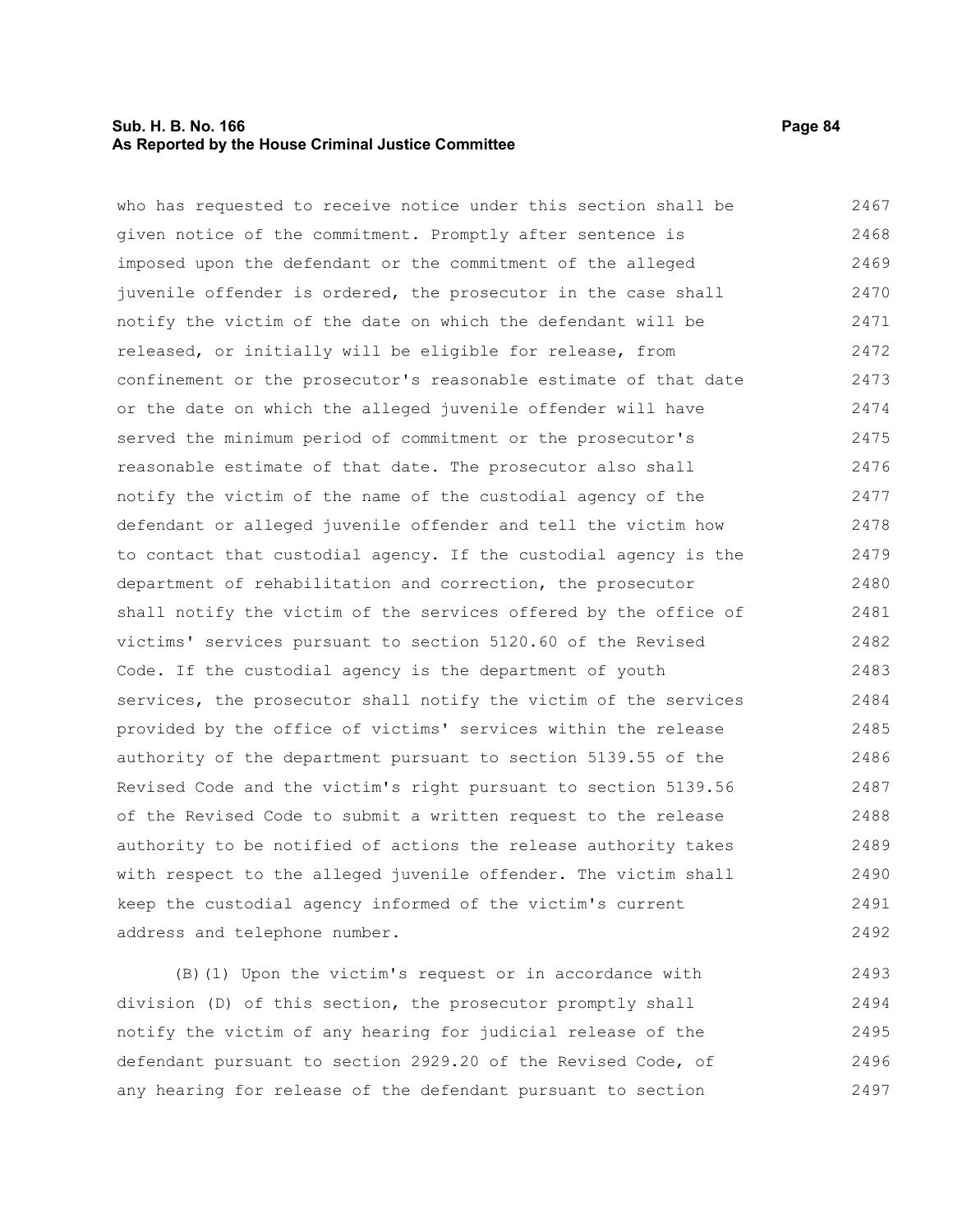#### **Sub. H. B. No. 166 Page 85 As Reported by the House Criminal Justice Committee**

2967.19 of the Revised Code, or of any hearing for judicial release or early release of the alleged juvenile offender pursuant to section 2151.38 of the Revised Code and of the victim's right to make a statement under those sections. The court shall notify the victim of its ruling in each of those hearings and on each of those applications. 2498 2499 2500 2501 2502 2503

(2) If an offender is sentenced to a prison term pursuant to division (A)(3) or (B) of section 2971.03 of the Revised Code, upon the request of the victim of the crime or in accordance with division (D) of this section, the prosecutor promptly shall notify the victim of any hearing to be conducted pursuant to section 2971.05 of the Revised Code to determine whether to modify the requirement that the offender serve the entire prison term in a state correctional facility in accordance with division (C) of that section, whether to continue, revise, or revoke any existing modification of that requirement, or whether to terminate the prison term in accordance with division (D) of that section. The court shall notify the victim of any order issued at the conclusion of the hearing. 2504 2505 2506 2507 2508 2509 2510 2511 2512 2513 2514 2515 2516 2517

(C) Upon the victim's request made at any time before the particular notice would be due or in accordance with division (D) of this section, the custodial agency of a defendant or alleged juvenile offender shall give the victim any of the following notices that is applicable: 2518 2519 2520 2521 2522

(1) At least sixty days before the adult parole authority recommends a pardon or commutation of sentence for the defendant or at least sixty days prior to a hearing before the adult parole authority regarding a grant of parole to the defendant, notice of the victim's right to submit a statement regarding the 2523 2524 2525 2526 2527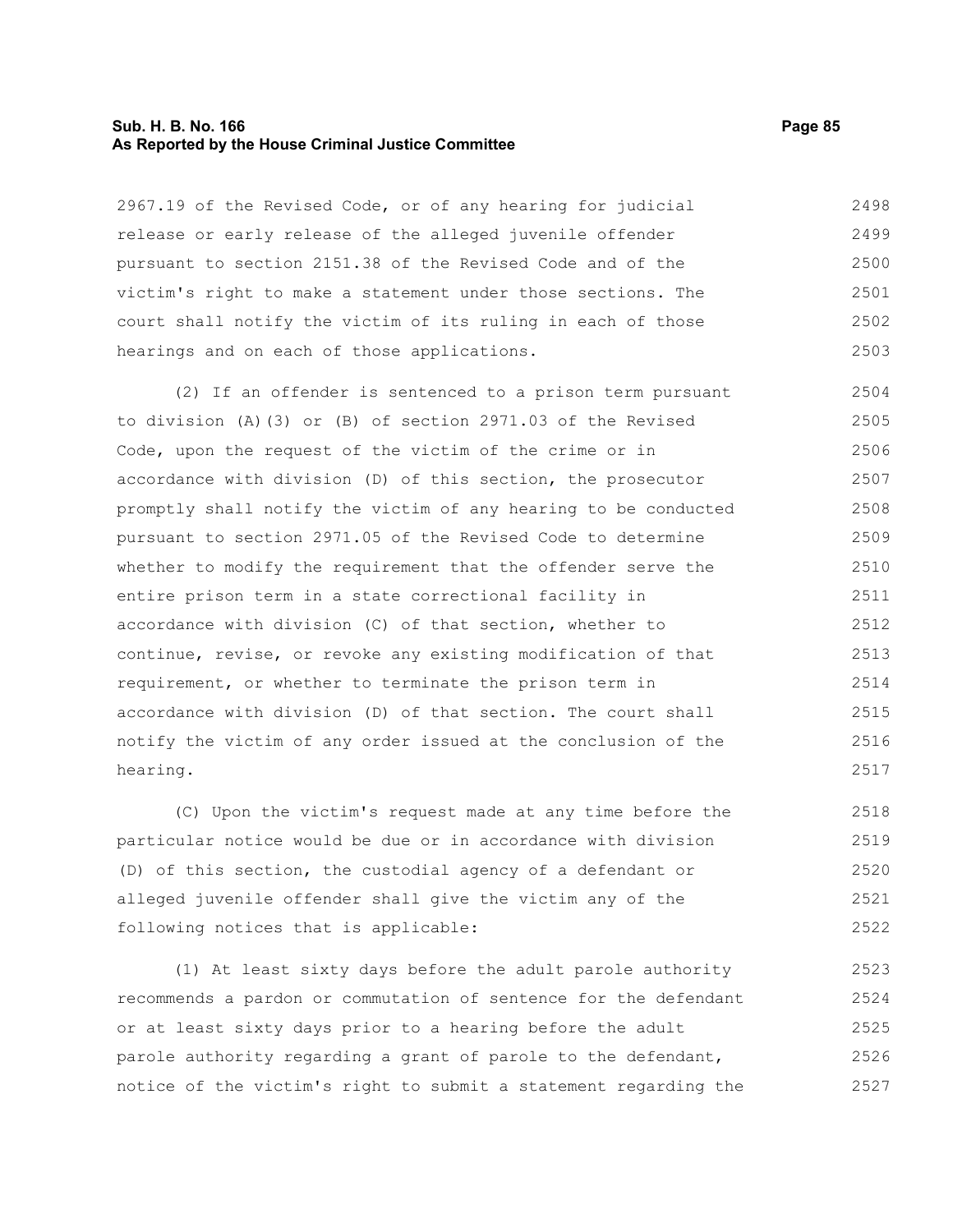# **Sub. H. B. No. 166 Page 86 As Reported by the House Criminal Justice Committee**

impact of the defendant's release in accordance with section 2967.12 of the Revised Code and, if applicable, of the victim's right to appear at a full board hearing of the parole board to give testimony as authorized by section 5149.101 of the Revised Code; and at least sixty days prior to a hearing before the department regarding a determination of whether the inmate must be released under division (C) or (D) $(2)$  of section 2967.271 of the Revised Code if the inmate is serving a non-life felony indefinite prison term, notice of the fact that the inmate will be having a hearing regarding a possible grant of release, the date of any hearing regarding a possible grant of release, and the right of any person to submit a written statement regarding the pending action; 2528 2529 2530 2531 2532 2533 2534 2535 2536 2537 2538 2539 2540

(2) At least sixty days before the defendant is transferred to transitional control under section 2967.26 of the Revised Code, notice of the pendency of the transfer and of the victim's right under that section to submit a statement regarding the impact of the transfer; 2541 2542 2543 2544 2545

(3) At least sixty days before the release authority of the department of youth services holds a release review, release hearing, or discharge review for the alleged juvenile offender, notice of the pendency of the review or hearing, of the victim's right to make an oral or written statement regarding the impact of the crime upon the victim or regarding the possible release or discharge, and, if the notice pertains to a hearing, of the victim's right to attend and make statements or comments at the hearing as authorized by section 5139.56 of the Revised Code; 2546 2547 2548 2549 2550 2551 2552 2553 2554

(4) Prompt notice of the defendant's or alleged juvenile offender's escape from a facility of the custodial agency in which the defendant was incarcerated or in which the alleged 2555 2556 2557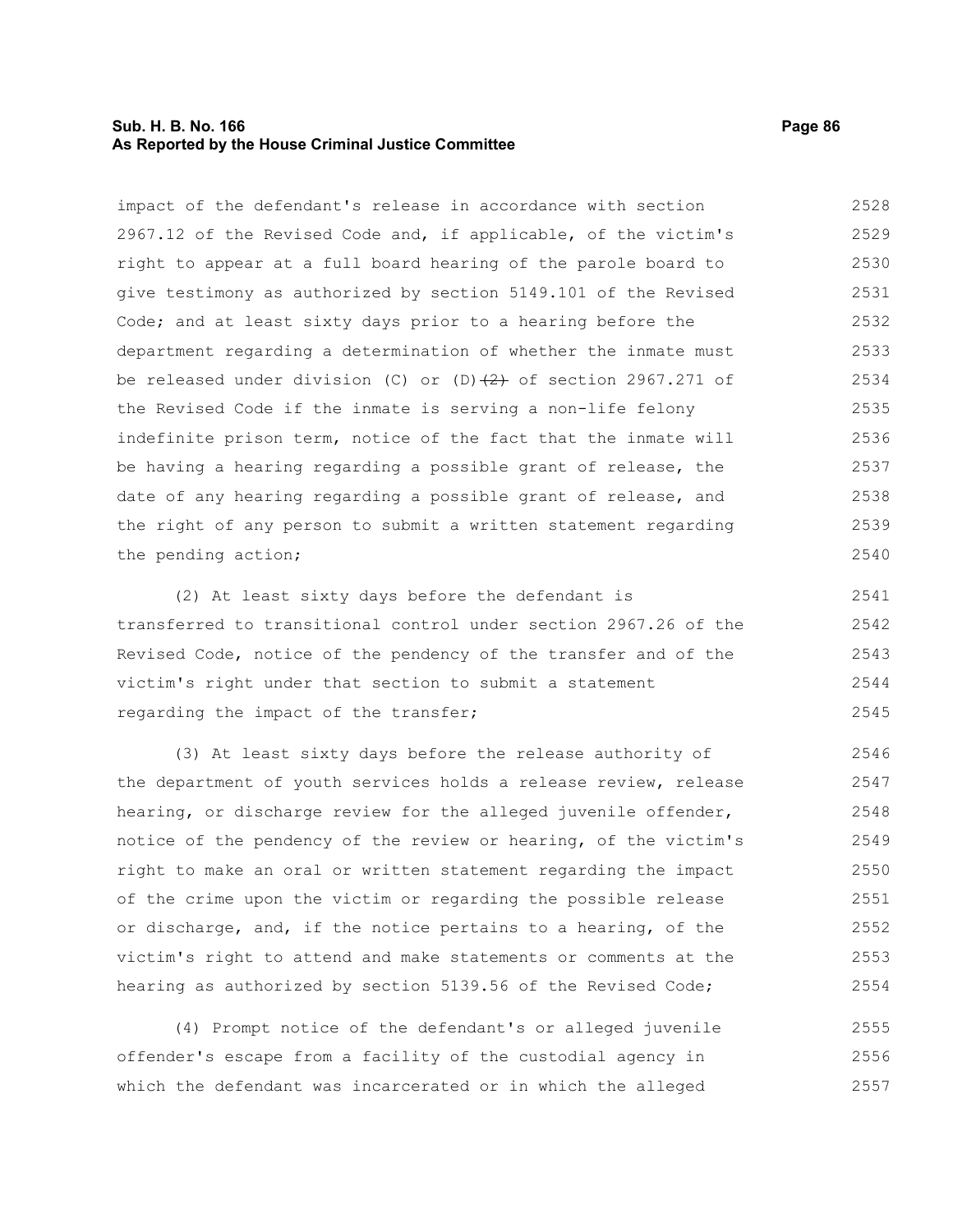#### **Sub. H. B. No. 166 Page 87 As Reported by the House Criminal Justice Committee**

juvenile offender was placed after commitment, of the defendant's or alleged juvenile offender's absence without leave from a mental health or developmental disabilities facility or from other custody, and of the capture of the defendant or alleged juvenile offender after an escape or absence; 2558 2559 2560 2561 2562

(5) Notice of the defendant's or alleged juvenile offender's death while in confinement or custody; 2563 2564

(6) Notice of the filing of a petition by the director of rehabilitation and correction pursuant to section 2967.19 of the Revised Code requesting the early release under that section of the defendant; 2565 2566 2567 2568

(7) Notice of the defendant's or alleged juvenile offender's release from confinement or custody and the terms and conditions of the release.

(D)(1) If a defendant is incarcerated for the commission of aggravated murder, murder, or an offense of violence that is a felony of the first, second, or third degree or is under a sentence of life imprisonment or if an alleged juvenile offender has been charged with the commission of an act that would be aggravated murder, murder, or an offense of violence that is a felony of the first, second, or third degree or be subject to a sentence of life imprisonment if committed by an adult, except as otherwise provided in this division, the notices described in divisions (B) and (C) of this section shall be given regardless of whether the victim has requested the notification. The notices described in divisions (B) and (C) of this section shall not be given under this division to a victim if the victim has requested pursuant to division (B)(2) of section 2930.03 of the Revised Code that the victim not be provided the notice. Regardless of whether the victim has requested that the notices 2572 2573 2574 2575 2576 2577 2578 2579 2580 2581 2582 2583 2584 2585 2586 2587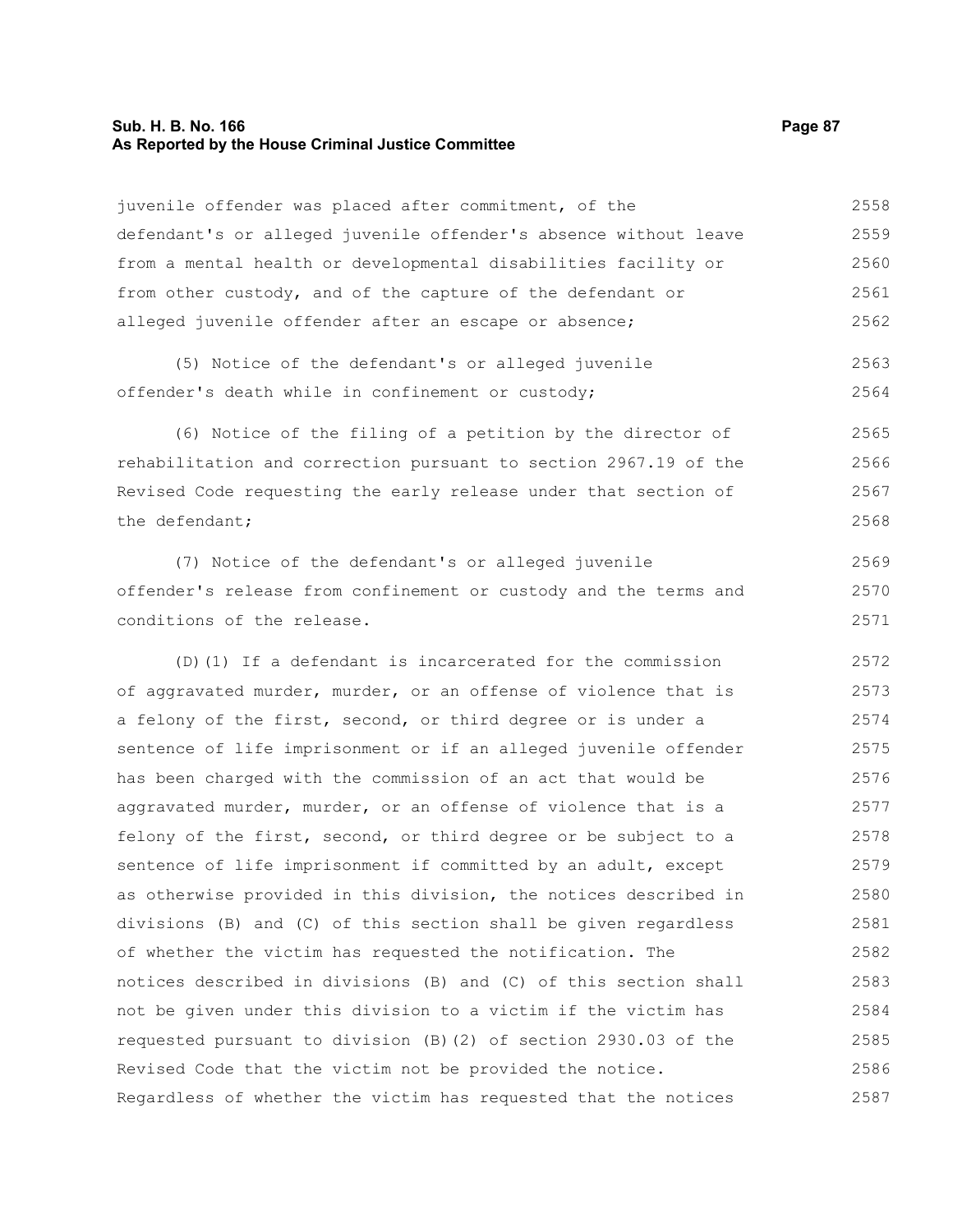## **Sub. H. B. No. 166 Page 88 As Reported by the House Criminal Justice Committee**

described in division (C) of this section be provided or not be provided, the custodial agency shall give notice similar to those notices to the prosecutor in the case, to the sentencing court, to the law enforcement agency that arrested the defendant or alleged juvenile offender if any officer of that agency was a victim of the offense, and to any member of the victim's immediate family who requests notification. If the notice given under this division to the victim is based on an offense committed prior to March 22, 2013, and if the prosecutor or custodial agency has not previously successfully provided any notice to the victim under this division or division (B) or (C) of this section with respect to that offense and the offender who committed it, the notice also shall inform the victim that the victim may request that the victim not be provided any further notices with respect to that offense and the offender who committed it and shall describe the procedure for making that request. If the notice given under this division to the victim pertains to a hearing regarding a grant of a parole to the defendant, the notice also shall inform the victim that the victim, a member of the victim's immediate family, or the victim's representative may request a victim conference, as described in division (E) of this section, and shall provide an explanation of a victim conference. 2588 2589 2590 2591 2592 2593 2594 2595 2596 2597 2598 2599 2600 2601 2602 2603 2604 2605 2606 2607 2608 2609 2610

The prosecutor or custodial agency may give the notices to which this division applies by any reasonable means, including regular mail, telephone, and electronic mail. If the prosecutor or custodial agency attempts to provide notice to a victim under this division but the attempt is unsuccessful because the prosecutor or custodial agency is unable to locate the victim, is unable to provide the notice by its chosen method because it cannot determine the mailing address, telephone number, or 2611 2612 2613 2614 2615 2616 2617 2618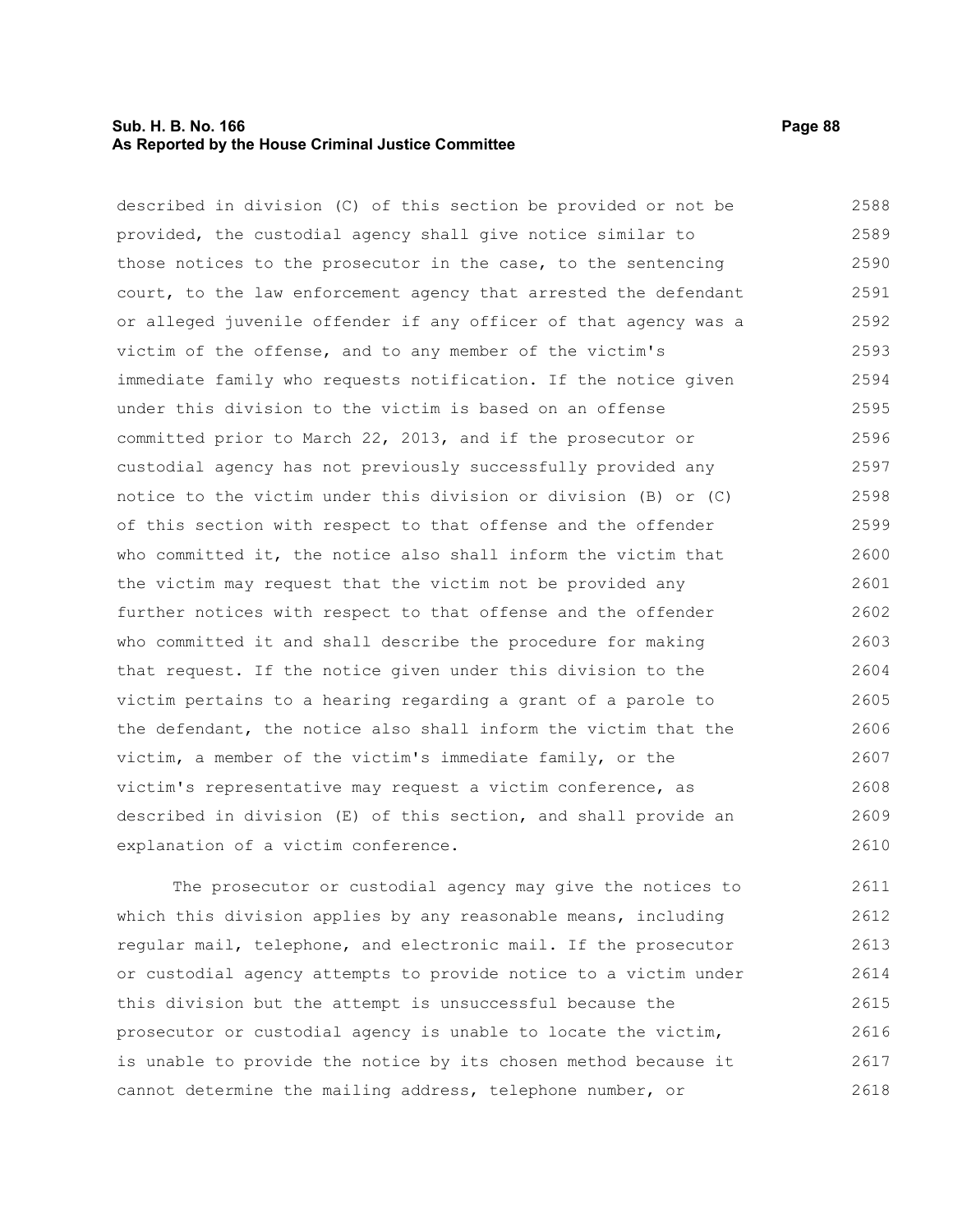# **Sub. H. B. No. 166 Page 89 As Reported by the House Criminal Justice Committee**

electronic mail address at which to provide the notice, or, if the notice is sent by mail, the notice is returned, the prosecutor or custodial agency shall make another attempt to provide the notice to the victim. If the second attempt is unsuccessful, the prosecutor or custodial agency shall make at least one more attempt to provide the notice. If the notice is based on an offense committed prior to March 22, 2013, in each attempt to provide the notice to the victim, the notice shall include the opt-out information described in the preceding paragraph. The prosecutor or custodial agency, in accordance with division (D)(2) of this section, shall keep a record of all attempts to provide the notice, and of all notices provided, under this division. 2619 2620 2621 2622 2623 2624 2625 2626 2627 2628 2629 2630 2631

Division (D)(1) of this section, and the notice-related provisions of divisions (E)(2) and (K) of section 2929.20, division (H) of section 2967.12, division (E)(1)(b) of section 2967.19, division (A)(3)(b) of section 2967.26, division (D)(1) of section 2967.28, and division (A)(2) of section 5149.101 of the Revised Code enacted in the act in which division (D)(1) of this section was enacted, shall be known as "Roberta's Law."

(2) Each prosecutor and custodial agency that attempts to give any notice to which division (D)(1) of this section applies shall keep a record of all attempts to give the notice. The record shall indicate the person who was to be the recipient of the notice, the date on which the attempt was made, the manner in which the attempt was made, and the person who made the attempt. If the attempt is successful and the notice is given, the record shall indicate that fact. The record shall be kept in a manner that allows public inspection of attempts and notices given to persons other than victims without revealing the names, addresses, or other identifying information relating to victims. 2639 2640 2641 2642 2643 2644 2645 2646 2647 2648 2649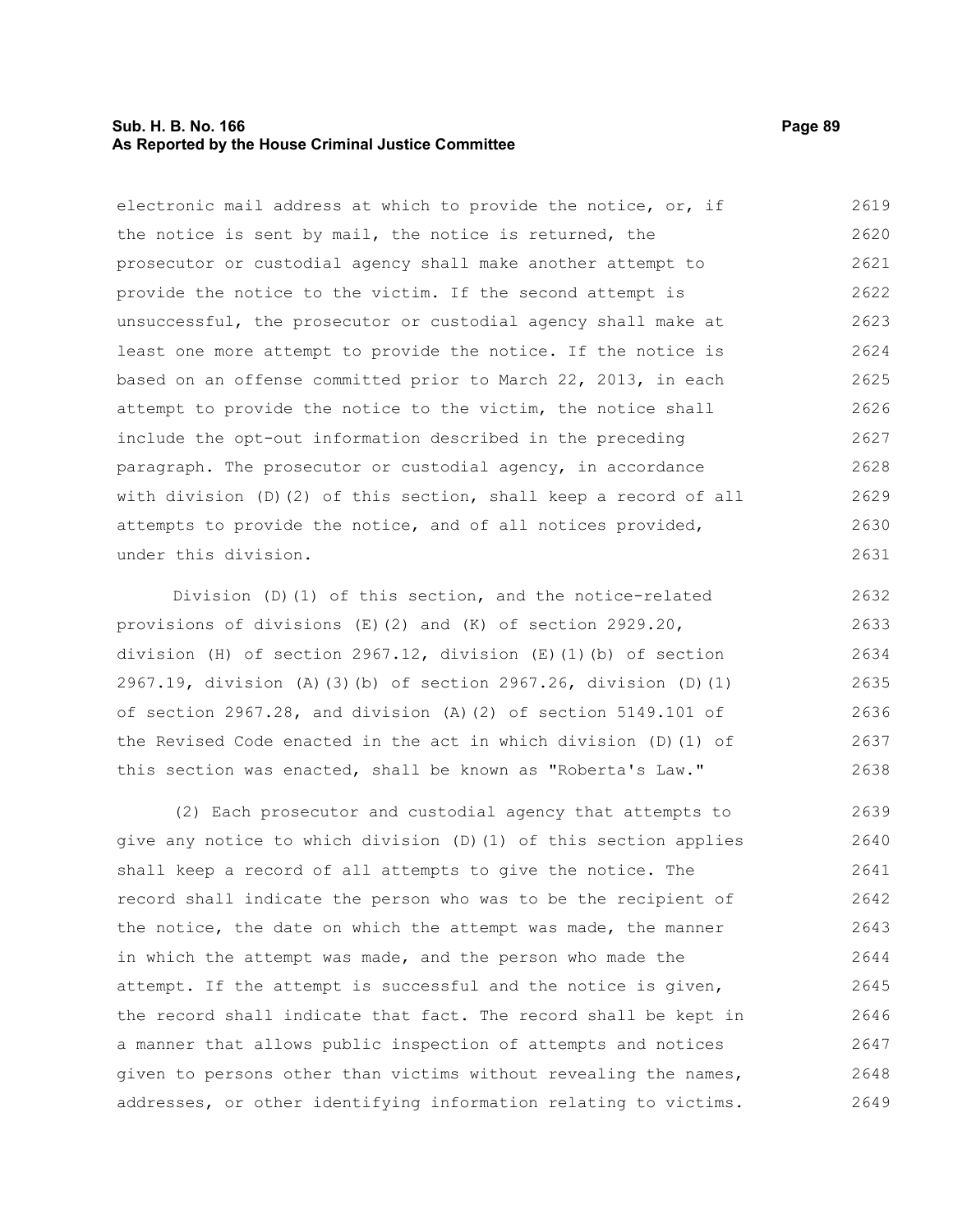## **Sub. H. B. No. 166 Page 90 As Reported by the House Criminal Justice Committee**

The record of attempts and notices given to victims is not a public record, but the prosecutor or custodial agency shall provide upon request a copy of that record to a prosecuting attorney, judge, law enforcement agency, or member of the general assembly. The record of attempts and notices given to persons other than victims is a public record. A record kept under this division may be indexed by offender name, or in any other manner determined by the prosecutor or the custodial agency. Each prosecutor or custodial agency that is required to keep a record under this division shall determine the procedures for keeping the record and the manner in which it is to be kept, subject to the requirements of this division. 2650 2651 2652 2653 2654 2655 2656 2657 2658 2659 2660 2661

(E) The adult parole authority shall adopt rules under Chapter 119. of the Revised Code providing for a victim conference, upon request of the victim, a member of the victim's immediate family, or the victim's representative, prior to a parole hearing in the case of a prisoner who is incarcerated for the commission of aggravated murder, murder, or an offense of violence that is a felony of the first, second, or third degree or is under a sentence of life imprisonment. The rules shall provide for, but not be limited to, all of the following: 2662 2663 2664 2665 2666 2667 2668 2669 2670

(1) Subject to division (E)(3) of this section, attendance by the victim, members of the victim's immediate family, the victim's representative, and, if practicable, other individuals; 2671 2672 2673

(2) Allotment of up to one hour for the conference;

(3) A specification of the number of persons specified in division  $(E)(1)$  of this section who may be present at any single victim conference, if limited by the department pursuant to division (F) of this section. 2675 2676 2677 2678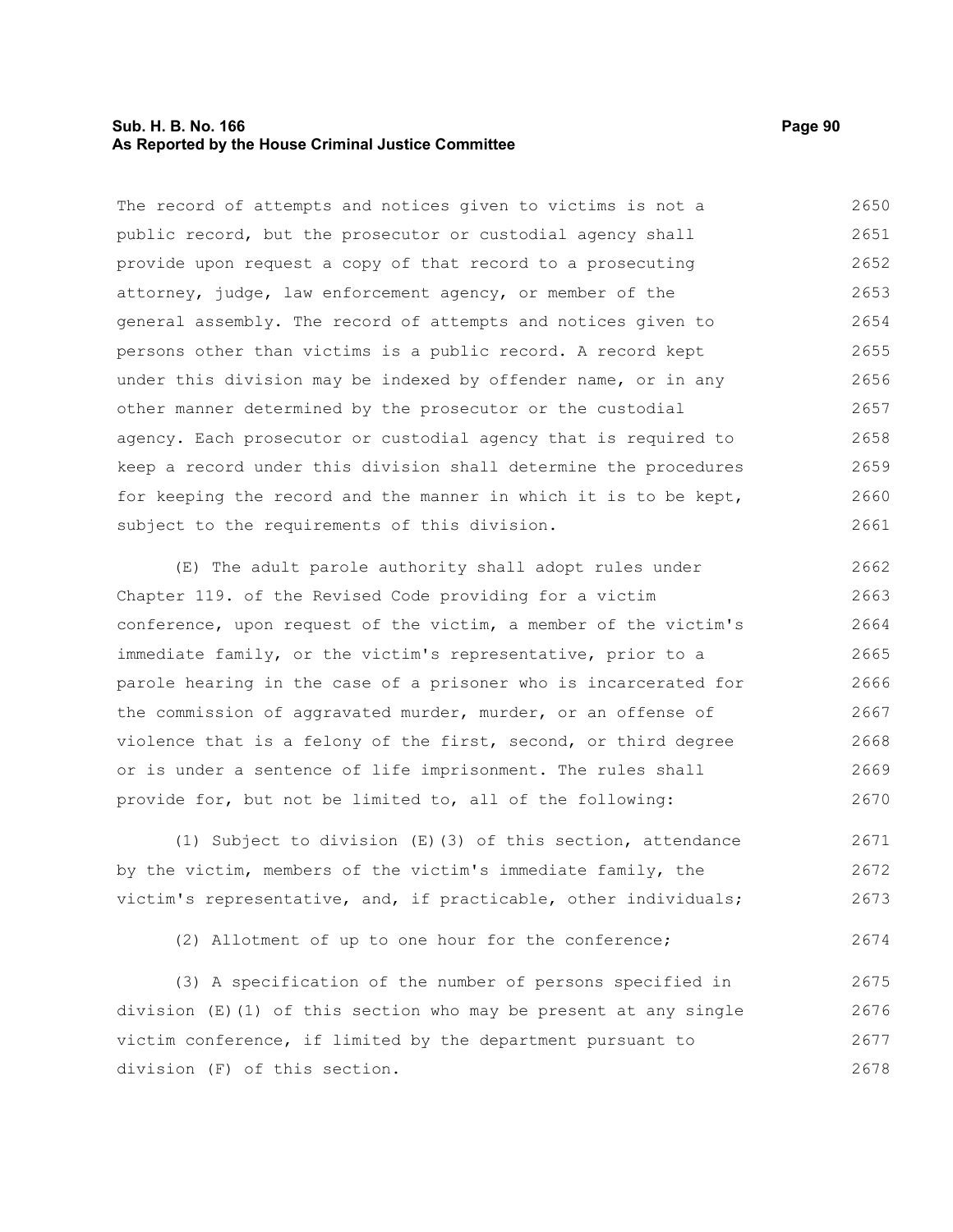# **Sub. H. B. No. 166 Page 91 As Reported by the House Criminal Justice Committee**

(F) The department may limit the number of persons specified in division (E)(1) of this section who may be present at any single victim conference, provided that the department shall not limit the number of persons who may be present at any single conference to fewer than three. If the department limits the number of persons who may be present at any single victim conference, the department shall permit and schedule, upon request of the victim, a member of the victim's immediate family, or the victim's representative, multiple victim conferences for the persons specified in division (E)(1) of this section. 2679 2680 2681 2682 2683 2684 2685 2686 2687 2688 2689

(G) As used in this section, "victim's immediate family" has the same meaning as in section 2967.12 of the Revised Code.

**Sec. 2945.37.** (A) As used in sections 2945.37 to 2945.402 of the Revised Code: 2692 2693

(1) "Prosecutor" means a prosecuting attorney or a city director of law, village solicitor, or similar chief legal officer of a municipal corporation who has authority to prosecute a criminal case that is before the court or the criminal case in which a defendant in a criminal case has been found incompetent to stand trial or not guilty by reason of insanity. 2694 2695 2696 2697 2698 2699 2700

(2) "Examiner" means either of the following: 2701

(a) A psychiatrist or a licensed clinical psychologist who satisfies the criteria of division (I) of section 5122.01 of the Revised Code or is employed by a certified forensic center designated by the department of mental health and addiction services to conduct examinations or evaluations. 2702 2703 2704 2705 2706

(b) For purposes of a separate intellectual disability 2707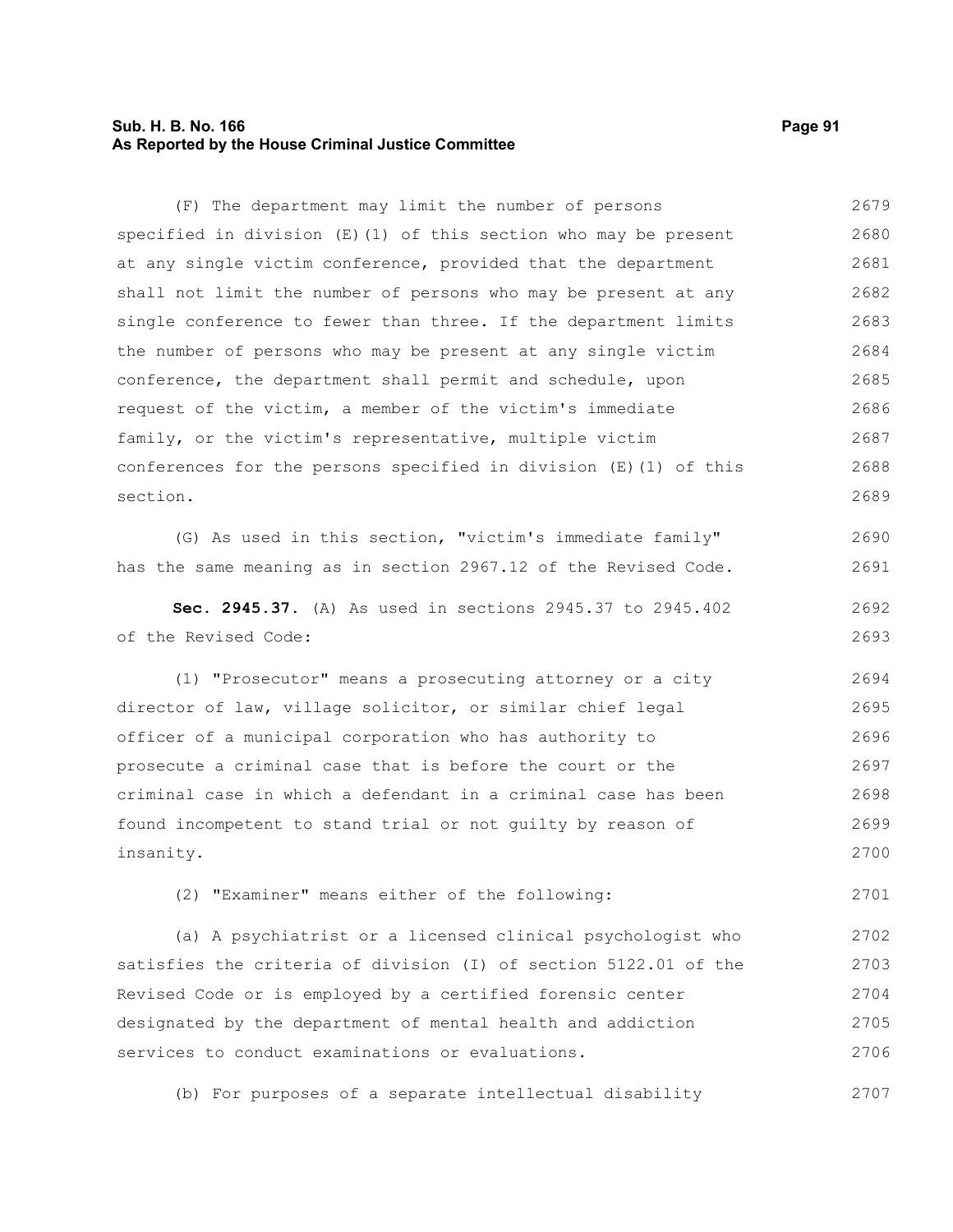#### **Sub. H. B. No. 166 Page 92 As Reported by the House Criminal Justice Committee**

evaluation that is ordered by a court pursuant to division (I) of section 2945.371 of the Revised Code, a psychologist designated by the director of developmental disabilities pursuant to that section to conduct that separate intellectual disability evaluation. 2708 2709 2710 2711 2712

(3) "Nonsecured status" means any unsupervised, offgrounds movement or trial visit from a hospital or institution, or any conditional release, that is granted to a person who is found incompetent to stand trial and is committed pursuant to section 2945.39 of the Revised Code or to a person who is found not guilty by reason of insanity and is committed pursuant to section 2945.40 of the Revised Code. 2713 2714 2715 2716 2717 2718 2719

(4) "Unsupervised, off-grounds movement" includes only off-grounds privileges that are unsupervised and that have an expectation of return to the hospital or institution on a daily basis. 2720 2721 2722 2723

(5) "Trial visit" means a patient privilege of a longer stated duration of unsupervised community contact with an expectation of return to the hospital or institution at designated times. 2724 2725 2726 2727

(6) "Conditional release" means a commitment status under to which both of the following apply: 2728 2729

(a) Under the status, the trial court at any time may revoke a person's conditional release and order the rehospitalization or reinstitutionalization of the person as described in division (A) of section 2945.402 of the Revised Code and pursuant to which. 2730 2731 2732 2733 2734

(b) Pursuant to the status, a person who is found incompetent to stand trial or a person who is found not guilty 2735 2736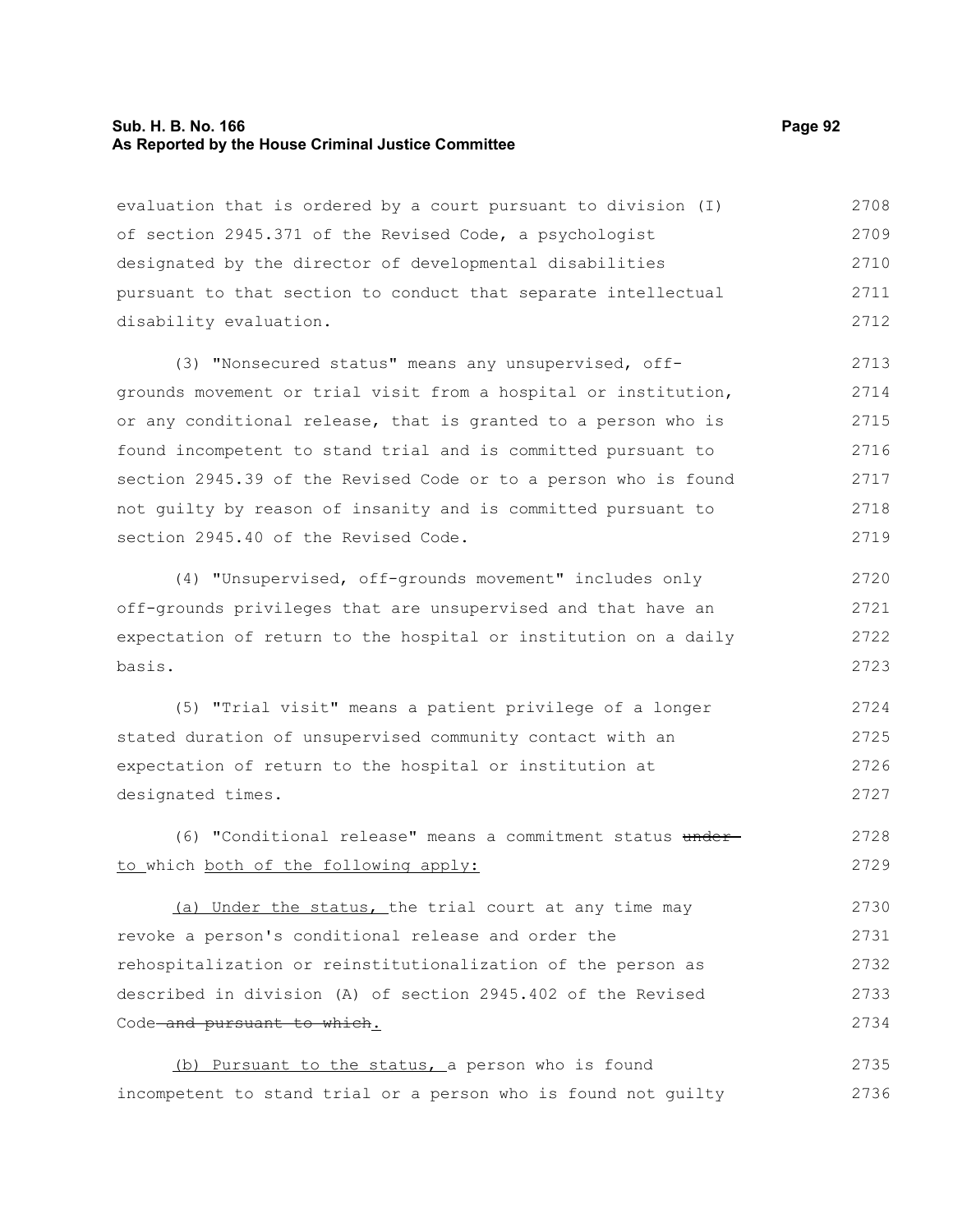# **Sub. H. B. No. 166 Page 93 As Reported by the House Criminal Justice Committee**

by reason of insanity lives and receives treatment in the community for a period of time that does not exceed the maximumlongest prison term or term of imprisonment that the person could have received for the offense in question had the person been convicted of the offense instead of being found incompetent to stand trial on the charge of the offense or being found not guilty by reason of insanity relative to the offense. The longest prison term includes, for an offense that would be a felony of the first or second degree that occurred on or after March 22, 2019, both the longest minimum prison term that the defendant or person could have received if convicted plus the 2737 2738 2739 2740 2741 2742 2743 2744 2745 2746 2747

(7) "Licensed clinical psychologist," "mentally ill person subject to court order," and "psychiatrist" have the same meanings as in section 5122.01 of the Revised Code. 2749 2750 2751

corresponding maximum prison term that would be required.

(8) "Person with an intellectual disability subject to institutionalization by court order" has the same meaning as in section 5123.01 of the Revised Code.

# (9) "Minimum prison term" and "maximum prison term" have the same meanings as in section 2929.01 of the Revised Code.

(B) In a criminal action in a court of common pleas, a county court, or a municipal court, the court, prosecutor, or defense may raise the issue of the defendant's competence to stand trial. If the issue is raised before the trial has commenced, the court shall hold a hearing on the issue as provided in this section. If the issue is raised after the trial has commenced, the court shall hold a hearing on the issue only for good cause shown or on the court's own motion. 2757 2758 2759 2760 2761 2762 2763 2764

(C) The court shall conduct the hearing required or 2765

2748

2752 2753 2754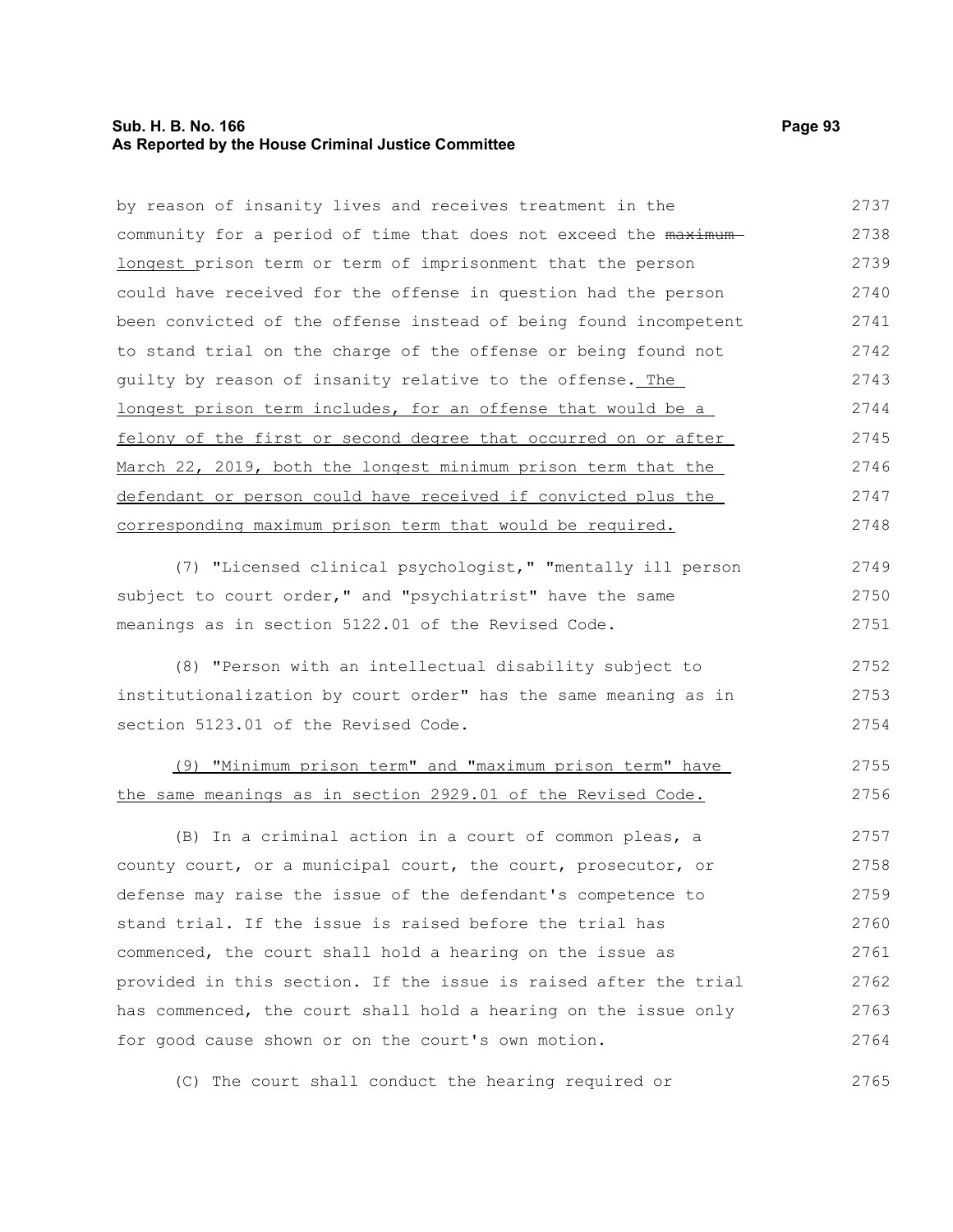# **Sub. H. B. No. 166 Page 94 As Reported by the House Criminal Justice Committee**

authorized under division (B) of this section within thirty days after the issue is raised, unless the defendant has been referred for evaluation in which case the court shall conduct the hearing within ten days after the filing of the report of the evaluation or, in the case of a defendant who is ordered by the court pursuant to division (I) of section 2945.371 of the Revised Code to undergo a separate intellectual disability evaluation conducted by a psychologist designated by the director of developmental disabilities, within ten days after the filing of the report of the separate intellectual disability evaluation under that division. A hearing may be continued for good cause. 2766 2767 2768 2769 2770 2771 2772 2773 2774 2775 2776 2777

(D) The defendant shall be represented by counsel at the hearing conducted under division (C) of this section. If the defendant is unable to obtain counsel, the court shall appoint counsel under Chapter 120. of the Revised Code or under the authority recognized in division (C) of section 120.06, division (E) of section 120.16, division (E) of section 120.26, or section 2941.51 of the Revised Code before proceeding with the hearing. 2778 2779 2780 2781 2782 2783 2784 2785

(E) The prosecutor and defense counsel may submit evidence on the issue of the defendant's competence to stand trial. A written report of the evaluation of the defendant may be admitted into evidence at the hearing by stipulation, but, if either the prosecution or defense objects to its admission, the report may be admitted under sections 2317.36 to 2317.38 of the Revised Code or any other applicable statute or rule. 2786 2787 2788 2789 2790 2791 2792

(F) The court shall not find a defendant incompetent to stand trial solely because the defendant is receiving or has received treatment as a voluntary or involuntary mentally ill 2793 2794 2795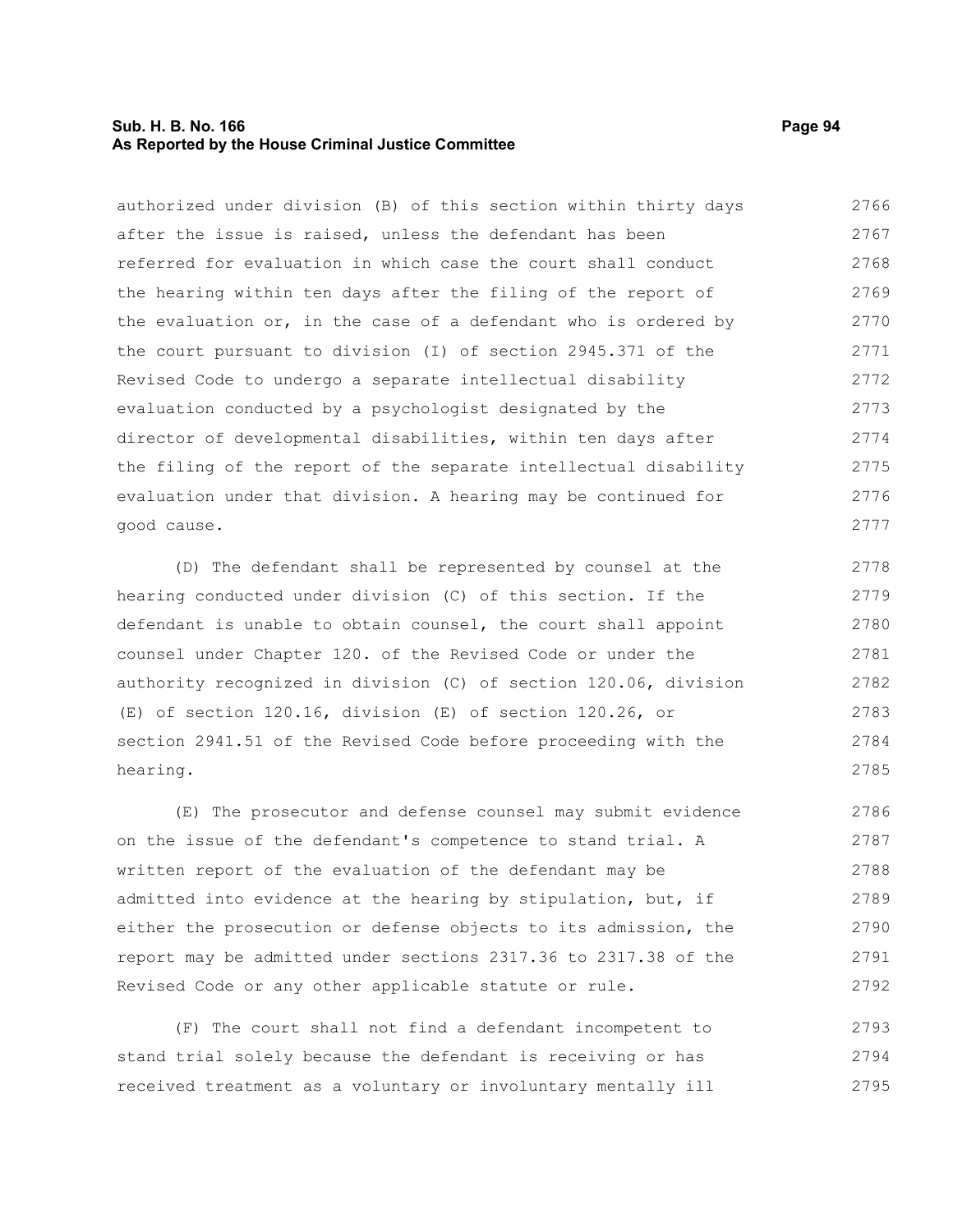#### **Sub. H. B. No. 166 Page 95 As Reported by the House Criminal Justice Committee**

patient under Chapter 5122. or a voluntary or involuntary resident with an intellectual disability under Chapter 5123. of the Revised Code or because the defendant is receiving or has received psychotropic drugs or other medication, even if the defendant might become incompetent to stand trial without the drugs or medication. 2796 2797 2798 2799 2800 2801

(G) A defendant is presumed to be competent to stand trial. If, after a hearing, the court finds by a preponderance of the evidence that, because of the defendant's present mental condition, the defendant is incapable of understanding the nature and objective of the proceedings against the defendant or of assisting in the defendant's defense, the court shall find the defendant incompetent to stand trial and shall enter an order authorized by section 2945.38 of the Revised Code. 2802 2803 2804 2805 2806 2807 2808 2809

(H) Municipal courts shall follow the procedures set forth in sections 2945.37 to 2945.402 of the Revised Code. Except as provided in section 2945.371 of the Revised Code, a municipal court shall not order an evaluation of the defendant's competence to stand trial or the defendant's mental condition at the time of the commission of the offense to be conducted at any hospital operated by the department of mental health and addiction services. Those evaluations shall be performed through community resources including, but not limited to, certified forensic centers, court probation departments, and community mental health services providers. All expenses of the evaluations shall be borne by the legislative authority of the municipal court, as defined in section 1901.03 of the Revised Code, and shall be taxed as costs in the case. If a defendant is found incompetent to stand trial or not guilty by reason of insanity, a municipal court may commit the defendant as provided in sections 2945.38 to 2945.402 of the Revised Code. 2810 2811 2812 2813 2814 2815 2816 2817 2818 2819 2820 2821 2822 2823 2824 2825 2826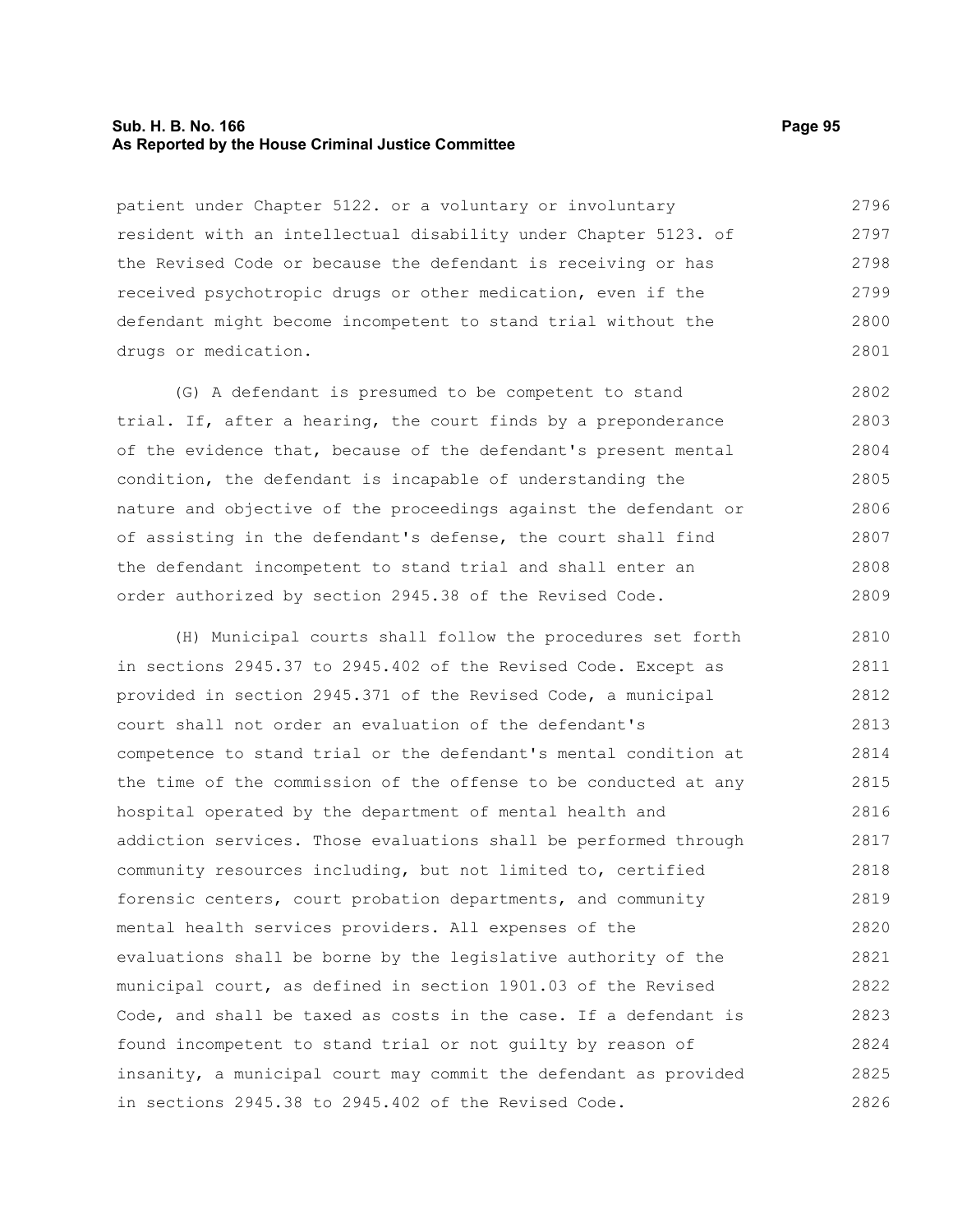# **Sub. H. B. No. 166 Page 96 As Reported by the House Criminal Justice Committee**

**Sec. 2945.401.** (A) A defendant found incompetent to stand trial and committed pursuant to section 2945.39 of the Revised Code or a person found not guilty by reason of insanity and committed pursuant to section 2945.40 of the Revised Code shall remain subject to the jurisdiction of the trial court pursuant to that commitment, and to the provisions of this section, until the final termination of the commitment as described in division (J)(1) of this section. If the jurisdiction is terminated under this division because of the final termination of the commitment resulting from the expiration of the maximum prison term or term of imprisonment described in division  $(J)$  (1)(b) of this section, the court or prosecutor may file an affidavit for the civil commitment of the defendant or person pursuant to Chapter 5122. or 5123. of the Revised Code. 2827 2828 2829 2830 2831 2832 2833 2834 2835 2836 2837 2838 2839 2840

(B) A hearing conducted under any provision of sections 2945.37 to 2945.402 of the Revised Code shall not be conducted in accordance with Chapters 5122. and 5123. of the Revised Code. Any person who is committed pursuant to section 2945.39 or 2945.40 of the Revised Code shall not voluntarily admit the person or be voluntarily admitted to a hospital or institution pursuant to section 5122.02, 5122.15, 5123.69, or 5123.76 of the Revised Code. All other provisions of Chapters 5122. and 5123. of the Revised Code regarding hospitalization or institutionalization shall apply to the extent they are not in conflict with this chapter. A commitment under section 2945.39 or 2945.40 of the Revised Code shall not be terminated and the conditions of the commitment shall not be changed except as otherwise provided in division (D)(2) of this section with respect to a person with an intellectual disability subject to institutionalization by court order or except by order of the trial court. 2841 2842 2843 2844 2845 2846 2847 2848 2849 2850 2851 2852 2853 2854 2855 2856 2857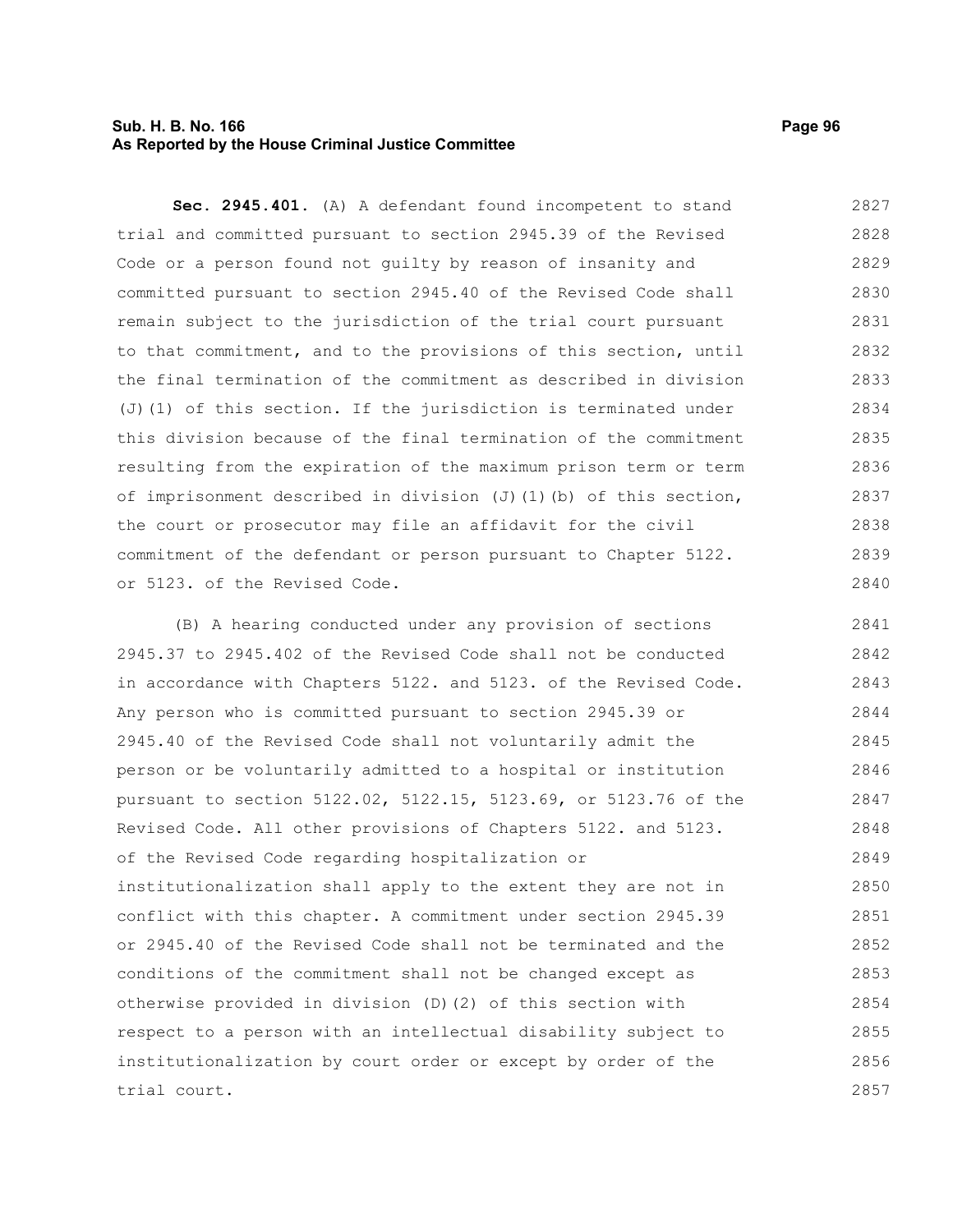# **Sub. H. B. No. 166 Page 97 As Reported by the House Criminal Justice Committee**

(C) The department of mental health and addiction services or the institution, facility, or program to which a defendant or person has been committed under section 2945.39 or 2945.40 of the Revised Code shall report in writing to the trial court, at the times specified in this division, as to whether the defendant or person remains a mentally ill person subject to court order or a person with an intellectual disability subject to institutionalization by court order and, in the case of a defendant committed under section 2945.39 of the Revised Code, as to whether the defendant remains incompetent to stand trial. The department, institution, facility, or program shall make the reports after the initial six months of treatment and every two years after the initial report is made. The trial court shall provide copies of the reports to the prosecutor and to the counsel for the defendant or person. Within thirty days after its receipt pursuant to this division of a report from the department, institution, facility, or program, the trial court shall hold a hearing on the continued commitment of the defendant or person or on any changes in the conditions of the commitment of the defendant or person. The defendant or person may request a change in the conditions of confinement, and the trial court shall conduct a hearing on that request if six months or more have elapsed since the most recent hearing was conducted under this section. 2858 2859 2860 2861 2862 2863 2864 2865 2866 2867 2868 2869 2870 2871 2872 2873 2874 2875 2876 2877 2878 2879 2880 2881

(D)(1) Except as otherwise provided in division (D)(2) of this section, when a defendant or person has been committed under section 2945.39 or 2945.40 of the Revised Code, at any time after evaluating the risks to public safety and the welfare of the defendant or person, the designee of the department of mental health and addiction services or the managing officer of the institution or director of the facility or program to which 2882 2883 2884 2885 2886 2887 2888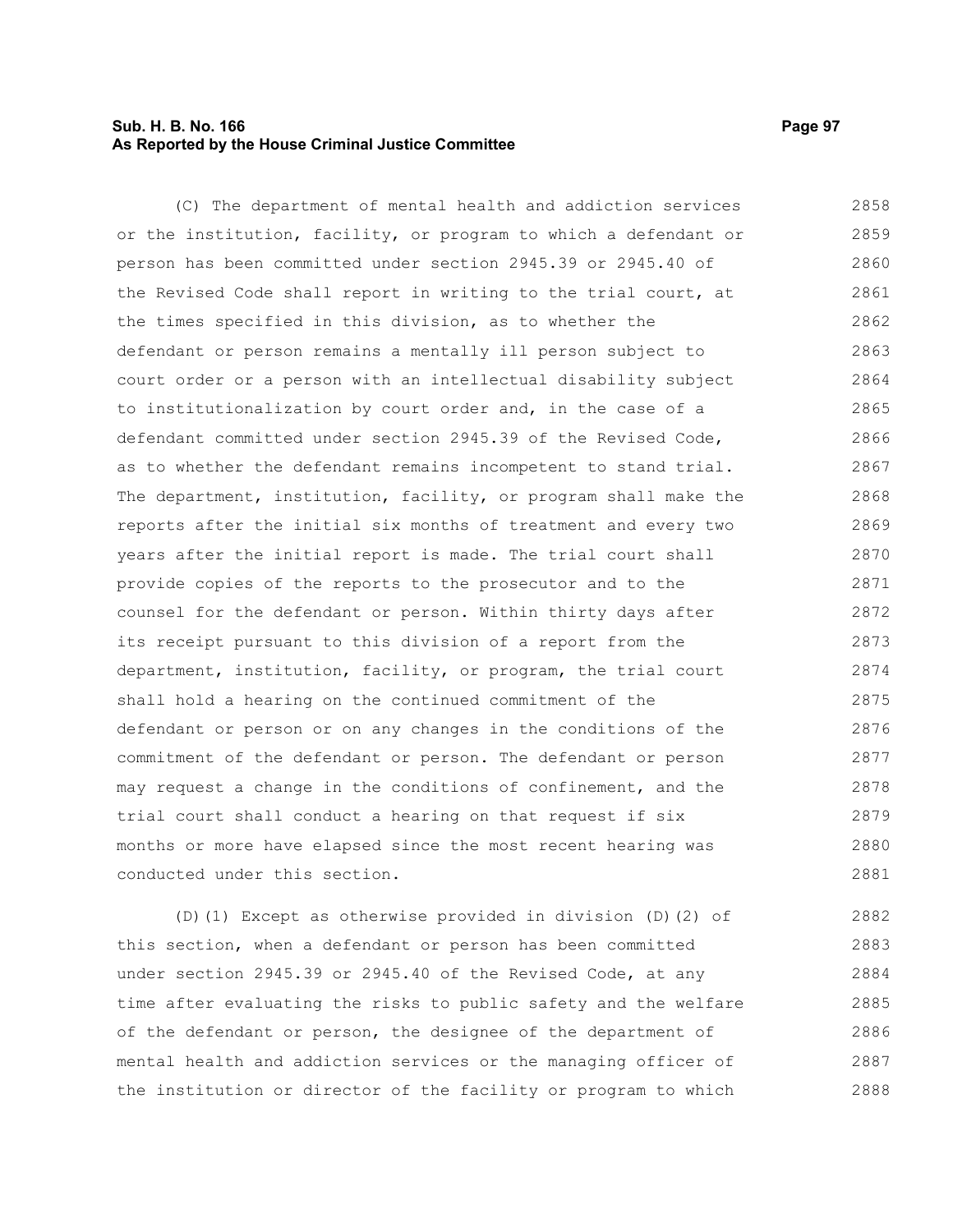#### **Sub. H. B. No. 166 Page 98 As Reported by the House Criminal Justice Committee**

the defendant or person is committed may recommend a termination of the defendant's or person's commitment or a change in the conditions of the defendant's or person's commitment. 2889 2890 2891

Except as otherwise provided in division (D)(2) of this section, if the designee of the department of mental health and addiction services recommends on-grounds unsupervised movement, off-grounds supervised movement, or nonsecured status for the defendant or person or termination of the defendant's or person's commitment, the following provisions apply: 2892 2893 2894 2895 2896 2897

(a) If the department's designee recommends on-grounds unsupervised movement or off-grounds supervised movement, the department's designee shall file with the trial court an application for approval of the movement and shall send a copy of the application to the prosecutor. Within fifteen days after receiving the application, the prosecutor may request a hearing on the application and, if a hearing is requested, shall so inform the department's designee. If the prosecutor does not request a hearing within the fifteen-day period, the trial court shall approve the application by entering its order approving the requested movement or, within five days after the expiration of the fifteen-day period, shall set a date for a hearing on the application. If the prosecutor requests a hearing on the application within the fifteen-day period, the trial court shall hold a hearing on the application within thirty days after the hearing is requested. If the trial court, within five days after the expiration of the fifteen-day period, sets a date for a hearing on the application, the trial court shall hold the hearing within thirty days after setting the hearing date. At least fifteen days before any hearing is held under this division, the trial court shall give the prosecutor written notice of the date, time, and place of the hearing. At the 2898 2899 2900 2901 2902 2903 2904 2905 2906 2907 2908 2909 2910 2911 2912 2913 2914 2915 2916 2917 2918 2919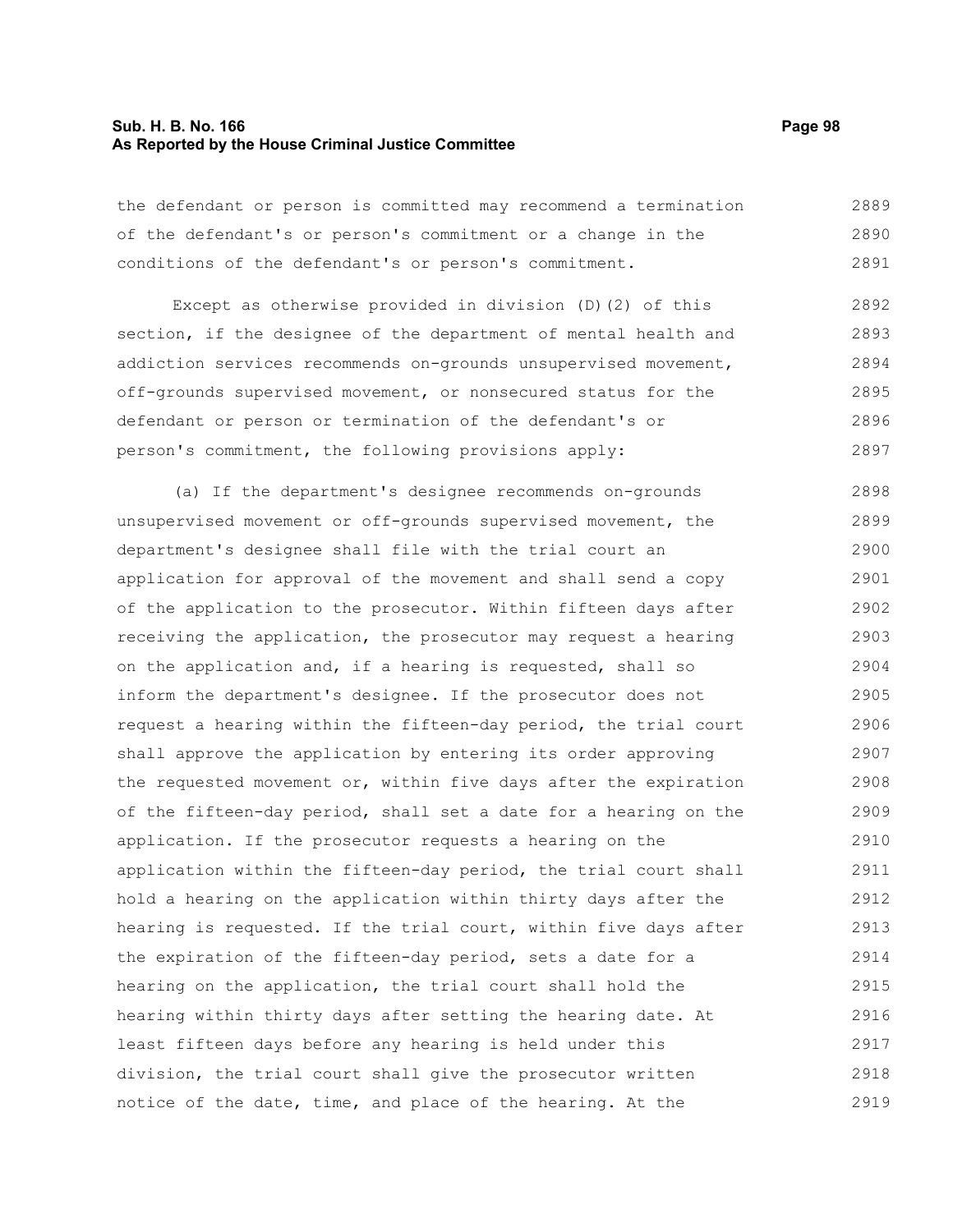# **Sub. H. B. No. 166 Page 99 As Reported by the House Criminal Justice Committee**

conclusion of each hearing conducted under this division, the trial court either shall approve or disapprove the application and shall enter its order accordingly. 2920 2921 2922

(b) If the department's designee recommends termination of the defendant's or person's commitment at any time or if the department's designee recommends the first of any nonsecured status for the defendant or person, the department's designee shall send written notice of this recommendation to the trial court and to the local forensic center. The local forensic center shall evaluate the committed defendant or person and, within thirty days after its receipt of the written notice, shall submit to the trial court and the department's designee a written report of the evaluation. The trial court shall provide a copy of the department's designee's written notice and of the local forensic center's written report to the prosecutor and to the counsel for the defendant or person. Upon the local forensic center's submission of the report to the trial court and the department's designee, all of the following apply: 2923 2924 2925 2926 2927 2928 2929 2930 2931 2932 2933 2934 2935 2936 2937

(i) If the forensic center disagrees with the recommendation of the department's designee, it shall inform the department's designee and the trial court of its decision and the reasons for the decision. The department's designee, after consideration of the forensic center's decision, shall either withdraw, proceed with, or modify and proceed with the recommendation. If the department's designee proceeds with, or modifies and proceeds with, the recommendation, the department's designee shall proceed in accordance with division (D)(1)(b) (iii) of this section. 2938 2939 2940 2941 2942 2943 2944 2945 2946 2947

(ii) If the forensic center agrees with the recommendation of the department's designee, it shall inform the department's 2948 2949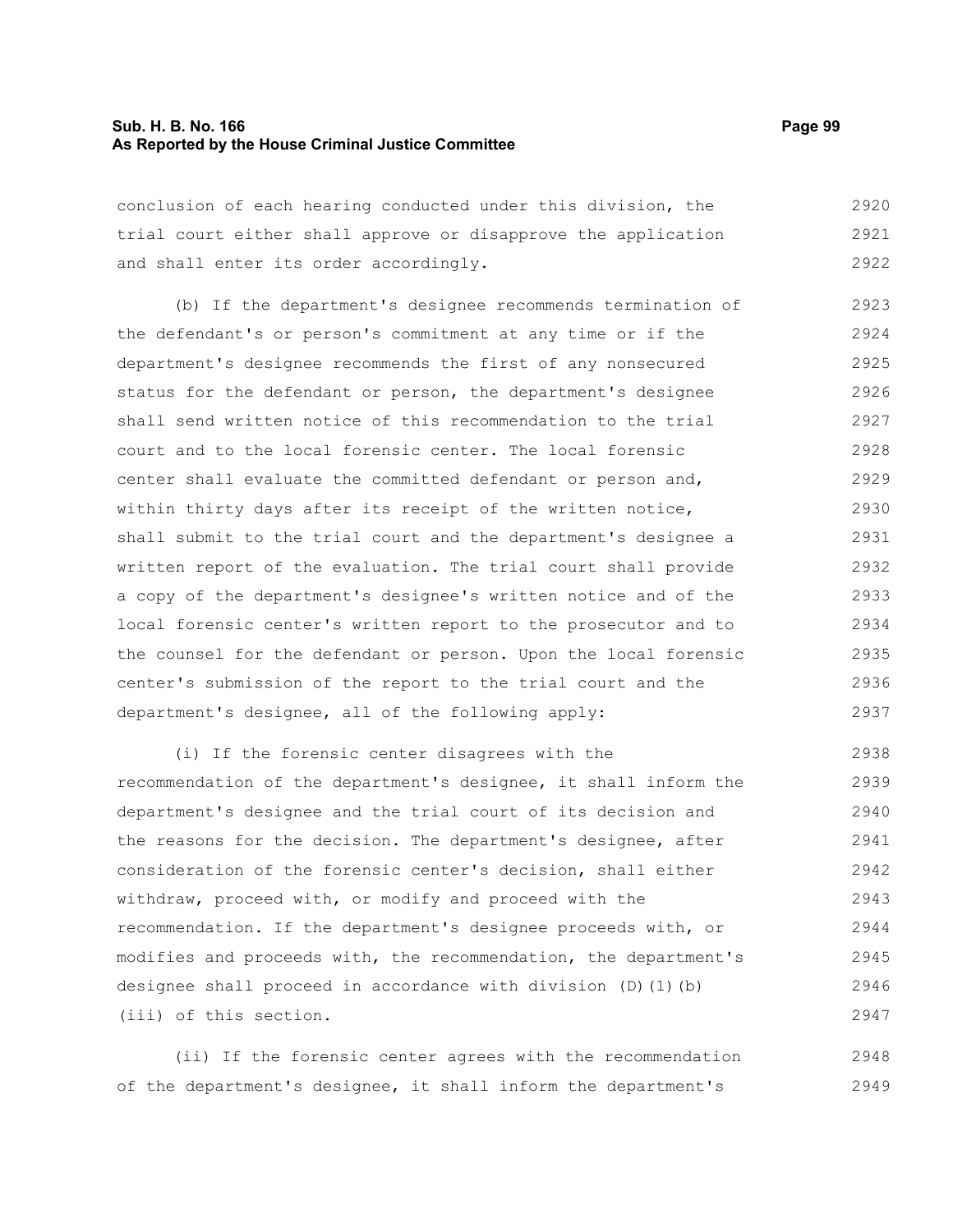#### **Sub. H. B. No. 166 Page 100 As Reported by the House Criminal Justice Committee**

designee and the trial court of its decision and the reasons for the decision, and the department's designee shall proceed in accordance with division  $(D)$   $(1)$   $(b)$   $(iii)$  of this section. 2950 2951 2952

(iii) If the forensic center disagrees with the recommendation of the department's designee and the department's designee proceeds with, or modifies and proceeds with, the recommendation or if the forensic center agrees with the recommendation of the department's designee, the department's designee shall work with community mental health services providers, programs, facilities, or boards of alcohol, drug addiction, and mental health services or community mental health boards to develop a plan to implement the recommendation. If the defendant or person is on medication, the plan shall include, but shall not be limited to, a system to monitor the defendant's or person's compliance with the prescribed medication treatment plan. The system shall include a schedule that clearly states when the defendant or person shall report for a medication compliance check. The medication compliance checks shall be based upon the effective duration of the prescribed medication, taking into account the route by which it is taken, and shall be scheduled at intervals sufficiently close together to detect a potential increase in mental illness symptoms that the medication is intended to prevent. 2953 2954 2955 2956 2957 2958 2959 2960 2961 2962 2963 2964 2965 2966 2967 2968 2969 2970 2971 2972

The department's designee, after consultation with the board of alcohol, drug addiction, and mental health services or the community mental health board serving the area, shall send the recommendation and plan developed under division (D)(1)(b) (iii) of this section, in writing, to the trial court, the prosecutor, and the counsel for the committed defendant or person. The trial court shall conduct a hearing on the recommendation and plan developed under division (D)(1)(b)(iii) 2973 2974 2975 2976 2977 2978 2979 2980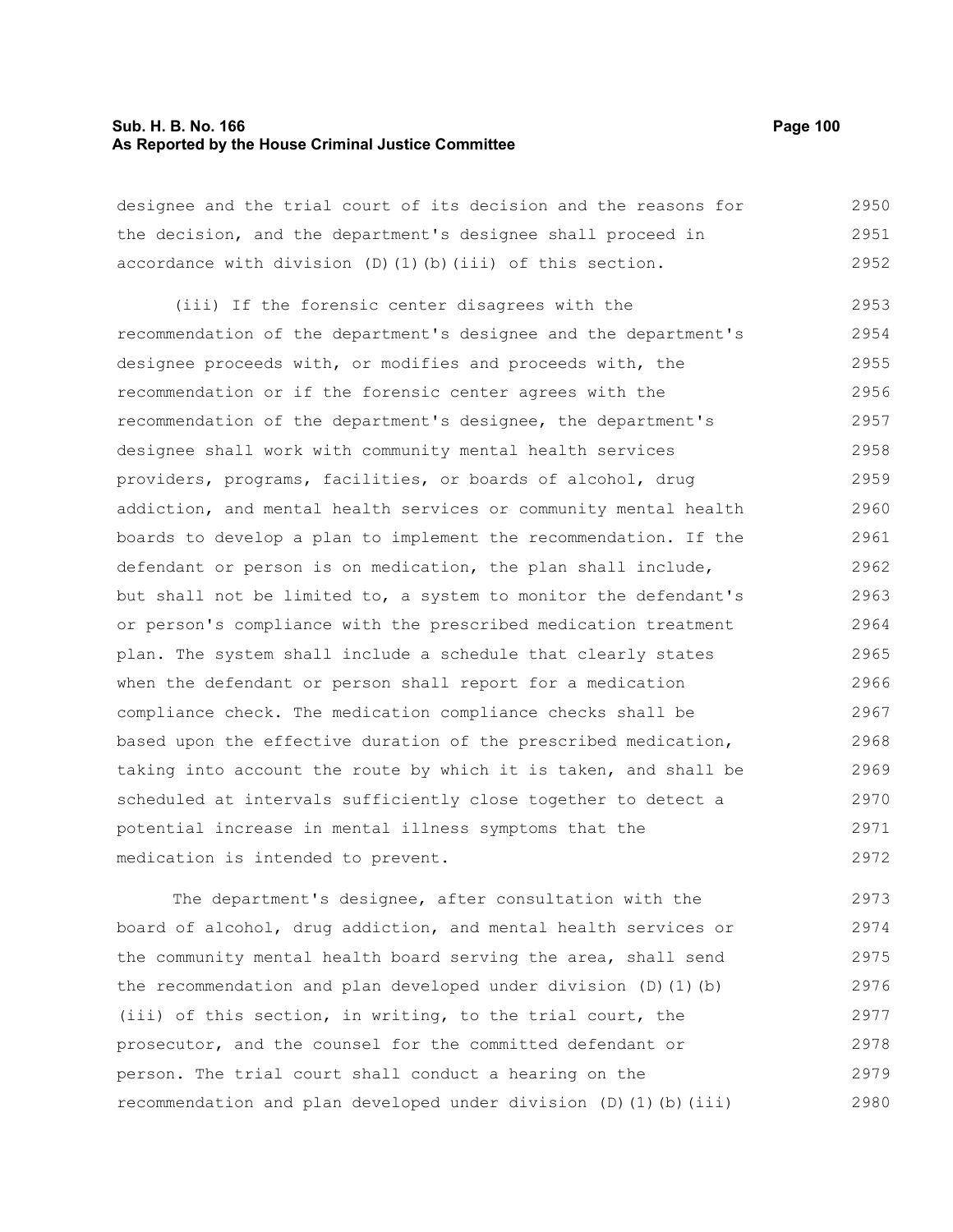# **Sub. H. B. No. 166** Page 101 **As Reported by the House Criminal Justice Committee**

| of this section. Divisions (D)(1)(c) and (d) and (E) to (J) of   | 2981 |
|------------------------------------------------------------------|------|
| this section apply regarding the hearing.                        | 2982 |
| (c) If the department's designee's recommendation is for         | 2983 |
| nonsecured status or termination of commitment, the prosecutor   | 2984 |
| may obtain an independent expert evaluation of the defendant's   | 2985 |
| or person's mental condition, and the trial court may continue   | 2986 |
| the hearing on the recommendation for a period of not more than  | 2987 |
| thirty days to permit time for the evaluation.                   | 2988 |
| The prosecutor may introduce the evaluation report or            | 2989 |
| present other evidence at the hearing in accordance with the     | 2990 |
| Rules of Evidence.                                               | 2991 |
| (d) The trial court shall schedule the hearing on a              | 2992 |
| department's designee's recommendation for nonsecured status or  | 2993 |
| termination of commitment and shall give reasonable notice to    | 2994 |
| the prosecutor and the counsel for the defendant or person.      | 2995 |
| Unless continued for independent evaluation at the prosecutor's  | 2996 |
| request or for other good cause, the hearing shall be held       | 2997 |
| within thirty days after the trial court's receipt of the        | 2998 |
| recommendation and plan.                                         | 2999 |
| $(2)$ (a) Division (D) $(1)$ of this section does not apply to   | 3000 |
| on-grounds unsupervised movement of a defendant or person who    | 3001 |
| has been committed under section 2945.39 or 2945.40 of the       | 3002 |
| Revised Code, who is a person with an intellectual disability    | 3003 |
| subject to institutionalization by court order, and who is being | 3004 |
| provided residential habilitation, care, and treatment in a      | 3005 |
| facility operated by the department of developmental             | 3006 |
| disabilities.                                                    | 3007 |

(b) If, pursuant to section 2945.39 of the Revised Code, the trial court commits a defendant who is found incompetent to 3008 3009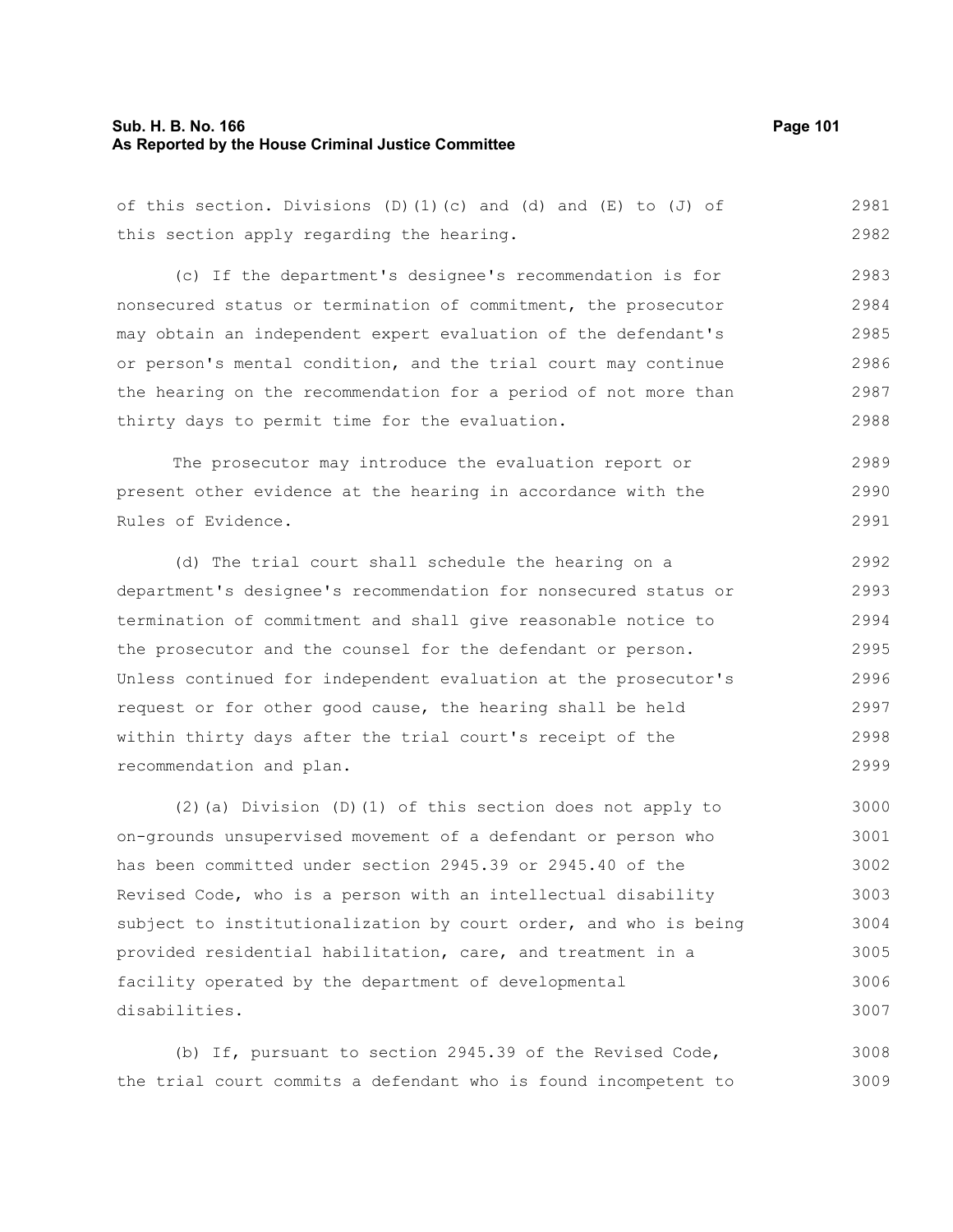# **Sub. H. B. No. 166 Page 102 As Reported by the House Criminal Justice Committee**

3040

stand trial and who is a person with an intellectual disability subject to institutionalization by court order, if the defendant is being provided residential habilitation, care, and treatment in a facility operated by the department of developmental disabilities, if an individual who is conducting a survey for the department of health to determine the facility's compliance with the certification requirements of the medicaid program cites the defendant's receipt of the residential habilitation, care, and treatment in the facility as being inappropriate under the certification requirements, if the defendant's receipt of the residential habilitation, care, and treatment in the facility potentially jeopardizes the facility's continued receipt of federal medicaid moneys, and if as a result of the citation the chief clinical officer of the facility determines that the conditions of the defendant's commitment should be changed, the department of developmental disabilities may cause the defendant to be removed from the particular facility and, after evaluating the risks to public safety and the welfare of the defendant and after determining whether another type of placement is consistent with the certification requirements, may place the defendant in another facility that the department selects as an appropriate facility for the defendant's continued receipt of residential habilitation, care, and treatment and that is a no less secure setting than the facility in which the defendant had been placed at the time of the citation. Within three days after the defendant's removal and alternative placement under the circumstances described in division (D)(2) (b) of this section, the department of developmental disabilities shall notify the trial court and the prosecutor in writing of the removal and alternative placement. 3010 3011 3012 3013 3014 3015 3016 3017 3018 3019 3020 3021 3022 3023 3024 3025 3026 3027 3028 3029 3030 3031 3032 3033 3034 3035 3036 3037 3038 3039

The trial court shall set a date for a hearing on the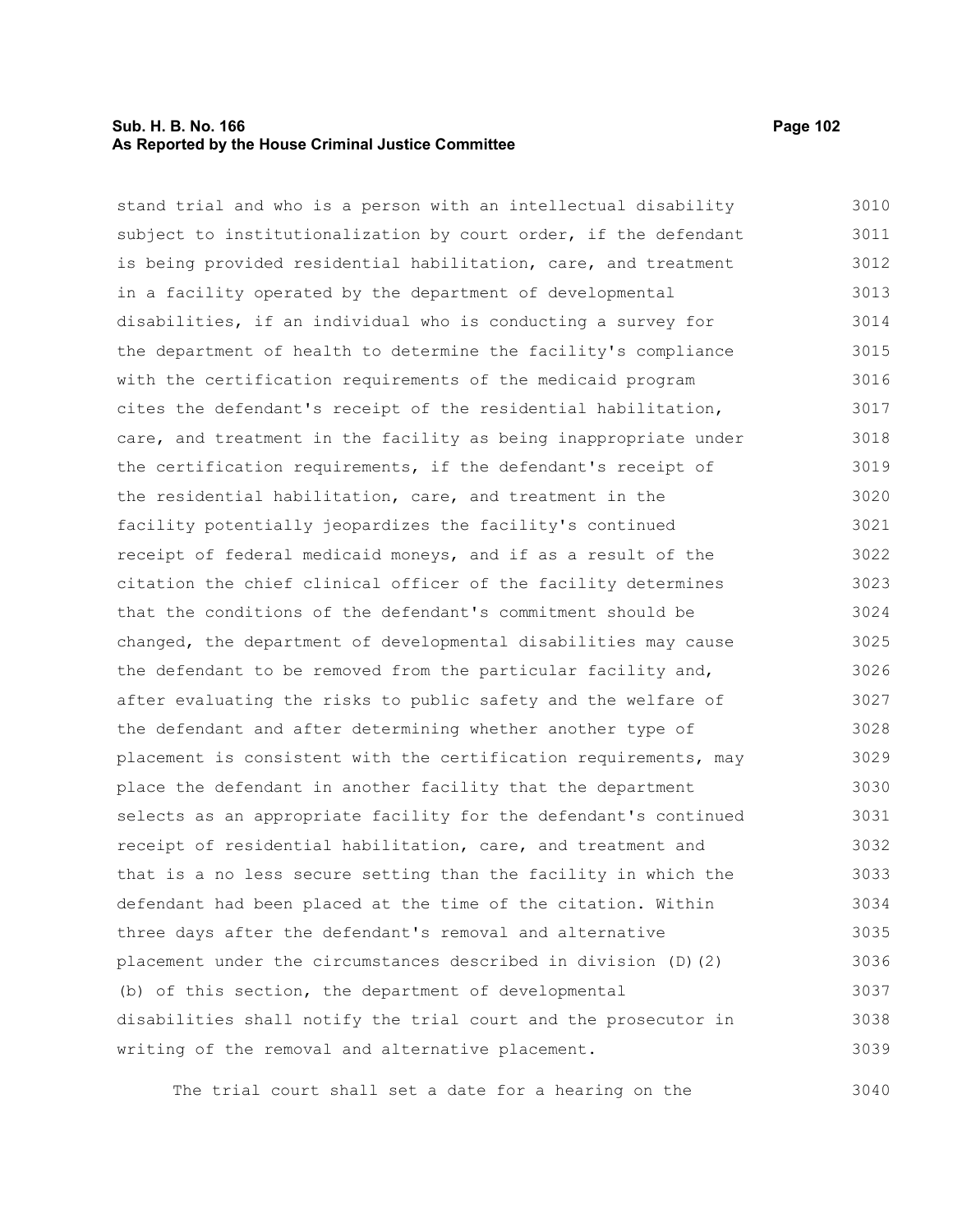# **Sub. H. B. No. 166 Page 103 As Reported by the House Criminal Justice Committee**

removal and alternative placement, and the hearing shall be held within twenty-one days after the trial court's receipt of the notice from the department of developmental disabilities. At least ten days before the hearing is held, the trial court shall give the prosecutor, the department of developmental disabilities, and the counsel for the defendant written notice of the date, time, and place of the hearing. At the hearing, the trial court shall consider the citation issued by the individual who conducted the survey for the department of health to be prima-facie evidence of the fact that the defendant's commitment to the particular facility was inappropriate under the certification requirements of the medicaid program and potentially jeopardizes the particular facility's continued receipt of federal medicaid moneys. At the conclusion of the hearing, the trial court may approve or disapprove the defendant's removal and alternative placement. If the trial court approves the defendant's removal and alternative placement, the department of developmental disabilities may continue the defendant's alternative placement. If the trial court disapproves the defendant's removal and alternative placement, it shall enter an order modifying the defendant's removal and alternative placement, but that order shall not require the department of developmental disabilities to replace the defendant for purposes of continued residential habilitation, care, and treatment in the facility associated with the citation issued by the individual who conducted the survey for the department of health. 3041 3042 3043 3044 3045 3046 3047 3048 3049 3050 3051 3052 3053 3054 3055 3056 3057 3058 3059 3060 3061 3062 3063 3064 3065 3066 3067

(E) In making a determination under this section regarding nonsecured status or termination of commitment, the trial court shall consider all relevant factors, including, but not limited to, all of the following: 3068 3069 3070 3071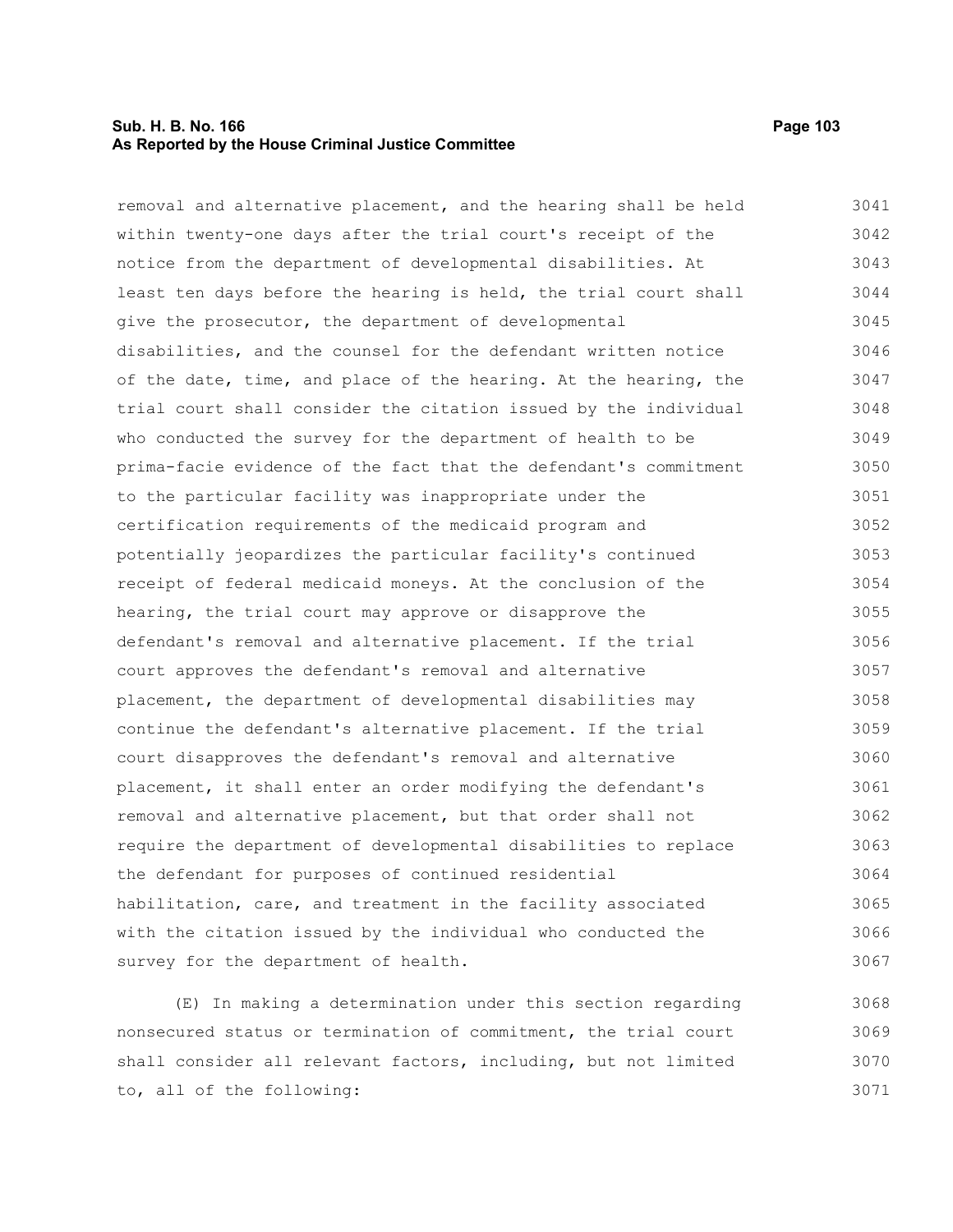# **Sub. H. B. No. 166 Page 104** Page 104 **As Reported by the House Criminal Justice Committee**

(1) Whether, in the trial court's view, the defendant or person currently represents a substantial risk of physical harm to the defendant or person or others; 3072 3073 3074

(2) Psychiatric and medical testimony as to the current mental and physical condition of the defendant or person; 3075 3076

(3) Whether the defendant or person has insight into the defendant's or person's condition so that the defendant or person will continue treatment as prescribed or seek professional assistance as needed; 3077 3078 3079 3080

(4) The grounds upon which the state relies for the proposed commitment; 3081 3082

(5) Any past history that is relevant to establish the defendant's or person's degree of conformity to the laws, rules, regulations, and values of society; 3083 3084 3085

(6) If there is evidence that the defendant's or person's mental illness is in a state of remission, the medically suggested cause and degree of the remission and the probability that the defendant or person will continue treatment to maintain the remissive state of the defendant's or person's illness should the defendant's or person's commitment conditions be altered. 3086 3087 3088 3089 3090 3091 3092

(F) At any hearing held pursuant to division (C) or (D)(1) or (2) of this section, the defendant or the person shall have all the rights of a defendant or person at a commitment hearing as described in section 2945.40 of the Revised Code. 3093 3094 3095 3096

(G) In a hearing held pursuant to division (C) or (D)(1) of this section, the prosecutor has the burden of proof as follows: 3097 3098 3099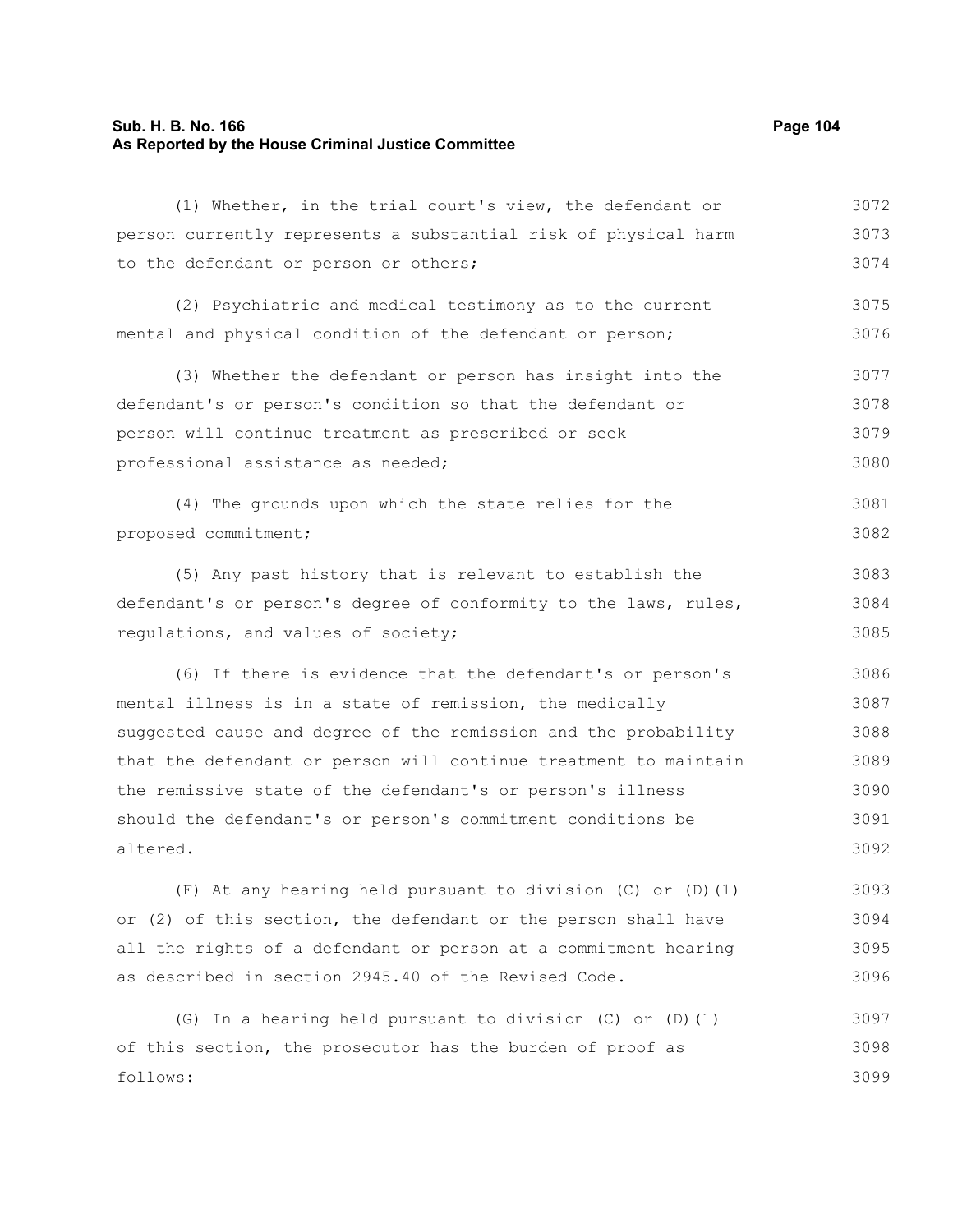#### **Sub. H. B. No. 166 Page 105** Page 105 **As Reported by the House Criminal Justice Committee**

(1) For a recommendation of termination of commitment, to show by clear and convincing evidence that the defendant or person remains a mentally ill person subject to court order or a person with an intellectual disability subject to institutionalization by court order; 3100 3101 3102 3103 3104

(2) For a recommendation for a change in the conditions of the commitment to a less restrictive status, to show by clear and convincing evidence that the proposed change represents a threat to public safety or a threat to the safety of any person. 3105 3106 3107 3108

(H) In a hearing held pursuant to division (C) or (D)(1) or (2) of this section, the prosecutor shall represent the state or the public interest. 3109 3110 3111

(I) At the conclusion of a hearing conducted under division (D)(1) of this section regarding a recommendation from the designee of the department of mental health and addiction services, managing officer of the institution, or director of a facility or program, the trial court may approve, disapprove, or modify the recommendation and shall enter an order accordingly. 3112 3113 3114 3115 3116 3117

(J)(1) A defendant or person who has been committed pursuant to section 2945.39 or 2945.40 of the Revised Code continues to be under the jurisdiction of the trial court until the final termination of the commitment. For purposes of division (J) of this section, the final termination of a commitment occurs upon the earlier of one of the following: 3118 3119 3120 3121 3122 3123

(a) The defendant or person no longer is a mentally ill person subject to court order or a person with an intellectual disability subject to institutionalization by court order, as determined by the trial court; 3124 3125 3126 3127

(b) The expiration of the maximum-longest prison term or 3128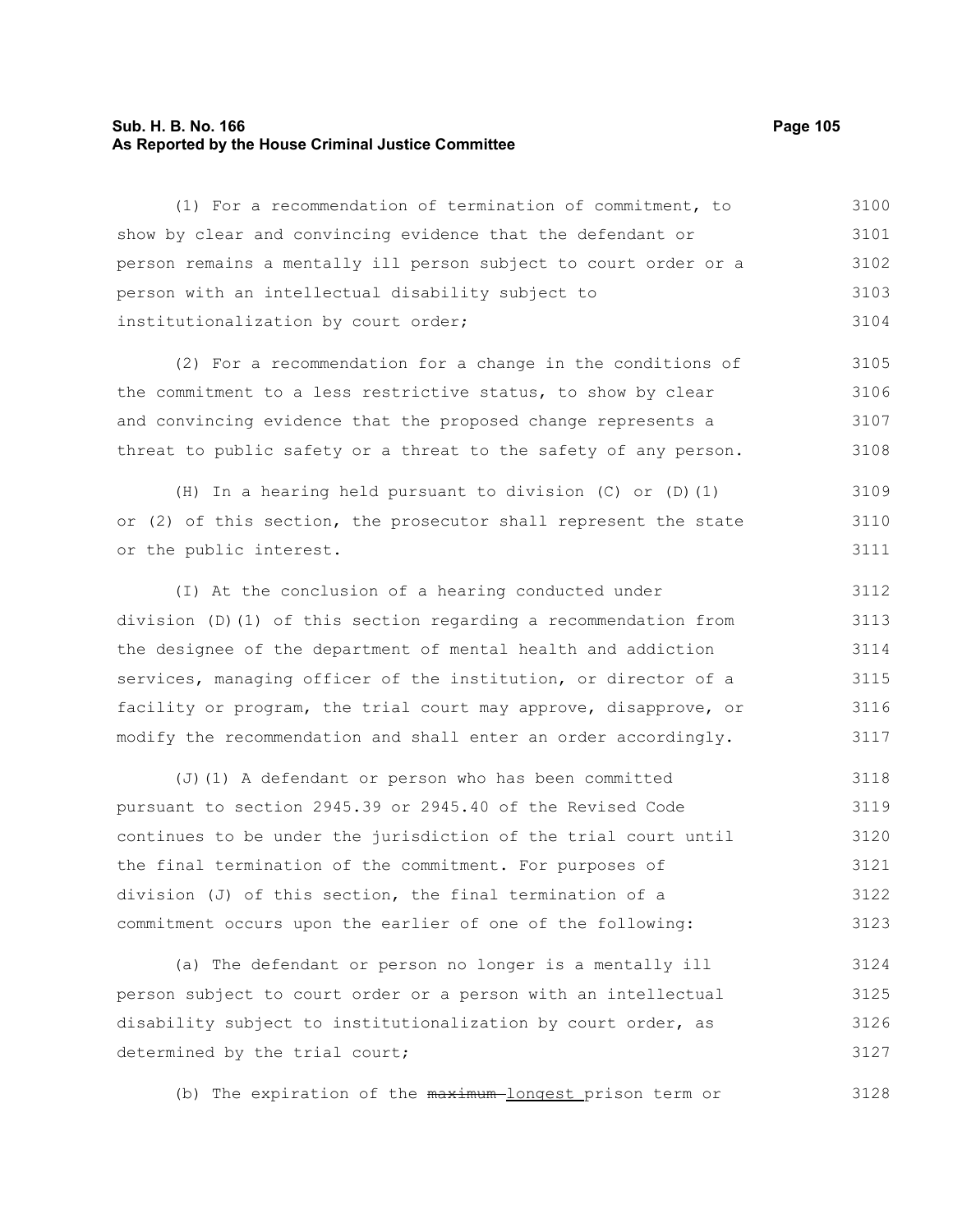# **Sub. H. B. No. 166 Page 106** Page 106 **As Reported by the House Criminal Justice Committee**

term of imprisonment that the defendant or person could have received if the defendant or person had been convicted of the most serious offense with which the defendant or person is charged or in relation to which the defendant or person was found not guilty by reason of insanity, including, for an offense that would be a felony of the first or second degree that occurred on or after March 22, 2019, both the longest minimum prison term that the defendant or person could have received if convicted plus the corresponding maximum prison term that would be required; (c) The trial court enters an order terminating the commitment under the circumstances described in division (J)(2) (a)(ii) of this section. (2)(a) If a defendant is found incompetent to stand trial and committed pursuant to section 2945.39 of the Revised Code, if neither of the circumstances described in divisions  $(J)$  (1)(a) and (b) of this section applies to that defendant, and if a report filed with the trial court pursuant to division (C) of this section indicates that the defendant presently is competent to stand trial or if, at any other time during the period of the defendant's commitment, the prosecutor, the counsel for the defendant, or the designee of the department of mental health and addiction services or the managing officer of the institution or director of the facility or program to which the defendant is committed files an application with the trial court alleging that the defendant presently is competent to stand trial and requesting a hearing on the competency issue or the trial court otherwise has reasonable cause to believe that the defendant presently is competent to stand trial and determines on its own motion to hold a hearing on the competency issue, the trial court shall schedule a hearing on the competency of the 3129 3130 3131 3132 3133 3134 3135 3136 3137 3138 3139 3140 3141 3142 3143 3144 3145 3146 3147 3148 3149 3150 3151 3152 3153 3154 3155 3156 3157 3158 3159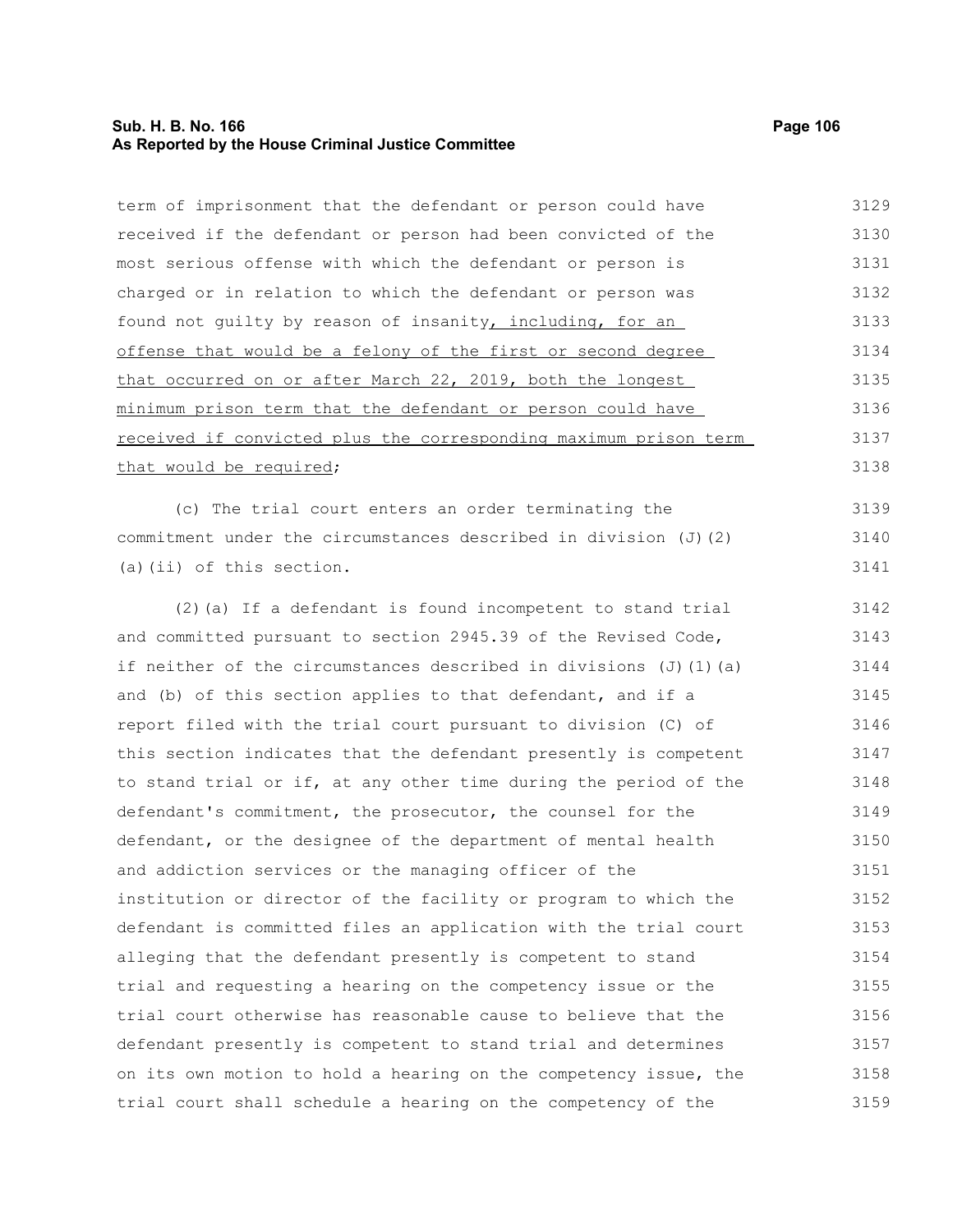# **Sub. H. B. No. 166 Page 107** Page 107 **As Reported by the House Criminal Justice Committee**

defendant to stand trial, shall give the prosecutor, the counsel for the defendant, and the department's designee or the managing officer of the institution or the director of the facility to which the defendant is committed notice of the date, time, and place of the hearing at least fifteen days before the hearing, and shall conduct the hearing within thirty days of the filing of the application or of its own motion. If, at the conclusion of the hearing, the trial court determines that the defendant presently is capable of understanding the nature and objective of the proceedings against the defendant and of assisting in the defendant's defense, the trial court shall order that the defendant is competent to stand trial and shall be proceeded against as provided by law with respect to the applicable offenses described in division (C)(1) of section 2945.38 of the Revised Code and shall enter whichever of the following additional orders is appropriate: 3160 3161 3162 3163 3164 3165 3166 3167 3168 3169 3170 3171 3172 3173 3174 3175

(i) If the trial court determines that the defendant remains a mentally ill person subject to court order or a person with an intellectual disability subject to institutionalization by court order, the trial court shall order that the defendant's commitment to the department of mental health and addiction services or to an institution, facility, or program for the treatment of intellectual disabilities be continued during the pendency of the trial on the applicable offenses described in division (C)(1) of section 2945.38 of the Revised Code. 3176 3177 3178 3179 3180 3181 3182 3183 3184

(ii) If the trial court determines that the defendant no longer is a mentally ill person subject to court order or a person with an intellectual disability subject to institutionalization by court order, the trial court shall order that the defendant's commitment to the department of mental health and addiction services or to an institution, facility, or 3185 3186 3187 3188 3189 3190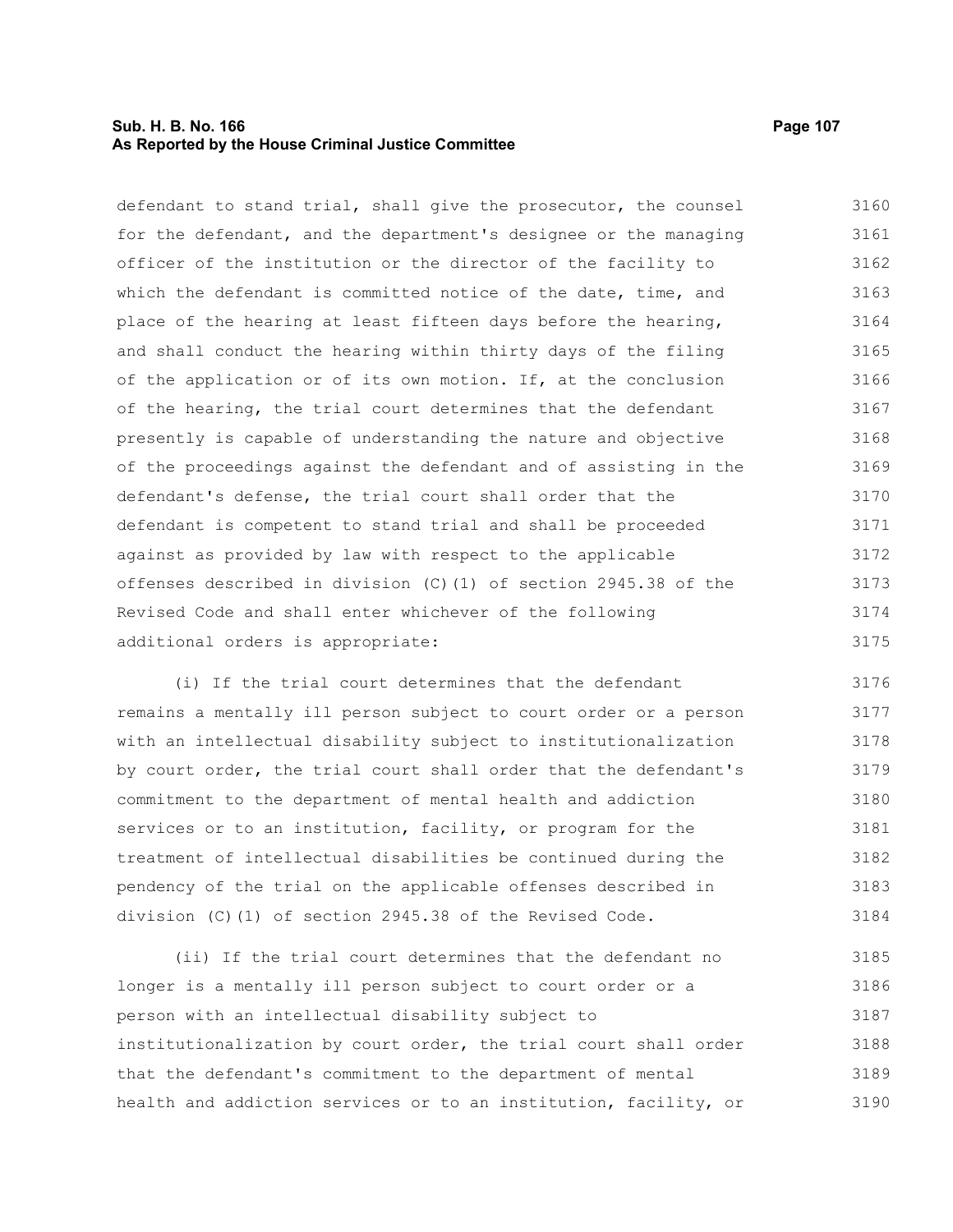#### **Sub. H. B. No. 166 Page 108 As Reported by the House Criminal Justice Committee**

program for the treatment of intellectual disabilities shall not be continued during the pendency of the trial on the applicable offenses described in division (C)(1) of section 2945.38 of the Revised Code. This order shall be a final termination of the commitment for purposes of division (J)(1)(c) of this section. 3191 3192 3193 3194 3195

(b) If, at the conclusion of the hearing described in division (J)(2)(a) of this section, the trial court determines that the defendant remains incapable of understanding the nature and objective of the proceedings against the defendant or of assisting in the defendant's defense, the trial court shall order that the defendant continues to be incompetent to stand trial, that the defendant's commitment to the department of mental health and addiction services or to an institution, facility, or program for the treatment of intellectual disabilities shall be continued, and that the defendant remains subject to the jurisdiction of the trial court pursuant to that commitment, and to the provisions of this section, until the final termination of the commitment as described in division (J) (1) of this section. 3196 3197 3198 3199 3200 3201 3202 3203 3204 3205 3206 3207 3208 3209

**Sec. 2949.08.** (A) When a person who is convicted of or pleads guilty to a felony is sentenced to a community residential sanction in a community-based correctional facility pursuant to section 2929.16 of the Revised Code or when a person who is convicted of or pleads guilty to a felony or a misdemeanor is sentenced to a term of imprisonment in a jail, the judge or magistrate shall order the person into the custody of the sheriff or constable, and the sheriff or constable shall deliver the person with the record of the person's conviction to the jailer, administrator, or keeper, in whose custody the person shall remain until the term of imprisonment expires or the person is otherwise legally discharged. 3210 3211 3212 3213 3214 3215 3216 3217 3218 3219 3220 3221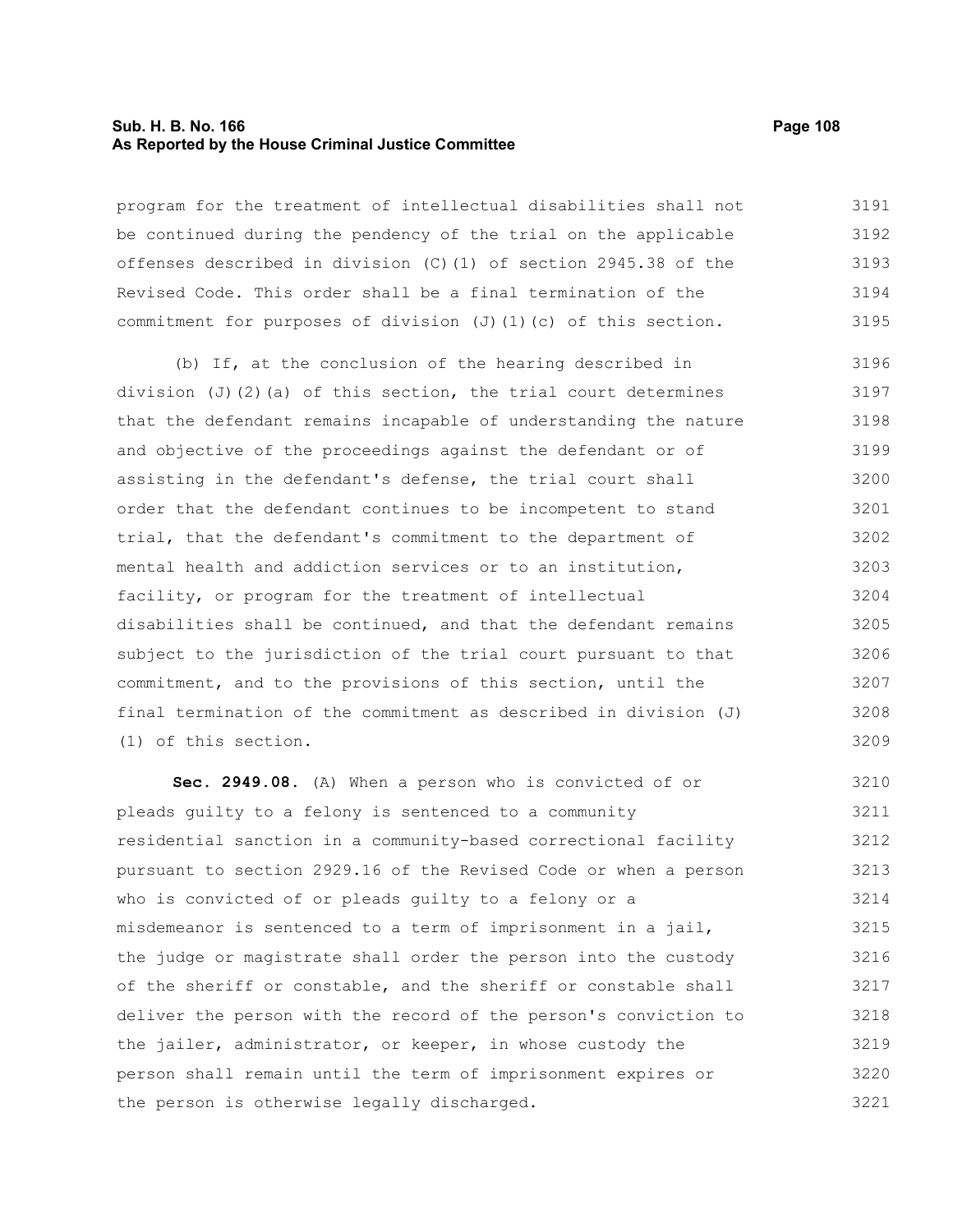# **Sub. H. B. No. 166 Page 109 As Reported by the House Criminal Justice Committee**

(B) The record of the person's conviction shall specify the total number of days, if any, that the person was confined for any reason arising out of the offense for which the person was convicted and sentenced prior to delivery to the jailer, administrator, or keeper under this section. The record shall be used to determine any reduction of sentence under division (C) of this section. 3222 3223 3224 3225 3226 3227 3228

(C)(1) If the person is sentenced to a jail for a felony or a misdemeanor, the jailer in charge of a jail shall reduce the sentence of a person delivered into the jailer's custody pursuant to division (A) of this section by the total number of days the person was confined for any reason arising out of the offense for which the person was convicted and sentenced, including confinement in lieu of bail while awaiting trial, confinement for examination to determine the person's competence to stand trial or to determine sanity, confinement while awaiting transportation to the place where the person is to serve the sentence, and confinement in a juvenile facility. 3229 3230 3231 3232 3233 3234 3235 3236 3237 3238 3239

(2) If the person is sentenced to a community-based correctional facility for a felony, the total amount of time that a person shall be confined in a community-based correctional facility, in a jail, and for any reason arising out of the offense for which the person was convicted and sentenced prior to delivery to the jailer, administrator, or keeper shall not exceed the maximum-longest prison term available for that offense including, for an offense that would be a felony of the first or second degree that occurred on or after March 22, 2019, both the longest minimum prison term that the defendant or person could have received if convicted, plus the corresponding maximum prison term that would be required. Any term in a jail shall be reduced first pursuant to division (C)(1) of this 3240 3241 3242 3243 3244 3245 3246 3247 3248 3249 3250 3251 3252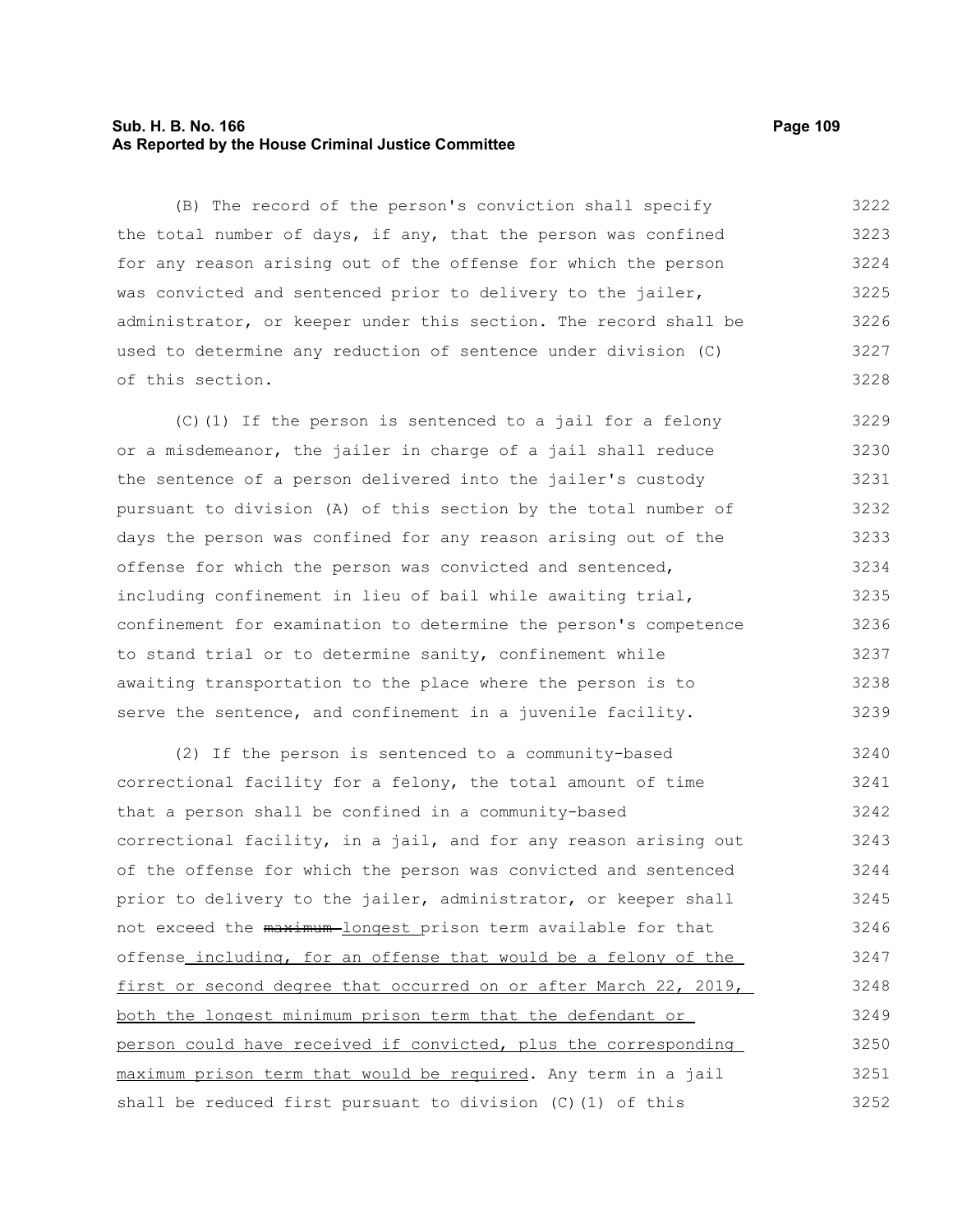### **Sub. H. B. No. 166 Page 110 As Reported by the House Criminal Justice Committee**

section by the total number of days the person was confined prior to delivery to the jailer, administrator, or keeper. Only after the term in a jail has been entirely reduced may the term in a community-based correctional facility be reduced pursuant to this division. This division does not affect the limitations placed on the duration of a term in a jail or a community-based correctional facility under divisions  $(A)$   $(1)$ ,  $(2)$ , and  $(3)$  of section 2929.16 of the Revised Code. 3253 3254 3255 3256 3257 3258 3259 3260

(D) For purposes of divisions (B) and (C) of this section, a person shall be considered to have been confined for a day if the person was confined for any period or periods of time totaling more than eight hours during that day. 3261 3262 3263 3264

(E) As used in this section, "community-based correctional facility" and," "minimum prison term," "maximum prison term," and "jail" have the same meanings as in section 2929.01 of the Revised Code.

**Sec. 2951.03.** (A)(1) Unless the defendant and the prosecutor who is handling the case against the defendant agree to waive the presentence investigation report, no person who has been convicted of or pleaded guilty to a felony shall be placed under a community control sanction until a written presentence investigation report has been considered by the court. The court may order a presentence investigation report notwithstanding an agreement to waive the report. If a court orders the preparation of a presentence investigation report pursuant to this section, section 2947.06 of the Revised Code, or Criminal Rule 32.2, the officer making the report shall inquire into the circumstances of the offense and the criminal record, social history, and present condition of the defendant, all information available regarding any prior adjudications of the defendant as a 3269 3270 3271 3272 3273 3274 3275 3276 3277 3278 3279 3280 3281 3282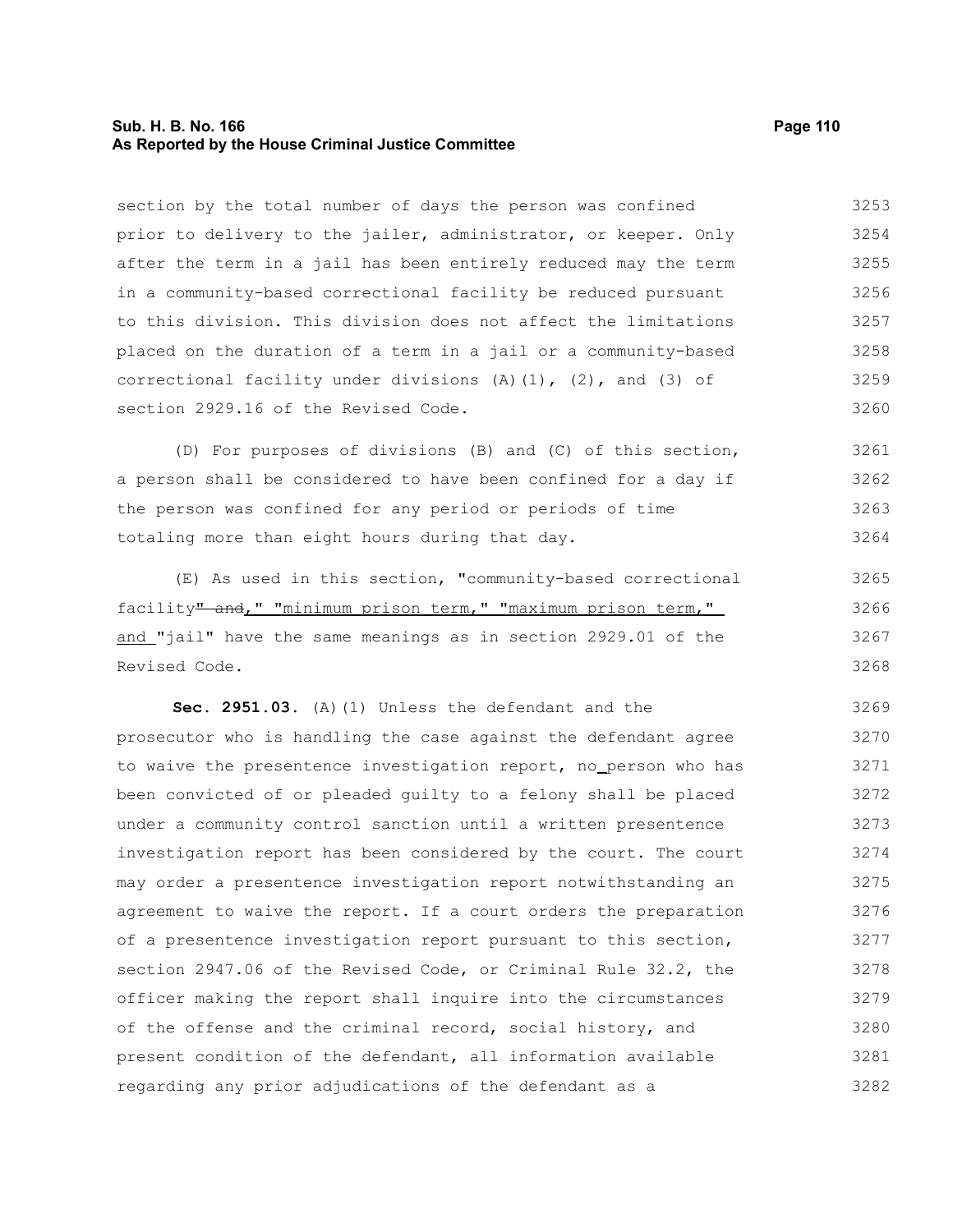# **Sub. H. B. No. 166 Page 111 As Reported by the House Criminal Justice Committee**

delinquent child and regarding the dispositions made relative to those adjudications, and any other matters specified in Criminal Rule 32.2. Whenever the officer considers it advisable, the officer's investigation may include a physical and mental examination of the defendant. A physical examination of the defendant may include a drug test consisting of a chemical analysis of a blood or urine specimen of the defendant to determine whether the defendant ingested or was injected with a drug of abuse. If, pursuant to section 2930.13 of the Revised Code, the victim of the offense of which the defendant has been convicted wishes to make a statement regarding the impact of the offense for the officer's use in preparing the presentence investigation report, the officer shall comply with the requirements of that section. 3283 3284 3285 3286 3287 3288 3289 3290 3291 3292 3293 3294 3295 3296

(2) If a defendant is committed to any institution, the presentence investigation report shall be sent to the institution with the entry of commitment. If a defendant is committed to any institution and a presentence investigation report is not prepared regarding that defendant pursuant to this section, section 2947.06 of the Revised Code, or Criminal Rule 32.2, the director of the department of rehabilitation and correction or the director's designee may order that an offender background investigation and report be conducted and prepared regarding the defendant pursuant to section 5120.16 of the Revised Code. An offender background investigation report prepared pursuant to this section shall be considered confidential information and is not a public record under section 149.43 of the Revised Code. 3297 3298 3299 3300 3301 3302 3303 3304 3305 3306 3307 3308 3309 3310

(3) The department of rehabilitation and correction may use any presentence investigation report and any offender background investigation report prepared pursuant to this 3311 3312 3313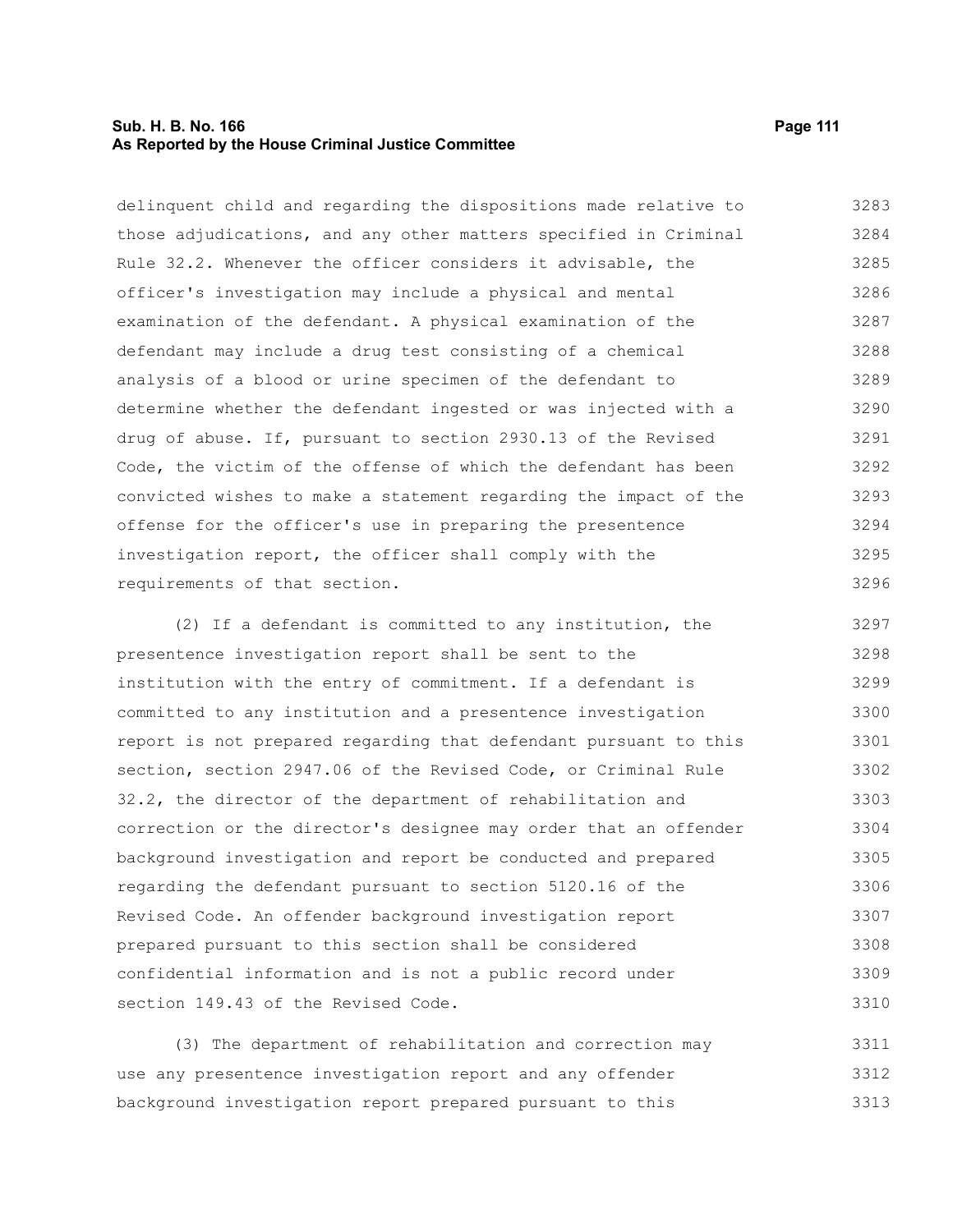# **Sub. H. B. No. 166 Page 112 As Reported by the House Criminal Justice Committee**

section for penological and rehabilitative purposes. The department may disclose any presentence investigation report and any offender background investigation report to courts, law enforcement agencies, community-based correctional facilities, halfway houses, and medical, mental health, and substance abuse treatment providers. The department shall make the disclosure in a manner calculated to maintain the report's confidentiality. Any presentence investigation report or offender background investigation report that the department discloses to a community-based correctional facility, a halfway house, or a medical, mental health, or substance abuse treatment provider shall not include a victim impact section or information identifying a witness. 3314 3315 3316 3317 3318 3319 3320 3321 3322 3323 3324 3325 3326

(B)(1) If a presentence investigation report is prepared pursuant to this section, section 2947.06 of the Revised Code, or Criminal Rule 32.2, the court, at a reasonable time before imposing sentence, shall permit the defendant or the defendant's counsel to read the report, except that the court shall not permit the defendant or the defendant's counsel to read any of the following: 3327 3328 3329 3330 3331 3332 3333

(a) Any recommendation as to sentence;

(b) Any diagnostic opinions that, if disclosed, the court believes might seriously disrupt a program of rehabilitation for the defendant; 3335 3336 3337

```
(c) Any sources of information obtained upon a promise of
confidentiality;
                                                                            3338
                                                                            3339
```
(d) Any other information that, if disclosed, the court believes might result in physical harm or some other type of harm to the defendant or to any other person. 3340 3341 3342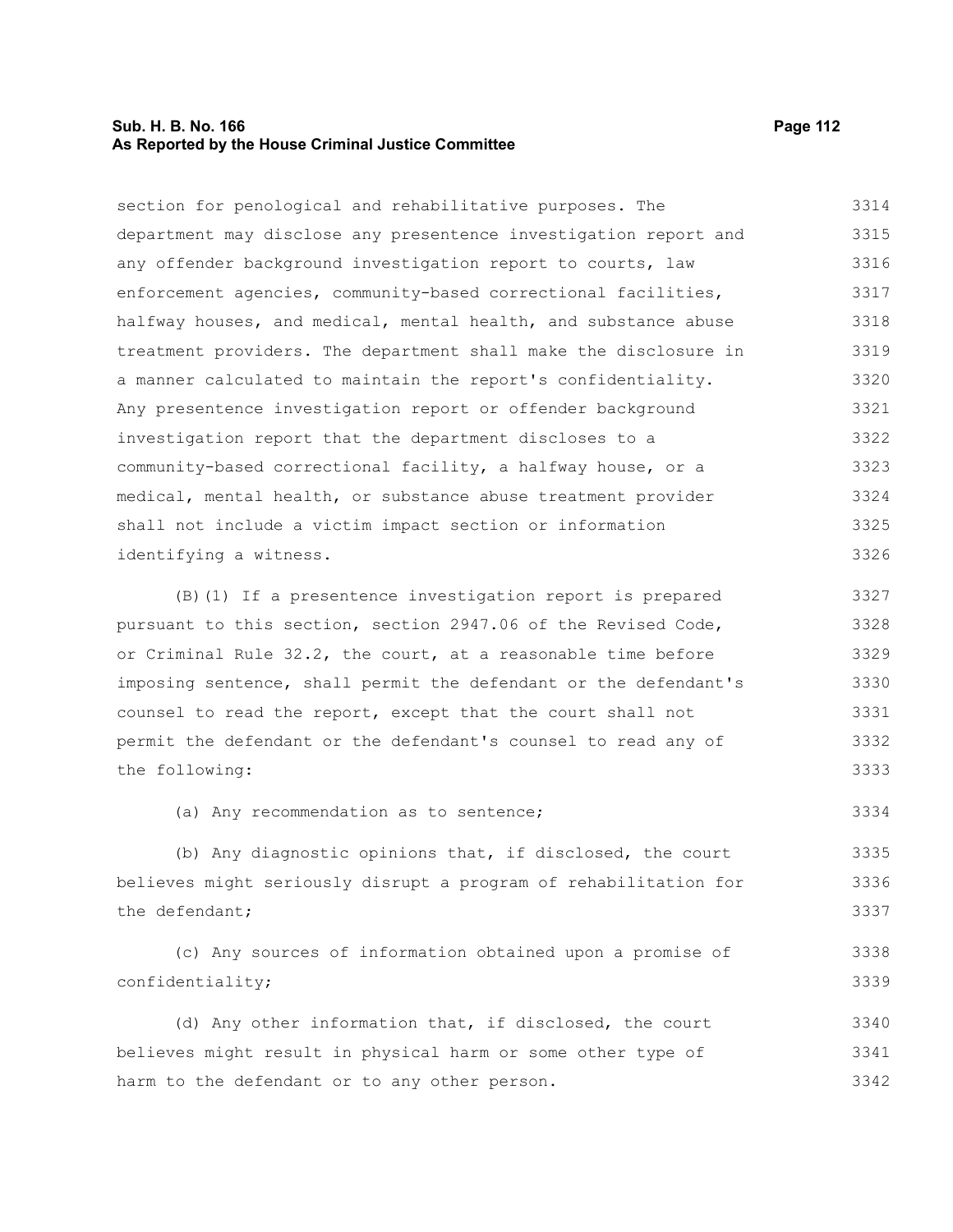# **Sub. H. B. No. 166 Page 113 As Reported by the House Criminal Justice Committee**

(2) Prior to sentencing, the court shall permit the defendant and the defendant's counsel to comment on the presentence investigation report and, in its discretion, may permit the defendant and the defendant's counsel to introduce testimony or other information that relates to any alleged factual inaccuracy contained in the report. 3343 3344 3345 3346 3347 3348

(3) If the court believes that any information in the presentence investigation report should not be disclosed pursuant to division (B)(1) of this section, the court, in lieu of making the report or any part of the report available, shall state orally or in writing a summary of the factual information contained in the report that will be relied upon in determining the defendant's sentence. The court shall permit the defendant and the defendant's counsel to comment upon the oral or written summary of the report. 3349 3350 3351 3352 3353 3354 3355 3356 3357

(4) Any material that is disclosed to the defendant or the defendant's counsel pursuant to this section shall be disclosed to the prosecutor who is handling the prosecution of the case against the defendant. 3358 3359 3360 3361

(5) If the comments of the defendant or the defendant's counsel, the testimony they introduce, or any of the other information they introduce alleges any factual inaccuracy in the presentence investigation report or the summary of the report, the court shall do either of the following with respect to each alleged factual inaccuracy: 3362 3363 3364 3365 3366 3367

(a) Make a finding as to the allegation;

(b) Make a determination that no finding is necessary with respect to the allegation, because the factual matter will not be taken into account in the sentencing of the defendant. 3369 3370 3371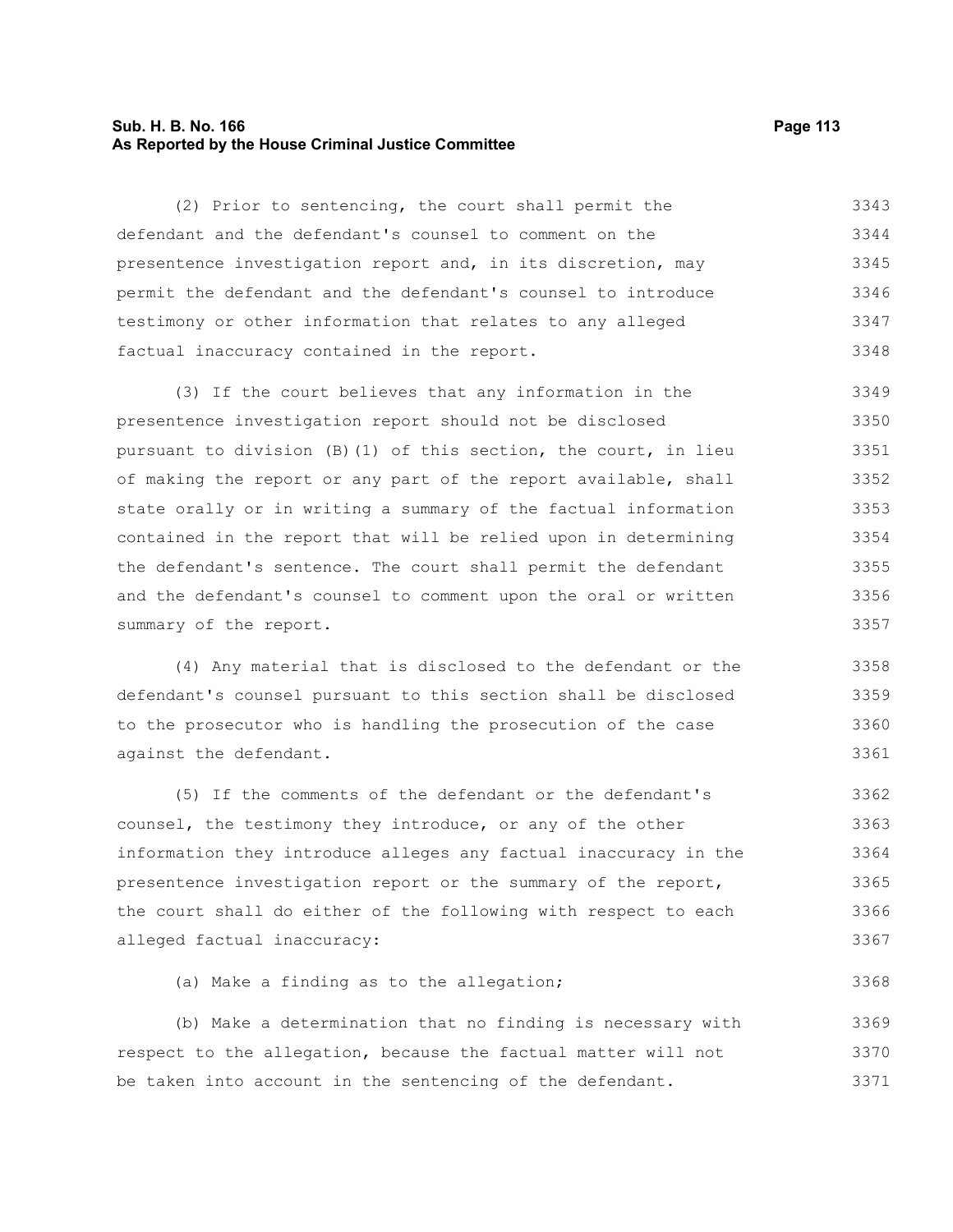# **Sub. H. B. No. 166 Page 114** Page 114 **As Reported by the House Criminal Justice Committee**

(C) A court's decision as to the content of a summary under division (B)(3) of this section or as to the withholding of information under division  $(B)$   $(1)$   $(a)$ ,  $(b)$ ,  $(c)$ , or  $(d)$  of this section shall be considered to be within the discretion of the court. No appeal can be taken from either of those decisions, and neither of those decisions shall be the basis for a reversal of the sentence imposed. 3372 3373 3374 3375 3376 3377 3378

(D)(1) The contents of a presentence investigation report prepared pursuant to this section, section 2947.06 of the Revised Code, or Criminal Rule 32.2 and the contents of any written or oral summary of a presentence investigation report or of a part of a presentence investigation report described in division (B)(3) of this section are confidential information and are not a public record. The court, an appellate court, authorized probation officers, investigators, and court personnel, the defendant, the defendant's counsel, the prosecutor who is handling the prosecution of the case against the defendant, and authorized personnel of an institution to which the defendant is committed may inspect, receive copies of, retain copies of, and use a presentence investigation report or a written or oral summary of a presentence investigation only for the purposes of or only as authorized by Criminal Rule 32.2 or this section, division  $(F)$ (1) (F)(1)(a) of section 2953.08, section 2947.06, or another section of the Revised Code. 3379 3380 3381 3382 3383 3384 3385 3386 3387 3388 3389 3390 3391 3392 3393 3394 3395

(2) Immediately following the imposition of sentence upon the defendant, the defendant or the defendant's counsel and the prosecutor shall return to the court all copies of a presentence investigation report and of any written summary of a presentence investigation report or part of a presentence investigation report that the court made available to the defendant or the defendant's counsel and to the prosecutor pursuant to this 3396 3397 3398 3399 3400 3401 3402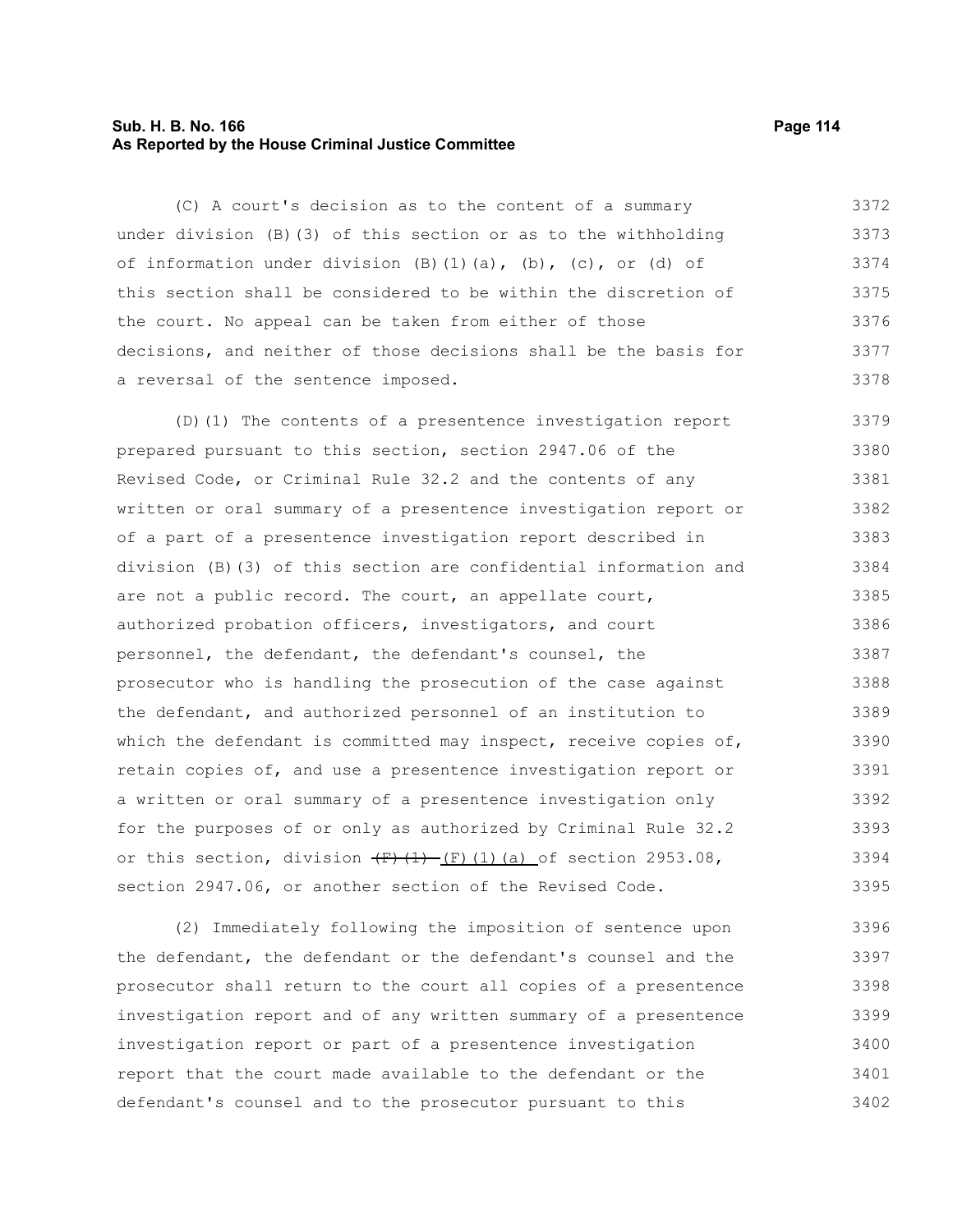#### **Sub. H. B. No. 166 Page 115 As Reported by the House Criminal Justice Committee**

section. The defendant or the defendant's counsel and the prosecutor shall not make any copies of the presentence investigation report or of any written summary of a presentence investigation report or part of a presentence investigation report that the court made available to them pursuant to this section. 3403 3404 3405 3406 3407 3408

(3) Except when a presentence investigation report or a written or oral summary of a presentence investigation report is being used for the purposes of or as authorized by Criminal Rule 32.2 or this section, division  $(F)$   $(1)$   $(F)$   $(1)$   $(a)$  of section 2953.08, section 2947.06, or another section of the Revised Code, the court or other authorized holder of the report or summary shall retain the report or summary under seal. 3409 3410 3411 3412 3413 3414 3415

(E) In inquiring into the information available regarding any prior adjudications of the defendant as a delinquent child and regarding the dispositions made relative to those adjudications, the officer making the report shall consider all information that is relevant, including, but not limited to, the materials described in division (B) of section 2151.14, division (C)(3) of section 2152.18, division (D)(3) of section 2152.19, and division (E) of section 2152.71 of the Revised Code. 3416 3417 3418 3419 3420 3421 3422 3423

(F) As used in this section:

(1) "Prosecutor" has the same meaning as in section 2935.01 of the Revised Code. 3425 3426

(2) "Community control sanction" has the same meaning as in section 2929.01 of the Revised Code. 3427 3428

(3) "Public record" has the same meaning as in section 149.43 of the Revised Code. 3429 3430

**Sec. 2953.07.** (A) Upon the hearing of an appeal other than 3431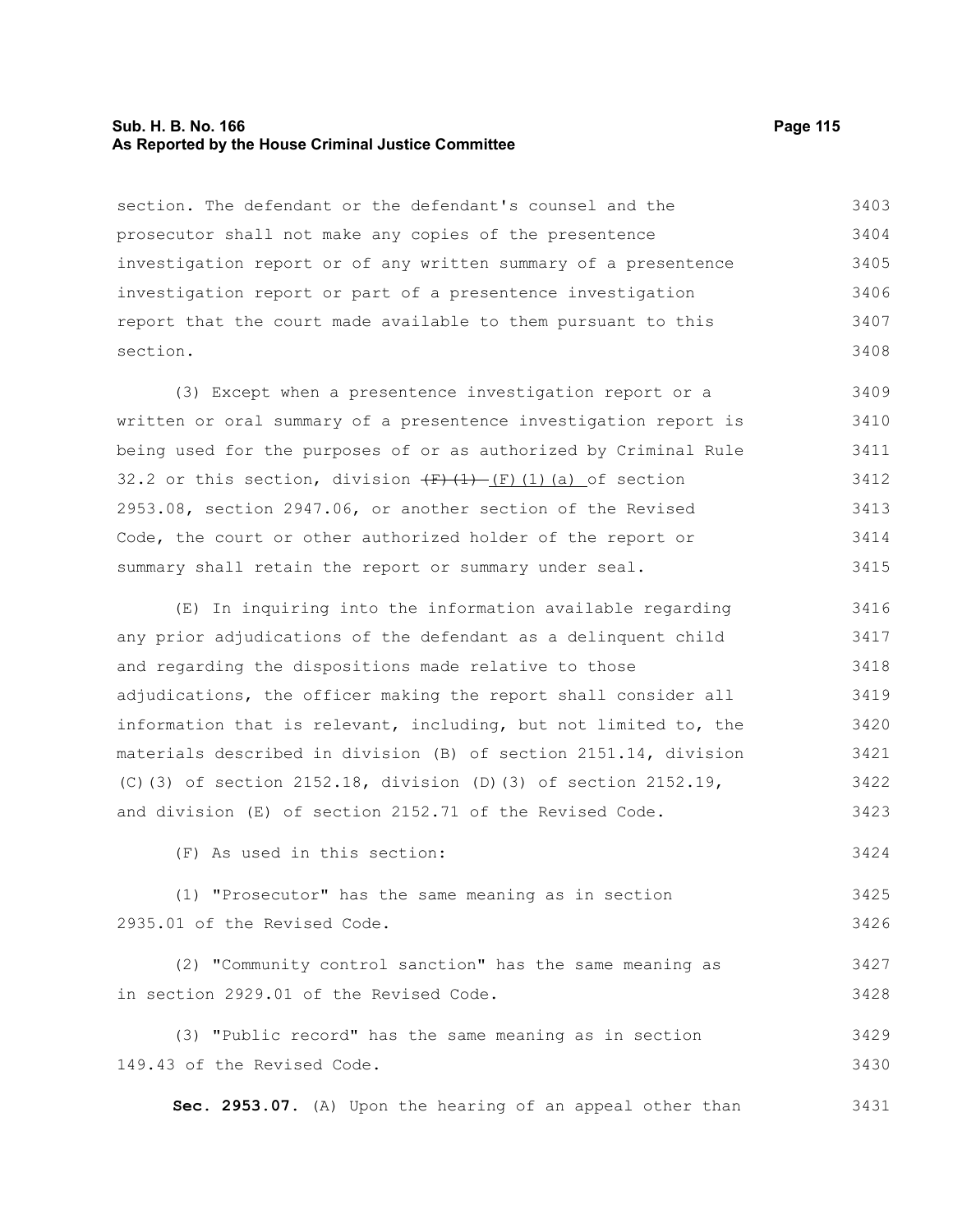# **Sub. H. B. No. 166 Page 116** Page 116 **As Reported by the House Criminal Justice Committee**

3461

an appeal from a mayor's court, the appellate court may affirm the judgment or reverse it, in whole or in part, or modify it, and order the accused to be discharged or grant a new trial. Theappellate court may remand the accused for the sole purpose of correcting a sentence imposed contrary to law, provided that, on an appeal of a sentence imposed upon a person who is convicted of or pleads quilty to a felony that is brought under section 2953.08 of the Revised Code, division (G) of that section applies to the court. If the judgment is reversed, the appellant shall recover from the appellee all court costs incurred to secure the reversal, including the cost of transcripts. In capital cases, when the judgment is affirmed and the day fixed for the execution is passed, the appellate court shall appoint a day for it, and the clerk of the appellate court shall issue a warrant under the seal of the appellate court, to the sheriff of the proper county, or the warden of the appropriate state correctional institution, commanding the sheriff or warden to carry the sentence into execution on the day so appointed. The sheriff or warden shall execute and return the warrant as in other cases, and the clerk shall record the warrant and return. 3432 3433 3434 3435 3436 3437 3438 3439 3440 3441 3442 3443 3444 3445 3446 3447 3448 3449 3450 3451

(B) As used in this section, "appellate court" means, for a case in which a sentence of death is imposed for an offense committed before January 1, 1995, both the court of appeals and the supreme court, and for a case in which a sentence of death is imposed for an offense committed on or after January 1, 1995, the supreme court. 3452 3453 3454 3455 3456 3457

|  |  |  |  |  | Sec. 2953.08. (A) As used in this section, "authorized by      |  | 3458 |
|--|--|--|--|--|----------------------------------------------------------------|--|------|
|  |  |  |  |  | law" means a sentence that complies with all of the following: |  | 3459 |
|  |  |  |  |  | (1) All mandatory sentencing provisions in the Revised         |  | 3460 |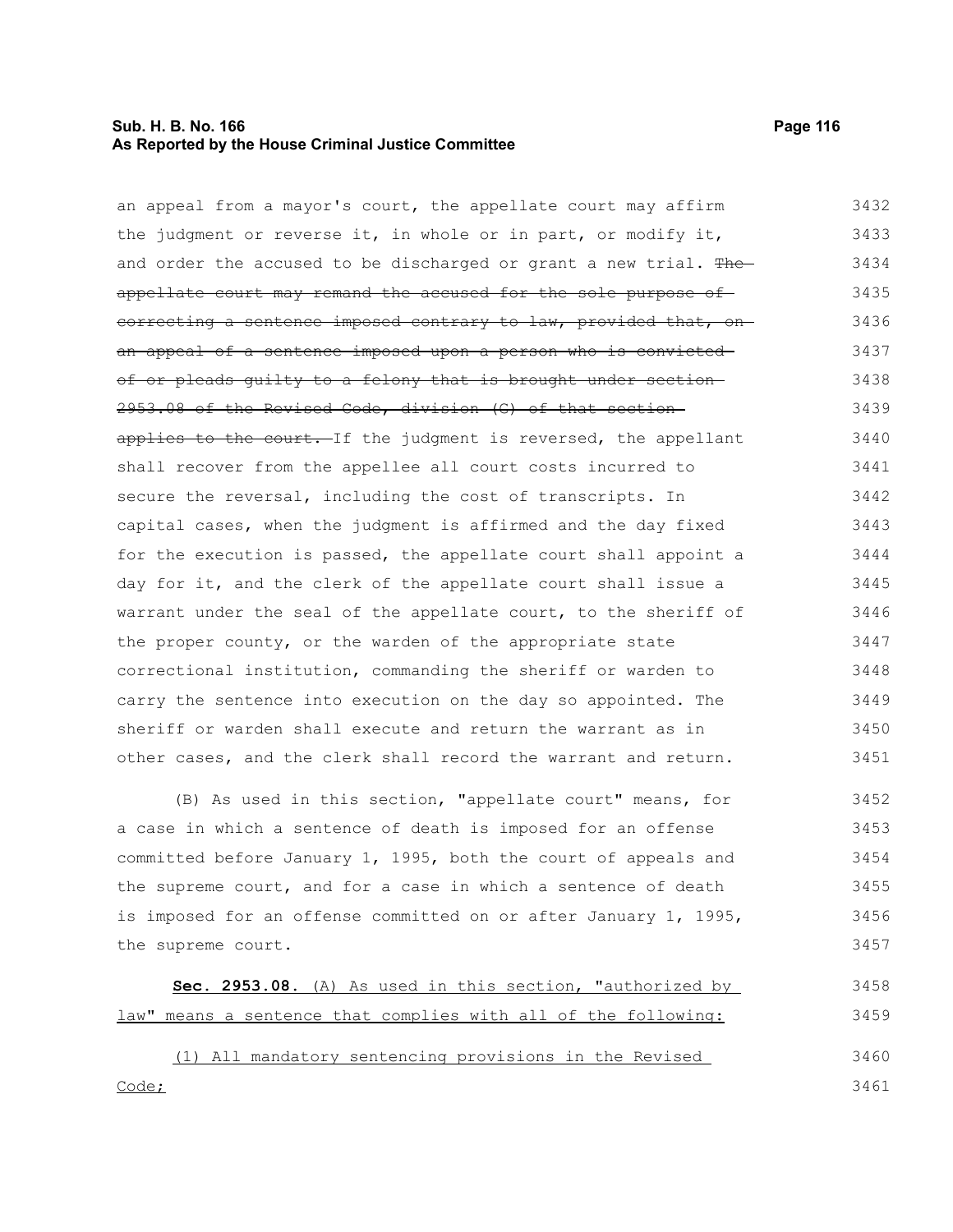| (2) All definite or indefinite sentencing provisions in          | 3462 |
|------------------------------------------------------------------|------|
| the Revised Code;                                                | 3463 |
| (3) The range of prison terms in division (A) of section         | 3464 |
| 2929.14 of the Revised Code;                                     | 3465 |
| (4) Any other provision of the Revised Code.                     | 3466 |
| (B) This section applies to all appeals of sentences             | 3467 |
| imposed upon a defendant who is convicted of or pleads quilty to | 3468 |
| a felony. Except for constitutional challenges, no appeal of a   | 3469 |
| sentence imposed upon a defendant who is convicted of or pleads  | 3470 |
| guilty to a felony may be filed unless authorized by this        | 3471 |
| section.                                                         | 3472 |
| (C) In addition to any other right to appeal and except as       | 3473 |
| provided in division (E) of this section, a defendant who is     | 3474 |
| convicted of or pleads quilty to a felony may appeal as a matter | 3475 |
| of right the sentence imposed upon the defendant on one of the   | 3476 |
| following grounds:                                               | 3477 |
| (1) The sentence is not authorized by law.                       | 3478 |
| (2) The sentence was imposed for an offense and was not          | 3479 |
| imposed concurrently or consecutively with another sentence.     | 3480 |
| (3) The sentence was imposed for an offense and was not          | 3481 |
| imposed concurrently or consecutively with another sentence, and | 3482 |
| there is a presumption against a prison term for the offense.    | 3483 |
| (4) The sentence was imposed concurrently with another           | 3484 |
| sentence for an offense.                                         | 3485 |
| (5) The sentence was imposed concurrently with another           | 3486 |
| sentence for an offense, and there is a presumption against a    | 3487 |
| prison term for the offense.                                     | 3488 |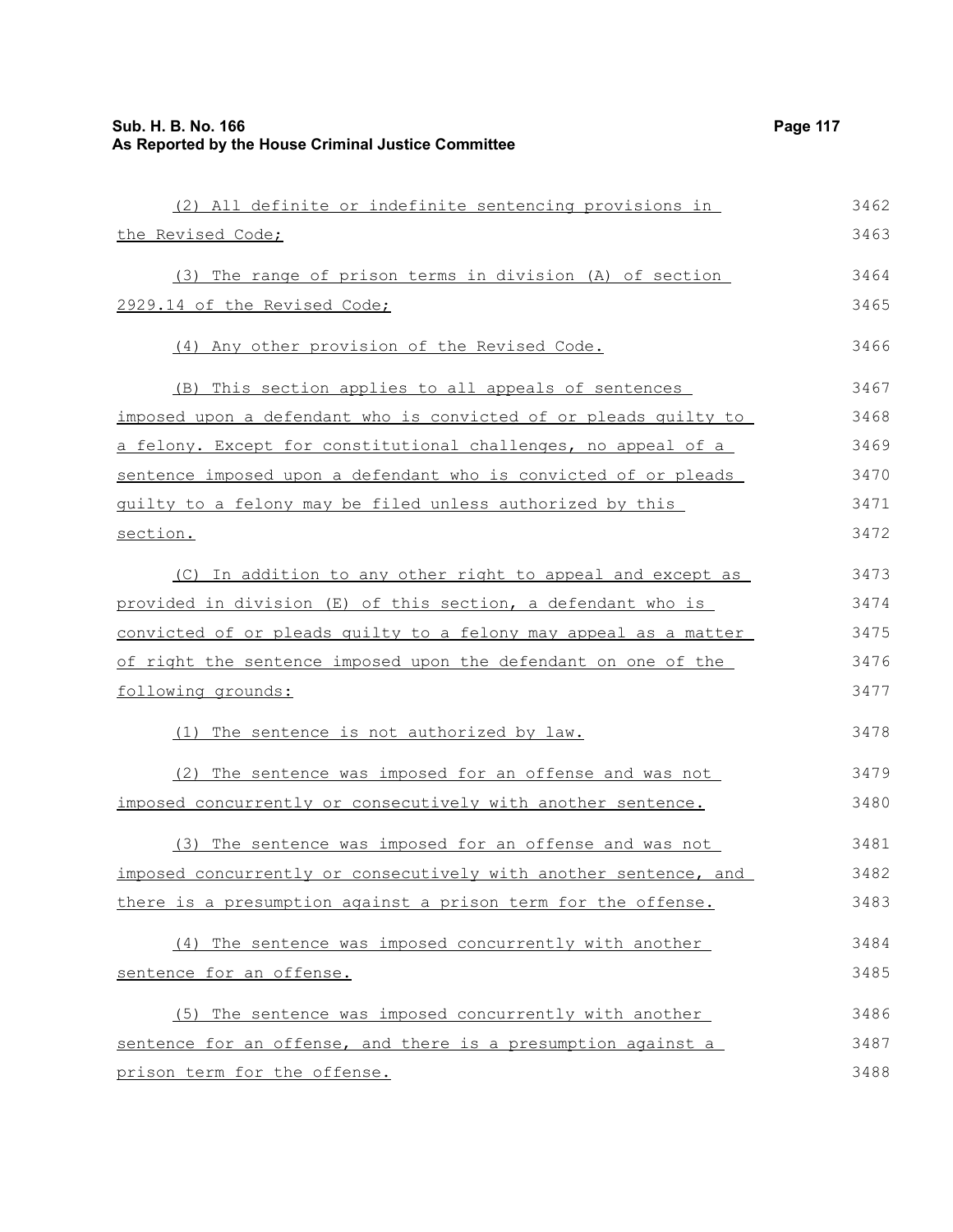# **Sub. H. B. No. 166** Page 118 **As Reported by the House Criminal Justice Committee**

| (6) The sentence was imposed consecutively with another           | 3489 |
|-------------------------------------------------------------------|------|
| sentence for an offense, and the sentencing court did not make    | 3490 |
| the findings required by division $(C)$ (4) of section 2929.14 of | 3491 |
| the Revised Code to overcome the presumption in division (A) of   | 3492 |
| section 2929.41 of the Revised Code.                              | 3493 |
| (7) The sentence was imposed consecutively with another           | 3494 |
| sentence, and the sentencing court made the findings required by  | 3495 |
| division (C)(4) of section 2929.14 of the Revised Code to         | 3496 |
| overcome the presumption in division (A) of section 2929.41 of    | 3497 |
| the Revised Code.                                                 | 3498 |
| (D) Except as provided in division (E) of this section,           | 3499 |
| the prosecuting attorney, city director of law, village           | 3500 |
| solicitor, chief municipal legal officer, or the attorney         | 3501 |
| general, if one of those persons prosecuted the case, may appeal  | 3502 |
| as a matter of right a sentence imposed upon a defendant who is   | 3503 |
| convicted of or pleads quilty to a felony on any of the           | 3504 |
| following grounds:                                                | 3505 |
| (1) The sentence is not authorized by law.                        | 3506 |
| (2) The sentence is suspended, and the sentence was               | 3507 |
| imposed for a felony of the first or second degree.               | 3508 |
| (3) The sentence did not include a prison term despite a          | 3509 |
| presumption favoring a prison term for the offense for which it   | 3510 |
| was imposed.                                                      | 3511 |
| (4) The sentence is a modification under section 2929.20          | 3512 |
| of the Revised Code, and the sentence was imposed for a felony    | 3513 |
| of the first or second degree.                                    | 3514 |
| (E) A sentence imposed upon a defendant is not subject to         | 3515 |
| review under this section if the sentence is authorized by law,   | 3516 |
| and is consistent with the joint recommendation of the defendant  | 3517 |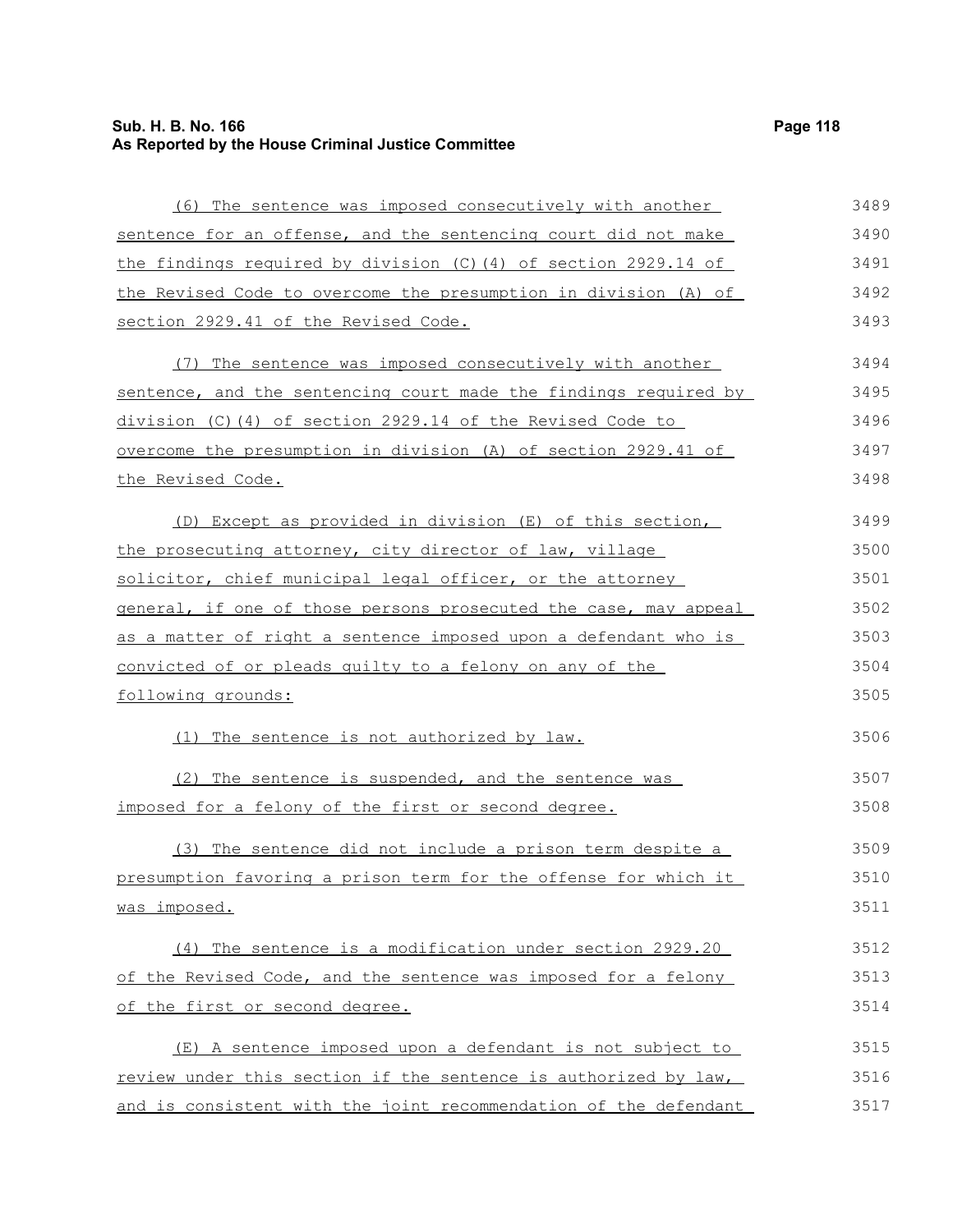| and the prosecution in the case as to the sentence, sentencing      | 3518 |
|---------------------------------------------------------------------|------|
| range, aggregate minimum prison term, or aggregate maximum          | 3519 |
| prison term, and is imposed by a sentencing judge.                  | 3520 |
| $(F)$ (1) On appeal of a sentence under this section, the           | 3521 |
| <u>record to be reviewed shall include all of the following, as</u> | 3522 |
| applicable:                                                         | 3523 |
| (a) Any presentence, psychiatric, or other investigative            | 3524 |
| report that was submitted to the court in writing before the        | 3525 |
| sentence was imposed. An appellate court that reviews a             | 3526 |
| presentence investigation report prepared pursuant to section       | 3527 |
| 2947.06 or 2951.03 of the Revised Code or Criminal Rule 32.2 in     | 3528 |
| connection with the appeal of a sentence under this section         | 3529 |
| shall comply with division (D) (3) of section 2951.03 of the        | 3530 |
| Revised Code when the appellate court is not using the              | 3531 |
| presentence investigation report. The appellate court's use of a    | 3532 |
| presentence investigation report of that nature in connection       | 3533 |
| with the appeal of a sentence under this section does not affect    | 3534 |
| the otherwise confidential character of the contents of that        | 3535 |
| report as described in division (D) (1) of section 2951.03 of the   | 3536 |
| Revised Code and does not cause that report to become a public      | 3537 |
| record, as defined in section 149.43 of the Revised Code,           | 3538 |
| following the appellate court's use of the report.                  | 3539 |
| (b) The trial record in the case in which the sentence was          | 3540 |
| imposed;                                                            | 3541 |
| (c) Any oral or written statements made to or by the court          | 3542 |
| at the sentencing hearing at which the sentence was imposed;        | 3543 |
| (d) Any written findings that the court was required to             | 3544 |
| make in connection with the modification of the sentence            | 3545 |
| pursuant to a judicial release under division (I) of section        | 3546 |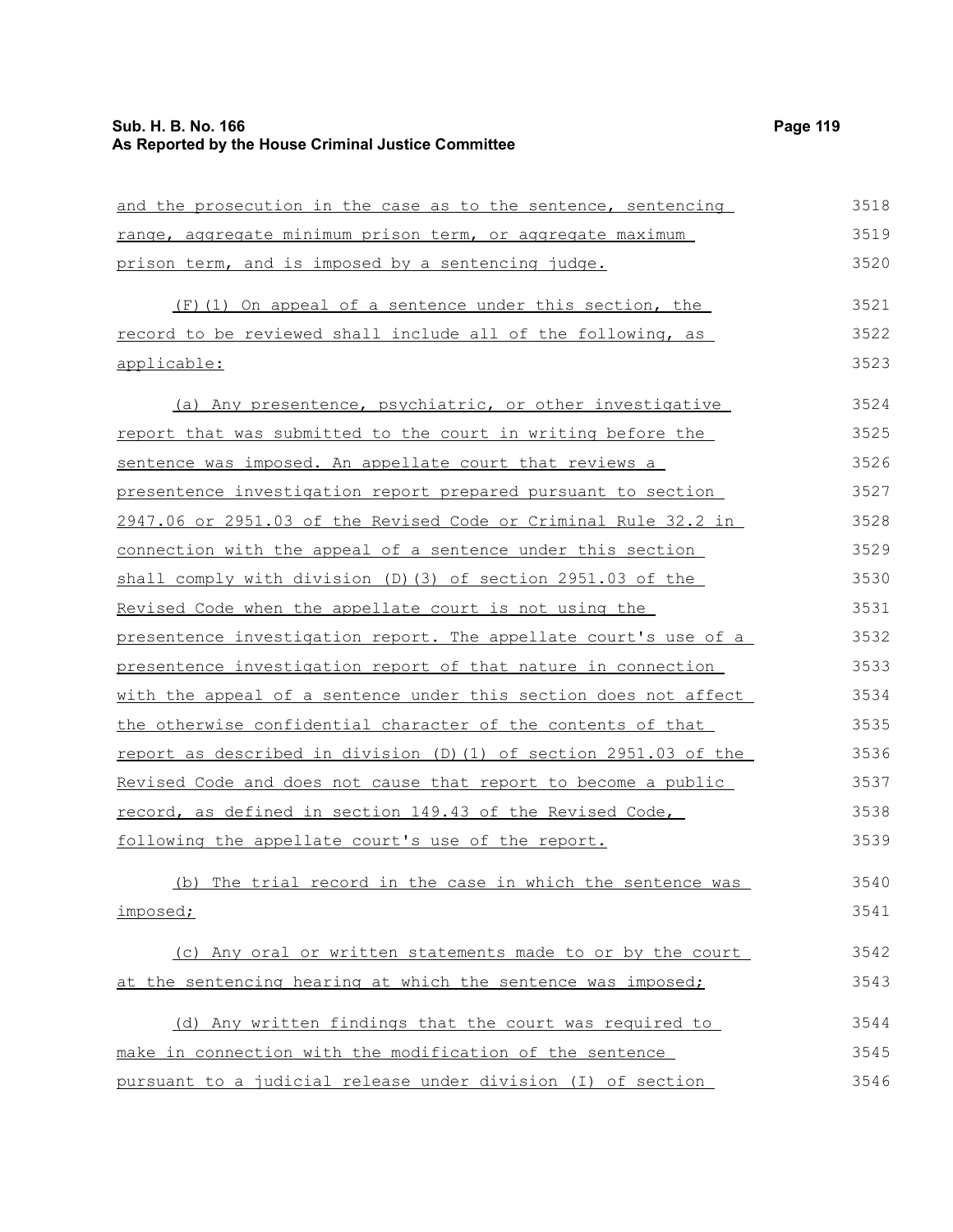| 2929.20 of the Revised Code;                                    | 3547 |
|-----------------------------------------------------------------|------|
| (e) An agreed statement of the record to be reviewed, as        | 3548 |
| applicable.                                                     | 3549 |
| (2) The record to be reviewed shall be made available to        | 3550 |
| <u>all parties.</u>                                             | 3551 |
| (G) When filing an appeal, the appellant shall specify the      | 3552 |
| grounds for the appeal in division (C) or (D) of this section   | 3553 |
| and specifically reference the record in division (F) of this   | 3554 |
| section that is the basis of the appeal.                        | 3555 |
| (H) (1) The appellate court shall consider the record,          | 3556 |
| including the findings underlying the sentence or modification  | 3557 |
| given by the sentencing court and, when reviewing a sentence    | 3558 |
| that was imposed consecutively with another sentence, the       | 3559 |
| aggregate length of all imposed sentences.                      | 3560 |
| (2) For a sentence reviewed under divisions (C) (1) to (6)      | 3561 |
| or division (D) of this section, if the sentence is within the  | 3562 |
| range of prison terms in division (A) of section 2929.14 of the | 3563 |
| Revised Code, there is a presumption that the sentence is       | 3564 |
| proportional and consistent, and the appellate court shall      | 3565 |
| vacate and remand for resentencing if the defendant or          | 3566 |
| prosecution establishes by clear and convincing evidence that   | 3567 |
| the sentencing court erroneously based its sentence on an error | 3568 |
| of fact.                                                        | 3569 |
| (3) (a) Subject to division (H) (3) (c) of this section, for    | 3570 |
| a sentence reviewed under division (C) (7) of this section, if  | 3571 |
| the aggregate minimum prison term of the consecutive sentence,  | 3572 |
| not including any specification, is equal to or less than the   | 3573 |
| number of years in division (H)(3)(d) of this section, there is | 3574 |
| a presumption that the findings made under division (C) (4) of  | 3575 |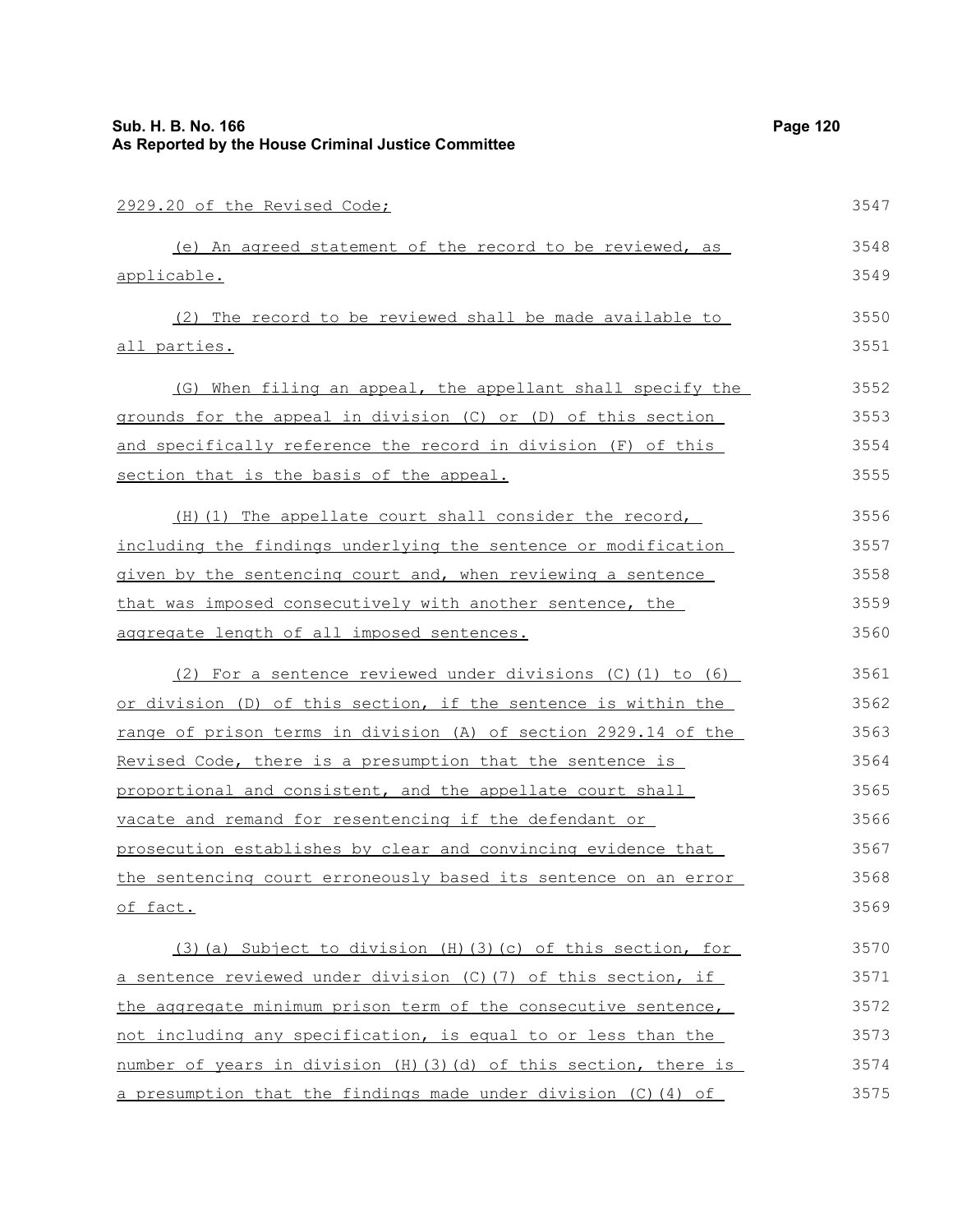| section 2929.14 of the Revised Code are supported by the record,   | 3576 |
|--------------------------------------------------------------------|------|
| and the appellate court shall vacate and remand for resentencing   | 3577 |
| if the findings made under division (C) (4) of section 2929.14 of  | 3578 |
| the Revised Code are not clearly and convincingly supported by     | 3579 |
| the record.                                                        | 3580 |
| (b) Subject to division $(H)$ (3) (c) of this section, for a       | 3581 |
| sentence reviewed under division (C)(7) of this section, if the    | 3582 |
| aggregate minimum prison term of the consecutive sentence, not     | 3583 |
| including any specification, is greater than the number of years   | 3584 |
| in division (H) (3) (d) of this section, there is no presumption   | 3585 |
| that the findings made under division $(C)$ (4) of section 2929.14 | 3586 |
| of the Revised Code are supported by the record, and the           | 3587 |
| appellate court shall vacate and remand for resentencing if the    | 3588 |
| findings made under division $(C)$ (4) of section 2929.14 of the   | 3589 |
| Revised Code are not clearly and convincingly supported by the     | 3590 |
| <u>record.</u>                                                     | 3591 |
| (c) In making the determination described in division (H)          | 3592 |
| (3) (a) or (b) of this section, the court may also consider all    | 3593 |
| of the following:                                                  | 3594 |
| (i) The conduct of the defendant;                                  | 3595 |
| (ii) The age of the defendant;                                     | 3596 |
| (iii) The harm or lack of harm caused by the offense or            | 3597 |
| offenses;                                                          | 3598 |
| (iv) The defendant's criminal history or lack of criminal          | 3599 |
| history;                                                           | 3600 |
| (v) All relevant sentencing factors under sections 2929.11         | 3601 |
| and $2929.12$ and division (C) $(4)$ of section 2929.14 of the     | 3602 |
| Revised Code;                                                      | 3603 |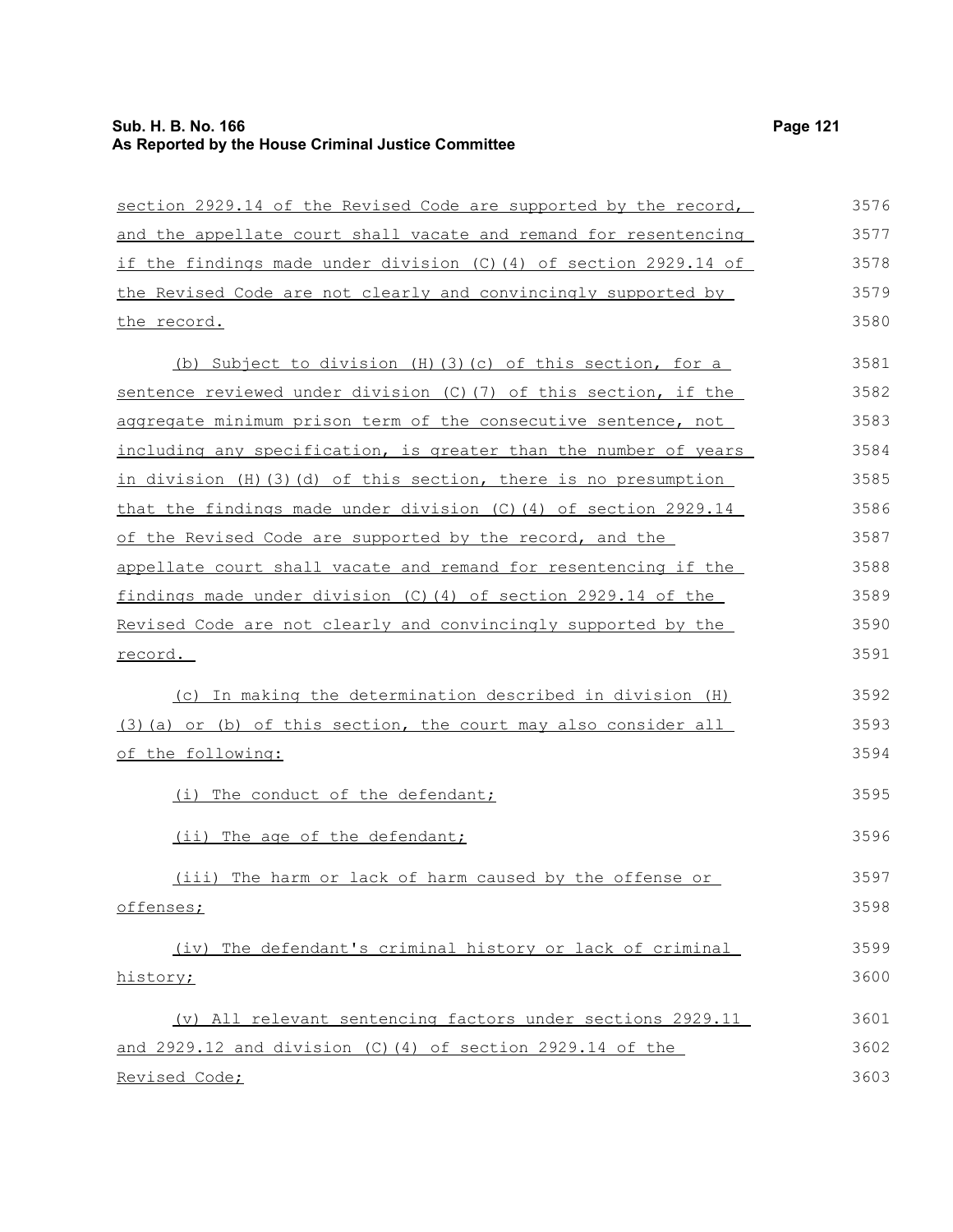|  | aae |  |  | 122 |
|--|-----|--|--|-----|
|--|-----|--|--|-----|

| (vi) The consistency and proportionality of the sentence;        | 3604 |
|------------------------------------------------------------------|------|
| (vii) Any mitigating factors presented at sentencing.            | 3605 |
| (d) The court shall review the following aggregate minimum       | 3606 |
| prison terms of a consecutive sentence:                          | 3607 |
| (i) Fifteen years when the most serious offense is a             | 3608 |
| felony of the first degree;                                      | 3609 |
| (ii) Twelve years when the most serious offense is a             | 3610 |
| felony of the second degree;                                     | 3611 |
| (iii) Eight years when the most serious offense is a             | 3612 |
| felony of the third degree;                                      | 3613 |
| (iv) Three years when the most serious offense is a felony       | 3614 |
| of the fourth degree;                                            | 3615 |
| (v) Two years when the most serious offense is a felony of       | 3616 |
| the fifth degree.                                                | 3617 |
| (I) A judgment or final order of a court of appeals under        | 3618 |
| this section may be appealed, by leave of court, to the supreme  | 3619 |
| court.                                                           | 3620 |
| Sec. 2967.14. (A) The department of rehabilitation and           | 3621 |
| correction or the adult parole authority may require or allow a  | 3622 |
| parolee, a releasee, or a prisoner otherwise released from a     | 3623 |
| state correctional institution to reside in a halfway house or   | 3624 |
| other suitable community residential center that has been        | 3625 |
| licensed by the division of parole and community services        | 3626 |
| pursuant to division (C) of this section or, in the              | 3627 |
| circumstances described in division (E) of section 5120.113 of   | 3628 |
| the Revised Code, in the reentry program and facility            | 3629 |
| established under that division, during a part or for the entire | 3630 |
| period of the offender's or parolee's conditional release or of  | 3631 |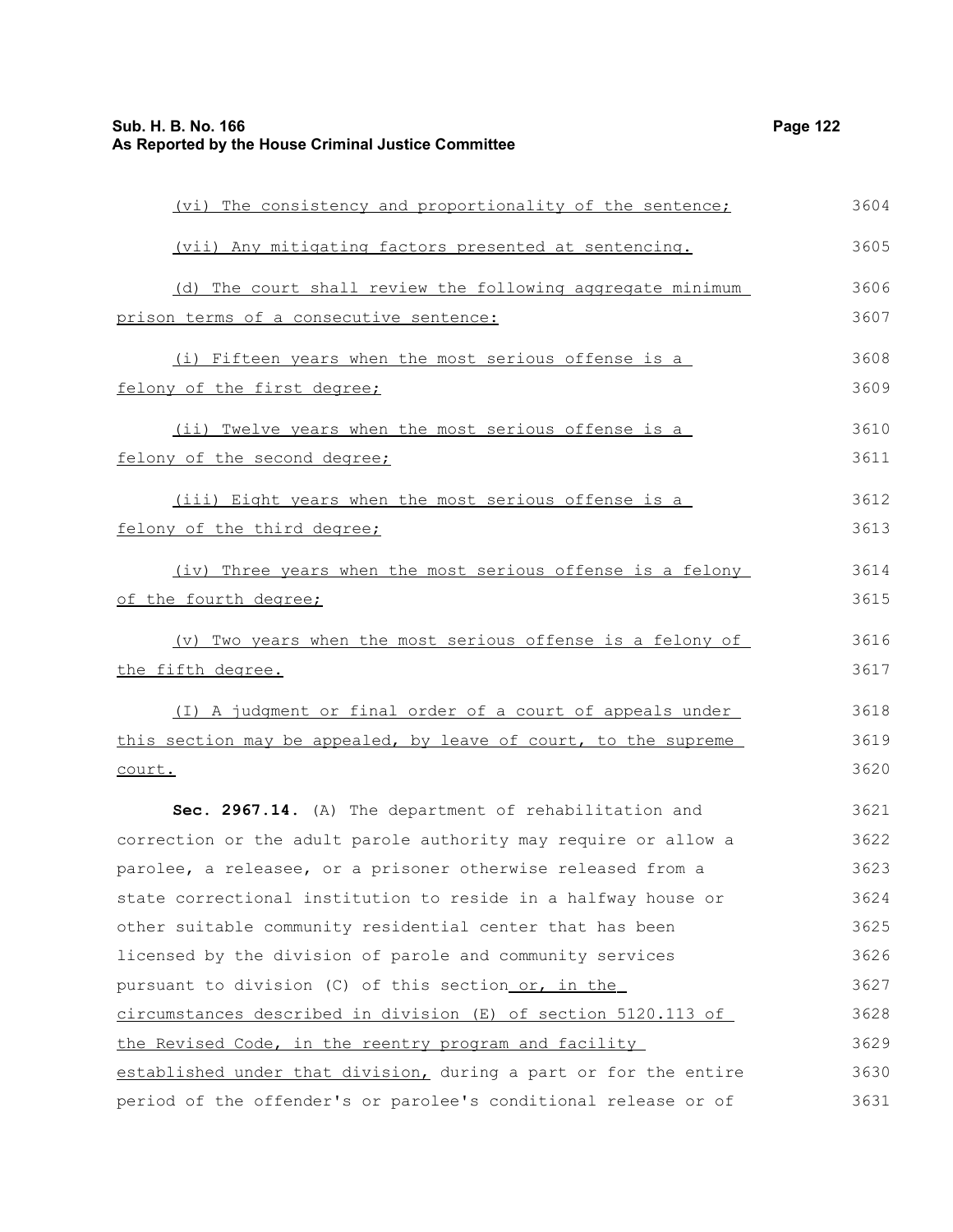#### **Sub. H. B. No. 166 Page 123 As Reported by the House Criminal Justice Committee**

the releasee's term of post-release control. The court of common pleas that placed an offender under a sanction consisting of a term in a halfway house or in an alternative residential sanction may require the offender to reside in a halfway house or other suitable community residential center that is designated by the court and that has been licensed by the division pursuant to division (C) of this section during a part or for the entire period of the offender's residential sanction. 3632 3633 3634 3635 3636 3637 3638 3639

(B) The division of parole and community services may negotiate and enter into agreements with any public or private agency or a department or political subdivision of the state that operates a halfway house, reentry center, or community residential center that has been licensed by the division pursuant to division (C) of this section. An agreement under this division shall provide for the purchase of beds, shall set limits of supervision and levels of occupancy, and shall determine the scope of services for all eligible offenders, including those subject to a residential sanction, as defined in rules adopted by the director of rehabilitation and correction in accordance with Chapter 119. of the Revised Code, or those released from prison without supervision. The payments for beds and services shall not exceed the total operating costs of the halfway house, reentry center, or community residential center during the term of an agreement. The director of rehabilitation and correction shall adopt rules in accordance with Chapter 119. of the Revised Code for determining includable and excludable costs and income to be used in computing the agency's average daily per capita costs with its facility at full occupancy. 3640 3641 3642 3643 3644 3645 3646 3647 3648 3649 3650 3651 3652 3653 3654 3655 3656 3657 3658 3659

The director of rehabilitation and correction shall adopt rules providing for the use of no more than fifteen per cent of the amount appropriated to the department each fiscal year for 3660 3661 3662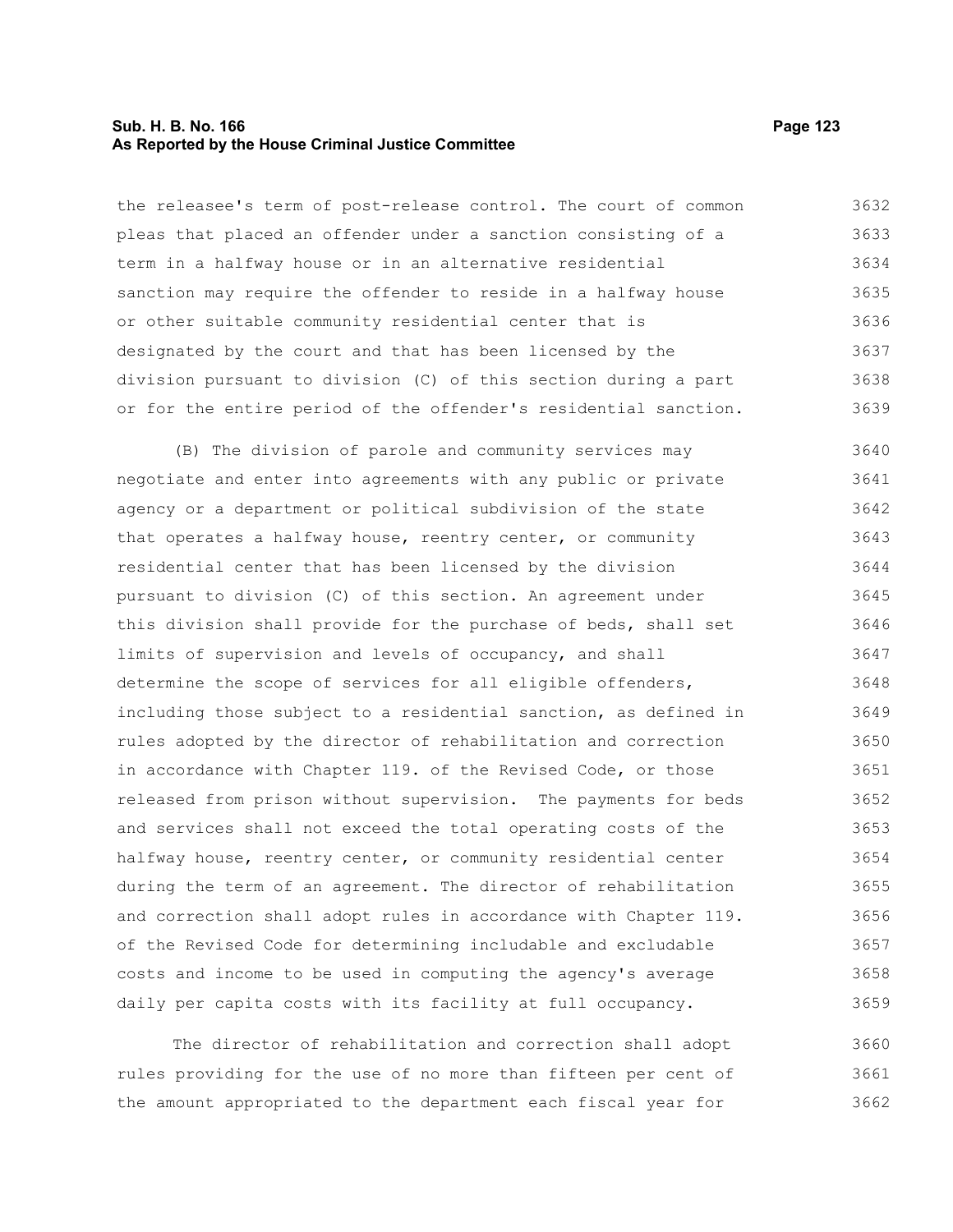# **Sub. H. B. No. 166 Page 124** Page 124 **As Reported by the House Criminal Justice Committee**

the halfway house, reentry center, and community residential center program to pay for contracts with licensed halfway houses for nonresidential services for offenders under the supervision of the adult parole authority, including but not limited to, offenders supervised pursuant to an agreement entered into by the adult parole authority and a court of common pleas under section 2301.32 of the Revised Code. The nonresidential services may include, but are not limited to, treatment for substance abuse, mental health counseling, counseling for sex offenders, electronic monitoring services, aftercare, and other nonresidential services that the director identifies by rule. 3663 3664 3665 3666 3667 3668 3669 3670 3671 3672 3673

(C) The division of parole and community services may license a halfway house, reentry center, or community residential center as a suitable facility for the care and treatment of adult offenders, including offenders sentenced under section 2929.16 or 2929.26 of the Revised Code, only if the halfway house, reentry center, or community residential center complies with the standards that the division adopts in accordance with Chapter 119. of the Revised Code for the licensure of halfway houses, reentry centers, and community residential centers. The division shall annually inspect each licensed halfway house, licensed reentry center, and licensed community residential center to determine if it is in compliance with the licensure standards. 3674 3675 3676 3677 3678 3679 3680 3681 3682 3683 3684 3685 3686

(D) The division of parole and community services may expend up to one-half per cent of the annual appropriation made for halfway house programs, for goods or services that benefit those programs. 3687 3688 3689 3690

Sec. 2967.191. (A) The department of rehabilitation and correction shall reduce the prison term of a prisoner, as 3691 3692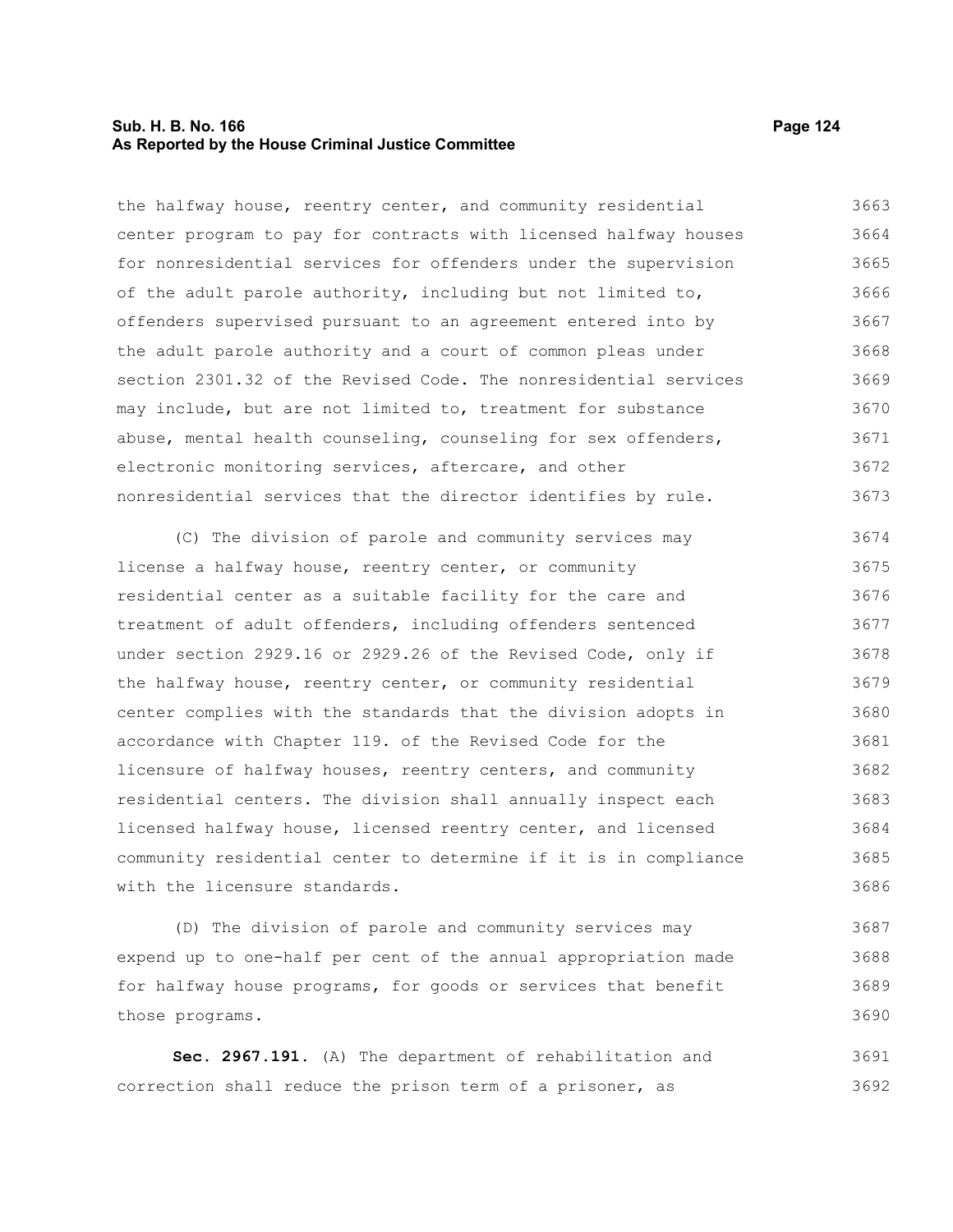# **Sub. H. B. No. 166 Page 125 As Reported by the House Criminal Justice Committee**

described in division (B) of this section, by the total number of days that the prisoner was confined for any reason arising out of the offense for which the prisoner was convicted and sentenced, including confinement in lieu of bail while awaiting trial, confinement for examination to determine the prisoner's competence to stand trial or sanity, confinement while awaiting transportation to the place where the prisoner is to serve the prisoner's prison term, as determined by the sentencing court under division (B)(2)(q)(i) of section 2929.19 of the Revised Code, and confinement in a juvenile facility. The department of rehabilitation and correction also shall reduce the stated prison term of a prisoner or, if the prisoner is serving a term for which there is parole eligibility, the minimum and maximum term or the parole eligibility date of the prisoner by the total number of days, if any, that the prisoner previously served in the custody of the department of rehabilitation and correction arising out of the offense for which the prisoner was convicted and sentenced. (B) The reductions described in division (A) of this section shall be made to the following prison terms, as applicable: (1) The definite prison term of a prisoner serving a definite prison term as a stated prison term; (2) The minimum and maximum term of a prisoner serving a non-life felony indefinite prison term as a stated prison term; 3693 3694 3695 3696 3697 3698 3699 3700 3701 3702 3703 3704 3705 3706 3707 3708 3709 3710 3711 3712 3713 3714 3715 3716 3717

(3) The minimum and maximum term or the parole eligibility date of a prisoner serving a term for which there is parole eligibility. 3718 3719 3720

**Sec. 2967.193.** (A)(1) Except as provided in division (C) 3721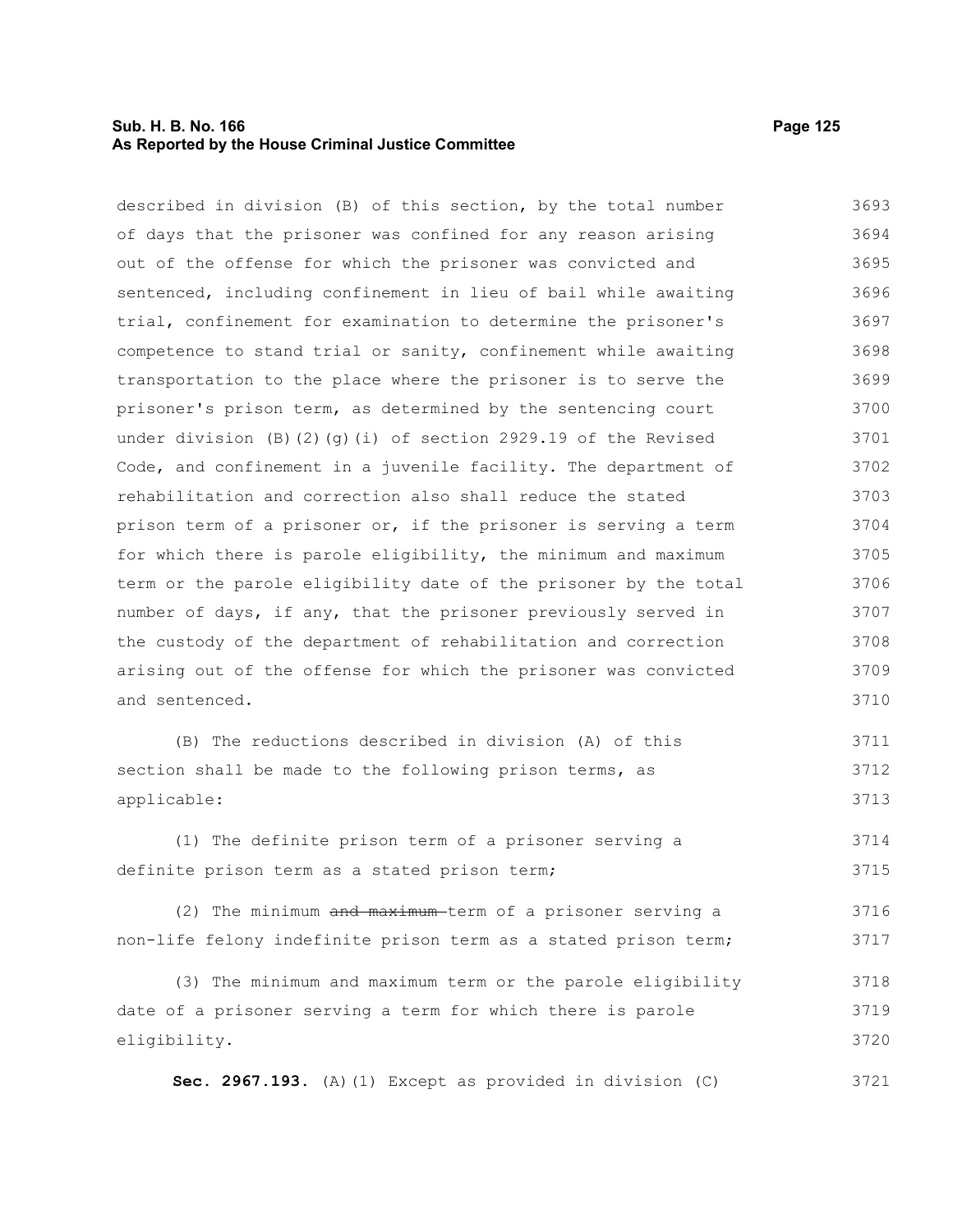# **Sub. H. B. No. 166 Page 126 As Reported by the House Criminal Justice Committee**

of this section and subject to the maximum aggregate total specified in division (A)(3) of this section, a person confined in a state correctional institution or placed in the substance use disorder treatment program may provisionally earn one day or five days of credit, based on the category set forth in division (D)(1), (2), (3), (4), or (5) of this section in which the person is included, toward satisfaction of the person's stated prison term, as described in division (F) of this section, for each completed month during which the person, if confined in a state correctional institution, productively participates in an education program, vocational training, employment in prison industries, treatment for substance abuse, or any other constructive program developed by the department with specific standards for performance by prisoners or during which the person, if placed in the substance use disorder treatment program, productively participates in the program. Except as provided in division (C) of this section and subject to the maximum aggregate total specified in division (A)(3) of this section, a person so confined in a state correctional institution who successfully completes two programs or activities of that type may, in addition, provisionally earn up to five days of credit toward satisfaction of the person's stated prison term, as described in division (F) of this section, for the successful completion of the second program or activity. The person shall not be awarded any provisional days of credit for the successful completion of the first program or activity or for the successful completion of any program or activity that is completed after the second program or activity. At the end of each calendar month in which a person productively participates in a program or activity listed in this division or successfully completes a program or activity listed in this division, the department of rehabilitation and correction shall 3722 3723 3724 3725 3726 3727 3728 3729 3730 3731 3732 3733 3734 3735 3736 3737 3738 3739 3740 3741 3742 3743 3744 3745 3746 3747 3748 3749 3750 3751 3752 3753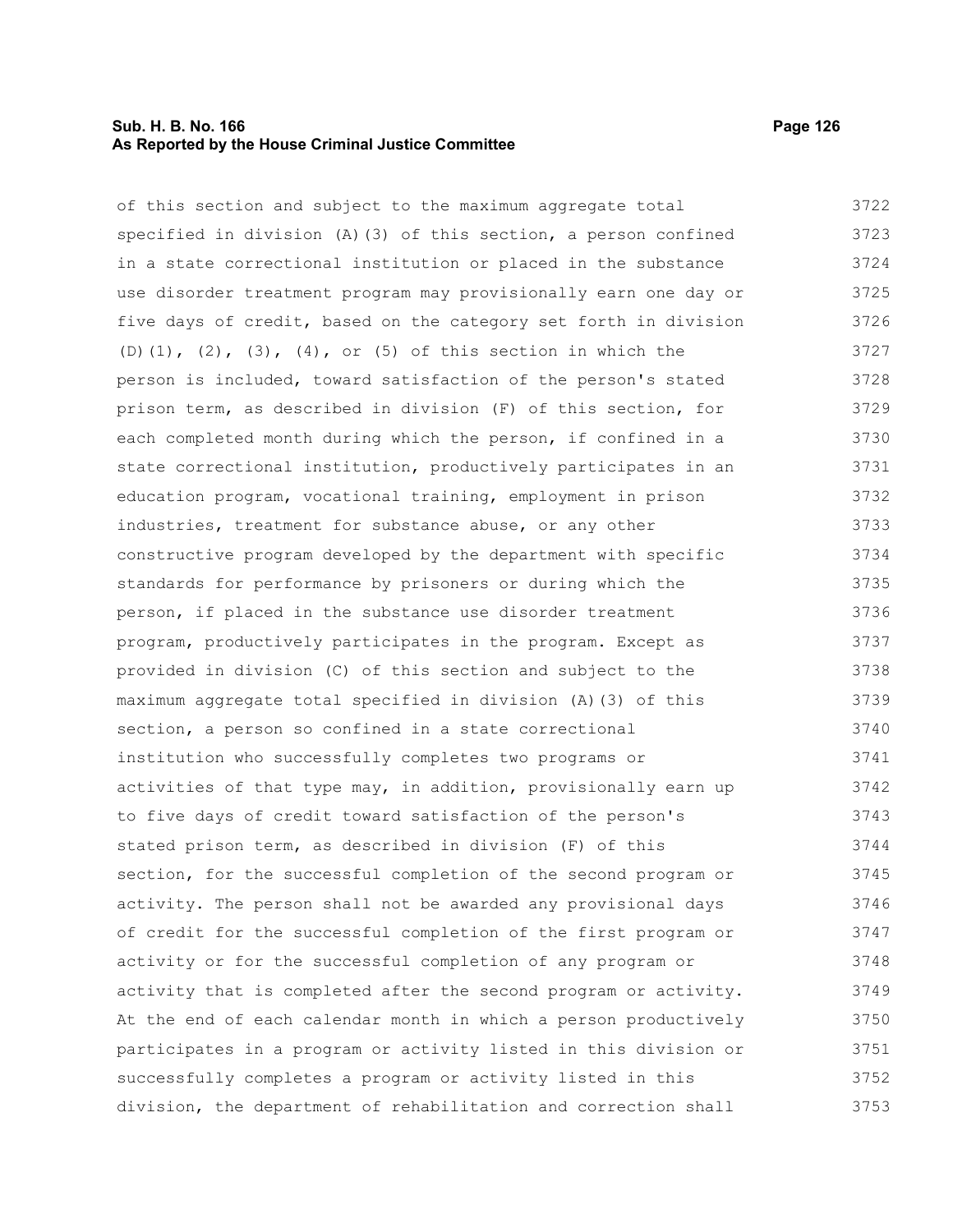### **Sub. H. B. No. 166 Page 127 As Reported by the House Criminal Justice Committee**

determine and record the total number of days credit that the person provisionally earned in that calendar month. If the person in a state correctional institution violates prison rules or the person in the substance use disorder treatment program violates program or department rules, the department may deny the person a credit that otherwise could have been provisionally awarded to the person or may withdraw one or more credits previously provisionally earned by the person. Days of credit provisionally earned by a person shall be finalized and awarded by the department subject to administrative review by the department of the person's conduct. 3754 3755 3756 3757 3758 3759 3760 3761 3762 3763 3764

(2) Unless a person is serving a mandatory prison term or a prison term for an offense of violence or a sexually oriented offense, and notwithstanding the maximum aggregate total specified in division (A)(3) of this section, a person who successfully completes any of the following shall earn ninety days of credit toward satisfaction of the person's stated prison term or a ten per cent reduction of the person's stated prison term, whichever is less: 3765 3766 3767 3768 3769 3770 3771 3772

(a) An Ohio high school diploma or Ohio certificate of high school equivalence certified by the Ohio central school system; 3773 3774 3775

(b) A therapeutic drug community program;

|  |                                                               |  |  | (c) All three phases of the department of rehabilitation | 3777 |
|--|---------------------------------------------------------------|--|--|----------------------------------------------------------|------|
|  | and correction's intensive outpatient drug treatment program; |  |  |                                                          | 3778 |

(d) A career technical vocational school program; 3779

(e) A college certification program; 3780

(f) The criteria for a certificate of achievement and employability as specified in division (A)(1) of section 2961.22 3781 3782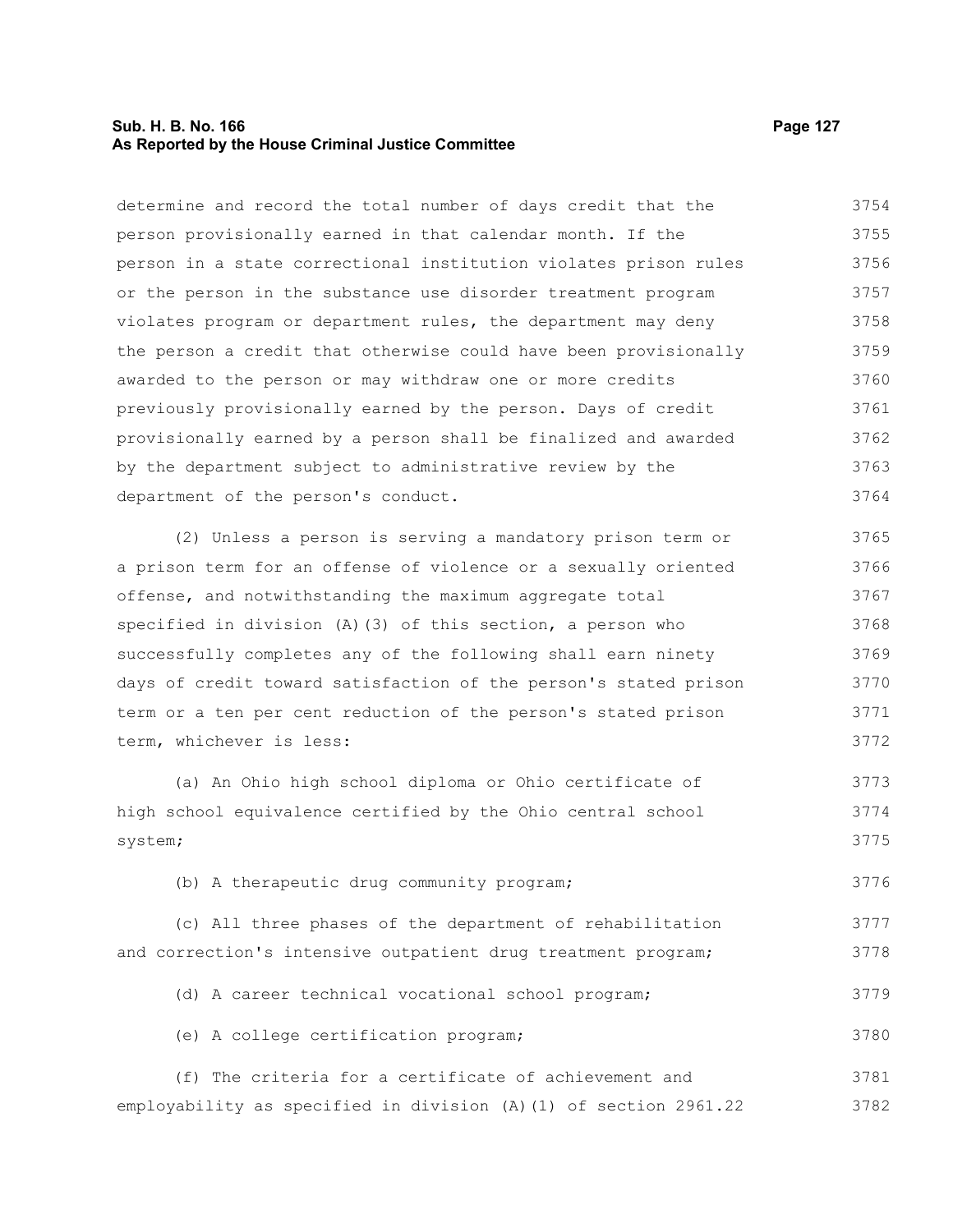# **Sub. H. B. No. 166 Page 128 As Reported by the House Criminal Justice Committee**

of the Revised Code.

(3) Except for persons described in division (A)(2) of this section, the aggregate days of credit provisionally earned by a person for program or activity participation and program and activity completion under this section and the aggregate days of credit finally credited to a person under this section shall not exceed eight per cent of the total number of days in the person's stated prison term. 3784 3785 3786 3787 3788 3789 3790

(B) The department of rehabilitation and correction shall adopt rules that specify the programs or activities for which credit may be earned under this section, the criteria for determining productive participation in, or completion of, the programs or activities and the criteria for awarding credit, including criteria for awarding additional credit for successful program or activity completion, and the criteria for denying or withdrawing previously provisionally earned credit as a result of a violation of prison rules, or program or department rules, whichever is applicable. 3791 3792 3793 3794 3795 3796 3797 3798 3799 3800

(C) No person confined in a state correctional institution or placed in a substance use disorder treatment program to whom any of the following applies shall be awarded any days of credit under division (A) of this section: 3804

(1) The person is serving a prison term that section 2929.13 or section 2929.14 of the Revised Code specifies cannot be reduced pursuant to this section or this chapter or is serving a sentence for which section 2967.13 or division (B) of section 2929.143 of the Revised Code specifies that the person is not entitled to any earned credit under this section. 3805 3806 3807 3808 3809 3810

(2) The person is sentenced to death or is serving a

3783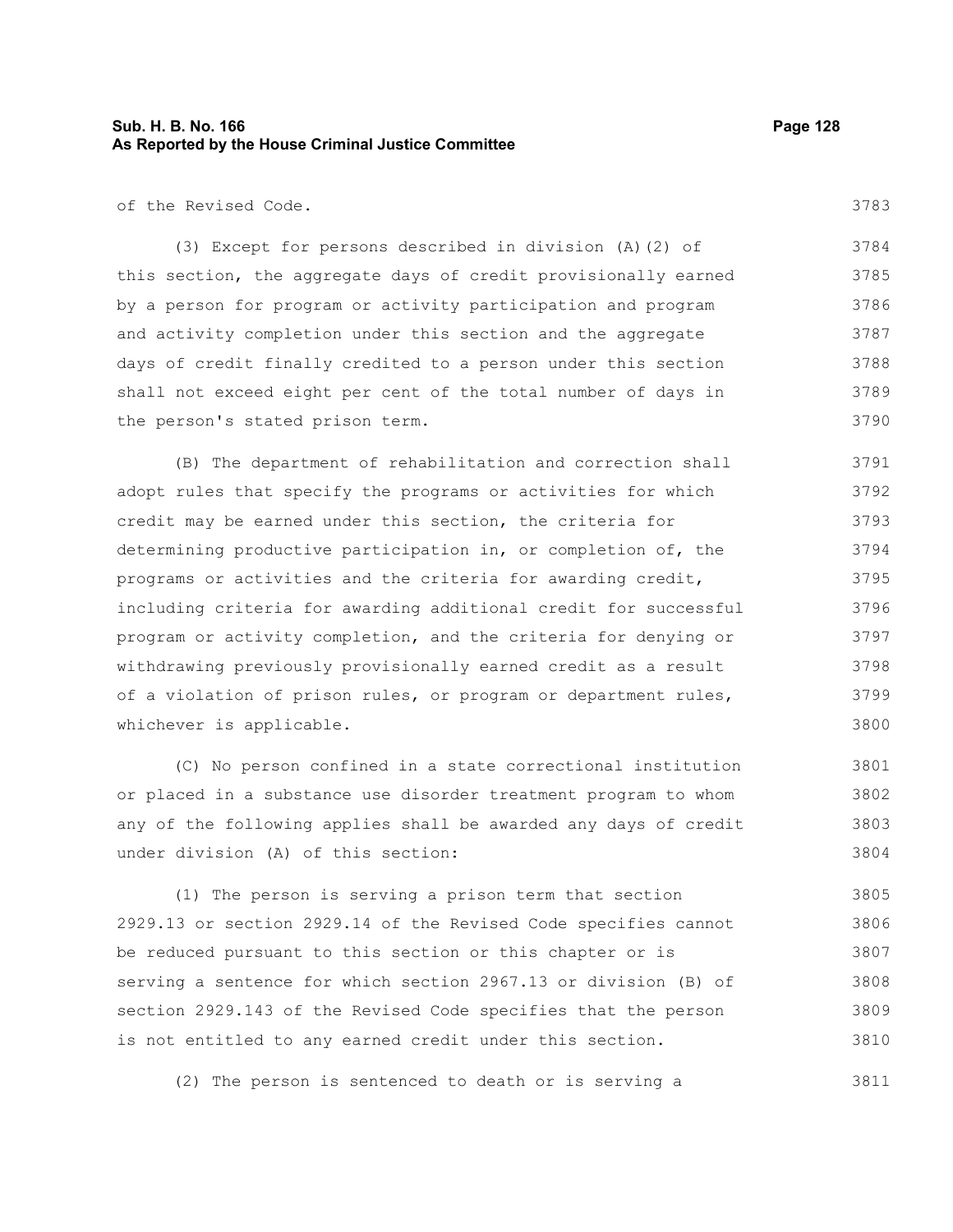#### **Sub. H. B. No. 166 Page 129 As Reported by the House Criminal Justice Committee**

prison term or a term of life imprisonment for aggravated murder, murder, or a conspiracy or attempt to commit, or complicity in committing, aggravated murder or murder. 3812 3813 3814

(3) The person is serving a sentence of life imprisonment without parole imposed pursuant to section 2929.03 or 2929.06 of the Revised Code, a prison term or a term of life imprisonment without parole imposed pursuant to section 2971.03 of the Revised Code, or a sentence for a sexually oriented offense that was committed on or after September 30, 2011. 3815 3816 3817 3818 3819 3820

(D) This division does not apply to a determination of whether a person confined in a state correctional institution or placed in a substance use disorder treatment program may earn any days of credit under division (A) of this section for successful completion of a second program or activity. The determination of whether a person confined in a state correctional institution may earn one day of credit or five days of credit under division (A) of this section for each completed month during which the person productively participates in a program or activity specified under that division shall be made in accordance with the following: 3821 3822 3823 3824 3825 3826 3827 3828 3829 3830 3831

(1) The offender may earn one day of credit under division (A) of this section, except as provided in division (C) of this section, if the most serious offense for which the offender is confined is any of the following that is a felony of the first or second degree: 3832 3833 3834 3835 3836

(a) A violation of division (A) of section 2903.04 or of section 2903.03, 2903.11, 2903.15, 2905.01, 2907.24, 2907.25, 2909.02, 2909.09, 2909.10, 2909.101, 2909.26, 2909.27, 2909.29, 2911.01, 2911.02, 2911.11, 2911.12, 2919.13, 2919.15, 2919.151, 2919.22, 2921.34, 2923.01, 2923.131, 2923.162, 2923.32, 2925.24, 3837 3838 3839 3840 3841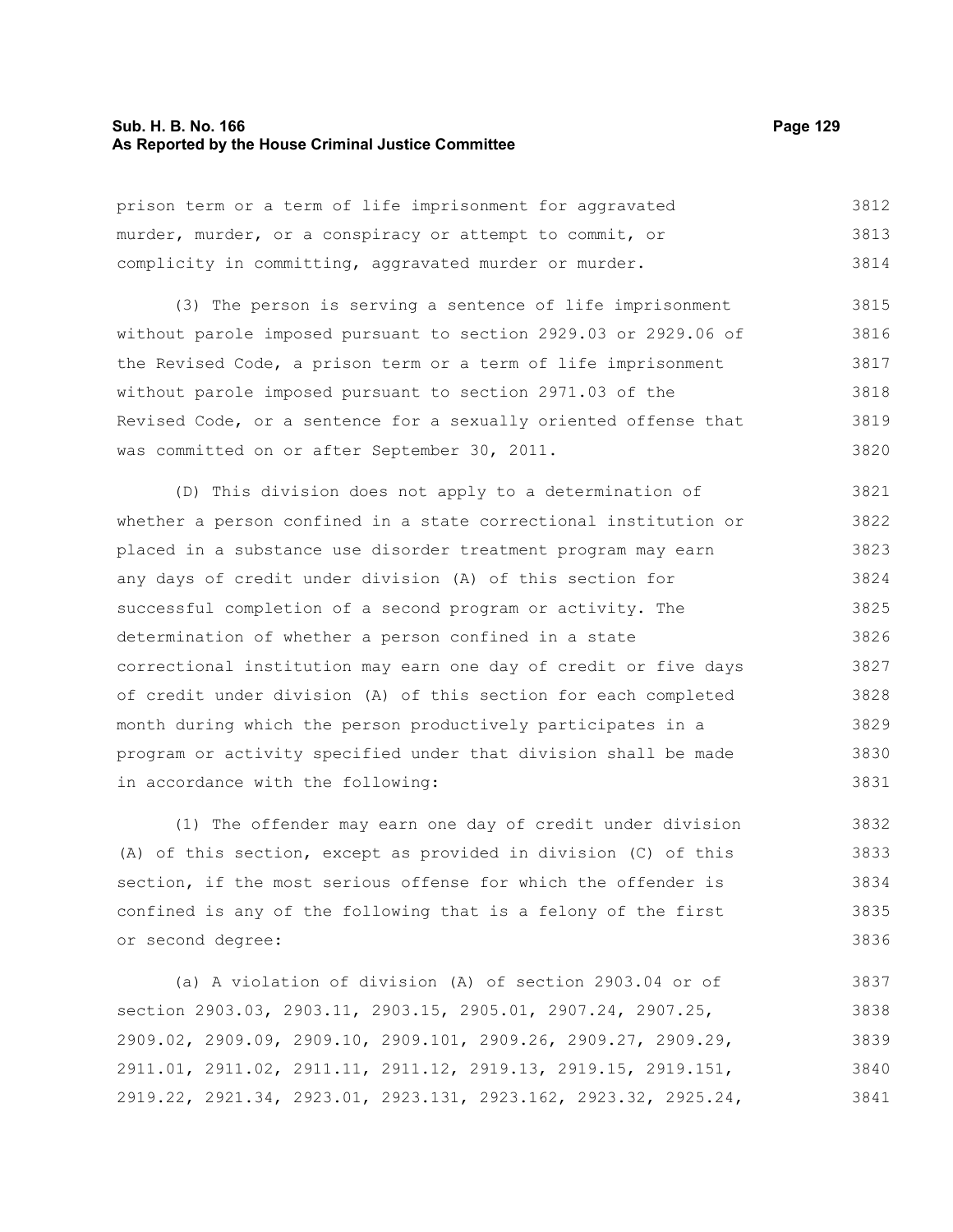# **Sub. H. B. No. 166 Page 130 As Reported by the House Criminal Justice Committee**

or 2927.24 of the Revised Code;

(b) A conspiracy or attempt to commit, or complicity in committing, any other offense for which the maximum penalty is imprisonment for life or any offense listed in division (D)(1) (a) of this section. 3843 3844 3845 3846

(2) The offender may earn one day of credit under division (A) of this section, except as provided in division (C) of this section, if the offender is serving a stated prison term that includes a prison term imposed for a sexually oriented offense that the offender committed prior to September 30, 2011. 3847 3848 3849 3850 3851

(3) The offender may earn one day of credit under division (A) of this section, except as provided in division (C) of this section, if the offender is serving a stated prison term that includes a prison term imposed for a felony other than carrying a concealed weapon an essential element of which is any conduct or failure to act expressly involving any deadly weapon or dangerous ordnance. 3852 3853 3854 3855 3856 3857 3858

(4) Except as provided in division (C) of this section, if the most serious offense for which the offender is confined is a felony of the first or second degree and divisions  $(D)(1)$ ,  $(2)$ , and (3) of this section do not apply to the offender, the offender may earn one day of credit under division (A) of this section if the offender committed that offense prior to September 30, 2011, and the offender may earn five days of credit under division (A) of this section if the offender committed that offense on or after September 30, 2011. 3859 3860 3861 3862 3863 3864 3865 3866 3867

(5) Except as provided in division (C) of this section, if the most serious offense for which the offender is confined is a felony of the third, fourth, or fifth degree or an unclassified 3868 3869 3870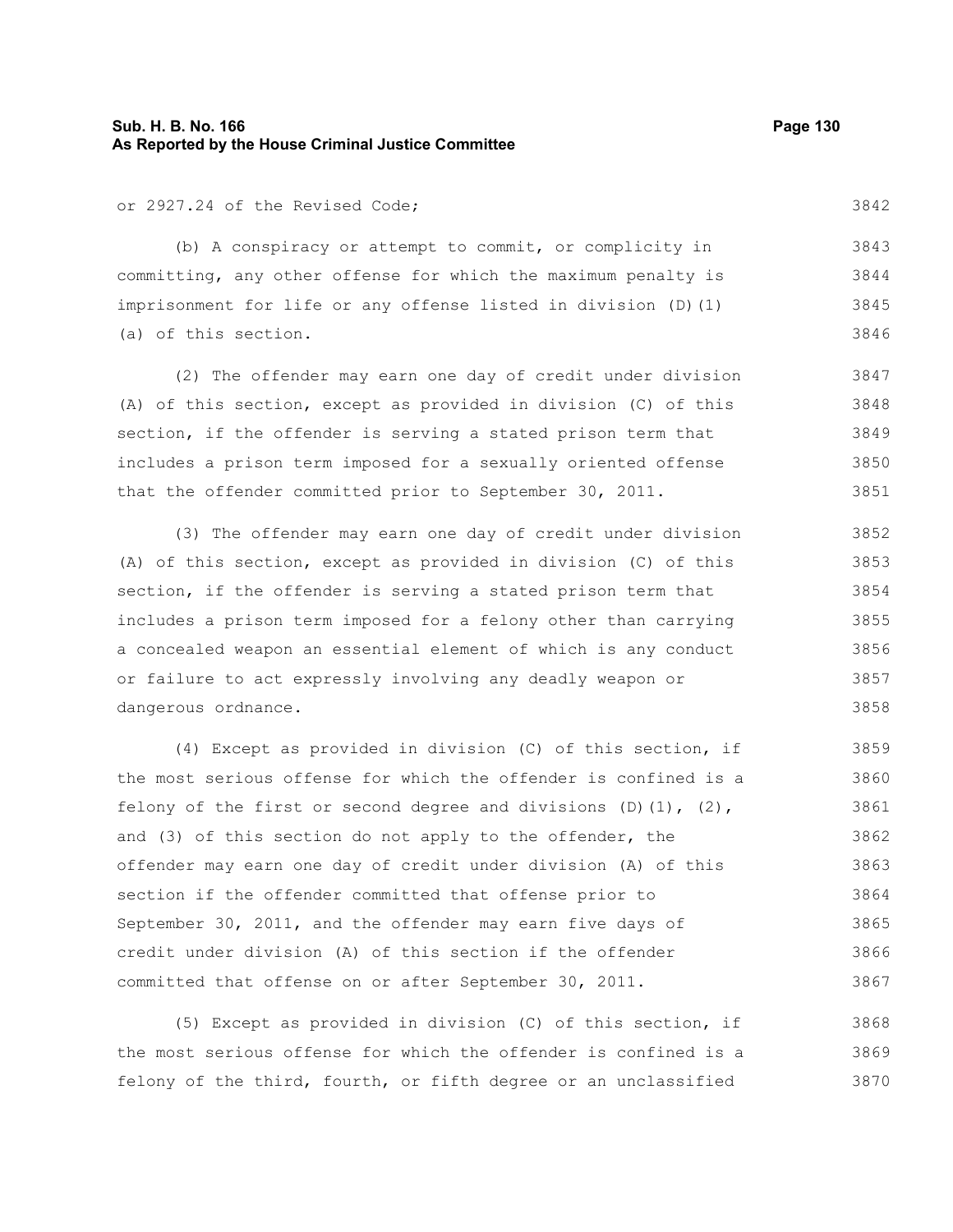#### **Sub. H. B. No. 166 Page 131 As Reported by the House Criminal Justice Committee**

felony and neither division (D)(2) nor (3) of this section applies to the offender, the offender may earn one day of credit under division (A) of this section if the offender committed that offense prior to September 30, 2011, and the offender may earn five days of credit under division (A) of this section if the offender committed that offense on or after September 30, 2011. 3871 3872 3873 3874 3875 3876 3877

(E) The department annually shall seek and consider the written feedback of the Ohio prosecuting attorneys association, the Ohio judicial conference, the Ohio public defender, the Ohio association of criminal defense lawyers, and other organizations and associations that have an interest in the operation of the corrections system and the earned credits program under this section as part of its evaluation of the program and in determining whether to modify the program. 3878 3879 3880 3881 3882 3883 3884 3885

(F) Days of credit awarded under this section shall be applied toward satisfaction of a person's stated prison term as follows: 3886 3887 3888

(1) Toward the definite prison term of a prisoner serving a definite prison term as a stated prison term; 3889 3890

(2) Toward the minimum and maximum terms of a prisoner serving an-a non-life felony indefinite prison term imposed under division (A)(1)(a) or (2)(a) of section 2929.14 of the Revised Code for a felony of the first or second degree committed on or after-the effective date of this amendment March 22, 2019. 3891 3892 3893 3894 3895 3896

(G) As used in this section: 3897

(1) "Sexually oriented offense" has the same meaning as in section 2950.01 of the Revised Code. 3898 3899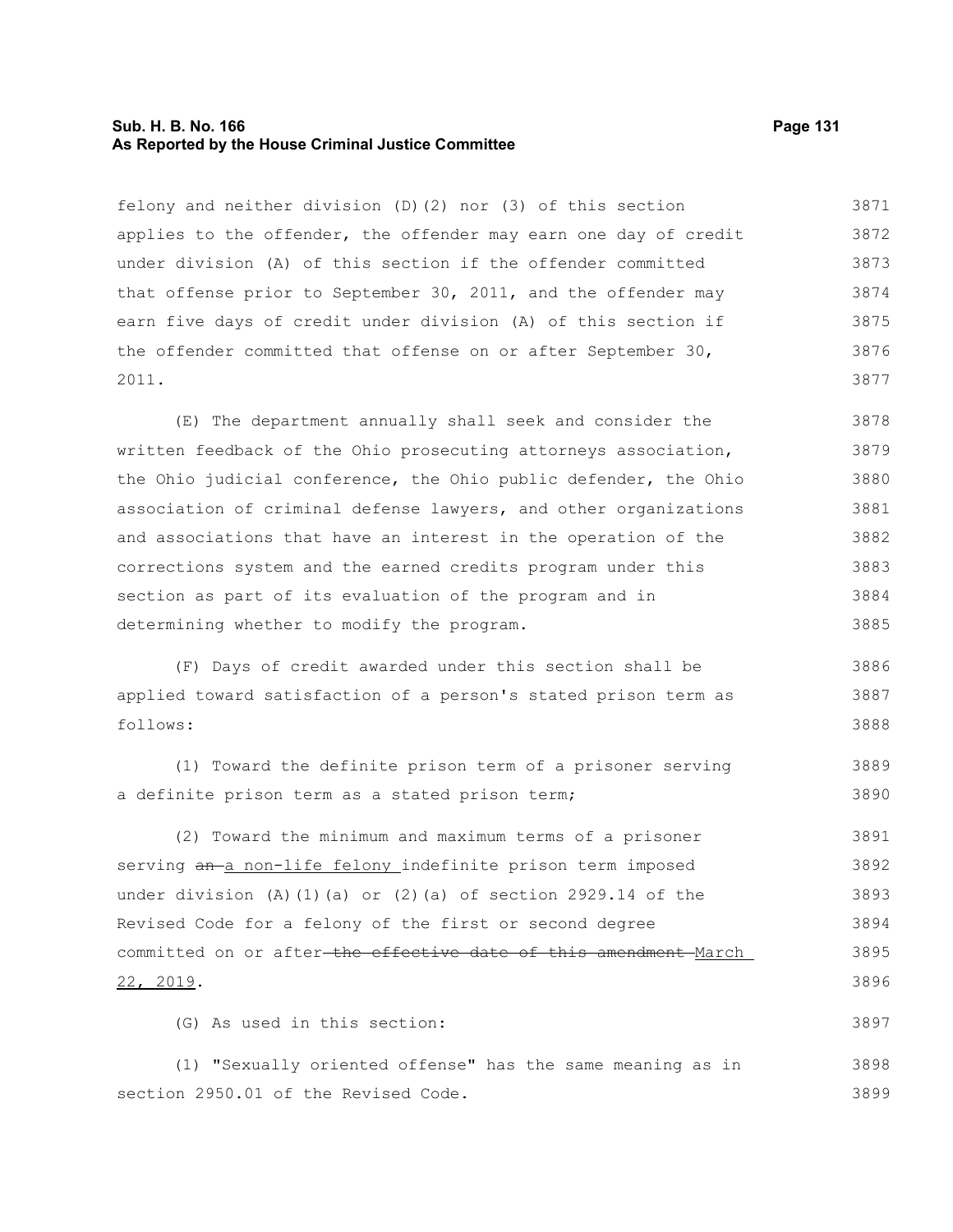# **Sub. H. B. No. 166 Page 132 As Reported by the House Criminal Justice Committee**

(2) "Substance use disorder treatment program" means the substance use disorder treatment program established by the department of rehabilitation and correction under section 5120.035 of the Revised Code. **Sec. 2967.271.** (A) As used in this section: (1) "Offender's minimum prison term" means the minimum prison term imposed on an offender under a non-life felony indefinite prison term, diminished as provided in section 2967.191 or 2967.193 of the Revised Code or in any other provision of the Revised Code, other than division (F) of this section, that provides for diminution or reduction of an offender's sentence. (2) "Offender's aggregate minimum prison term" means the sum of all minimum prison terms imposed on an offender under a non-life felony indefinite prison term and all definite terms imposed on the offender, and that are sentenced to be served consecutively to one another or combined under division (C)(10) of section 2929.14 of the Revised Code as part of a non-life felony indefinite prison term diminished as provided in section 2967.191 or 2967.193 of the Revised Code or in any other provision of the Revised Code, other than division (F) of this section, that provides for diminution or reduction of an offender's sentence. (3) "Maximum prison term" has the same meaning as in section 2929.01 of the Revised Code. 3900 3901 3902 3903 3904 3905 3906 3907 3908 3909 3910 3911 3912 3913 3914 3915 3916 3917 3918 3919 3920 3921 3922 3923 3924

(4) "Offender's aggregate maximum prison term" means the sum of all maximum prison terms imposed on an offender and sentenced to be served consecutively to one another or combined under division (C)(10) of section 2929.14 of the Revised Code as 3925 3926 3927 3928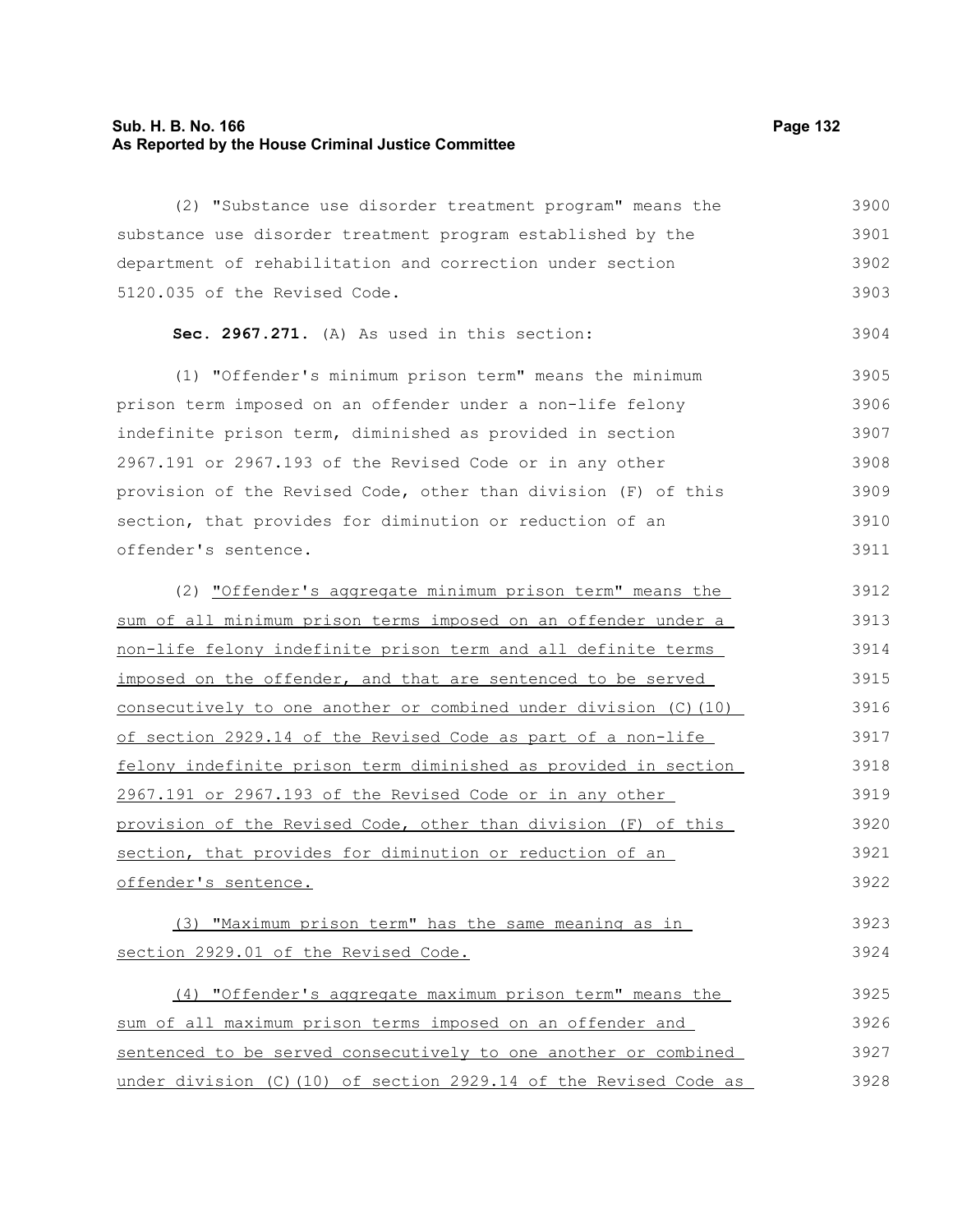# **Sub. H. B. No. 166 Page 133 As Reported by the House Criminal Justice Committee**

#### part of a non-life felony indefinite sentence.

(5) "Offender's presumptive earned early release date" means the date that is determined under the procedures described in division (F) of this section by the reduction, if any, of an offender's minimum prison term or an offender's aggregate minimum prison term by the sentencing court and the crediting of that reduction toward the satisfaction of the minimum term or aggregate minimum term. 3930 3931 3932 3933 3934 3935 3936

 $(3)$  (6) "Rehabilitative programs and activities" means education programs, vocational training, employment in prison industries, treatment for substance abuse, or other constructive programs developed by the department of rehabilitation and correction with specific standards for performance by prisoners. 3937 3938 3939 3940 3941

(4) (7) "Security level" means the security level in which an offender is classified under the inmate classification level system of the department of rehabilitation and correction that then is in effect. 3942 3943 3944 3945

```
(5) (8) "Sexually oriented offense" has the same meaning
as in section 2950.01 of the Revised Code.
                                                                       3946
                                                                       3947
```
(B) When an offender is sentenced to a non-life felony indefinite prison term, there shall be a presumption that the person shall be released from service of the sentence on the earlier of the following: 3948 3949 3950 3951

| (1) The expiration of the offender's minimum prison term             | 3952 |
|----------------------------------------------------------------------|------|
| or <del>on</del> the offender's aggregate minimum prison term if the | 3953 |
| offender is subject to an aggregate minimum prison term;             | 3954 |

(2) The offender's presumptive earned early release date $\tau$ whichever is earlier. 3955 3956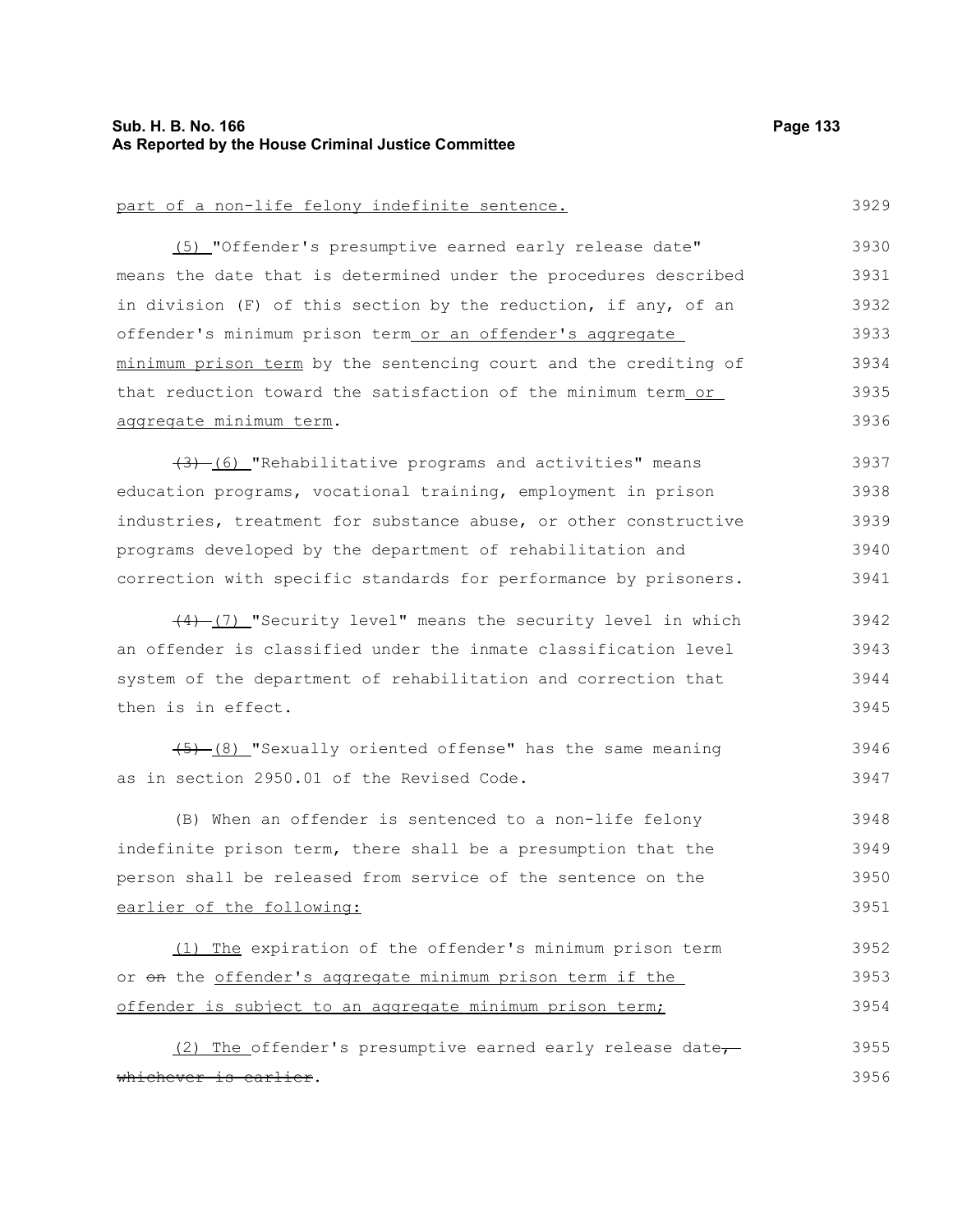# **Sub. H. B. No. 166 Page 134 As Reported by the House Criminal Justice Committee**

(C) The presumption established under division (B) of this section is a rebuttable presumption that the department of rehabilitation and correction may rebut as provided in this division. Unless the department rebuts the presumption, the

offender shall be released from service of the sentence on the expiration of the offender's minimum prison term or on the offender's presumptive earned early release-date, whichever isearlier established in division (B) of this section. The department may rebut the presumption only if the department determines, at a hearing, that one or more of the following applies: 3961 3962 3963 3964 3965 3966 3967

(1) Regardless of the security level in which the offender is classified at the time of the hearing, both of the following apply:

(a) During the offender's incarceration, the offender committed institutional rule infractions that involved compromising the security of a state correctional institution, compromising the safety of the staff of a state correctional institution or its inmates, or physical harm or the threat of physical harm to the staff of a state correctional institution or its inmates, or committed a violation of law that was not prosecuted, and the infractions or violations demonstrate that the offender has not been rehabilitated. 3971 3972 3973 3974 3975 3976 3977 3978 3979

(b) The offender's behavior while incarcerated, including, but not limited to the infractions and violations specified in division  $(C)$  (1)(a) of this section, demonstrate that the offender continues to pose a threat to society. 3980 3981 3982 3983

(2) Regardless of the security level in which the offender is classified at the time of the hearing, the offender has been placed by the department in extended restrictive housing at any 3984 3985 3986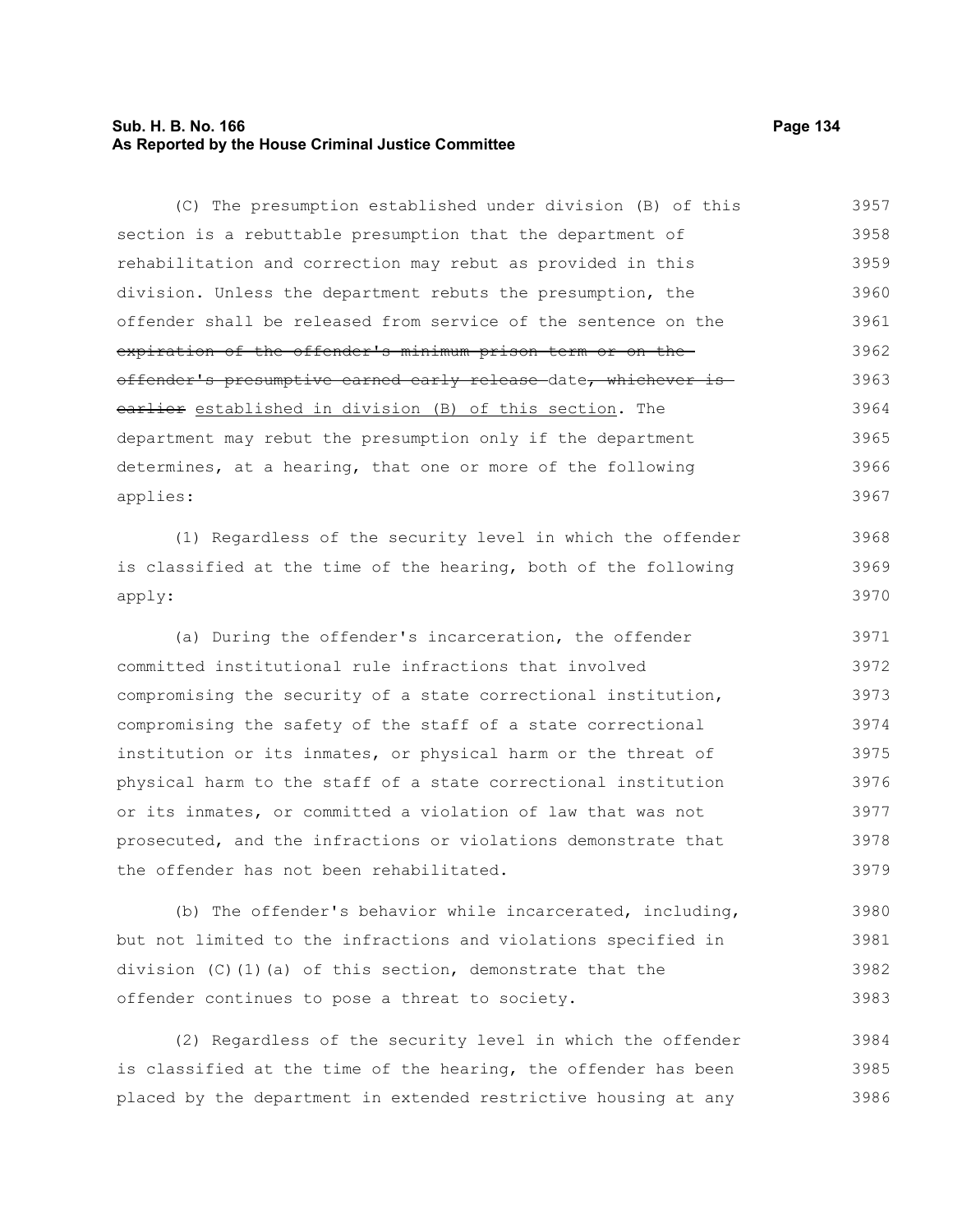# **Sub. H. B. No. 166 Page 135 As Reported by the House Criminal Justice Committee**

time within the year preceding the date of the hearing. (3) At the time of the hearing, the offender is classified by the department as a security level three, four, or five, or at a higher security level. (D)(1) If the department of rehabilitation and correction, pursuant to division (C) of this section, rebuts the presumption established under division (B) of this section, the department may maintain the offender's incarceration in a state correctional institution under the sentence after the expirationof the offender's minimum prison term or, for offenders who havea presumptive earned early release date, after the offender's presumptive earned early release date established in division (B) of this section. The department may maintain the offender's incarceration under this division for an additional period of incarceration determined by the department. The additional period of incarceration shall be a reasonable period determined by the department, shall be specified by the department, and shall not exceed the offender's maximum prison term or aggregate maximum prison term to which the offender is subject and that was imposed by the sentencing court. (2) If the department maintains an offender's incarceration for an additional period under division (D)(1) of 3987 3988 3989 3990 3991 3992 3993 3994 3995 3996 3997 3998 3999 4000 4001 4002 4003 4004 4005 4006 4007 4008

this section, there shall be a presumption that the offender shall be released on the expiration of the offender's minimumprison term plus the additional period of incarceration specified by the department as provided under that division- $\sigma$ for offenders who have a presumptive earned early release date, on the expiration of the additional period of incarceration to be served after the offender's presumptive earned early releasedate that is specified by the department as provided under that 4009 4010 4011 4012 4013 4014 4015 4016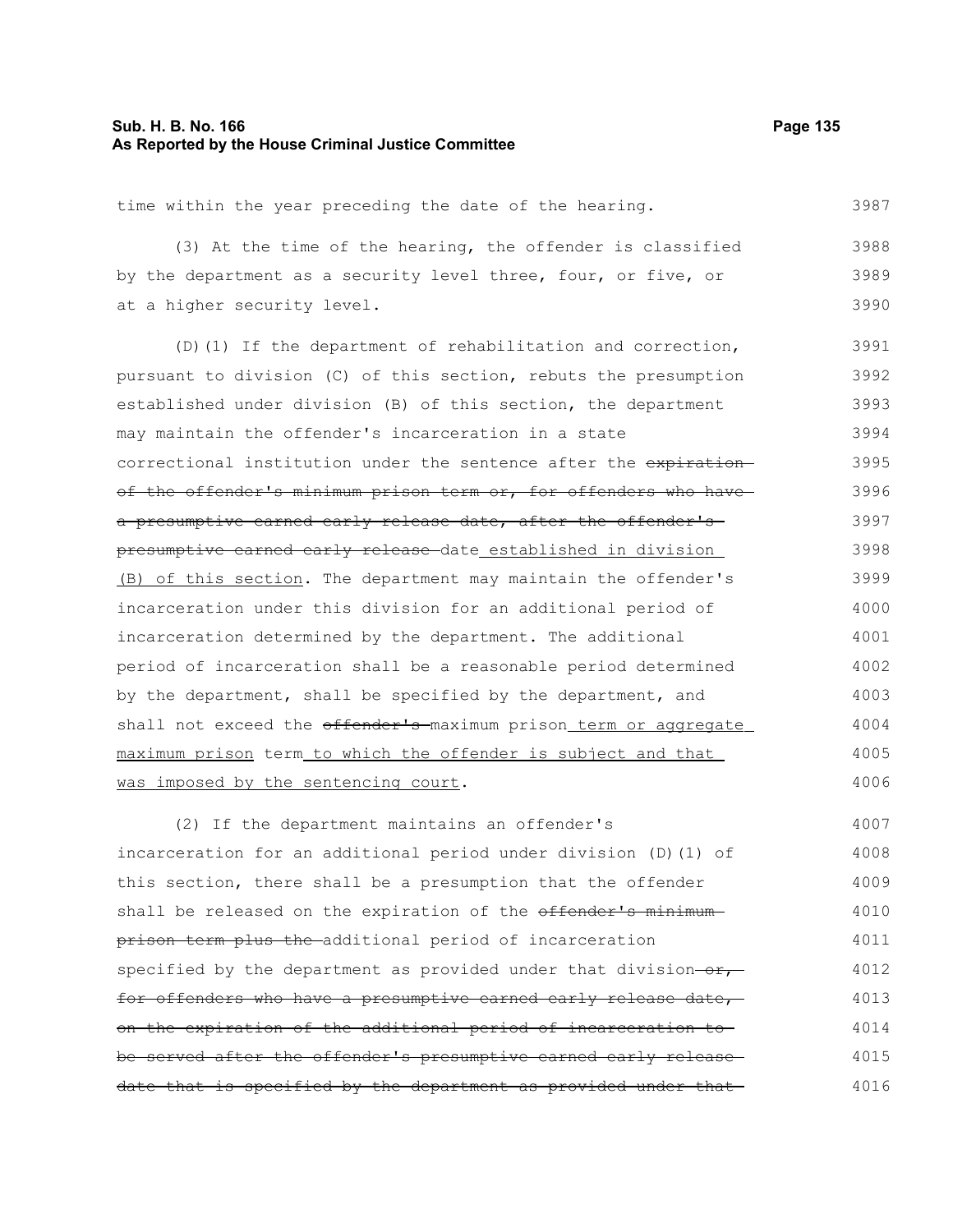# **Sub. H. B. No. 166 Page 136 As Reported by the House Criminal Justice Committee**

division. The presumption is a rebuttable presumption that the department may rebut, but only if it conducts a hearing and makes the determinations specified in division (C) of this section, and if the department rebuts the presumption, it may maintain the offender's incarceration in a state correctional institution for an additional period determined as specified in division (D)(1) of this section. Unless the department rebuts the presumption at the hearing, the offender shall be released from service of the sentence on the expiration of the offender'sminimum prison term plus the additional period of incarceration specified by the department-or, for offenders who have apresumptive earned early release date, on the expiration of the additional period of incarceration to be served after the offender's presumptive earned early release date as specified by the department. 4017 4018 4019 4020 4021 4022 4023 4024 4025 4026 4027 4028 4029 4030 4031

(3) The provisions of this division regarding the establishment of a rebuttable presumption, the department's rebuttal of the presumption, and the department's maintenance of an offender's incarceration for an additional period of incarceration apply, and may be utilized more than one time, during the remainder of the offender's incarceration. If the offender has not been released under division (C) or (D)(2) of this section or this division prior to the expiration of the offender's maximum prison term imposed as part of the offender'snon-life felony indefinite prison termor aggregate maximum prison term to which the offender is subject, the offender shall be released upon the expiration of that maximum term or aggregate maximum term. If the offender is subject to an aggregate maximum prison term, the department shall rebut the presumption as provided in division (C) of this section at least once before commencing each portion of the aggregate maximum 4032 4033 4034 4035 4036 4037 4038 4039 4040 4041 4042 4043 4044 4045 4046 4047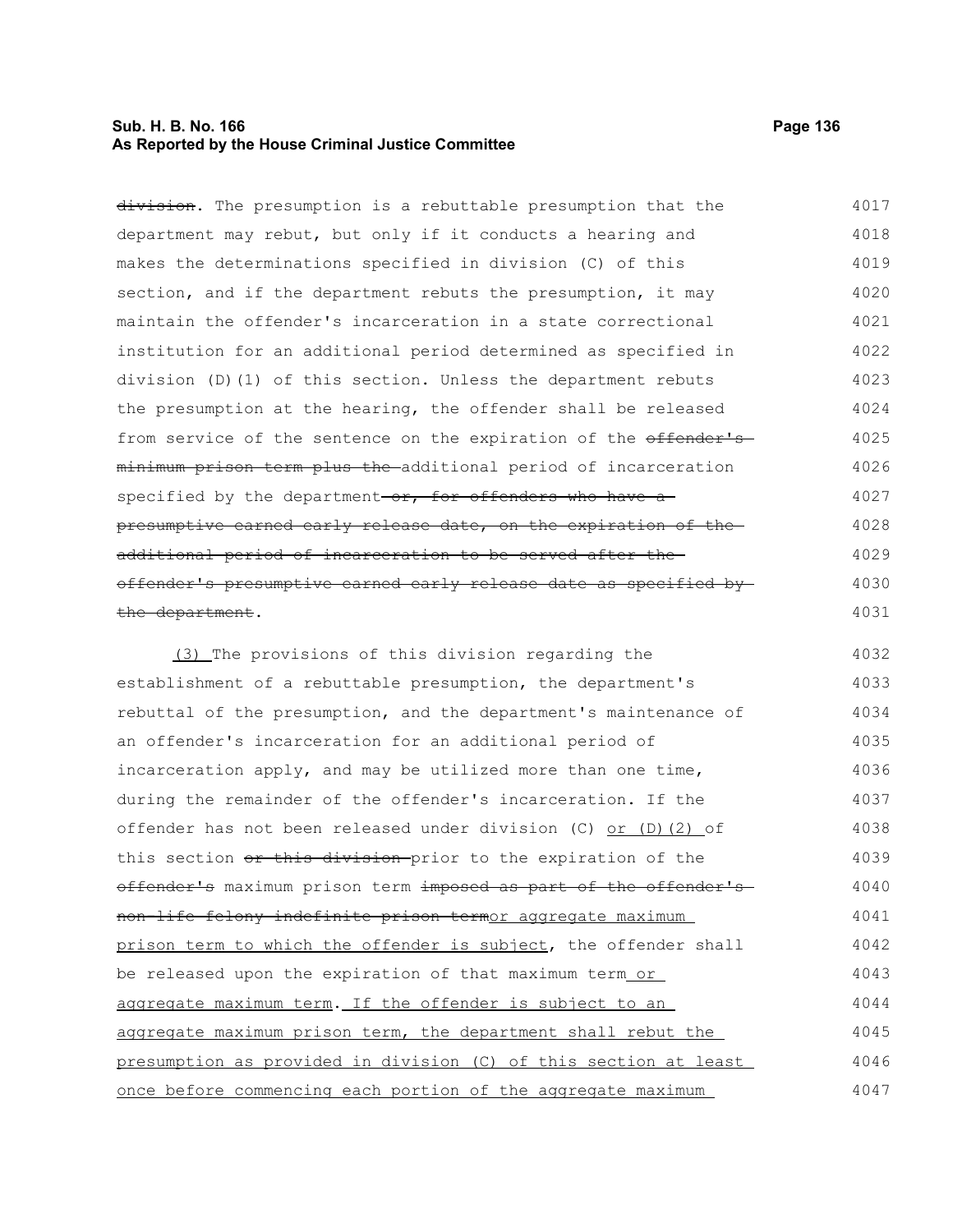## **Sub. H. B. No. 166 Page 137 As Reported by the House Criminal Justice Committee**

| prison term that is attributable to an individual maximum prison  | 4048 |
|-------------------------------------------------------------------|------|
| term that was aggregated under division $(C)$ (10) (b) of section | 4049 |
| 2929.14 of the Revised Code. For purposes of this section, the    | 4050 |
| individual maximum prison term portions of an aggregate maximum   | 4051 |
| prison term shall be served in the same order as the              | 4052 |
| corresponding minimum prison term portions were served as part    | 4053 |
| of the aggregate minimum prison term.                             | 4054 |

(E) The department shall provide notices of hearings to be conducted under division (C) or (D) of this section in the same manner, and to the same persons, as specified in section 2967.12 and Chapter 2930. of the Revised Code with respect to hearings to be conducted regarding the possible release on parole of an inmate. 4055 4056 4057 4058 4059 4060

(F)(1) The director of the department of rehabilitation and correction may notify the sentencing court in writing that the director is recommending that the court grant a reduction in the minimum prison term imposed on a specified offender who is serving a non-life felony indefinite prison term and who is eligible under division (F)(8) of this section for such a reduction, due to the offender's exceptional conduct while incarcerated or the offender's adjustment to incarceration. If the director wishes to recommend such a reduction for an offender, the director shall send the notice to the court not earlier than ninety days prior to the date on which the director wishes to credit the reduction toward the satisfaction of the offender's minimum prison term. If the director recommends such a reduction for an offender, there shall be a presumption that the court shall grant the recommended reduction to the offender. The presumption established under this division is a rebuttable presumption that may be rebutted as provided in division (F)(4) of this section. 4061 4062 4063 4064 4065 4066 4067 4068 4069 4070 4071 4072 4073 4074 4075 4076 4077 4078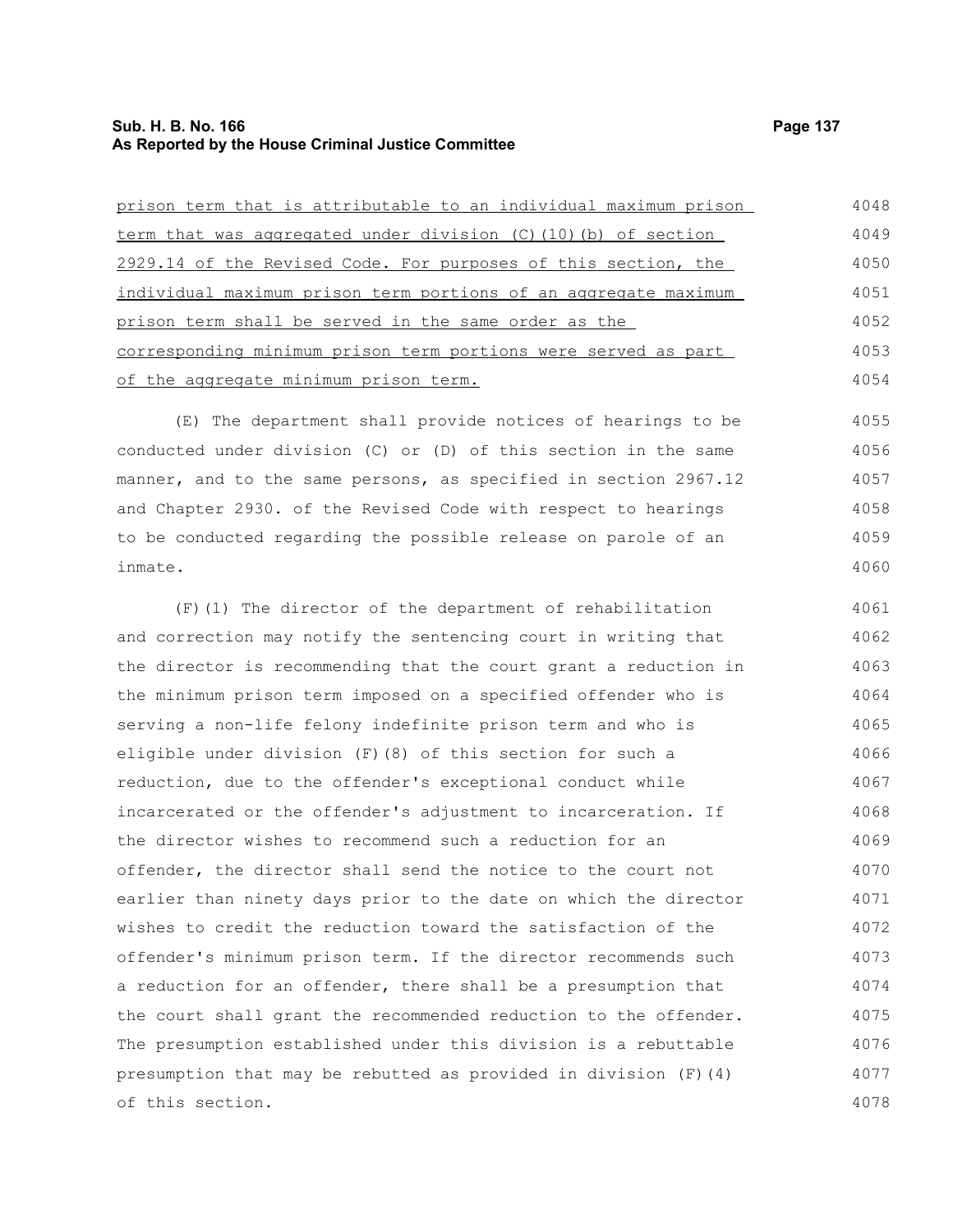# **Sub. H. B. No. 166 Page 138 As Reported by the House Criminal Justice Committee**

The director shall include with the notice sent to a court under this division an institutional summary report that covers the offender's participation while confined in a state correctional institution in rehabilitative programs and activities and any disciplinary action taken against the offender while so confined, and any other documentation requested by the court, if available. 4079 4080 4081 4082 4083 4084 4085

The notice the director sends to a court under this division shall do all of the following: 4086 4087

(a) Identify the offender;

(b) Specify the length of the recommended reduction, which shall be for five to fifteen per cent of the offender's minimum term determined in accordance with rules adopted by the department under division (F)(7) of this section; 4089 4090 4091 4092

(c) Specify the reason or reasons that qualify the offender for the recommended reduction; 4093 4094

(d) Inform the court of the rebuttable presumption and that the court must either approve or, if the court finds that the presumption has been rebutted, disapprove of the recommended reduction, and that if it approves of the recommended reduction, it must grant the reduction; 4095 4096 4097 4098 4099

(e) Inform the court that it must notify the department of its decision as to approval or disapproval not later than sixty days after receipt of the notice from the director. 4100 4101 4102

(2) When the director, under division (F)(1) of this section, submits a notice to a sentencing court that the director is recommending that the court grant a reduction in the minimum prison term imposed on an offender serving a non-life felony indefinite prison term, the department promptly shall 4103 4104 4105 4106 4107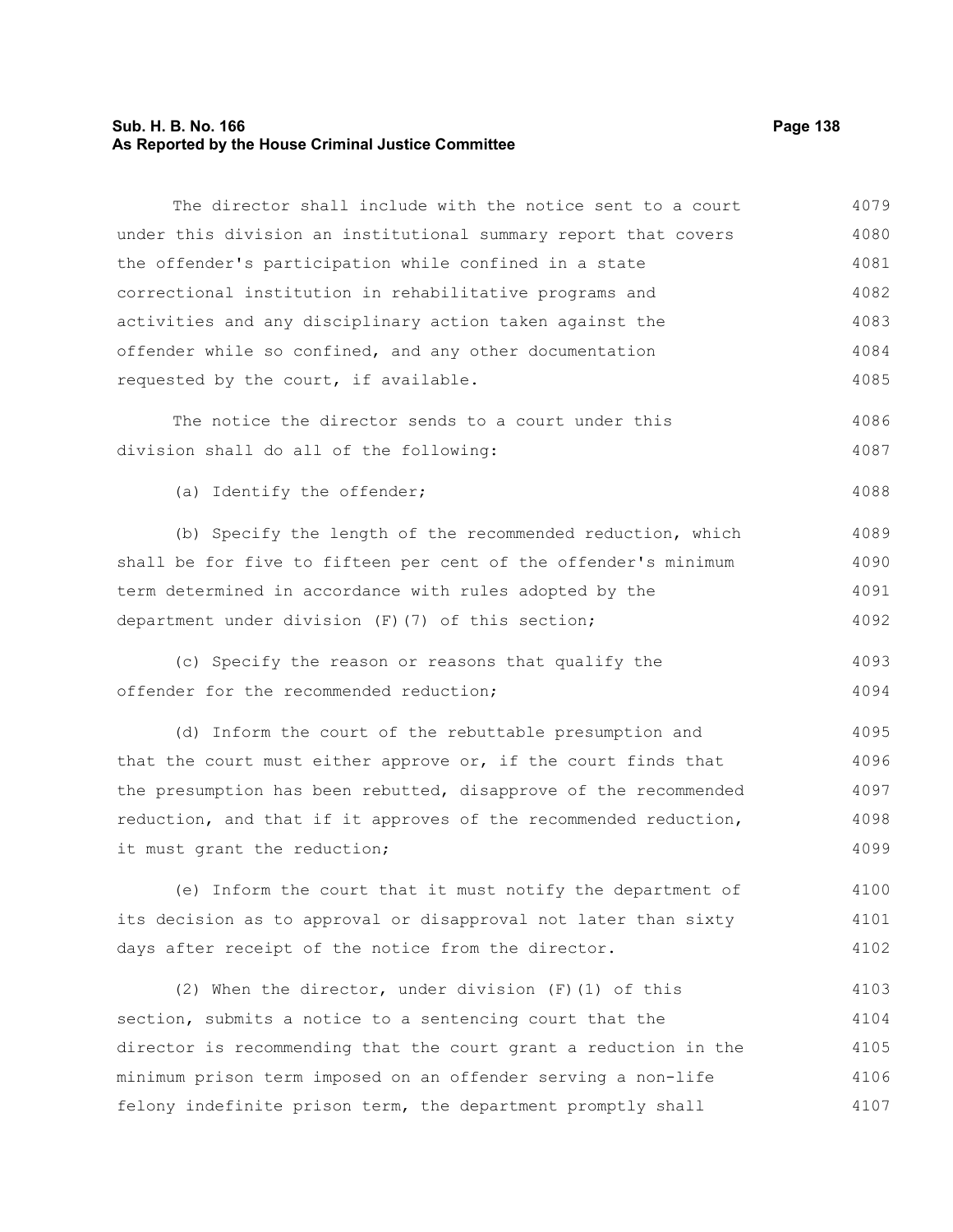# **Sub. H. B. No. 166 Page 139 As Reported by the House Criminal Justice Committee**

provide to the prosecuting attorney of the county in which the offender was indicted a copy of the written notice, a copy of the institutional summary report described in that division, and any other information provided to the court. 4108 4109 4110 4111

(3) Upon receipt of a notice submitted by the director under division (F)(1) of this section, the court shall schedule a hearing to consider whether to grant the reduction in the minimum prison term imposed on the specified offender that was recommended by the director or to find that the presumption has been rebutted and disapprove the recommended reduction. Upon scheduling the hearing, the court promptly shall give notice of the hearing to the prosecuting attorney of the county in which the offender was indicted and to the department. The notice shall inform the prosecuting attorney that the prosecuting attorney may submit to the court, prior to the date of the hearing, written information relevant to the recommendation and may present at the hearing written information and oral information relevant to the recommendation. 4112 4113 4114 4115 4116 4117 4118 4119 4120 4121 4122 4123 4124 4125

Upon receipt of the notice from the court, the prosecuting attorney shall notify the victim of the offender or the victim's representative of the recommendation by the director, the date, time, and place of the hearing, the fact that the victim may submit to the court, prior to the date of the hearing, written information relevant to the recommendation, and the address and procedure for submitting the information. 4126 4127 4128 4129 4130 4131 4132

(4) At the hearing scheduled under division (F)(3) of this section, the court shall afford the prosecuting attorney an opportunity to present written information and oral information relevant to the director's recommendation. In making its determination as to whether to grant or disapprove the reduction 4133 4134 4135 4136 4137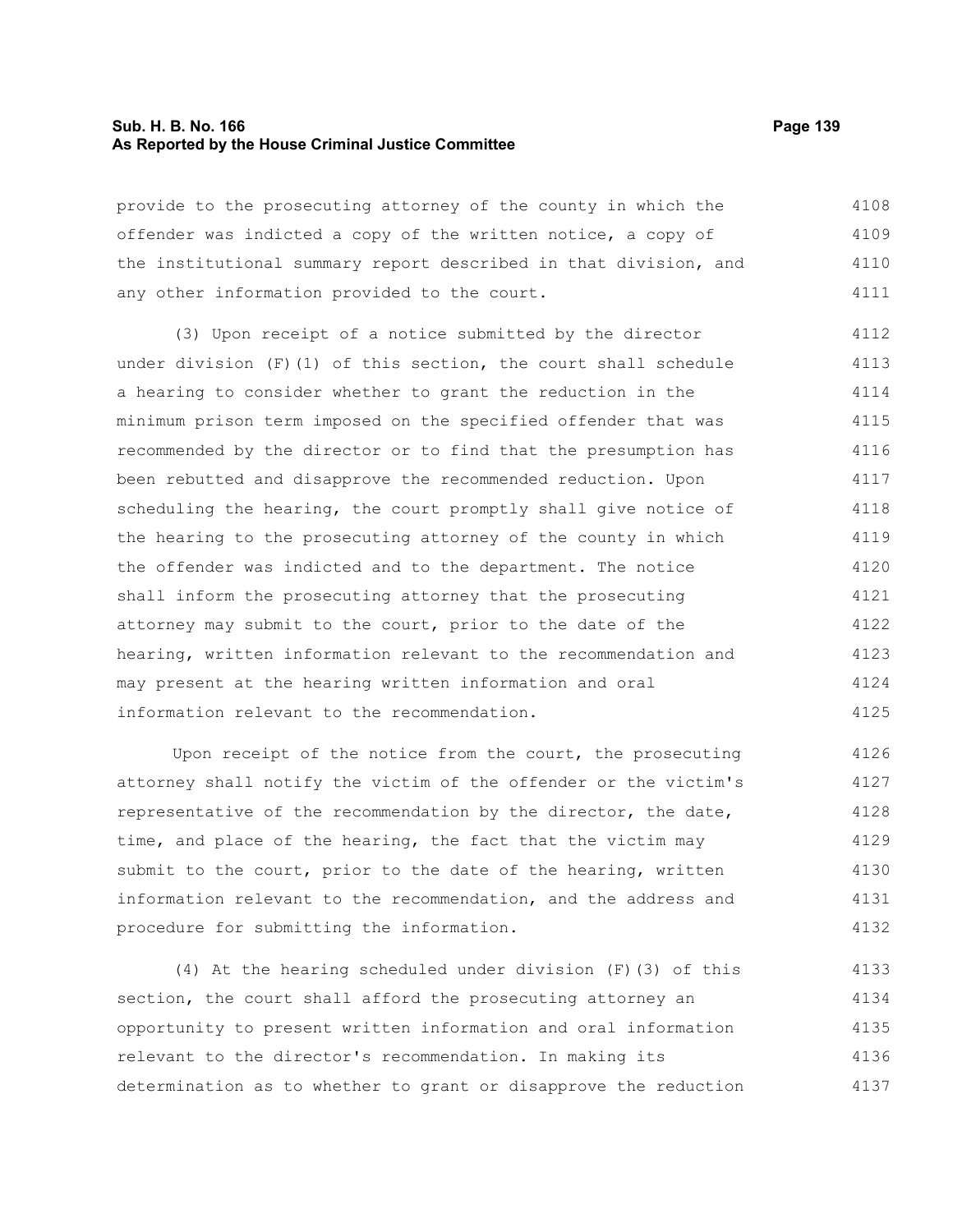### **Sub. H. B. No. 166 Page 140** Page 140 **As Reported by the House Criminal Justice Committee**

in the minimum prison term imposed on the specified offender that was recommended by the director, the court shall consider any report and other documentation submitted by the director, any information submitted by a victim, any information submitted or presented at the hearing by the prosecuting attorney, and all of the factors set forth in divisions (B) to (D) of section 2929.12 of the Revised Code that are relevant to the offender's offense and to the offender. 4138 4139 4140 4141 4142 4143 4144 4145

Unless the court, after considering at the hearing the specified reports, documentation, information, and relevant factors, finds that the presumption that the recommended reduction shall be granted has been rebutted and disapproves the recommended reduction, the court shall grant the recommended reduction. The court may disapprove the recommended reduction only if, after considering at the hearing the specified reports, documentation, information, and relevant factors, it finds that the presumption that the reduction shall be granted has been rebutted. The court may find that the presumption has been rebutted and disapprove the recommended reduction only if it determines at the hearing that one or more of the following applies: 4146 4147 4148 4149 4150 4151 4152 4153 4154 4155 4156 4157 4158

(a) Regardless of the security level in which the offender is classified at the time of the hearing, during the offender's incarceration, the offender committed institutional rule infractions that involved compromising the security of a state correctional institution, compromising the safety of the staff of a state correctional institution or its inmates, or physical harm or the threat of physical harm to the staff of a state correctional institution or its inmates, or committed a violation of law that was not prosecuted, and the infractions or violations demonstrate that the offender has not been 4159 4160 4161 4162 4163 4164 4165 4166 4167 4168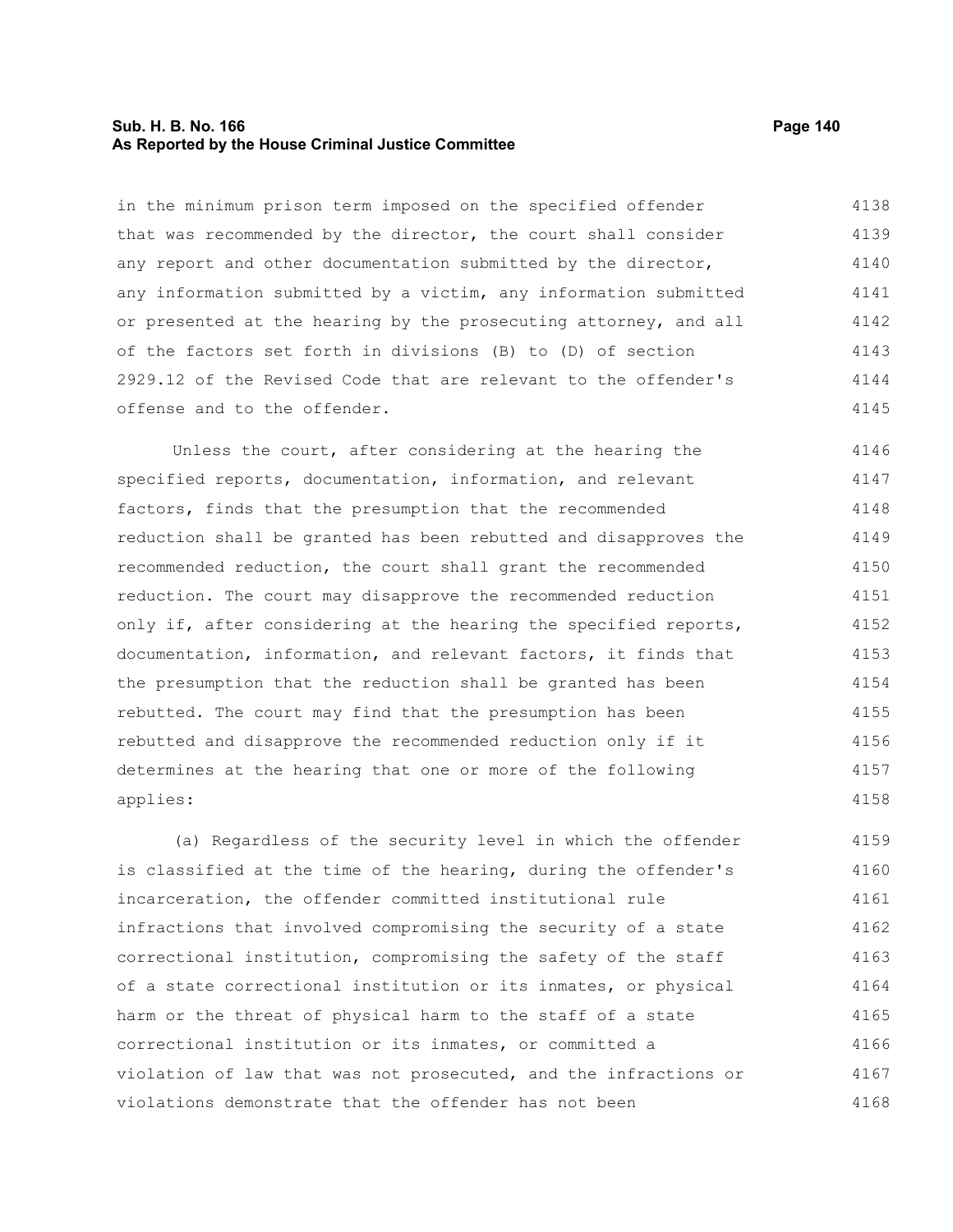# **Sub. H. B. No. 166 Page 141 As Reported by the House Criminal Justice Committee**

rehabilitated.

4169

| (b) The offender's behavior while incarcerated, including,      | 4170 |
|-----------------------------------------------------------------|------|
| but not limited to, the infractions and violations specified in | 4171 |
| division $(F)$ (4) (a) of this section, demonstrates that the   | 4172 |
| offender continues to pose a threat to society.                 | 4173 |

(c) At the time of the hearing, the offender is classified by the department as a security level three, four, or five, or at a higher security level. 4174 4175 4176

(d) During the offender's incarceration, the offender did not productively participate in a majority of the rehabilitative programs and activities recommended by the department for the offender, or the offender participated in a majority of such recommended programs or activities but did not successfully complete a reasonable number of the programs or activities in which the offender participated. 4177 4178 4179 4180 4181 4182 4183

(e) After release, the offender will not be residing in a halfway house, reentry center, or community residential center licensed under division (C) of section 2967.14 of the Revised Code and, after release, does not have any other place to reside at a fixed residence address. 4184 4185 4186 4187 4188

(5) If the court pursuant to division (F)(4) of this section finds that the presumption that the recommended reduction in the offender's minimum prison term has been rebutted and disapproves the recommended reduction, the court shall notify the department of the disapproval not later than sixty days after receipt of the notice from the director. The court shall specify in the notification the reason or reasons for which it found that the presumption was rebutted and disapproved the recommended reduction. The court shall not 4189 4190 4191 4192 4193 4194 4195 4196 4197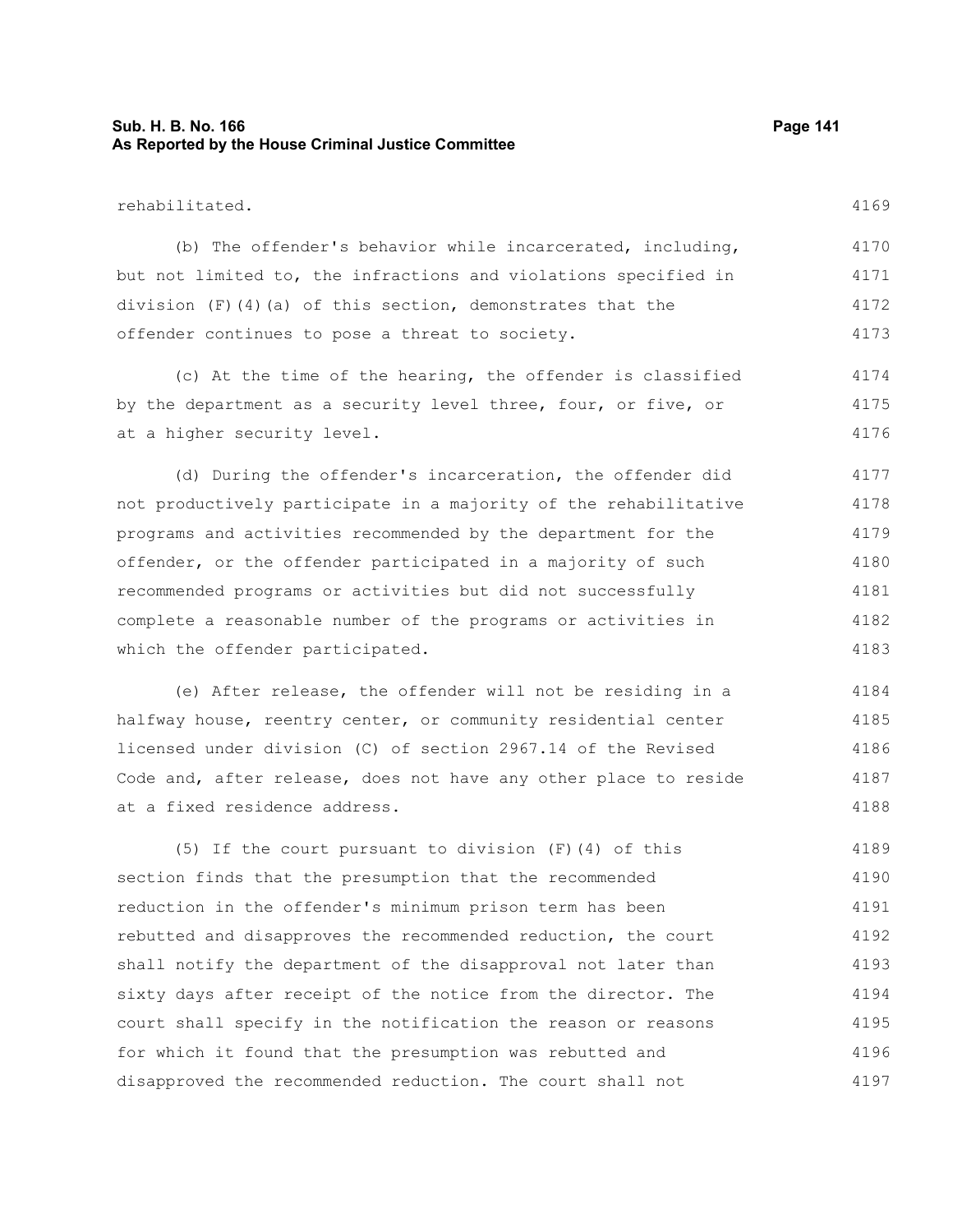### **Sub. H. B. No. 166 Page 142 As Reported by the House Criminal Justice Committee**

reduce the offender's minimum prison term, and the department shall not credit the amount of the disapproved reduction toward satisfaction of the offender's minimum prison term. 4198 4199 4200

If the court pursuant to division (F)(4) of this section grants the recommended reduction of the offender's minimum prison term, the court shall notify the department of the grant of the reduction not later than sixty days after receipt of the notice from the director, the court shall reduce the offender's minimum prison term in accordance with the recommendation submitted by the director, and the department shall credit the amount of the reduction toward satisfaction of the offender's minimum prison term. 4201 4202 4203 4204 4205 4206 4207 4208 4209

Upon deciding whether to disapprove or grant the recommended reduction of the offender's minimum prison term, the court shall notify the prosecuting attorney of the decision and the prosecuting attorney shall notify the victim or victim's representative of the court's decision. 4210 4211 4212 4213 4214

(6) If the court under division (F)(5) of this section grants the reduction in the minimum prison term imposed on an offender that was recommended by the director and reduces the offender's minimum prison term, the date determined by the department's crediting of the reduction toward satisfaction of the offender's minimum prison term is the offender's presumptive earned early release date. 4215 4216 4217 4218 4219 4220 4221

(7) The department of rehabilitation and correction by rule shall specify both of the following for offenders serving a non-life felony indefinite prison term: 4222 4223 4224

(a) The type of exceptional conduct while incarcerated and the type of adjustment to incarceration that will qualify an 4225 4226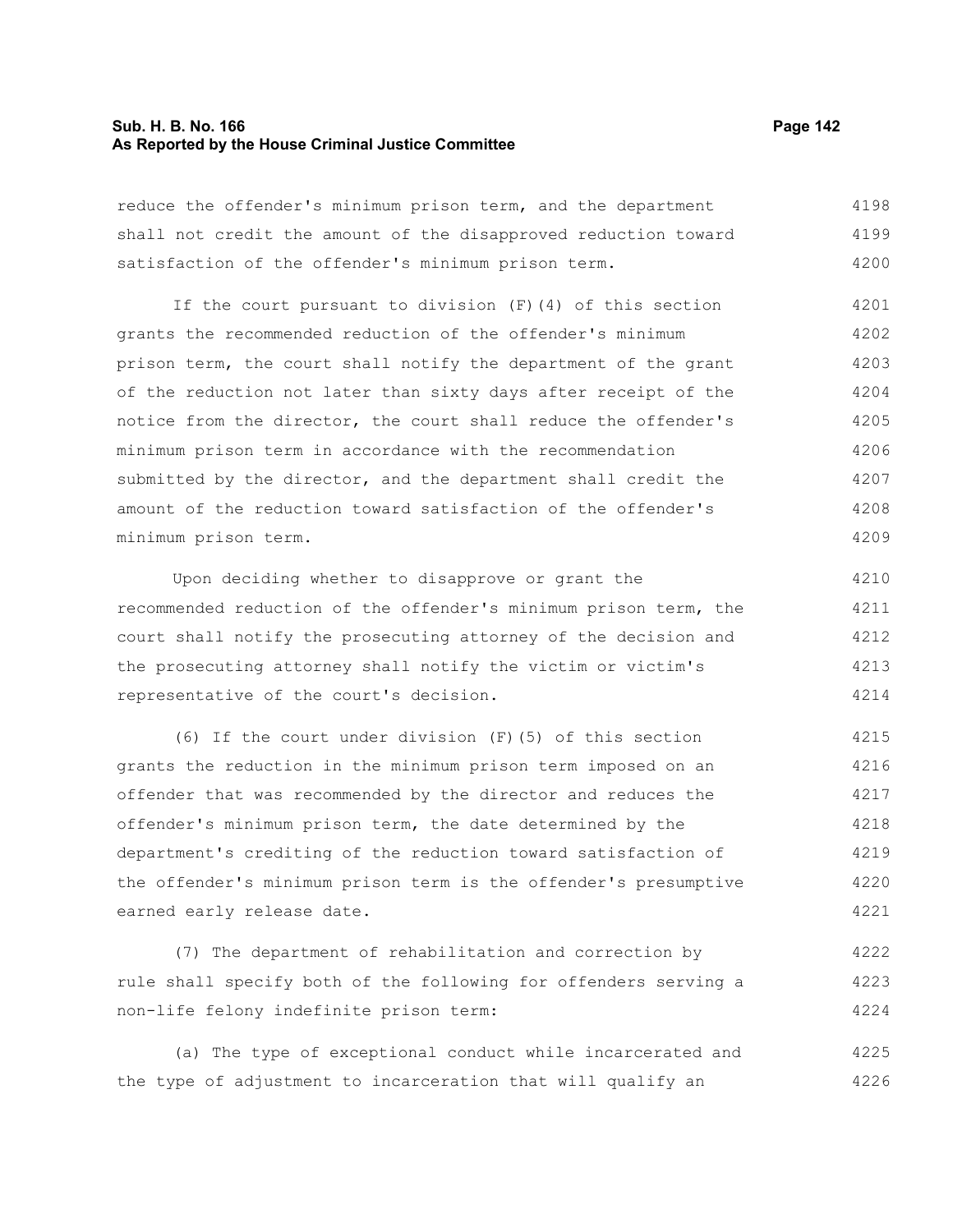## **Sub. H. B. No. 166 Page 143 As Reported by the House Criminal Justice Committee**

offender serving such a prison term for a reduction under divisions (F)(1) to (6) of this section of the minimum prison term imposed on the offender under the non-life felony indefinite prison term. 4227 4228 4229 4230

(b) The per cent of reduction that it may recommend for, and that may be granted to, an offender serving such a prison term under divisions (F)(1) to (6) of this section, based on the offense level of the offense for which the prison term was imposed, with the department specifying the offense levels used for purposes of this division and assigning a specific percentage reduction within the range of five to fifteen per cent for each such offense level. 4231 4232 4233 4234 4235 4236 4237 4238

(8) Divisions (F)(1) to (6) of this section do not apply with respect to an offender serving a non-life felony indefinite prison term for a sexually oriented offense, and no offender serving such a prison term for a sexually oriented offense is eligible to be recommended for or granted, or may be recommended for or granted, a reduction under those divisions in the offender's minimum prison term imposed under that non-life felony indefinite prison term. 4239 4240 4241 4242 4243 4244 4245 4246

(G) If an offender is sentenced to a non-life felony indefinite prison term, any reference in a section of the Revised Code to a definite prison term shall be construed as referring to the offender's minimum term under that sentence plus any additional period of time of incarceration specified by the department under division  $(D)(1)$  or  $(2)$  of this section, except to the extent otherwise specified in the section or to the extent that that construction clearly would be inappropriate. 4247 4248 4249 4250 4251 4252 4253 4254 4255

**Sec. 5120.021.** (A) The provisions of Chapter 5120. of the 4256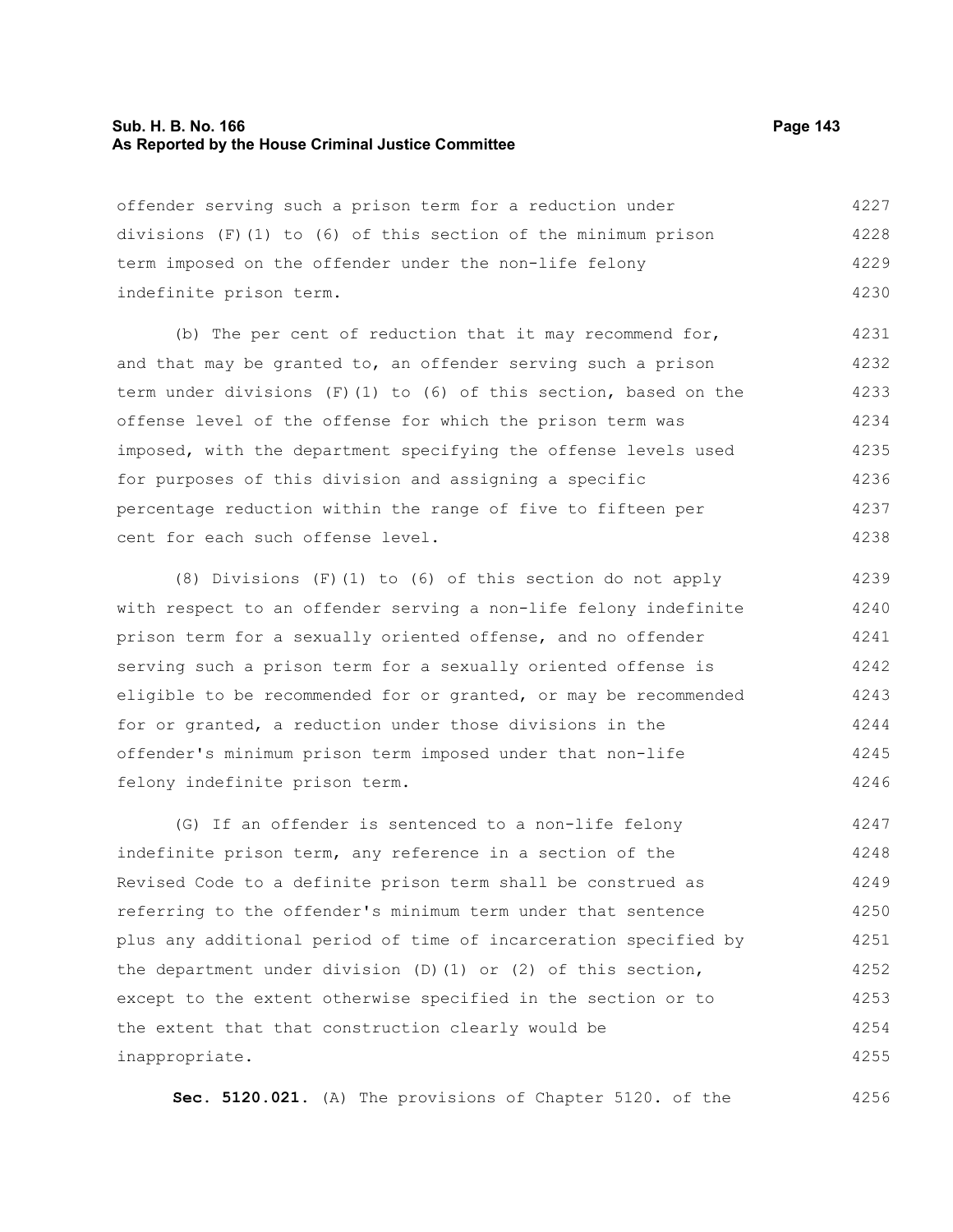#### **Sub. H. B. No. 166 Page 144** Page 144 Page 144 Page 144 Page 144 Page 144 Page 144 **As Reported by the House Criminal Justice Committee**

Revised Code, as they existed prior to July 1, 1996, and that address the duration or potential duration of incarceration or parole or other forms of supervised release, apply to all persons upon whom a court imposed a term of imprisonment prior to July 1, 1996, and all persons upon whom a court, on or after July 1, 1996, and in accordance with law existing prior to July 1, 1996, imposed a term of imprisonment for an offense that was committed prior to July 1, 1996. 4257 4258 4259 4260 4261 4262 4263 4264

(B)(1) The provisions of Chapter 5120. of the Revised Code, as they exist on or after July 1, 1996, and that address the duration or potential duration of incarceration or supervised release, apply to all persons upon whom a court imposed a stated prison term for an offense committed on or after July 1, 1996. 4266 4267 4268 4269 4270

(2) The provisions of Chapter 5120. of the Revised Code, as they exist on or after-the effective date of this amendment-March 22, 2019, and prior to the effective date of this amendment, apply to an offender who is released from confinement in a state correctional institution on or after-that date March 22, 2019, and prior to the effective date of this amendment. 4271 4272 4273 4274 4275 4276

(3) The provisions of Chapter 5120. of the Revised Code, as they exist on or after the effective date of this amendment, apply to an offender who is released from confinement in a state correctional institution on or after that date. 4277 4278 4279 4280

(C) Nothing in this section limits or affects the applicability of any provision in Chapter 5120. of the Revised Code, as amended or enacted on or after July 1, 1996, that pertains to an issue other than the duration or potential duration of incarceration or supervised release, to persons in custody or under the supervision of the department of 4281 4282 4283 4284 4285 4286

- 
- 
- 4265
- 
- 
- -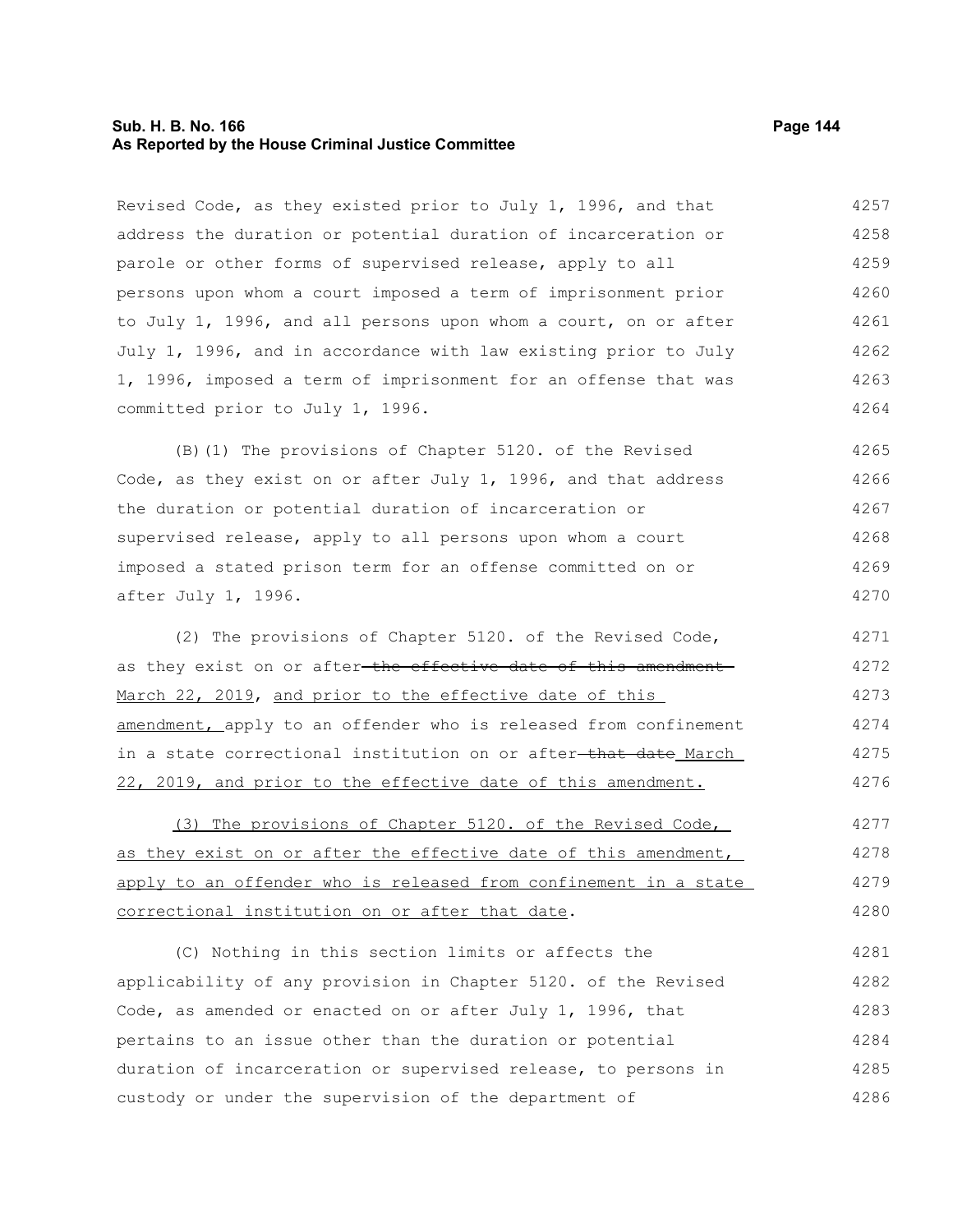# **Sub. H. B. No. 166** Page 145 **As Reported by the House Criminal Justice Committee**

| rehabilitation and correction.                                   | 4287 |
|------------------------------------------------------------------|------|
| Sec. 5120.038. (A) As used in this section $\tau$ :              | 4288 |
| (1) "GPS-monitored offender" means an offender who, on or        | 4289 |
| after the effective date of divisions (C) to (E) of this         | 4290 |
| section, is released from confinement in a state correctional    | 4291 |
| institution under a conditional pardon, parole, other form of    | 4292 |
| authorized release, or transitional control that includes global | 4293 |
| positioning system monitoring as a condition of the person's     | 4294 |
| release, or who, on or after that date, is placed under post-    | 4295 |
| release control that includes global positioning system          | 4296 |
| monitoring as a condition under the post-release control.        | 4297 |
| (2) "Law enforcement automated data system" means the law        | 4298 |
| enforcement automated data system, also known as LEADS,          | 4299 |
| established under section 5503.10 of the Revised Code.           | 4300 |
| (3) "Secondary entity" means an entity under contract with       | 4301 |
| a third-party contract administrator with which the department   | 4302 |
| of rehabilitation and correction has entered into a contract for | 4303 |
| global positioning system monitoring of GPS-monitored offenders. | 4304 |
| (B) Not later than June 30, 2019December 31, 2022, the           | 4305 |
| department of rehabilitation and correction shall study the      | 4306 |
| feasibility of contracting with a third-party contract-          | 4307 |
| administrator for global position system monitoring that would-  | 4308 |
| include a crime scene correlation program that could interface-  | 4309 |
| by link with a statewide database for GPS-monitored offenders.   | 4310 |
| The study also shall analyze conduct a study that analyzes the   | 4311 |
| use of GPS monitoring as a supervision tool. In conducting the-  | 4312 |
| study, the department shall consider all of the following-       | 4313 |
| <del>factors:</del>                                              | 4314 |

(1) The ability of the department or another state entity 4315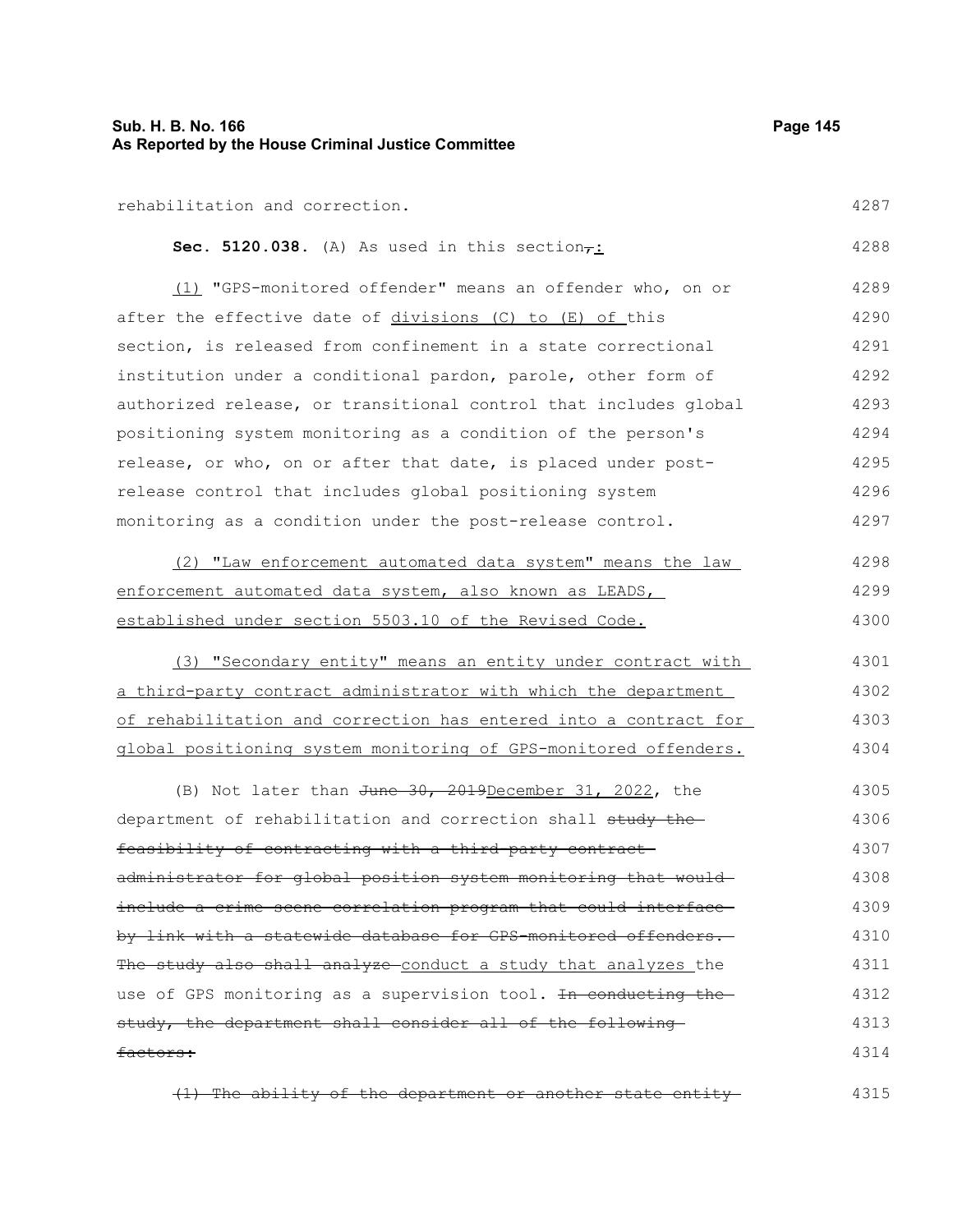# **Sub. H. B. No. 166 Page 146 As Reported by the House Criminal Justice Committee**

| to establish and operate a statewide internet database of GPS-    | 4316 |
|-------------------------------------------------------------------|------|
| monitored offenders and the specific information that such a      | 4317 |
| database could include.                                           | 4318 |
| (2) The capability for a GPS monitoring system run by a           | 4319 |
| third-party contract administrator to include a crime scene-      | 4320 |
| correlation program that interfaces by link with a statewide-     | 4321 |
| database of GPS-monitored offenders.                              | 4322 |
| (3) The ability of local law enforcement representatives          | 4323 |
| to remotely search a statewide internet database of GPS-          | 4324 |
| monitored offenders that is linked with a crime scene-            | 4325 |
| correlation program.                                              | 4326 |
| (4) The capability for a GPS monitoring system with crime         | 4327 |
| scene correlation features to allow local law enforcement-        | 4328 |
| representatives without a subpoena or warrant to access-          | 4329 |
| information contained in the crime scene correlation program-     | 4330 |
| about a GPS-monitored offender, including the offender's current- | 4331 |
| location, the offender's location at previous points in time,     | 4332 |
| the location of recent criminal activity in or near the-          | 4333 |
| offender's inclusionary or exclusionary zones included as-        | 4334 |
| restrictions under the offender's supervision, and any possible-  | 4335 |
| connection between the offender's location and that recent-       | 4336 |
| eriminal activity.                                                | 4337 |
| (5) The ability of law enforcement representatives to-            | 4338 |
| obtain, without a warrant or subpoena, information about a GPS-   | 4339 |
| monitored offender from either an employee of the department or-  | 4340 |
| a third-party contract administrator who is monitoring the-       | 4341 |
| offender, including information of the types listed in division-  | 4342 |
| $(B)$ $(4)$ of this section.                                      | 4343 |
| (6) The types of offenders for whom GPS monitoring would-         | 4344 |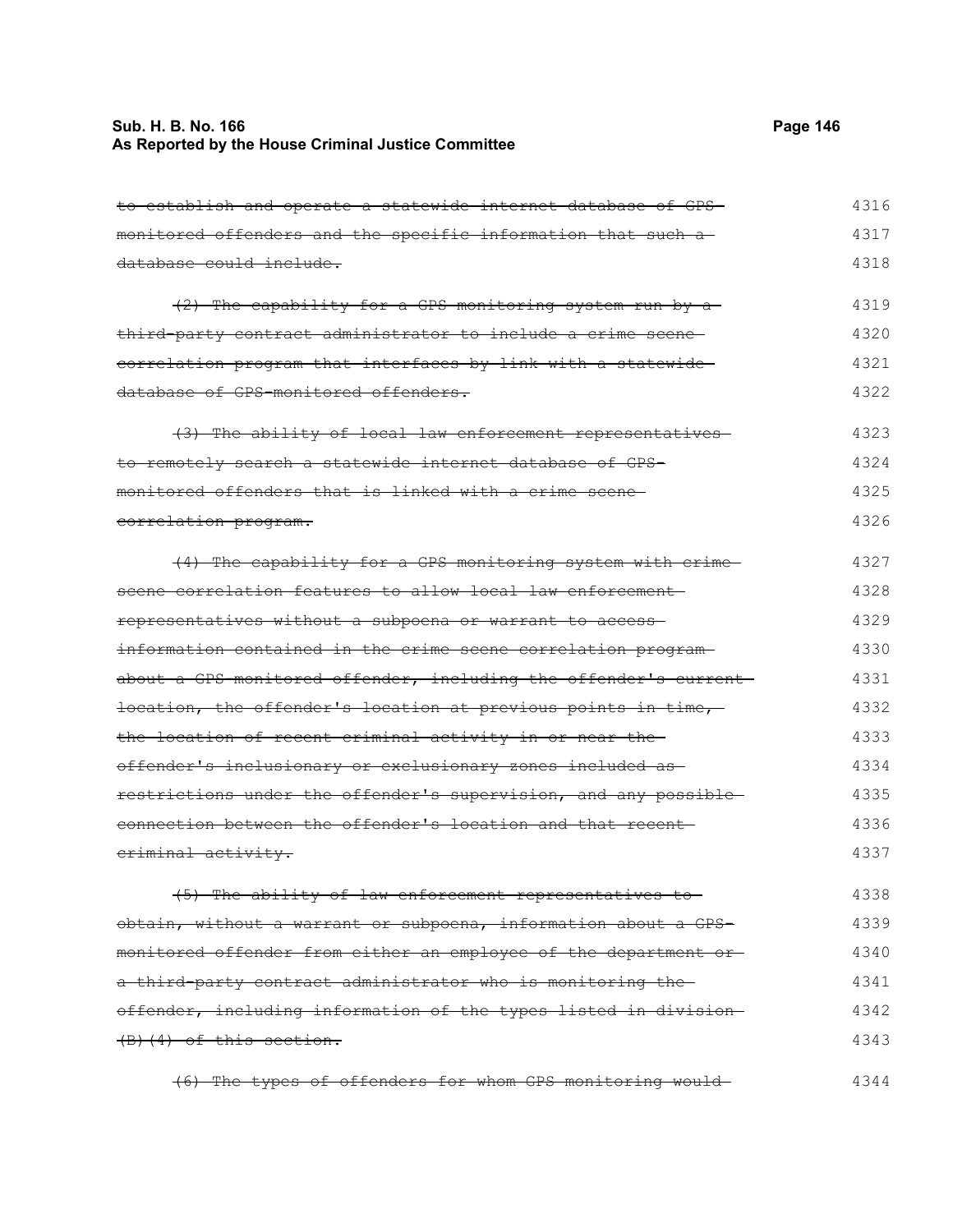# **Sub. H. B. No. 166** Page 147 **As Reported by the House Criminal Justice Committee**

| be beneficial, the appropriate length for monitoring, and the-    | 4345 |
|-------------------------------------------------------------------|------|
| costs related to GPS monitoring.                                  | 4346 |
| (C) Upon completion of the study specified in this                | 4347 |
| division-(B) of this section, the department shall submit copies  | 4348 |
| of the study to the president and minority leader of the senate,  | 4349 |
| the speaker and minority leader of the house of representatives,  | 4350 |
| and the governor.                                                 | 4351 |
| (C) (1) On and after the effective date of this amendment,        | 4352 |
| each global positioning system monitor that is used to monitor a  | 4353 |
| GPS-monitored offender shall specify and monitor restrictions     | 4354 |
| for the offender. The restrictions shall include for the          | 4355 |
| offender inclusionary zones and, to the extent necessary,         | 4356 |
| exclusionary zones, and may include for the offender a curfew     | 4357 |
| specifying times of required presence in the inclusionary zone    | 4358 |
| and any other reasonable restrictions.                            | 4359 |
| (2) Each contract that the department of rehabilitation           | 4360 |
| and correction enters into on or after the effective date of      | 4361 |
| this amendment with a third-party contract administrator for      | 4362 |
| global positioning system monitoring of GPS-monitored offenders   | 4363 |
| shall require all of the following:                               | 4364 |
| (a) That the global positioning system used by the                | 4365 |
| administrator, or by any secondary entity under contract with     | 4366 |
| the administrator to perform the actual monitoring of the         | 4367 |
| offender, include a crime scene correlation program to which      | 4368 |
| access can be obtained as described in division $(E)$ (2) of this | 4369 |
| section;                                                          | 4370 |
| (b) That the crime scene correlation program included in          | 4371 |
| the administrator's system, or in the system of a secondary       | 4372 |
| entity under contract with the administrator to perform the       | 4373 |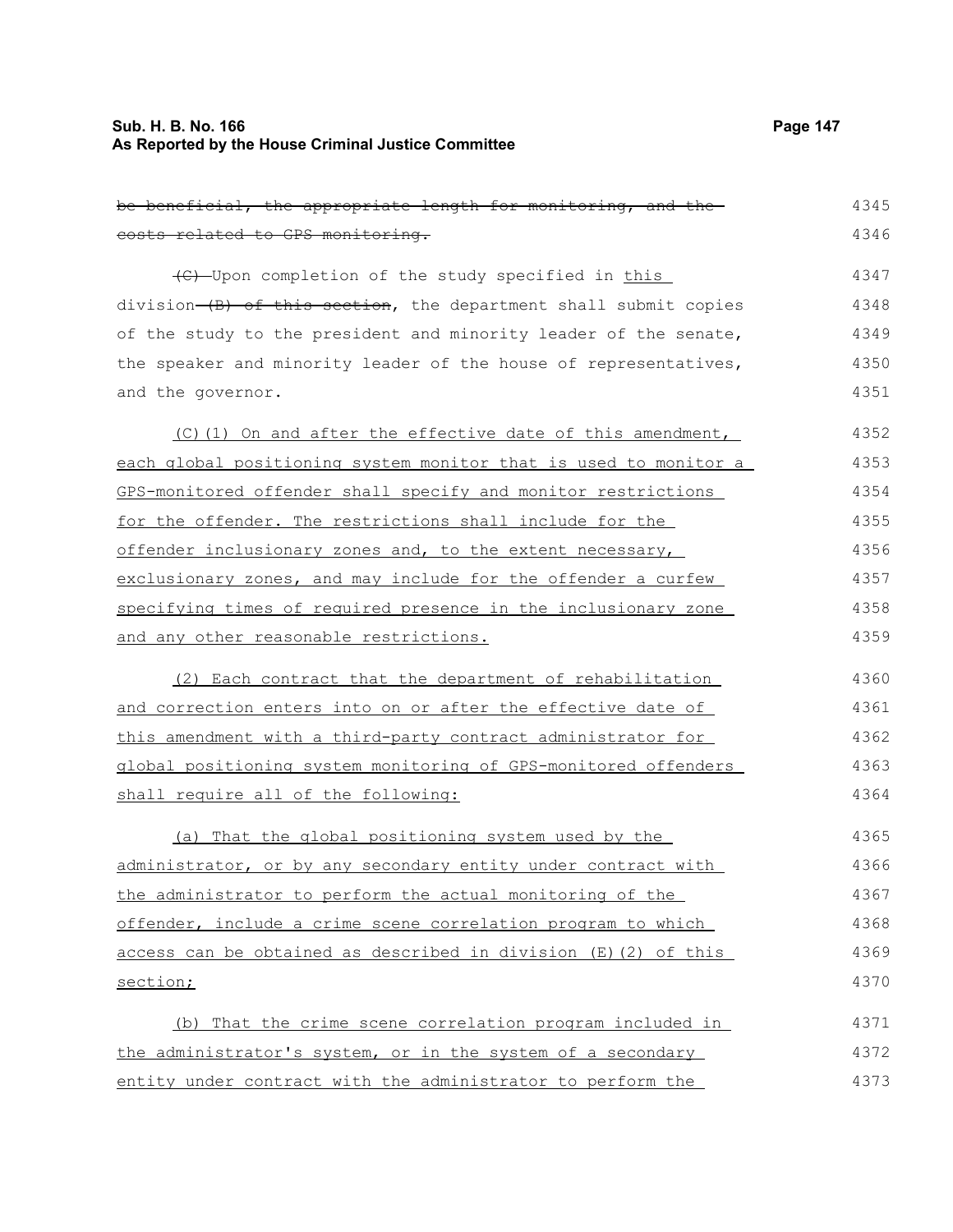#### **Sub. H. B. No. 166 Page 148 As Reported by the House Criminal Justice Committee**

actual monitoring of the offender, will allow local law enforcement representatives or their designees to obtain, without need for a subpoena or warrant, real-time access or active global positioning system access to information contained in the program about a GPS-monitored offender's location at that time and, to the extent that it is available, at other previous points in time identified by the representative or designee, about the location of recent criminal activity in or near the offender's inclusionary or exclusionary zones, and about any possible connection between the offender's location and that recent criminal activity; (c) That the administrator, or the secondary entity under contract with the administrator to perform the actual monitoring of the offender, allow access to the crime scene correlation program included in the administrator's or secondary entity's system to law enforcement representatives as described in division (E)(2) of this section; (d) That the global positioning system used by the administrator, or by any secondary entity under contract with the administrator to perform the actual monitoring of the offender, be monitored continuously and that the access described in divisions  $(C)(2)(b)$  and  $(c)$  of this section be afforded twenty-four hours a day and seven days a week. (D)(1) On and after the effective date of this amendment, any third-party contract administrator used for global positioning system monitoring of a GPS-monitored offender, and any secondary entity under contract with such a third-party contract administrator to perform the actual monitoring of a GPS-monitored offender, shall comply in the monitoring of the 4374 4375 4376 4377 4378 4379 4380 4381 4382 4383 4384 4385 4386 4387 4388 4389 4390 4391 4392 4393 4394 4395 4396 4397 4398 4399 4400 4401 4402

offender with system requirements of the department of

4403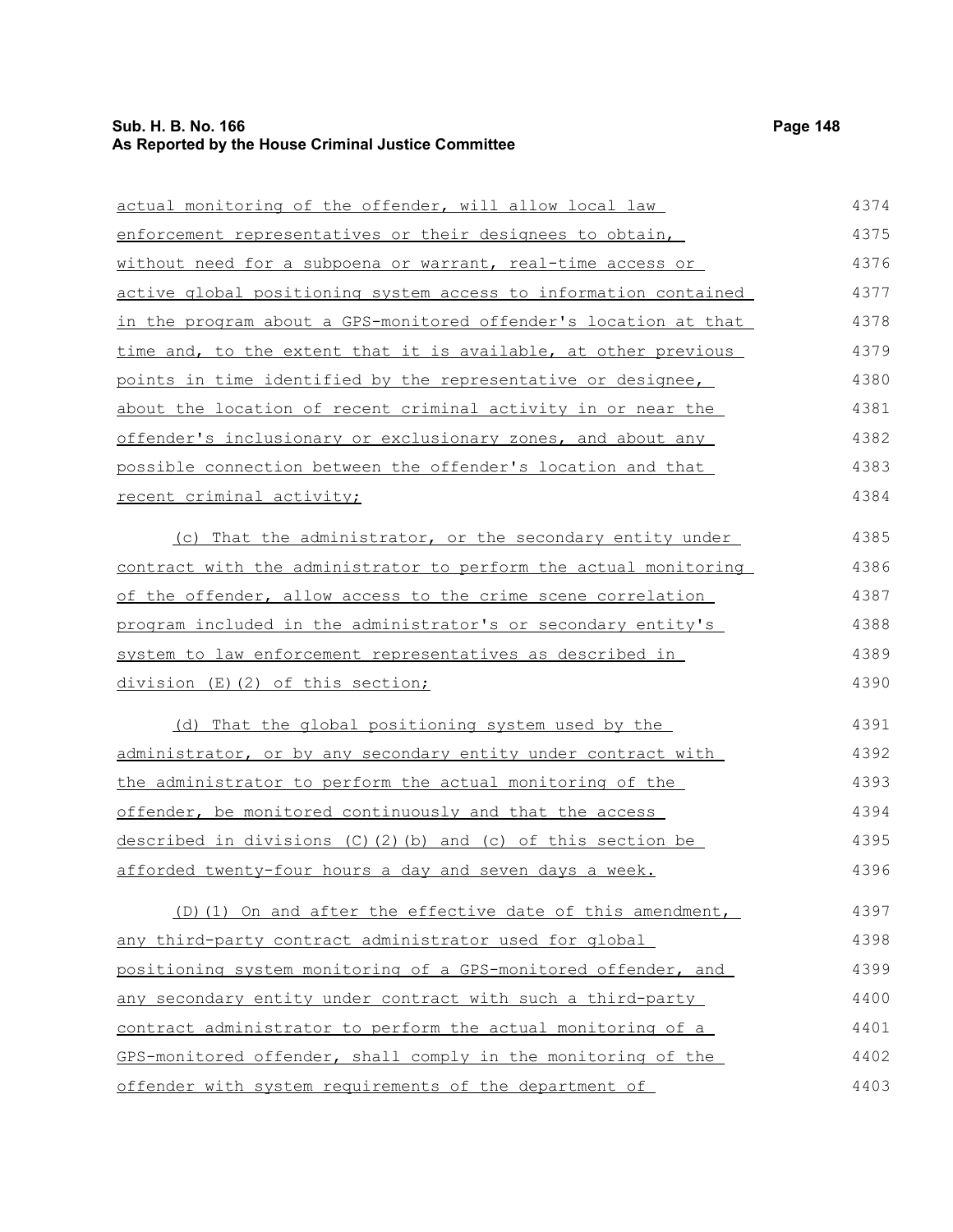| rehabilitation and correction that exist on that date for global |      |
|------------------------------------------------------------------|------|
| positioning system monitoring of such offenders.                 |      |
| (2) If, on the effective date of this amendment, the             | 4406 |
| department of rehabilitation and correction has not established  | 4407 |
| system requirements of the type described in division (D) (1) of | 4408 |
| this section, within a reasonable period of time after that      | 4409 |
| effective date, the department shall establish system            | 4410 |
| requirements for global positioning system monitoring of GPS-    | 4411 |
| monitored offenders. After establishment of the requirements,    | 4412 |
| the department, any third-party contract administrator used for  | 4413 |
| global positioning system monitoring, and any secondary entity   | 4414 |
| under contract with such a third-party contract administrator to | 4415 |
| perform the actual monitoring of a GPS-monitored offender, shall | 4416 |
| comply with the established system requirements in the           | 4417 |
| monitoring of a GPS-monitored offender.                          | 4418 |
| (E) (1) (a) As soon as possible after, but not later than        | 4419 |
| twelve months after, the effective date of this amendment, the   | 4420 |
| department of rehabilitation and correction shall adopt          | 4421 |
| procedures that the department and third-party contract          | 4422 |
| administrators that are being used for global positioning system |      |
| monitoring of a GPS-monitored offender shall use to provide to   |      |
| the bureau of criminal identification and investigation the      | 4425 |
| information specified in division (E) (3) of this section for    | 4426 |
| each GPS-monitored offender being monitored by the department or | 4427 |
| administrator.                                                   | 4428 |
| (b) On and after the date on which the department of             | 4429 |
| rehabilitation and correction adopts the procedures specified in | 4430 |
| division (E)(1)(a) of this section, the department shall provide |      |
| to the bureau of criminal identification and investigation the   |      |
| information specified in division (E) (3) of this section for    | 4433 |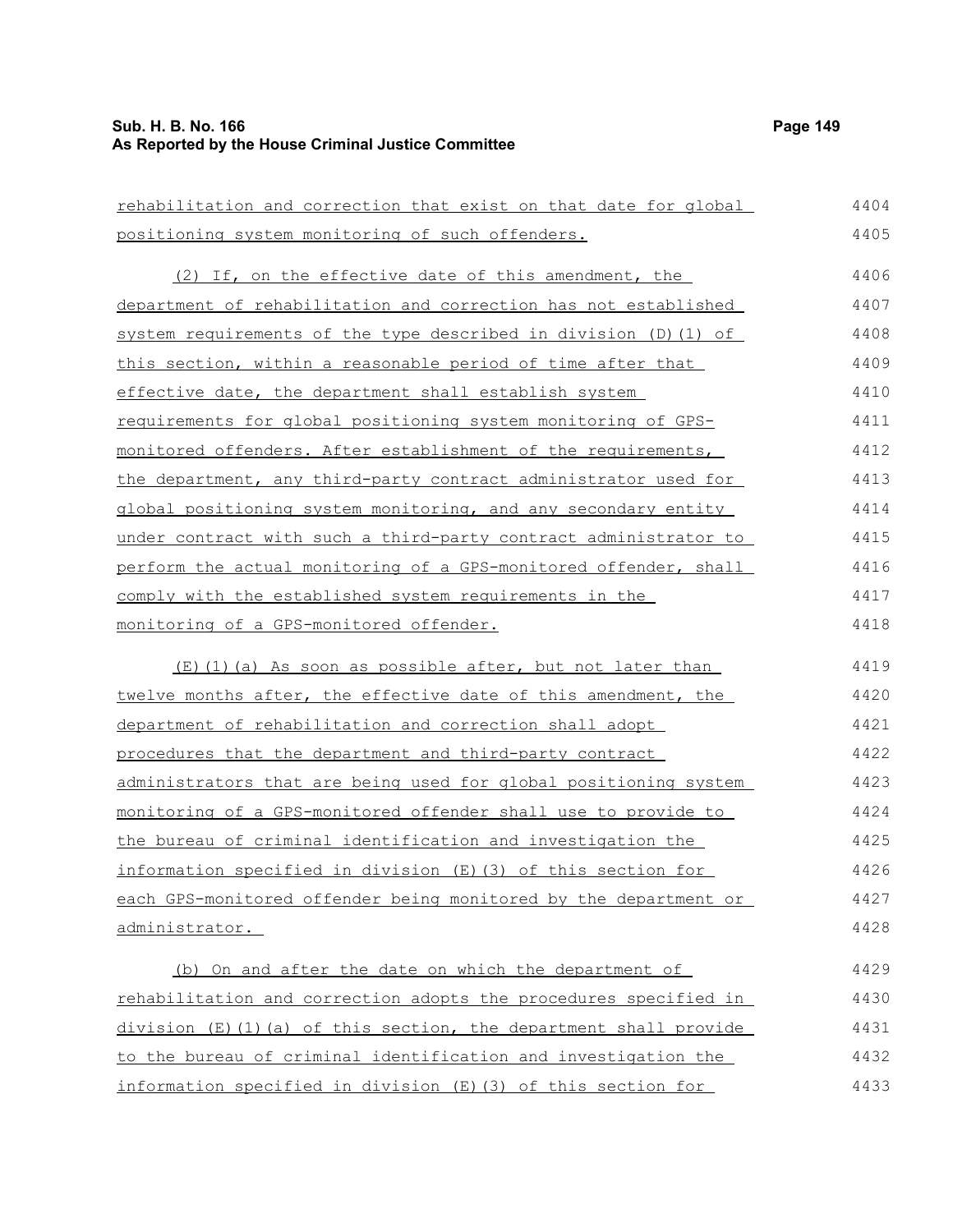# **Sub. H. B. No. 166 Page 150 As Reported by the House Criminal Justice Committee**

| each GPS-monitored offender that is being monitored by the          | 4434 |
|---------------------------------------------------------------------|------|
| department, and each third-party contract administrator that is     | 4435 |
| being used for global positioning system monitoring of a GPS-       | 4436 |
| monitored offender shall provide to the bureau the information      | 4437 |
| specified in division (E) (3) of this section for each GPS-         | 4438 |
| monitored offender that is being monitored by the administrator.    | 4439 |
| If the third-party contract administrator has contracted with a     | 4440 |
| secondary entity to perform the actual monitoring of a GPS-         | 4441 |
| monitored offender, the information the administrator provides      | 4442 |
| to the bureau also shall include the information specified in       | 4443 |
| division $(E)$ (3) of this section for each GPS-monitored offender  | 4444 |
| that is being monitored by the secondary entity. The department     | 4445 |
| and each third-party administrator shall provide the information    | 4446 |
| in accordance with the procedures adopted by the department         | 4447 |
| under division $(E)$ (1) (a) of this section. Upon receipt of such  | 4448 |
| information, the bureau immediately shall enter the information     | 4449 |
| into the law enforcement automated data system. The                 | 4450 |
| superintendent of the state highway patrol shall ensure that the    | 4451 |
| law enforcement automated data system is so configured as to        | 4452 |
| permit the entry into, and transmission through, the system of      | 4453 |
| that information.                                                   | 4454 |
| (c) If any information the department of rehabilitation             | 4455 |
| and correction provides under divisions $(E)$ (1) (a) and (b) of    | 4456 |
| this section to the bureau of criminal identification and           | 4457 |
| investigation becomes inaccurate, the department immediately        | 4458 |
| shall update the information so that it is current and accurate     | 4459 |
| and immediately provide the updated information to the bureau.      | 4460 |
| If any information a third-party contract administrator provides    | 4461 |
| under divisions $(E)$ (1) (a) and (b) of this section to the bureau | 4462 |
| of criminal identification and investigation, including any         | 4463 |
| information with respect to a secondary entity under contract       | 4464 |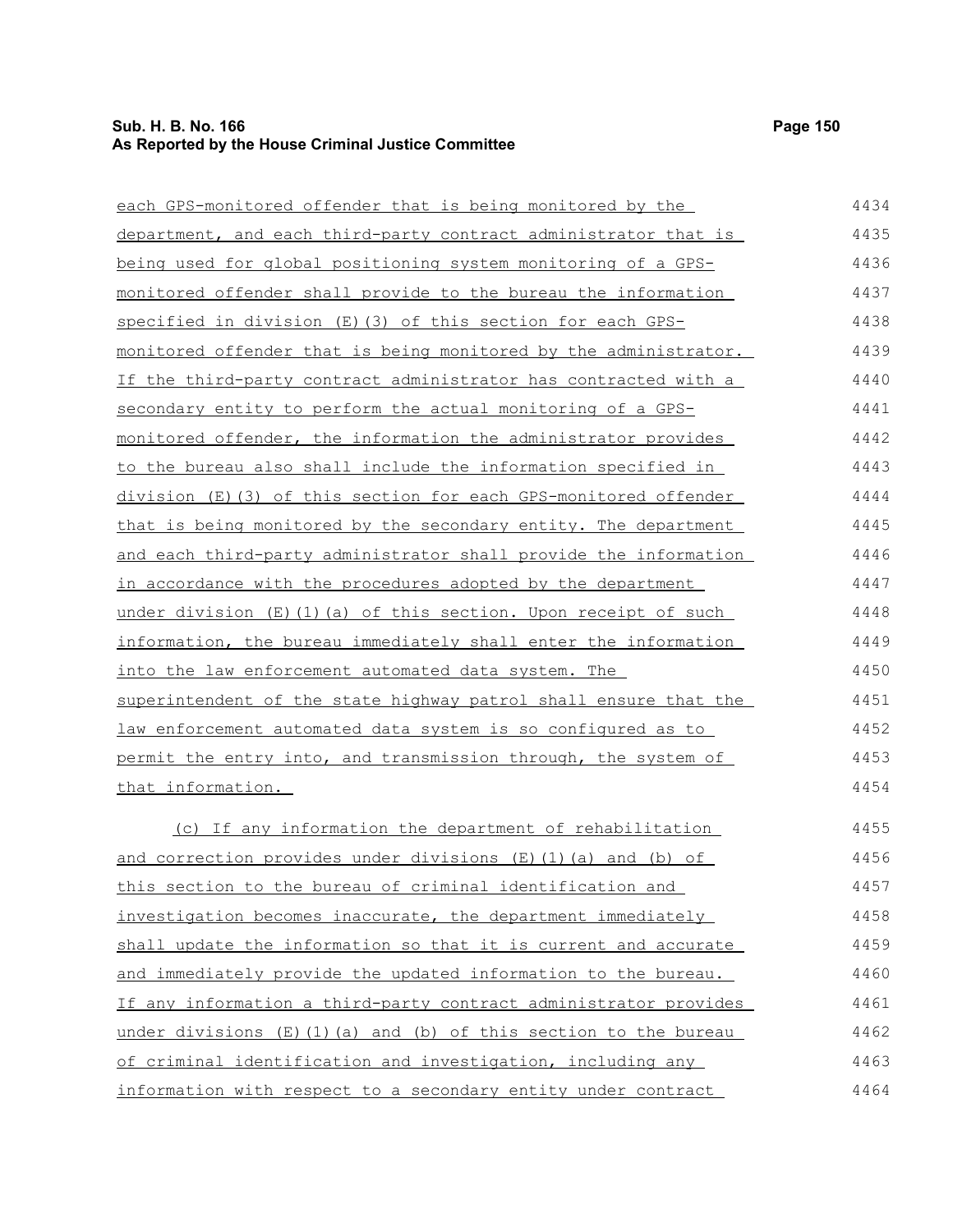# **Sub. H. B. No. 166** Page 151 **As Reported by the House Criminal Justice Committee**

| with the administrator, becomes inaccurate, the administrator    | 4465 |
|------------------------------------------------------------------|------|
| immediately shall update the information so that it is current   |      |
| and accurate and immediately provide the updated information to  | 4467 |
| the bureau. Upon receipt of such updated information, the bureau | 4468 |
| immediately shall enter the updated information into the law     | 4469 |
| enforcement automated data system.                               | 4470 |
| (2) If a local law enforcement representative, through use       | 4471 |
| of the law enforcement automated data system or in any other     | 4472 |
| manner, learns the identity of, and contact information for, an  | 4473 |
| employee of the department who is monitoring a GPS-monitored     | 4474 |
| offender, the identity of, and contact information for, a third- | 4475 |
| party contract administrator that is being used for global       | 4476 |
| positioning system monitoring of a GPS-monitored offender, or    | 4477 |
| the identity of, and contact information for, a secondary entity | 4478 |
| under contract with such a third-party contract administrator to | 4479 |
| perform the actual monitoring of a GPS-monitored offender, the   | 4480 |
| representative or another law enforcement officer designated by  | 4481 |
| the representative may contact the employee, the administrator,  | 4482 |
| or the secondary entity and, without need for a subpoena or      | 4483 |
| warrant, request real-time access or active global positioning   | 4484 |
| system access to information about the offender's location at    | 4485 |
| that time and at other previous points in time identified by the | 4486 |
| <u>representative or designee. Upon receipt of a request as</u>  | 4487 |
| described in this division, the employee of the department, the  | 4488 |
| third-party contract administrator, or the secondary entity,     | 4489 |
| without need for a subpoena or warrant, shall provide the        | 4490 |
| representative or designee with the requested information        | 4491 |
| regarding the offender's location at that time and, to the       | 4492 |
| extent that it is available, at the other identified previous    | 4493 |
| points in time. A request under this division also may request   | 4494 |
| information that the employee, administrator, or secondary       | 4495 |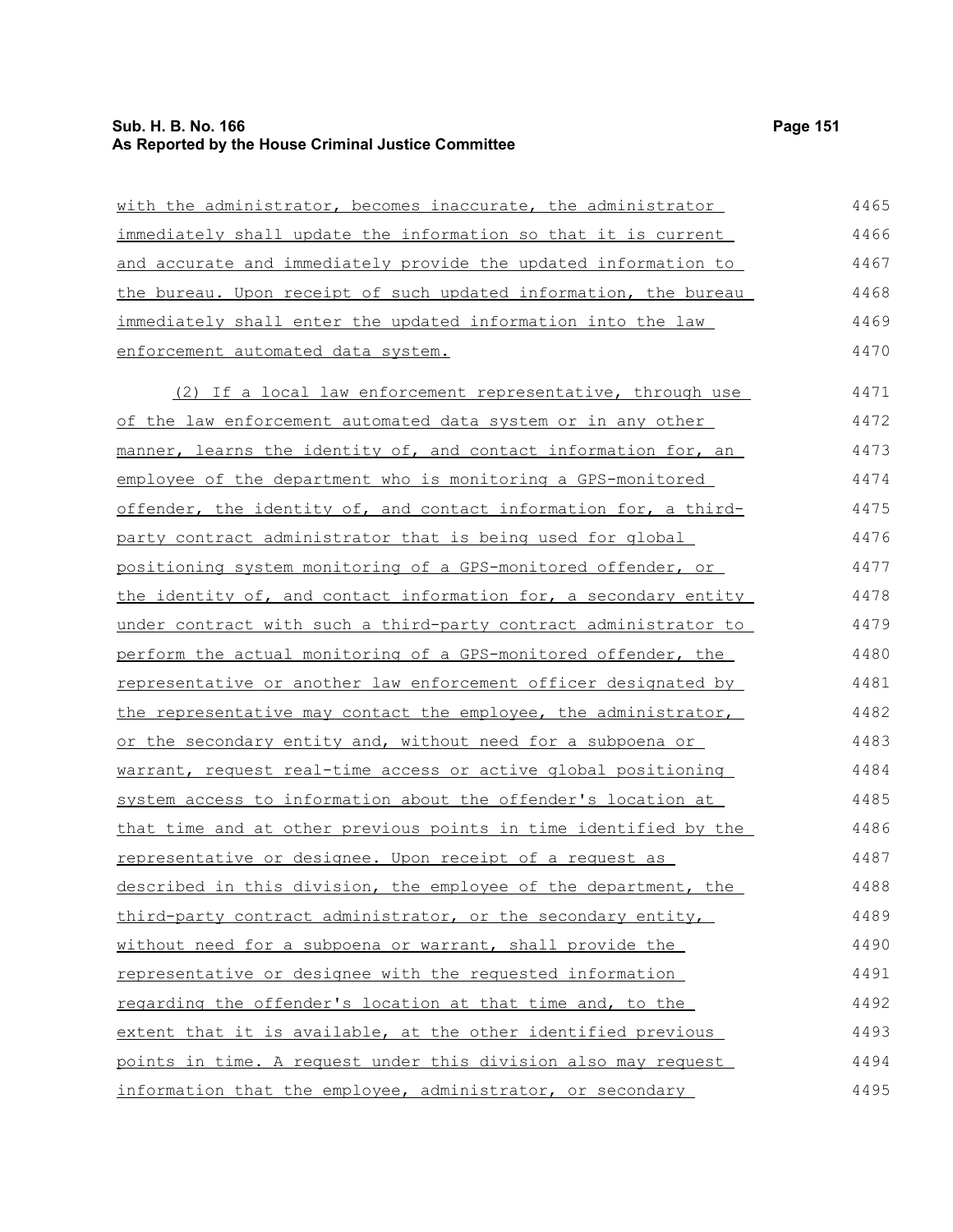## **Sub. H. B. No. 166 Page 152 As Reported by the House Criminal Justice Committee**

| entity has obtained about the location of recent criminal        |
|------------------------------------------------------------------|
| activity in or near the GPS-monitored offender's inclusionary or |
| exclusionary zones, and about any possible connection between    |
| the offender's location and that recent criminal activity, and,  |
| upon receipt of such a request, the employee, administrator, or  |
| secondary entity, without need for a subpoena or warrant, shall  |
| provide the representative or designee with that information to  |

the extent that it is available.

| (3) The information to be entered into the law enforcement       | 4504 |
|------------------------------------------------------------------|------|
| automated data system as required under division (E) (1) of this | 4505 |
| section shall include, for each GPS-monitored offender for whom  | 4506 |
| the information is required, all of the following:               | 4507 |

(a) The offender's name;

| (b) The offense or offenses for which the offender is   | 4509 |
|---------------------------------------------------------|------|
| subject to global positioning system monitoring and the | 4510 |
| offender's other criminal history;                      | 4511 |

(c) The offender's residence address;

| (d) The monitoring parameters and restrictions for the          | 4513 |
|-----------------------------------------------------------------|------|
| offender, including all inclusionary zones, exclusionary zones, | 4514 |
| and inclusionary zone curfews for the offender and all other    | 4515 |
| restrictions placed on the offender;                            | 4516 |

(e) The identity of, and contact information for, whichever of the following is applicable:

(i) If an employee of the department is monitoring the offender, the employee; 4519 4520

| (ii) If a third-party contract administrator is being used    | 4521 |
|---------------------------------------------------------------|------|
| for global positioning system monitoring of the offender, the | 4522 |
| third-party contract administrator;                           | 4523 |

4508

4512

4517 4518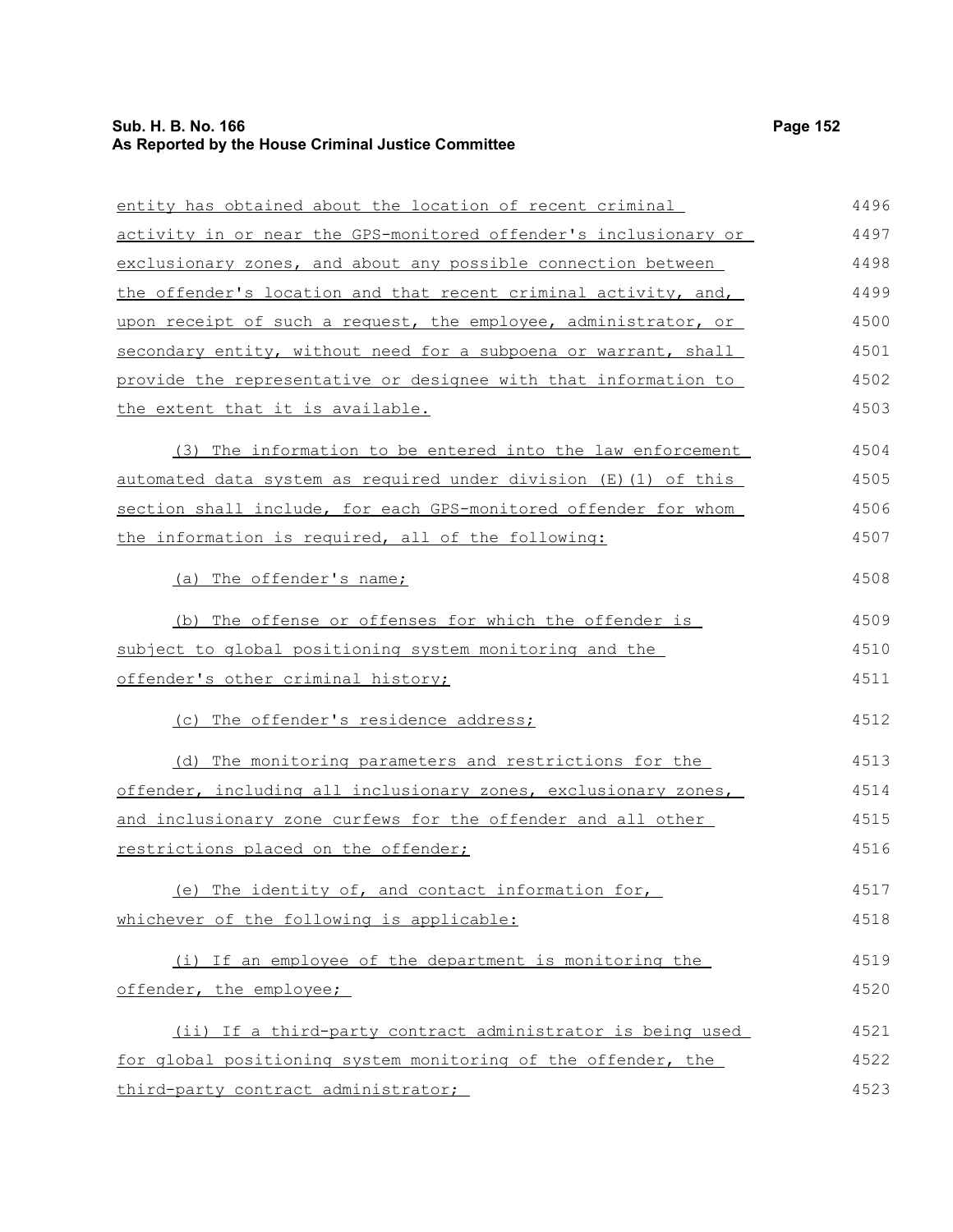## **Sub. H. B. No. 166 Page 153 As Reported by the House Criminal Justice Committee**

| (iii) If a secondary entity under contract with a third-         | 4524 |
|------------------------------------------------------------------|------|
| party contract administrator is performing the actual monitoring | 4525 |
| of a GPS-monitored offender, the secondary entity.               | 4526 |
|                                                                  |      |

(f) All previous violations of the monitoring parameters and restrictions applicable to the offender under the global positioning system monitoring that then is in effect for the offender. 4527 4528 4529 4530

**Sec. 5120.113.** (A) For each inmate committed to the department of rehabilitation and correction, except as provided in division (B) of this section, the department shall prepare a written reentry plan for the inmate to help guide the inmate's rehabilitation program during imprisonment, to assist in the inmate's reentry into the community, and to assess the inmate's needs upon release. 4531 4532 4533 4534 4535 4536 4537

(B) Division (A) of this section does not apply to an inmate who has been sentenced to life imprisonment without parole or who has been sentenced to death. Division (A) of this section does not apply to any inmate who is expected to be imprisoned for thirty days or less, but the department may prepare a written reentry plan of the type described in that division if the department determines that the plan is needed. 4538 4539 4540 4541 4542 4543 4544

(C) The department may collect, if available, any social and other information that will aid in the preparation of reentry plans under this section. 4545 4546 4547

(D) In the event the department does not prepare a written reentry plan as specified in division (A) of this section, or makes a decision to not prepare a written reentry plan under division (B) of this section or to not collect information under division (C) of this section, that fact does not give rise to a 4548 4549 4550 4551 4552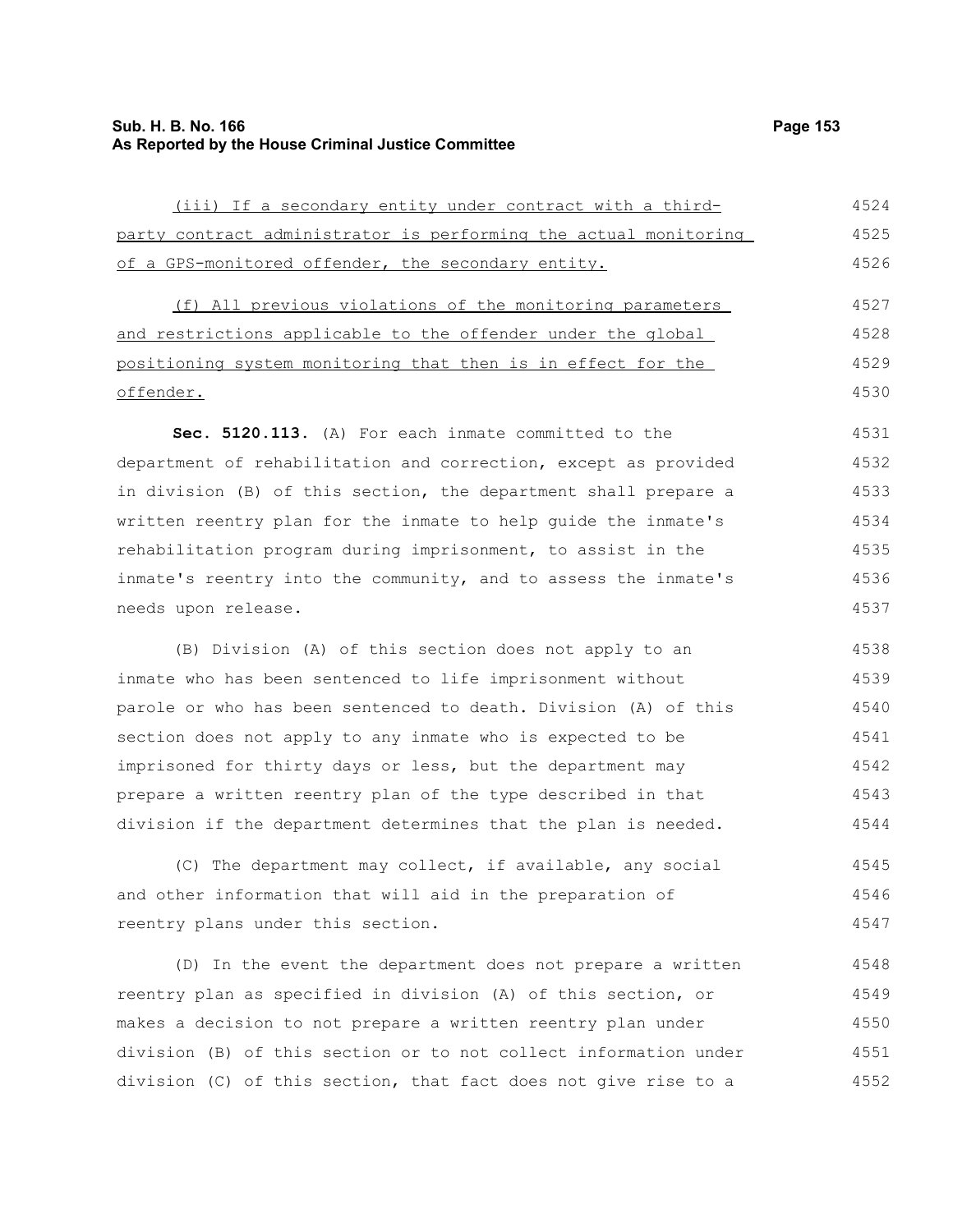# **Sub. H. B. No. 166** Page 154 **As Reported by the House Criminal Justice Committee**

| claim for damages against the state, the department, the         | 4553 |
|------------------------------------------------------------------|------|
| director of the department, or any employee of the department.   | 4554 |
| (E)(1) As used in this division, "target offender" means a       | 4555 |
| parolee, a releasee, or a prisoner otherwise released from a     | 4556 |
| state correctional institution with respect to whom both of the  | 4557 |
| following apply:                                                 | 4558 |
| (a) The department of rehabilitation and correction or the       | 4559 |
| adult parole authority intends to require the parolee, releasee, | 4560 |
| or prisoner to reside in a halfway house, reentry center, or     | 4561 |
| community residential center that has been licensed by the       | 4562 |
| division of parole and community services pursuant to division   | 4563 |
| (C) of section 2967.14 of the Revised Code during a part or for  | 4564 |
| the entire period of the prisoner's or parolee's conditional     | 4565 |
| release or of the releasee's term of post-release control.       | 4566 |
| (b) No halfway house, reentry center, or community               | 4567 |
| residential center that has been licensed as described in        | 4568 |
| division (E)(1) of this section will accept the prisoner,        | 4569 |
| parolee, or releasee to reside in the facility.                  | 4570 |
| (2) Not later than twenty-four months after the effective        | 4571 |
| date of this amendment, the department, through the adult parole | 4572 |
| authority, shall establish and implement a reentry program for   | 4573 |
| all target offenders. The program shall include a facility. The  | 4574 |
| program and facility shall satisfy all of the standards that the | 4575 |
| division of parole and community services adopts in accordance   | 4576 |
| with Chapter 119. of the Revised Code for the licensure of       | 4577 |
| halfway houses, reentry centers, and community residential       | 4578 |
| centers. Upon the establishment and implementation of the        | 4579 |
| program and facility, the department or authority shall require  | 4580 |
| that all target offenders reside in the program's facility       | 4581 |
| during a part or for the entire period of the target offender's  | 4582 |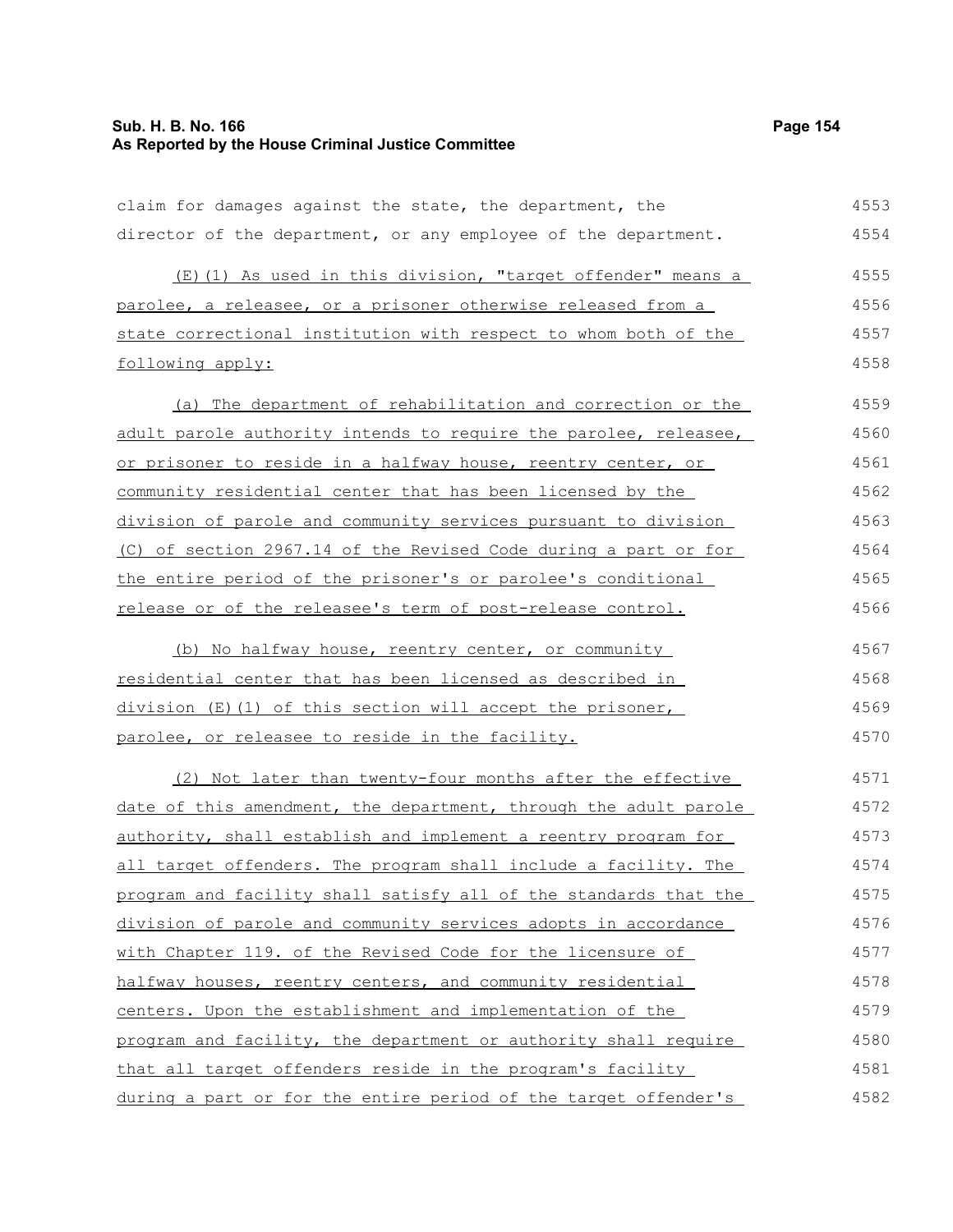## **Sub. H. B. No. 166 Page 155 As Reported by the House Criminal Justice Committee**

| conditional release or term of post-release control.             | 4583 |
|------------------------------------------------------------------|------|
| Sec. 5120.66. (A) Within ninety days after November 23,          | 4584 |
| 2005, but not before January 1, 2006, the department of          | 4585 |
| rehabilitation and correction shall establish and operate on the | 4586 |
| internet a database that contains all of the following:          | 4587 |
| (1) For each inmate in the custody of the department under       | 4588 |
| a sentence imposed for a conviction of or plea of guilty to any  | 4589 |
| offense, all of the following information:                       | 4590 |
| (a) The inmate's name;                                           | 4591 |
| (b) For each offense for which the inmate was sentenced to       | 4592 |
| a prison term or term of imprisonment and is in the department's | 4593 |
| custody, the name of the offense, the Revised Code section of    | 4594 |
| which the offense is a violation, the gender of each victim of   | 4595 |
| the offense if those facts are known, whether each victim of the | 4596 |
| offense was an adult or child if those facts are known, whether  | 4597 |
| any victim of the offense was a law enforcement officer if that  | 4598 |
| fact is known, the range of the possible prison terms or term of | 4599 |
| imprisonment that could have been imposed for the offense, the   | 4600 |
| actual prison term or term of imprisonment imposed for the       | 4601 |
|                                                                  |      |

offense, the county in which the offense was committed, the date on which the inmate began serving the prison term or term of imprisonment imposed for the offense, and whichever of the following is applicable: 4602 4603 4604 4605

(i) The date on which the inmate will be eligible for parole relative to the offense if the prison term or term of imprisonment is an indefinite term or life term with parole eligibility; 4606 4607 4608 4609

(ii) The date on which the term ends if the prison term is a definite term; 4610 4611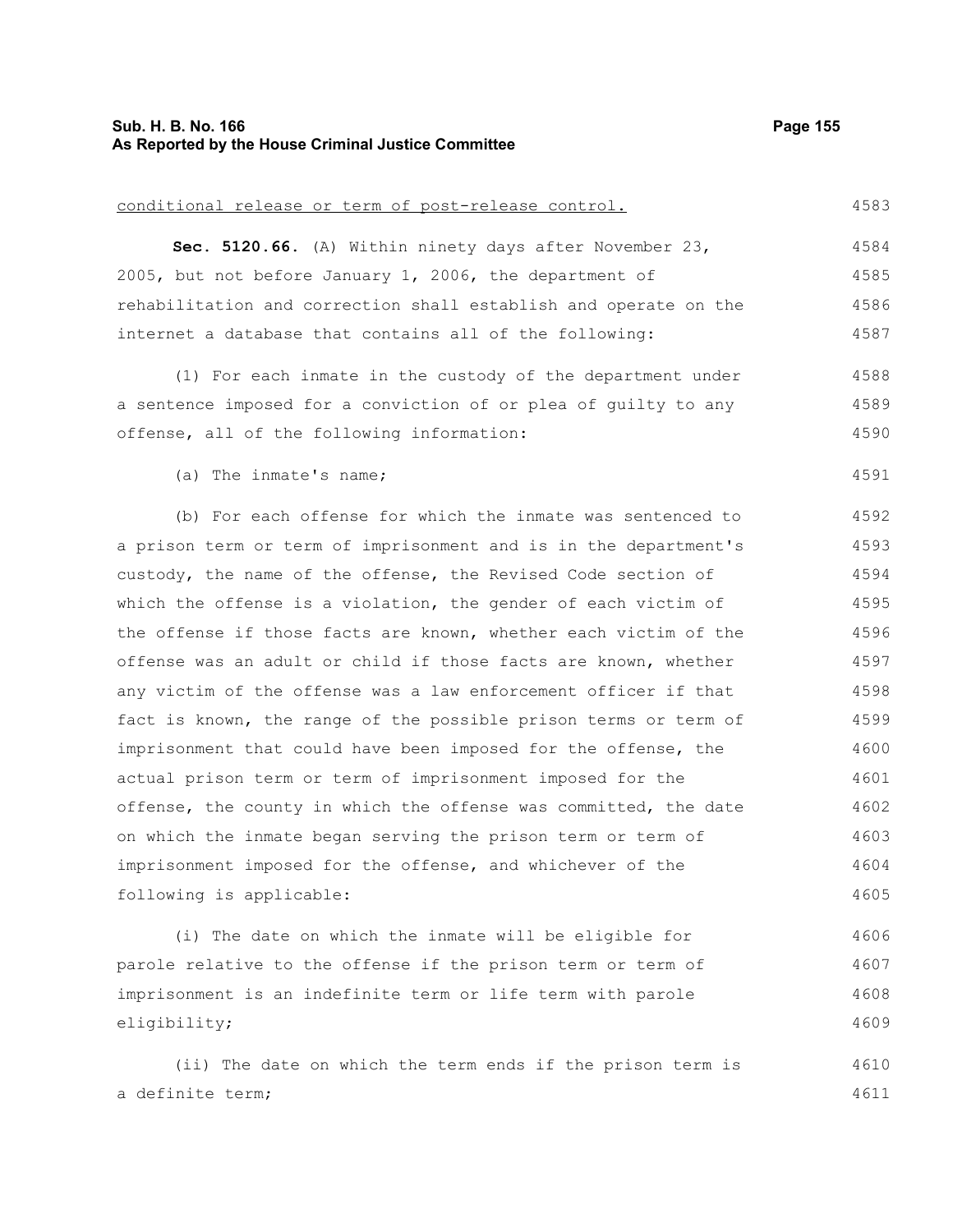### **Sub. H. B. No. 166 Page 156 As Reported by the House Criminal Justice Committee**

(iii) The date on which the inmate will be eligible for presumptive release under section 2967.271 of the Revised Code, if the inmate is serving a non-life felony indefinite prison term. 4612 4613 4614 4615

(c) All of the following information that is applicable regarding the inmate: 4616 4617

(i) If known to the department prior to the conduct of any hearing for judicial release of the defendant pursuant to section 2929.20 of the Revised Code in relation to any prison term or term of imprisonment the inmate is serving for any offense or any hearing for release of the defendant pursuant to section 2967.19 of the Revised Code in relation to any such term, notice of the fact that the inmate will be having a hearing regarding a possible grant of judicial release or release, the date of the hearing, and the right of any person pursuant to division (J) of section 2929.20 or division (H) of section 2967.19 of the Revised Code, whichever is applicable, to submit to the court a written statement regarding the possible judicial release or release. The department also shall post notice of the submission to a sentencing court of any recommendation for early release of the inmate pursuant to section 2967.19 of the Revised Code, as required by division (E) of that section. 4618 4619 4620 4621 4622 4623 4624 4625 4626 4627 4628 4629 4630 4631 4632 4633 4634

(ii) If the inmate is serving a prison term pursuant to division (A)(3), (B)(1)(a), (b), or (c), (B)(2)(a), (b), or (c), or  $(B)(3)(a)$ ,  $(b)$ ,  $(c)$ , or  $(d)$  of section 2971.03 of the Revised Code, prior to the conduct of any hearing pursuant to section 2971.05 of the Revised Code to determine whether to modify the requirement that the inmate serve the entire prison term in a state correctional facility in accordance with division (C) of 4635 4636 4637 4638 4639 4640 4641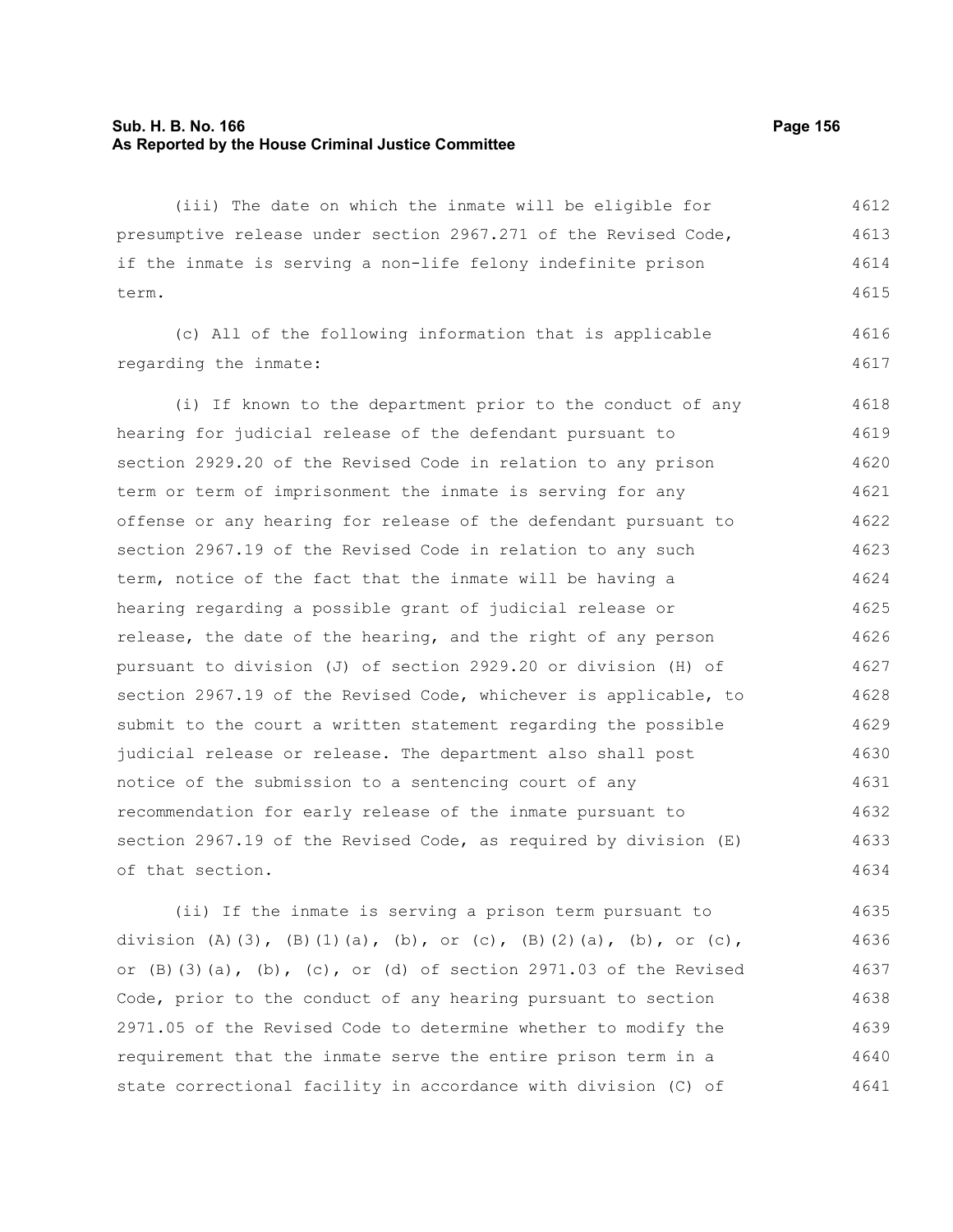#### **Sub. H. B. No. 166 Page 157** Page 157 **As Reported by the House Criminal Justice Committee**

that section, whether to continue, revise, or revoke any existing modification of that requirement, or whether to terminate the prison term in accordance with division (D) of that section, notice of the fact that the inmate will be having a hearing regarding those determinations and the date of the hearing; 4642 4643 4644 4645 4646 4647

(iii) At least sixty days before the adult parole authority recommends a pardon or commutation of sentence for the inmate, at least sixty days prior to a hearing before the adult parole authority regarding a grant of parole to the inmate in relation to any prison term or term of imprisonment the inmate is serving for any offense, or at least sixty days prior to a hearing before the department regarding a determination of whether the inmate must be released under division (C) or (D) $(2)$ of section 2967.271 of the Revised Code if the inmate is serving a non-life felony indefinite prison term, notice of the fact that the inmate might be under consideration for a pardon or commutation of sentence or will be having a hearing regarding a possible grant of parole or release, the date of any hearing regarding a possible grant of parole or release, and the right of any person to submit a written statement regarding the pending action; 4648 4649 4650 4651 4652 4653 4654 4655 4656 4657 4658 4659 4660 4661 4662 4663

(iv) At least sixty days before the inmate is transferred to transitional control under section 2967.26 of the Revised Code in relation to any prison term or term of imprisonment the inmate is serving for any offense, notice of the pendency of the transfer, the date of the possible transfer, and the right of any person to submit a statement regarding the possible transfer; 4664 4665 4666 4667 4668 4669 4670

(v) Prompt notice of the inmate's escape from any facility 4671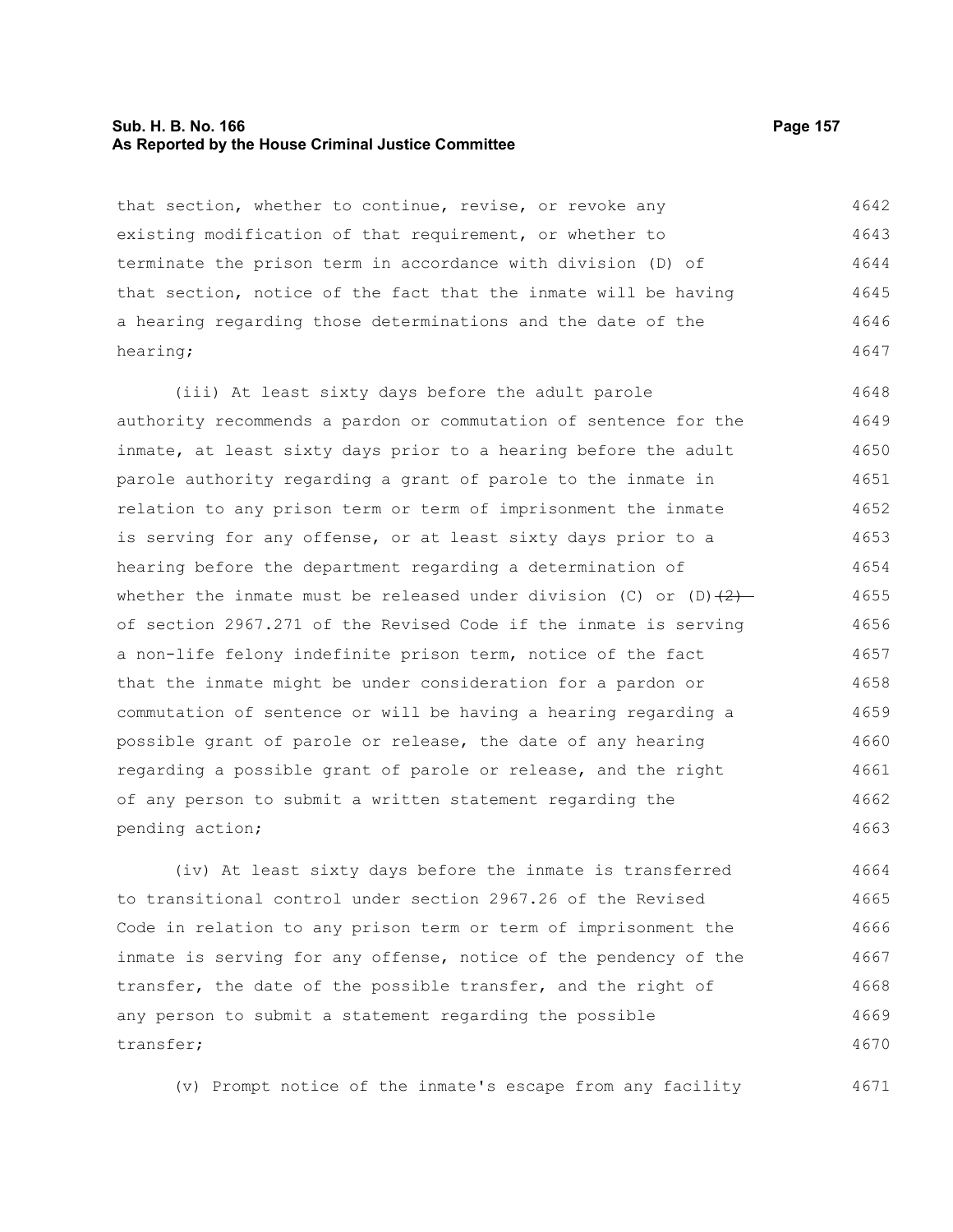# **Sub. H. B. No. 166 Page 158 As Reported by the House Criminal Justice Committee**

| in which the inmate was incarcerated and of the capture of the    | 4672 |
|-------------------------------------------------------------------|------|
| inmate after an escape;                                           | 4673 |
| (vi) Notice of the inmate's death while in confinement;           | 4674 |
| (vii) Prior to the release of the inmate from confinement,        | 4675 |
| notice of the fact that the inmate will be released, of the date  | 4676 |
| of the release, and, if applicable, of the standard terms and     | 4677 |
| conditions of the release;                                        | 4678 |
| (viii) Notice of the inmate's judicial release pursuant to        | 4679 |
| section 2929.20 of the Revised Code or release pursuant to        | 4680 |
| section 2967.19 of the Revised Code.                              | 4681 |
| (2) Information as to where a person can send written             | 4682 |
| statements of the types referred to in divisions (A) (1) (c) (i), | 4683 |
| (iii), and (iv) of this section.                                  | 4684 |
| (B) (1) The department shall update the database required         | 4685 |
| under division (A) of this section every twenty-four hours to     | 4686 |
| ensure that the information it contains is accurate and current.  | 4687 |
| (2) The database required under division (A) of this              | 4688 |
| section is a public record open for inspection under section      | 4689 |
| 149.43 of the Revised Code. The department shall make the         | 4690 |
| database searchable by inmate name and by the county and zip      | 4691 |
| code where the offender intends to reside after release from a    | 4692 |
| state correctional institution if this information is known to    | 4693 |
| the department.                                                   | 4694 |
| (3) The database required under division (A) of this              | 4695 |
| section may contain information regarding inmates who are listed  | 4696 |
| in the database in addition to the information described in that  | 4697 |
| division.                                                         | 4698 |
| (4) No information included on the database required under        | 4699 |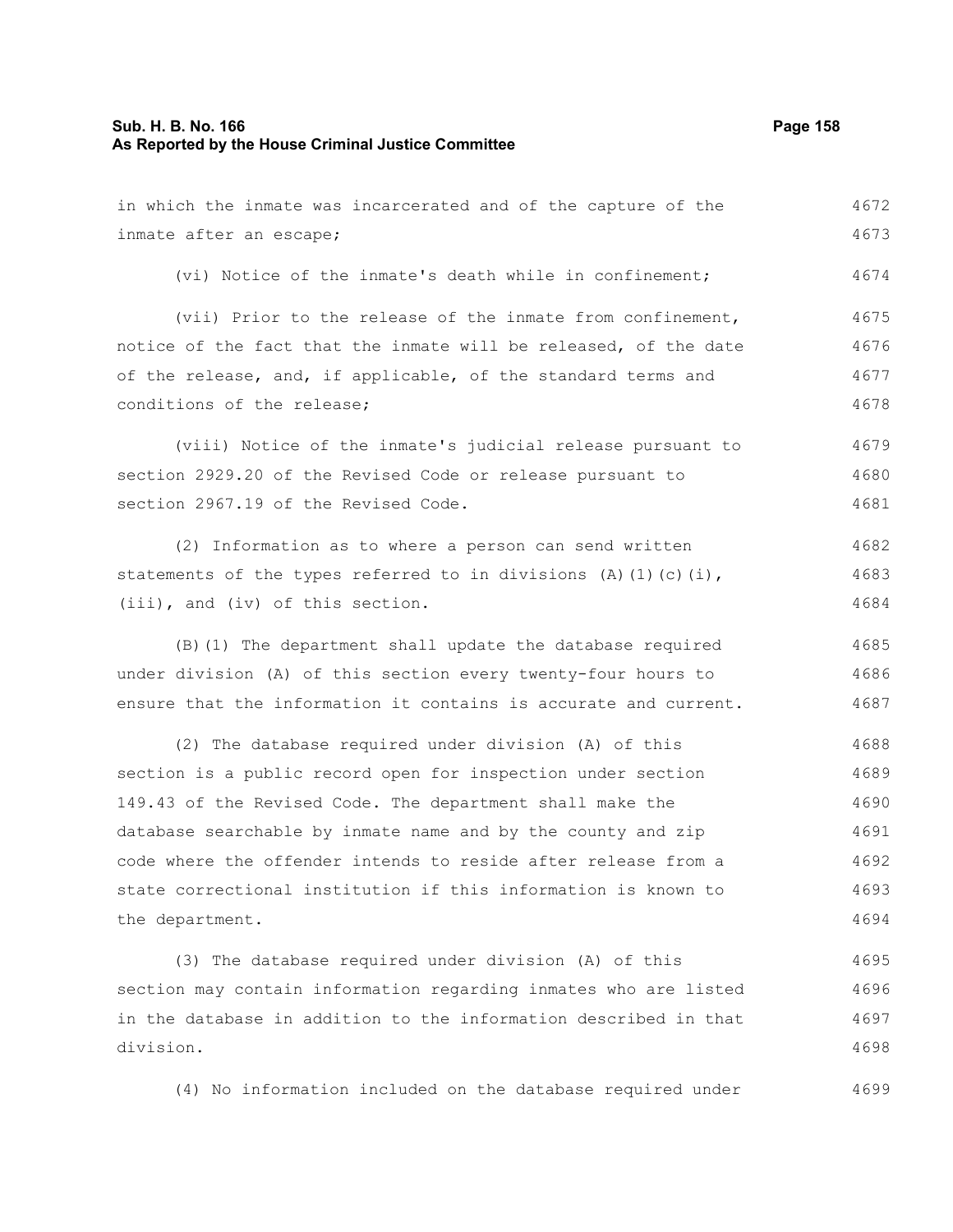### **Sub. H. B. No. 166 Page 159 As Reported by the House Criminal Justice Committee**

inmate.

division (A) of this section shall identify or enable the identification of any victim of any offense committed by an 4700 4701

(C) The failure of the department to comply with the requirements of division (A) or (B) of this section does not give any rights or any grounds for appeal or post-conviction relief to any inmate. 4703 4704 4705 4706

(D) This section, and the related provisions of sections 2929.20, 2967.03, 2967.12, and 2967.26 of the Revised Code enacted in the act in which this section was enacted, shall be known as "Laura's Law." 4707 4708 4709 4710

(E) As used in this section, "non-life felony indefinite prison term" has the same meaning as in section 2929.01 of the Revised Code.

**Sec. 5149.04.** (A) Persons paroled, conditionally pardoned, or released to community supervision shall be under jurisdiction of the adult parole authority and shall be supervised by the field services section through its staff of parole and field officers in such manner as to insure as nearly as possible the offender's rehabilitation while at the same time providing maximum protection to the general public. All state and local officials shall furnish such information to officers of the section as they may request in the performance of their duties. 4714 4715 4716 4717 4718 4719 4720 4721 4722

(B) The superintendent, or superintendents, of the field services section shall be a person, or persons, especially qualified by training and experience in the field of corrections. The superintendent, or superintendents, shall supervise the work of the section and shall formulate and execute an effective program of offender supervision. The 4723 4724 4725 4726 4727 4728

4702

4711 4712 4713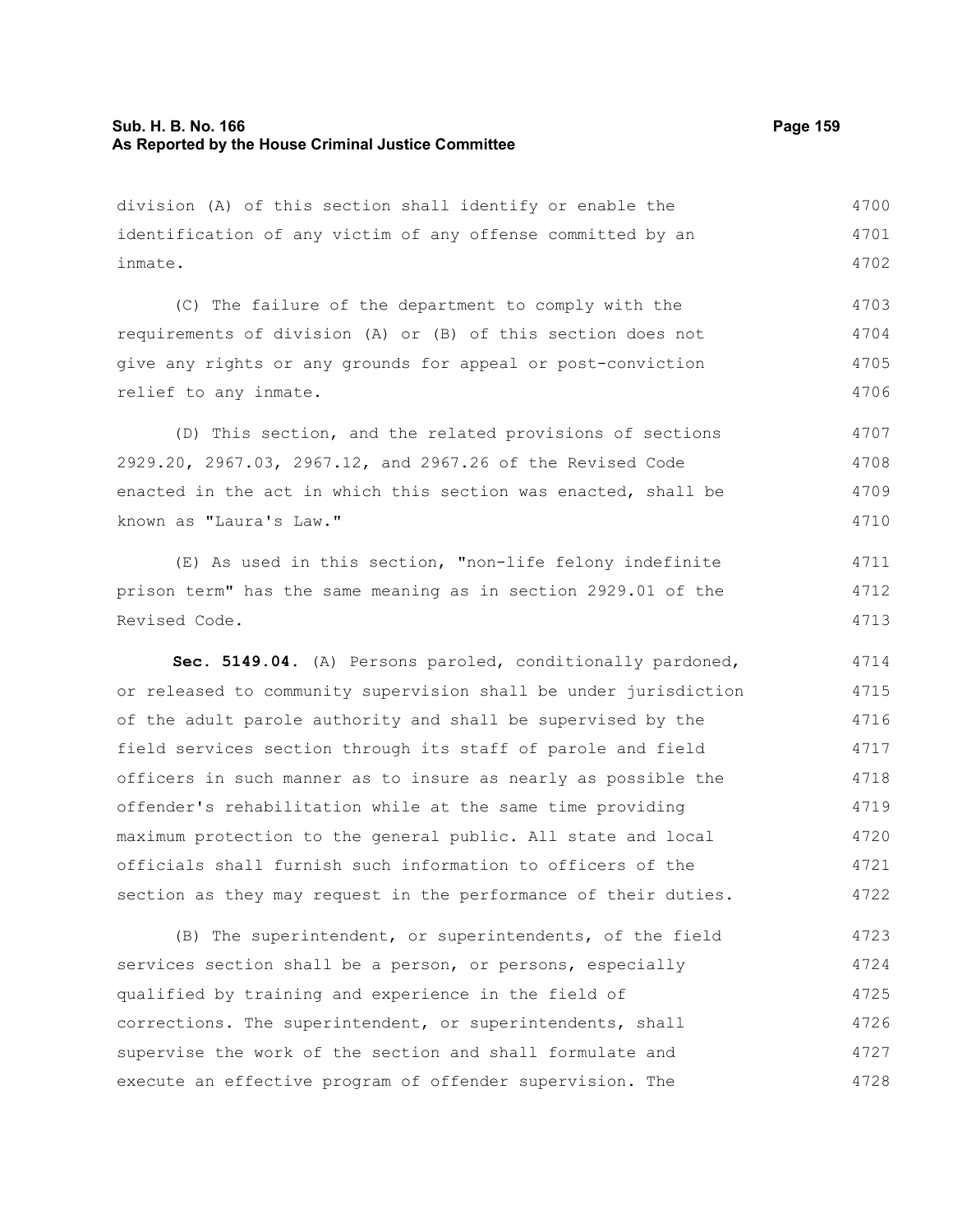#### **Sub. H. B. No. 166 Page 160 As Reported by the House Criminal Justice Committee**

superintendent, or superintendents, shall collect and preserve any records and statistics with respect to offenders that are required by the chief of the authority. The section also shall include other personnel who are necessary for the performance of the section's duties. 4729 4730 4731 4732 4733

No person shall be appointed as a superintendent who is not qualified by education or experience in correctional work including law enforcement, probation, or parole work, in law, in social work, or in a combination of the three categories. 4734 4735 4736 4737

(C) The superintendent, or superintendents, of the field services section, with the approval of the chief of the authority, may establish district offices for the section and may assign necessary parole and field officers and clerical staff to the district offices. 4738 4739 4740 4741 4742

(D) The field services section in the exercise of its supervision over offenders and persons conditionally pardoned shall carry out all lawful orders, terms, and conditions prescribed by the authority, the chief of the division of parole and community services, or the governor. 4743 4744 4745 4746 4747

(E)(1) As used in division (E) of this section: 4748

(a) "Caseload" means the maximum number of persons paroled, conditionally pardoned, or released to community supervision who should be under the supervision of any parole or field officer, based on the aggregate of the workload of the officer for each of those persons. 4749 4750 4751 4752 4753

(b) "Parole or field officer" means a parole or field officer of the field services section. 4754 4755

(c) "Workload" means the minimum number of hours that a parole or field officer is expected to dedicate to each person 4756 4757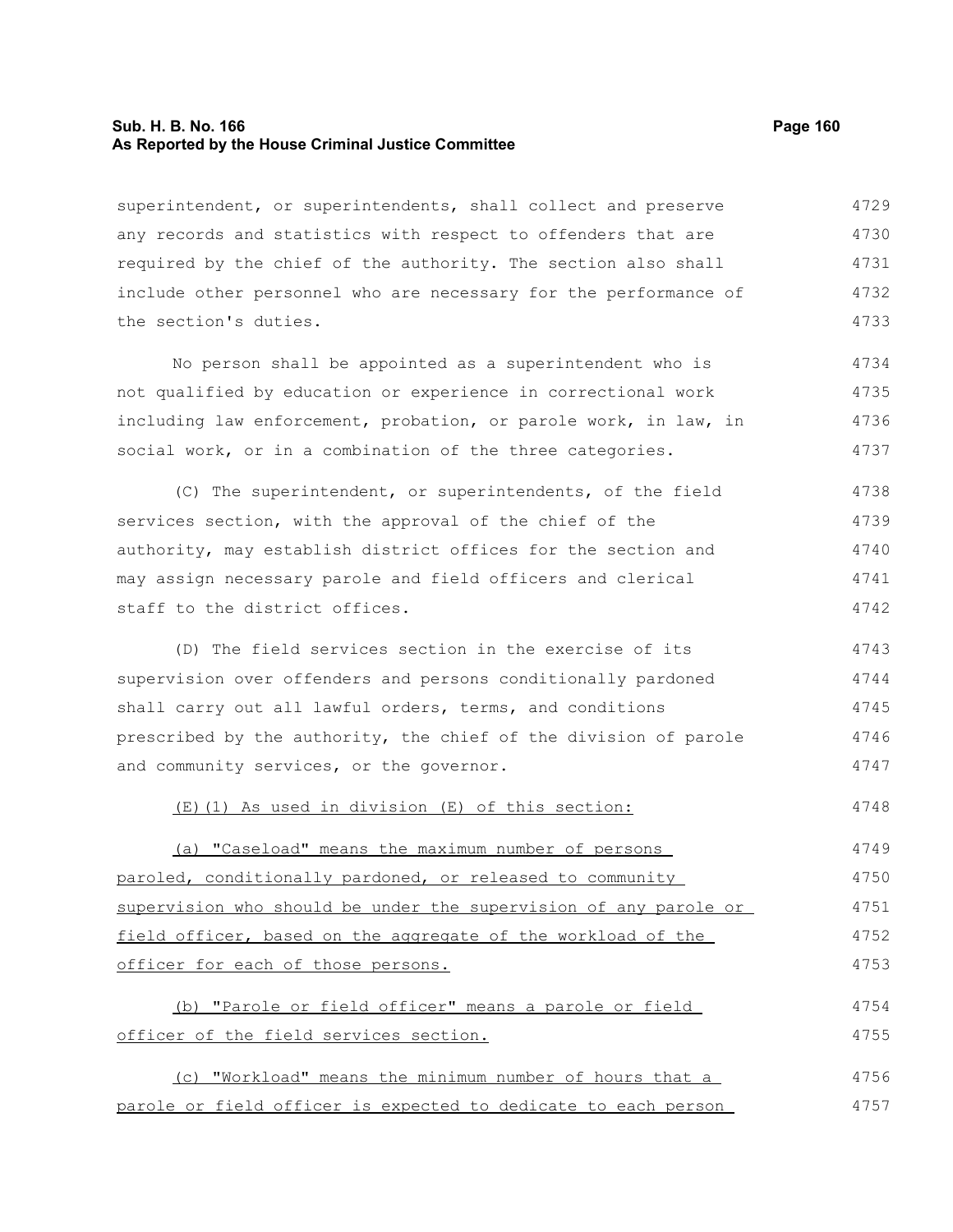# **As Reported by the House Criminal Justice Committee**

paroled, conditionally pardoned, or released to community supervision who is under the officer's supervision, based on the person's risk classification. (2) Not later than one year after the effective date of this amendment, the adult parole authority shall establish supervision standards for parole and field officers. The standards shall include a specification of a caseload and a workload for parole and field officers. The caseload and workload specified in the standards shall comport with industry standards set forth by the American probation and parole association. (3) Not later than two years after establishing the standards required under division (E)(2) of this section, the department of rehabilitation and correction shall ensure that the field services section has enough parole and field officers to comply with the standards and that the officers have been trained to the extent required to comply with the standards. **Section 2.** That existing sections 181.21, 2152.13, 2152.14, 2901.011, 2929.01, 2929.14, 2929.144, 2929.19, 2930.16, 2945.37, 2945.401, 2949.08, 2951.03, 2953.07, 2967.14, 2967.191, 2967.193, 2967.271, 5120.021, 5120.038, 5120.113, 5120.66, and 5149.04 of the Revised Code are hereby repealed. **Section 3.** That section 2953.08 of the Revised Code is hereby repealed. **Section 4.** The General Assembly, applying the principle stated in division (B) of section 1.52 of the Revised Code that amendments are to be harmonized if reasonably capable of simultaneous operation, finds that the following sections, presented in this act as composites of the sections as amended 4758 4759 4760 4761 4762 4763 4764 4765 4766 4767 4768 4769 4770 4771 4772 4773 4774 4775 4776 4777 4778 4779 4780 4781 4782 4783 4784 4785 4786